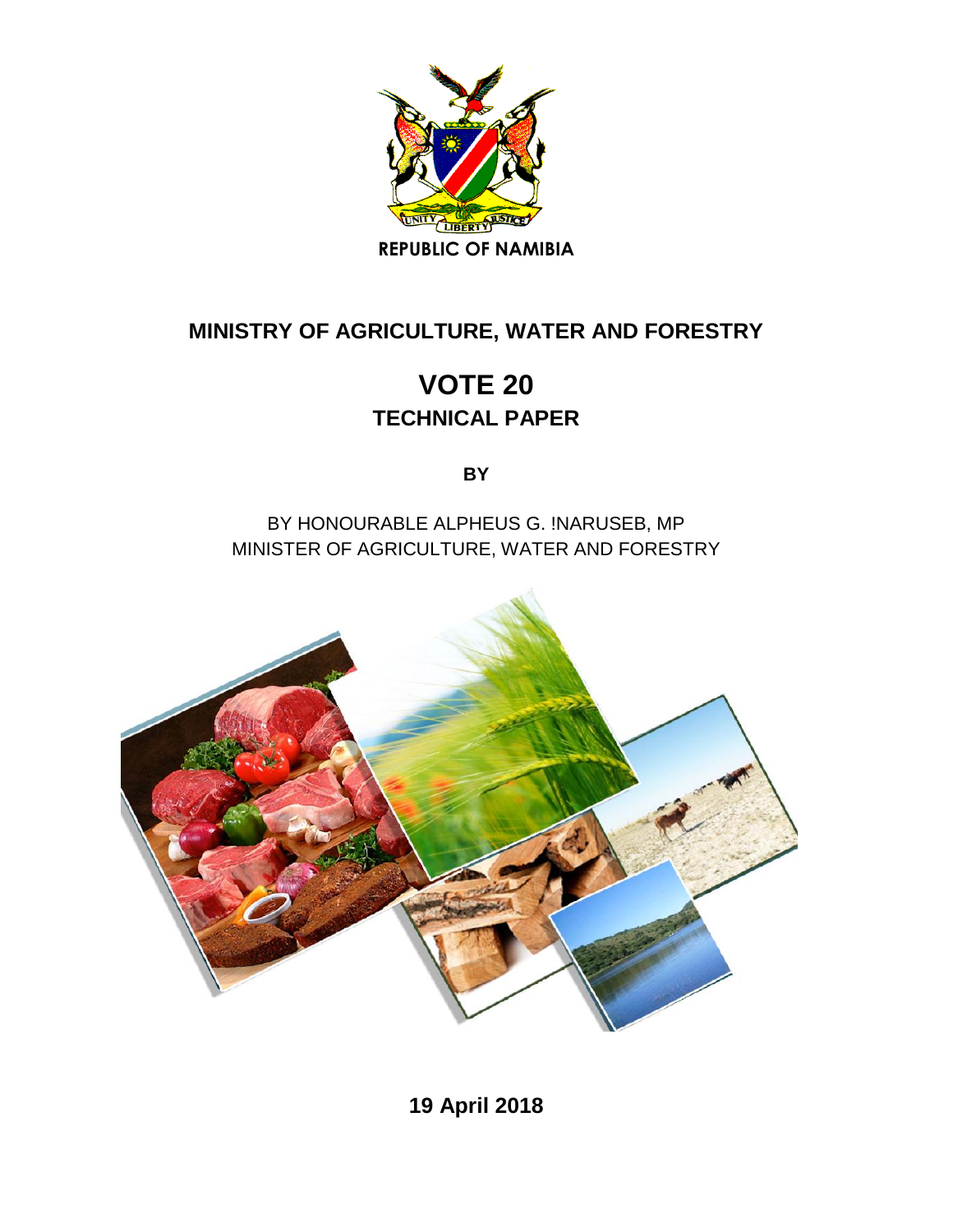# **TECHNICAL PAPER IN SUPPORT OF THE MOTIVATION STATEMENT OF MAWF BUDGET**

# **The purpose of the Technical Paper is to provide detailed information in addition to the Ministry of Agriculture, Water and Forestry's Budget Motivation Speech.**

The MAWF's (Vote 20) total budget is **N\$ 2 137 075 000** of which **N\$ 1 139 630 000** (53.3%) is earmarked for the Development Budget and **N\$ 997 445 000** (46.7%) represents the operational budget.

| 1. MAIN DIVISION 01 | : OFFICE OF THE MINISTER |
|---------------------|--------------------------|
|                     |                          |

# **RECURRENT BUDGET : N\$ 4 005 564**

A total of **N\$ 7 393 000** is required for the Main Division 01, the Office of the Minister, for running activities of the office.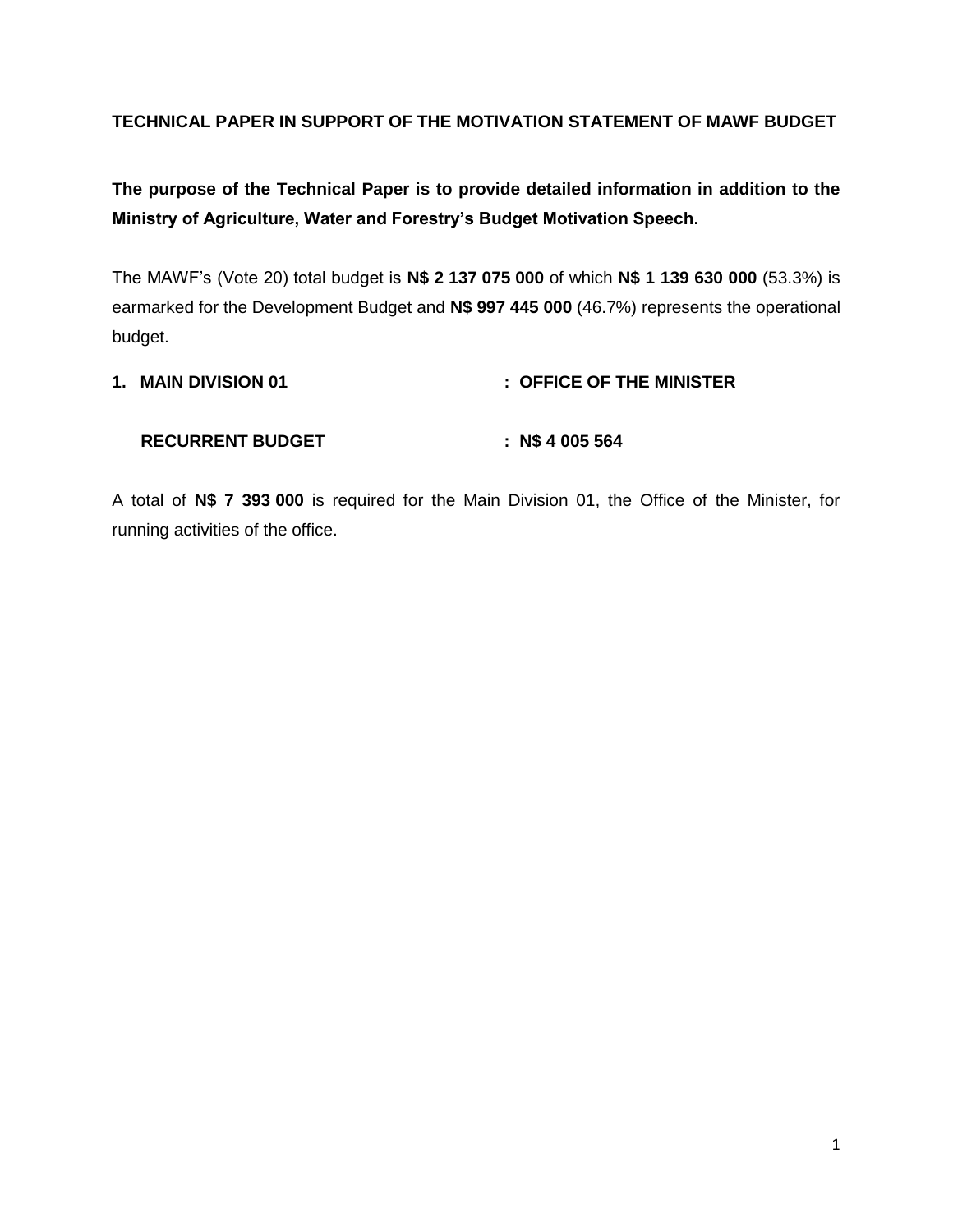#### **2. MAIN DIVISION 02 : ADMINISTRATION**

| <b>RECURRENT BUDGET</b>           | : N\$ 152 609 367 |
|-----------------------------------|-------------------|
| <b>CAPITAL/DEVELOPMENT BUDGET</b> | : N\$ 22 468 000  |

#### **2.1 OBJECTIVE**

The main objective of the Directorate of General Services is to provide corporate support services to the other Directorates of the Ministry.

The specific objectives are to:

- Ensure effective Ministerial Financial Management.
- Ensure efficient Internal Audit Services.
- Ensure efficient provision of Auxiliary Services.
- Administer Human Resources efficiently and effectively.
- Ensure efficient Ministerial Information Communication Technology Services.
- Efficiently mainstream of Gender, Employee Wellness and HIV & AIDS.
- Ensure efficient ministerial Plant and Fleet Management

# **2.2 RECURRENT ACTIVITIES**

#### **2.2.1 MAJOR ACHIEVEMENTS FOR 2017/2018**

#### **2.2.1.1 FINANCE**

- Ninety eight percent (98%) of the Ministerial Budget was executed for the implementation of the planned activities
- Duly submitted MoF forms for 2018/19-2020/21 MTEF to the Ministry of Finance
- Ministerial Financial Administration and Management Compliance were all in accordance to requirements of the Office of the Auditor General (OAG)
- Submitted the 2016/17 Ministerial Annual Statements to the Auditor General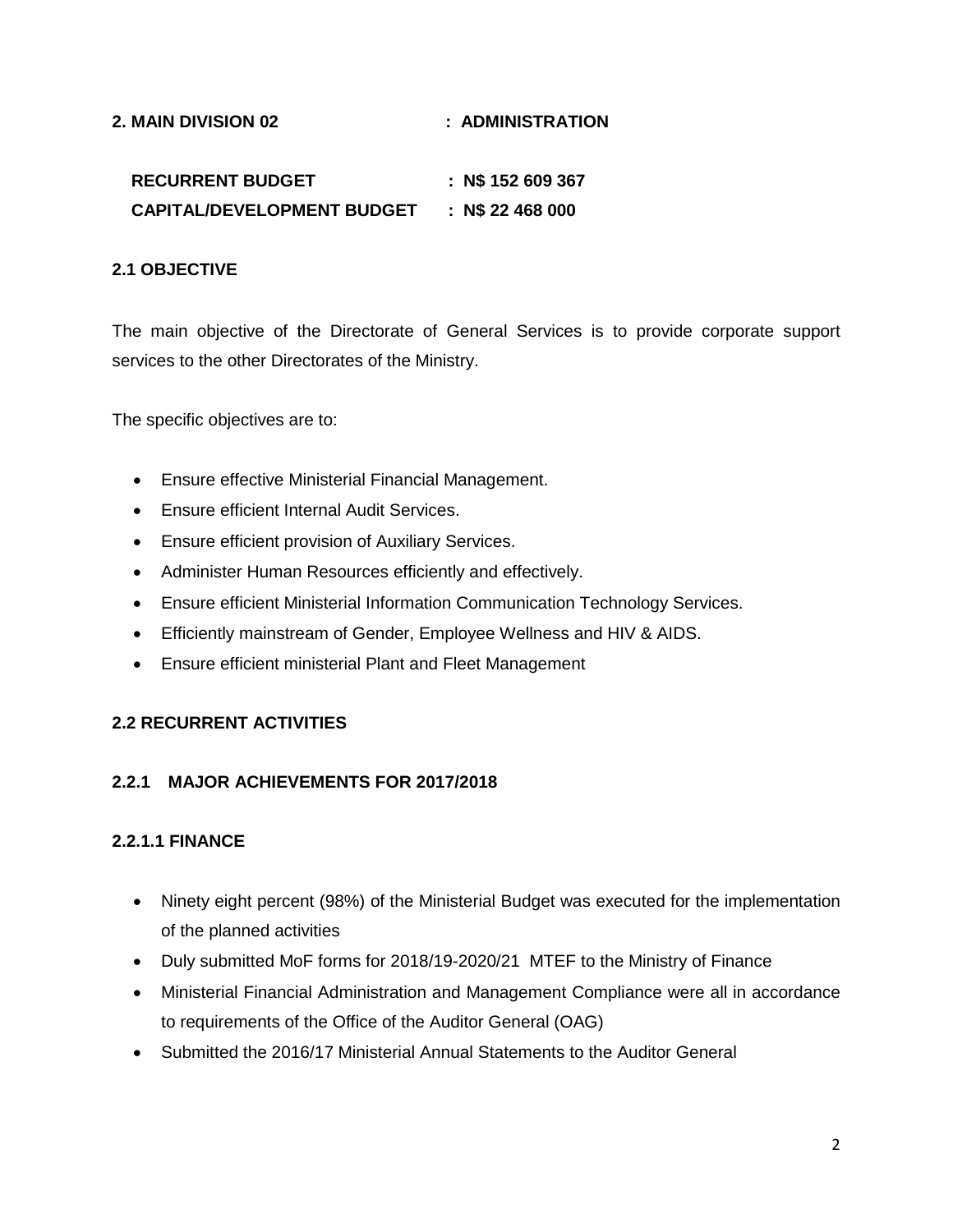- Processed EFT (Electronic Funds Transfer) of Daily Subsistence and Travelling Allowance (DSA), Accounts Payable and Payroll payments, for payments by MoF.
- Compiled and submitted the 2017/18 Ministerial Mid-year Budget Review to Treasury;
- Duly submitted the 2016/17 Ministerial Accountability Report, Appropriation Account, 2018/19 to 2020/21 MTP, and Non Tax Revenue (NTR) forms to Treasury;

# **2.2.1.2 INTERNAL AUDIT**

- Conducted Revenue trainings at Rundu, Oshakati, Otjiwarongo and Gobabis on which a total number of 164 participants were trained.
- Conducted eleven (11) financial inspections in three (3) regions: Omaheke, Erongo and Otjozondjupa.
- Conducted follow-up audits on audit queries received at four (4) Green scheme Projects namely: Sikondo, Shadikongoro, Vhungu-vhungu and Etunda.
- Conducted Revenue Inspections at five (5) Research Stations; Manheim, Sonop, John Pandeni, Omatjenne and Okomumbonde.
- Finalized the draft Enterprise Risk Management Framework for directorates.
- Completed eleven (11) investigations during 2017/18.
- Attended five (5) disciplinary hearings.
- Attended court proceedings as witness on one occasion. The case was concluded.

# **2.2.1.3 HUMAN RESOURCE (HR)**

- Administered the conditions of service which include; remuneration system, leaves, retirement and GIPF claims of deceased staff members.
- Filled 20% of the budgeted vacancies.
- Placed 30% of staff member who are additional to the establishment on the new approved ministerial structure.
- Submitted the 3-year Ministerial Affirmative Action Plan, in compliance with the Affirmative Action Act to the Employment Equity Commission (EEC) report.
- Implemented over 80% of the Human Capital Management System.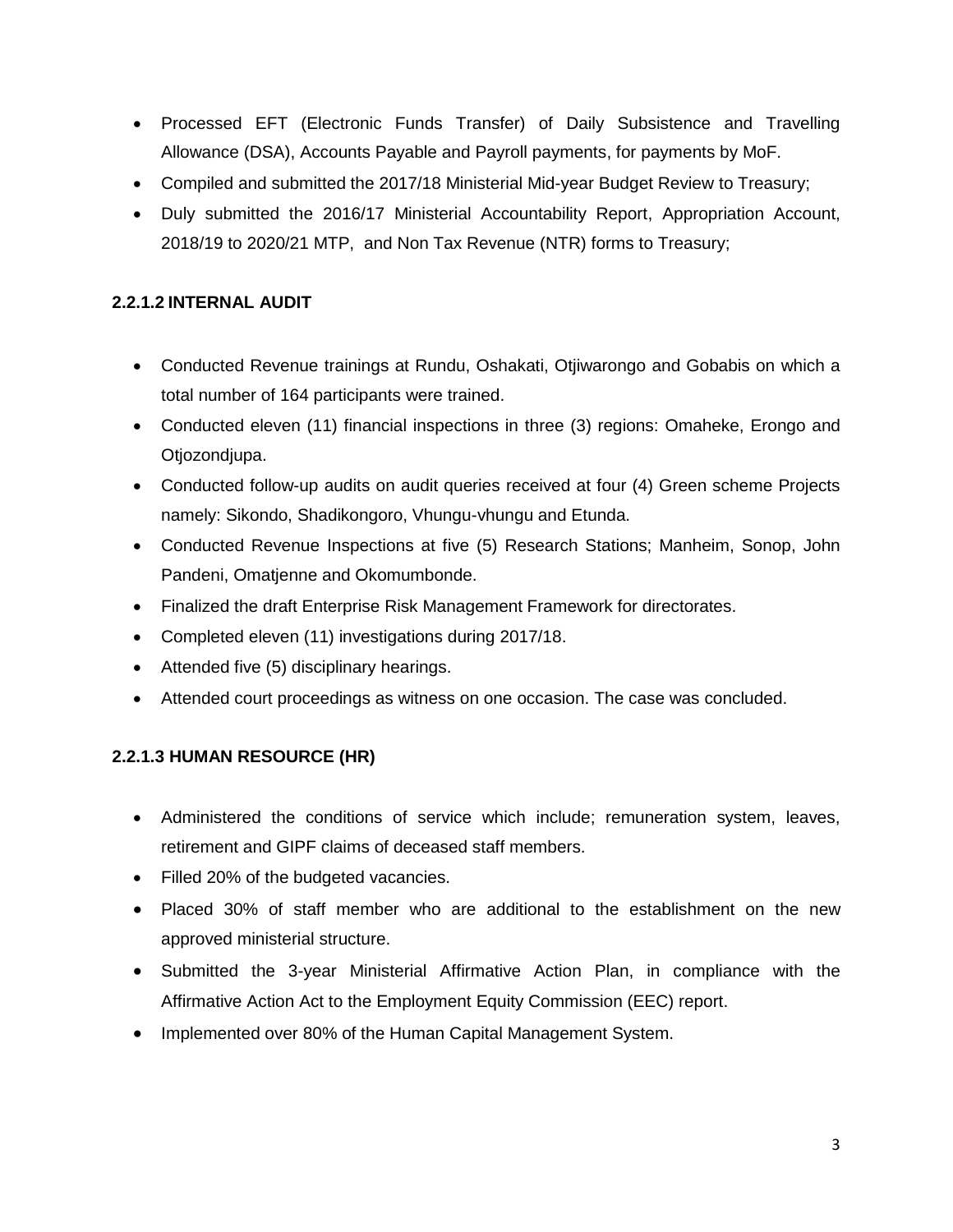# **2.2.1.4 AUXILIARY SERVICES**

- Rendered utility services to Ministerial outlets in all the 14 regions.
- Provided security services at MAWF outlets country-wide.
- Facilitated tenders approval through Tender Board to procure goods and services for the Ministry.
- Published Quarterly Ministerial News Letters and the Annual Report.
- Responded to media on Ministerial related issues and provided press releases.
- Livestock stock-taking was conducted at all 13 research stations that keep livestock as well as stock taking at all ministerial outlets in the 14 regions.

# **2.2.1.5 INFORMATION COMMUNICATION TECHNOLOGY (ICT)**

- The following offices were connected onto the MAWF network: DVS Kamanjab and DAPEES - Erwee
- Decentralised MAWF IT Support Services: in total, 13 IT Technicians were appointed.
- The procured and renewed the anti-virus license
- The procured and renewed the Firewall license

# **2.2.1.6 EMPLOYEE WELLNESS & HIV/AIDS PROGRAMME**

- Provided Information, Education & Communication (IEC) materials, and condoms to regional offices on a quarterly basis.
- Conducted quarterly awareness creation sessions on HIV/AIDS and wellness issues (Cancer, Blood pressure, Cholesterol and Diabetics and facilitated health diagnostic at work.

# **2.2.1.7 PLANT AND FLEET MANAGEMENT**

- Provide transport support services to the Ministry.
- Provided fuel and licensing and to a fleet of 1600 vehicles and trucks.
- Provided vehicle repairs and maintenance, driver management, speed management, fuel management and health and safety management.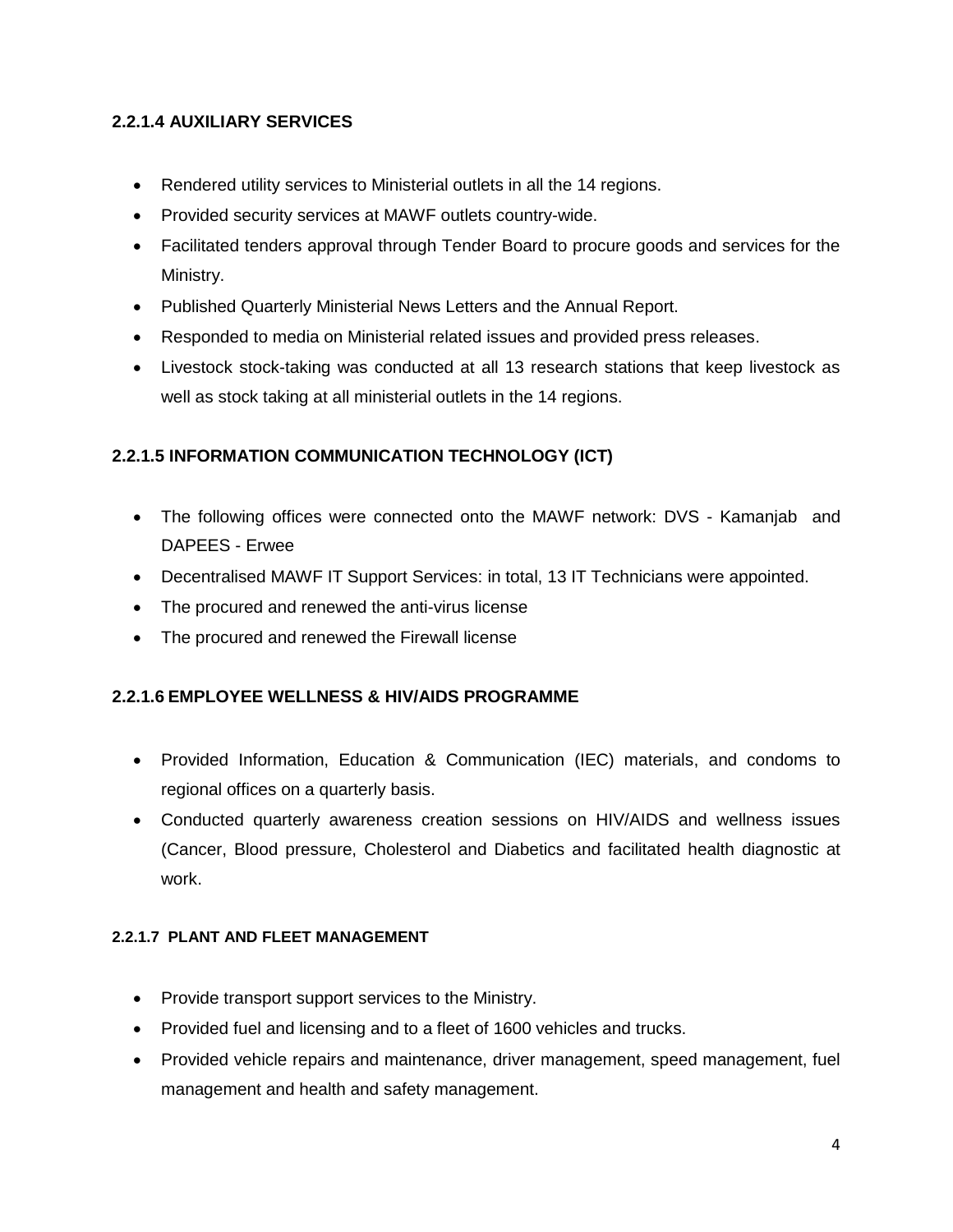# **2.2.2 CHALLENGES EXPERIENCED IN 2017/2018**

# **2.2.2.1 FINANCE**

- Budgetary constraints resulted in late and or non-payments to service providers for services rendered.
- Delay in acquisition of supplier codes for EFT payments to suppliers of goods and services delivered.

#### **2.2.2.2 INTERNAL AUDIT**

- Most of the appointed sub-receivers do not have appointment letters.
- Delays in completion of legal cases.
- Limited finance and administration skills for Farm Managers at Green Schemes & Research Stations
- Due to the shortage of staff, implementation of Enterprise Risk Register Management Framework (ERMF) could not take place.
- Some of the Green Scheme projects were operating two (2) parallel accounting systems.

# **2.2.2.3 HUMAN RESOURCE (HR)**

- Challenge regarding implementation of Performance Agreements at all levels.
- Budget cuts resulted into the suspension of filing of vacancies.

# **2.2.2.4 AUXILIARY SERVICES**

- The tariff adjustment of the Local Authorities does not coincide with the budget period and the increases are higher than the budgeted increase.
- Unexpected statutory tariff adjustment of the security services.

# **2.2.2.5 INFORMATION COMMUNICATION TECHNOLOGY (ICT)**

Delays from Service providers to install the trucking (networking infrastructure) timeously.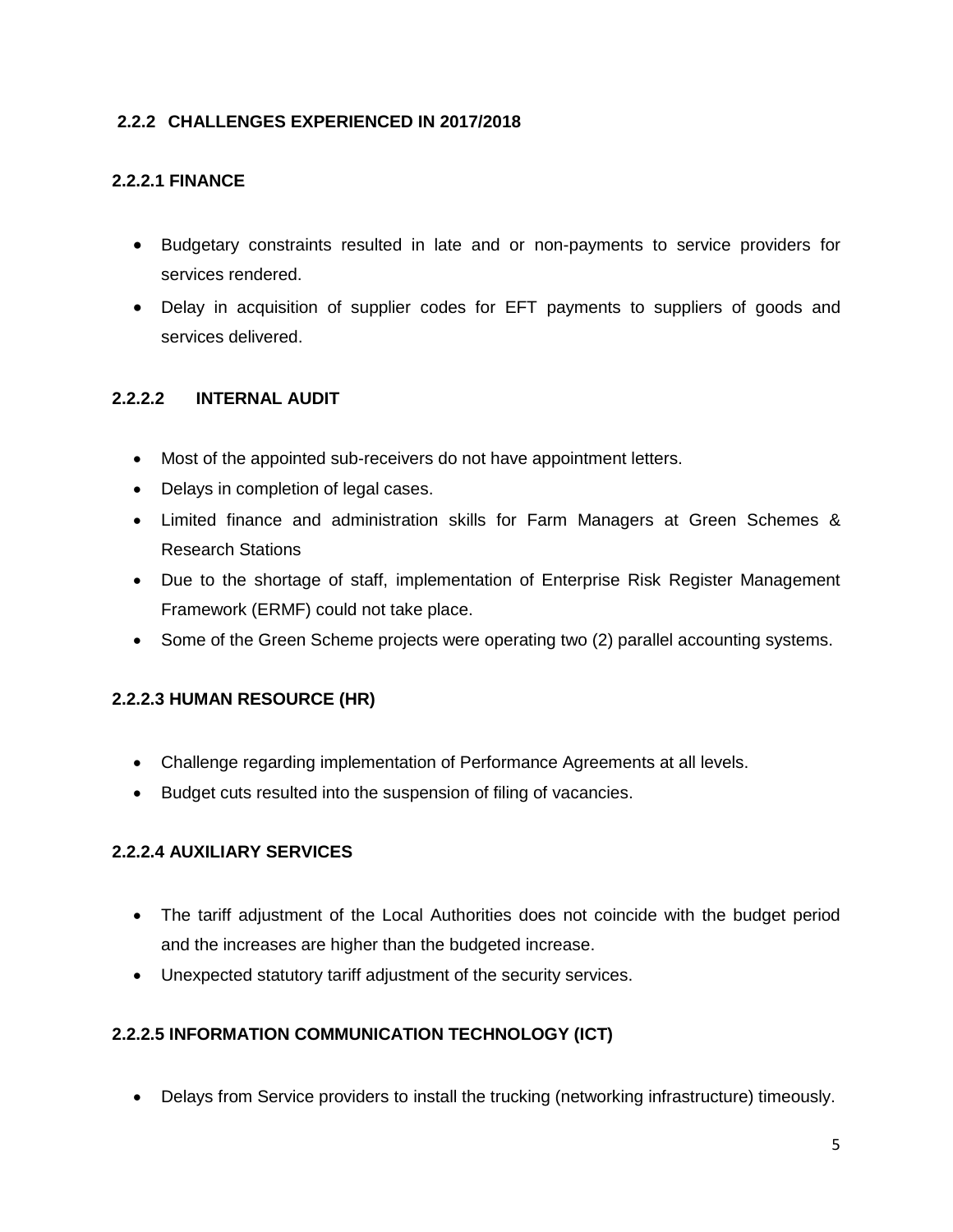A budgetary constraint has hindered the procurement of various accessories and equipment.

#### **2.2.2.6 PLANT AND FLEET MANAGEMENT**

- Inability to implement fleet management system due to funding.
- Prolonged vehicles down-time due to payment delays for repair services.
- Aging and obsolete Ministerial Fleet
- Spanglish service provision by SME resulting in delay payment and poor service delivery to the community as the vehicle spent much time in garages.

#### **2.2.3 PLANNED ACTIVITIES FOR 2017/2018**

#### **2.2.3.1 FINANCE**

- 100% of Ministerial Budget to be executed for the implementation of planned activities
- Submit MoF forms for 2019/1209-2021/22 Medium Term Framework (MTEF) to be to the Ministry of Finance
- Submit 2017/18 Ministerial Annual Statements for the Auditor General Report to the Office of the Auditor General.
- Process EFT (Electronic Funds Transfer) of Daily Subsistence and Travelling Allowance (DSA), Accounts Payable and Payroll payments for payments by MoF.
- Compile and submit the Ministerial 2018/19 Mid-year Budget Review, 2017/18 Appropriation Account, 2017/18 Ministerial Accountability Report, and 2019/20 - 2021/22 MTP and Non Tax Revenue (NTR) Templates to Treasury.
- Conduct training for staff members on reconciliation of suspense accounts.

# **2.2.3.2 INTERNAL AUDIT**

- Implement the Enterprise Risk Management Framework for the Directorates.
- Follow-up on Risk based auditing program as per developed Risk Registers.
- Improve/conduct more surprise audits.
- Follow-up on recommendations from the Auditors General Office.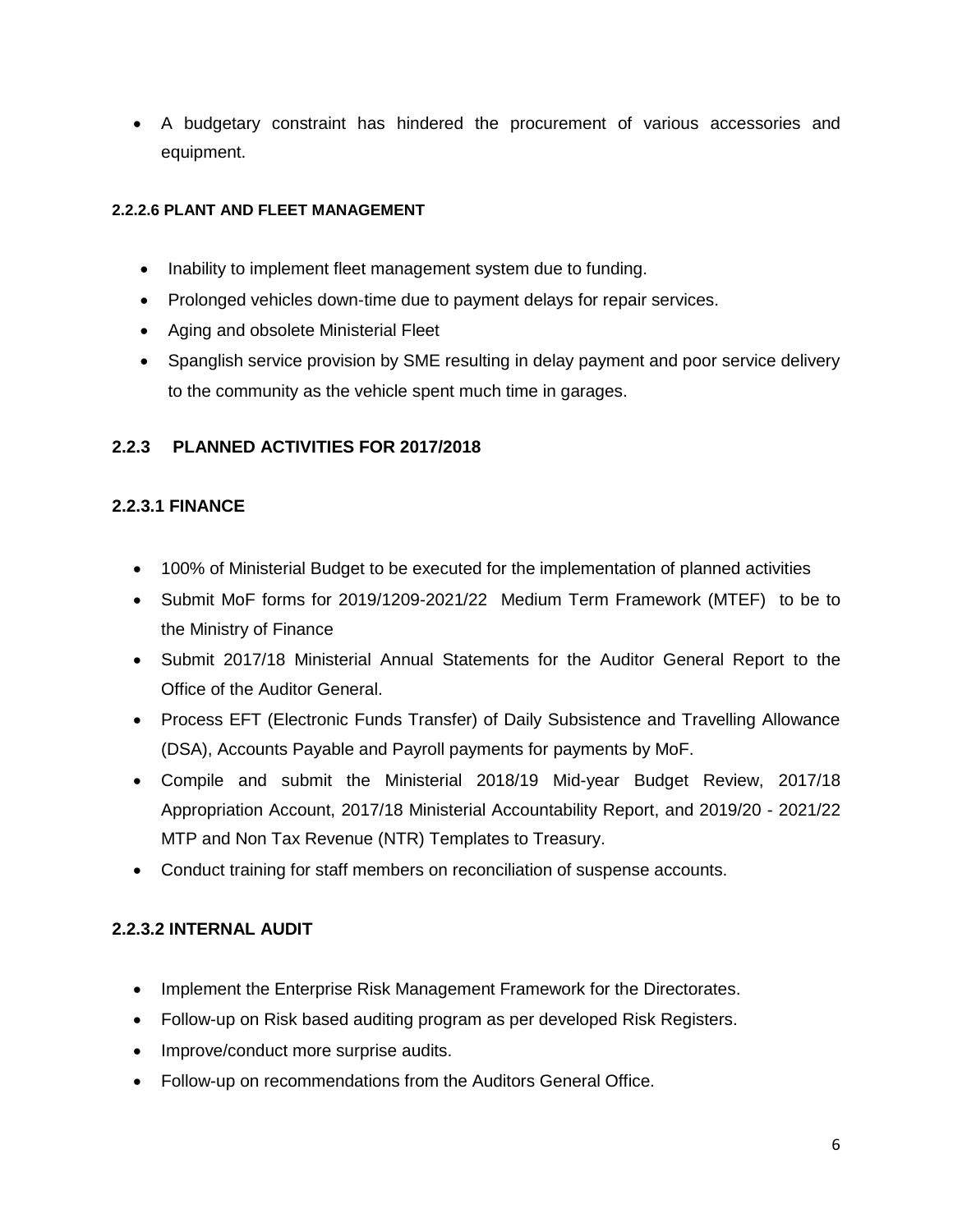# **2.2.3.3 HUMAN RESOURCES (HR)**

- Train supervisors in MAWF on HR matters.
- Fill vacant budgeted posts in MAWF.
- Place Staff member who are additional to the establishment on the approved Ministerial structure.
- Submits the Affirmative Action report.
- Continue to administrate staff conditions of service, disciplinary and grievances.
- Facilitate implementation of the new approved Ministerial structure.

# **2.2.3.4 AUXILIARY SERVICES**

- Continue with provision of office support services
- Implement the stock taking program
- Maintain Ministerial Asset Management
- Maintain administration of Ministerial procurement
- Develop a Comprehensive Fleet Management System
- Train staff on new system to improve service to clients (MAWF)
- Conduct auctions for redundant and obsolete assets
- Update the Ministerial asset registers
- Print Ministerial newsletters and Annual Reports
- Facilitate Ministerial press releases and respond to media queries

# **2.2.3.5 INFORMATION COMMUNICATION TECHNOLOGY (ICT)**

- Install structural cables and trunks at Oshifo and Okalongo office,
- Connect the following offices to the MAWF network: Katima Regional Office, Omafo (DAPEES and DWSSC), Onayena ADC, Okashana, Head Office East Wing, & 7 border posts, and Okahao
- Develop 10% of MAWF Management Information System
- Implement 35% of Ministerial EDRMS System
- Convert MAWF Officers to VOIP (CVL, Plant & Fleet, Stores, State Vet (Outapi Regional Head).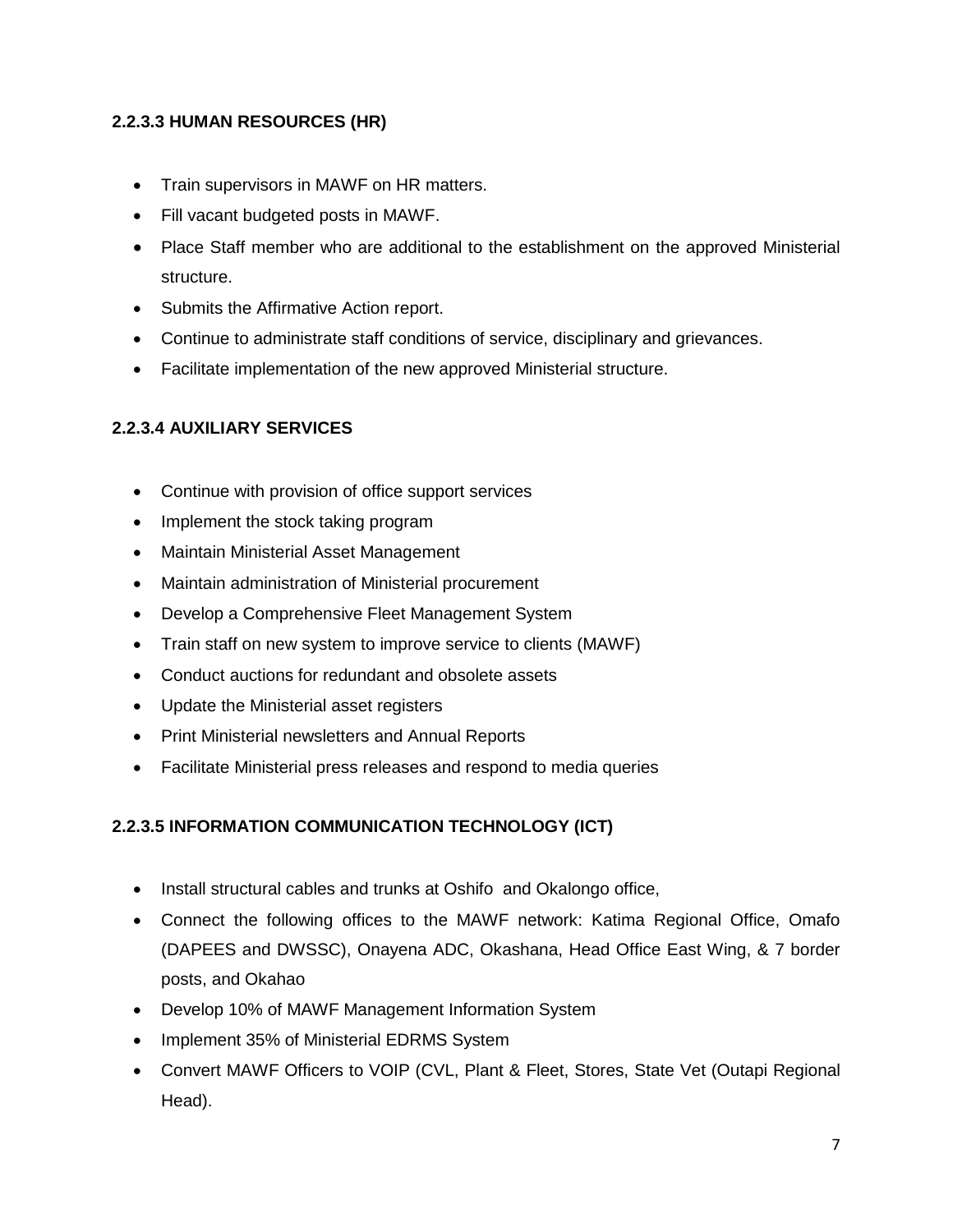# **2.2.3.6 EMPLOYEE WELLNESS & HIV/AIDS PROGRAMME**

- Co-ordinate Employee Wellness and HIV/AIDS Mainstreaming and prevention activities.
- Provide care/support for affected/infected staff members.
- Distribute condoms, Information and education material to staff members.

# **2.2.3.7 PLANT AND FLEET MANAGEMENT**

- Implementation of a comprehensive electronic fleet management system
- Auction off obsolete MAWF Fleet
- Finalize the MAWF Fleet Management Plan.
- Provide transport and fleet management services to the ministry.
- Provide fuel, licensing, repairs and maintenance to MAWF fleet of 1600 vehicles, trucks and tractors.
- Provide vehicle [telematics](https://en.wikipedia.org/wiki/Telematics) (tracking and diagnostics), driver management, speed management, fuel management and health and safety management

# **2.3 CAPITAL PROJECTS**

# **2.3.1 RENOVATION OF MAWF BUILDINGS**

# **2.3.1.1 ACHIEVEMENTS FOR 2017/2018**

- Renovated Ministerial staff houses at: Oshana Region (1), Ongwediva (1) and Khomas Region, Windhoek (1).
- Renovated offices and main stores at Okahandja in the Otjozundjupa South Region.

# **2.3.1.2 PLANNED ACTIVITIES FOR 2017/2018**

- Replacement of existing lifts at MAWF Head Office
- Renovate and upgrade Ministerial properties countrywide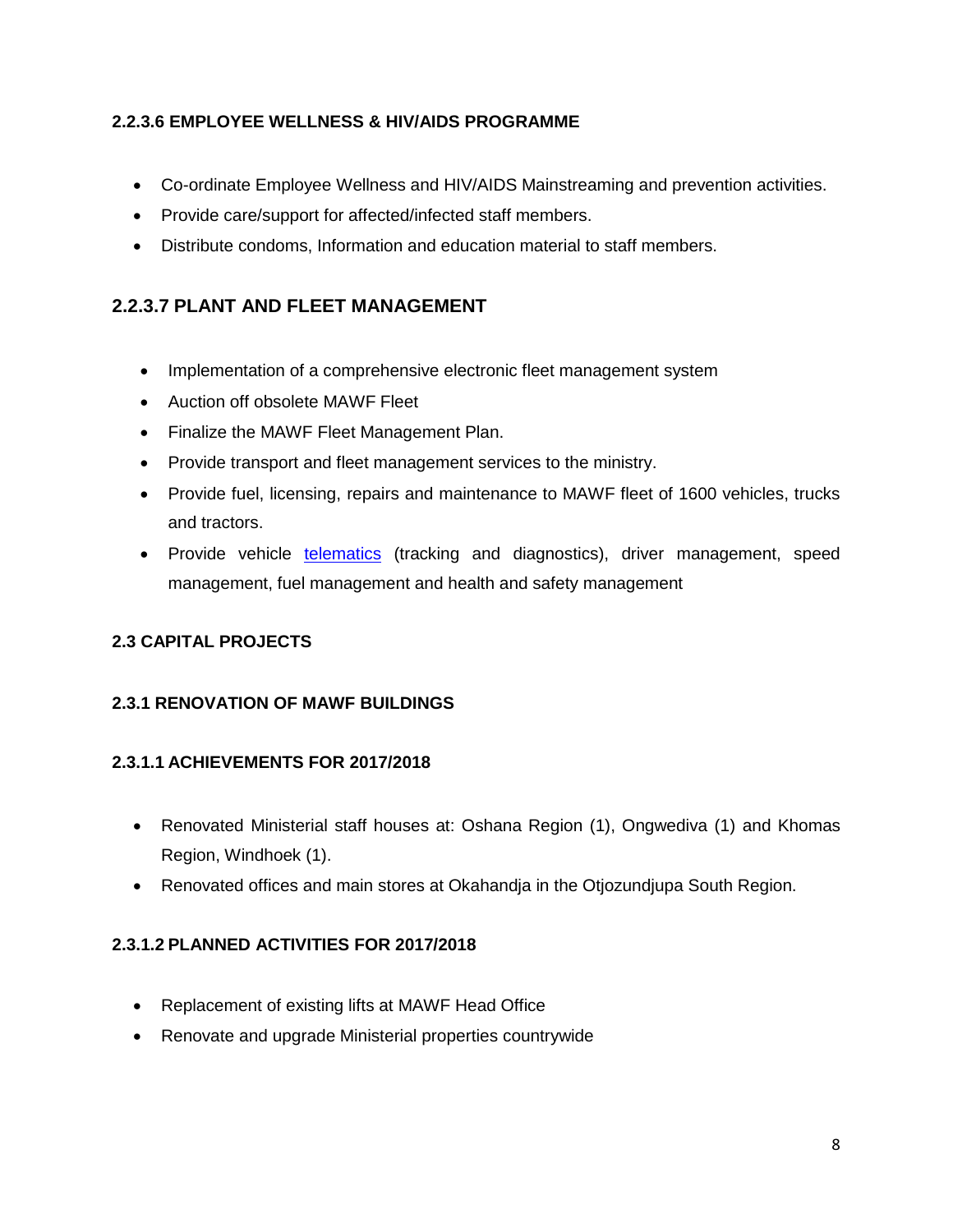# **2.3.2 CONSTRUCTION OF REGIONAL HEAD QUARTERS**

# **2.3.2.1 ACHIEVEMENTS FOR 2017/2018**

 Construction of Regional Head Quarters in Ohangwena Region, Eenhana is 75% completed and the East Wing in Khomas, Windhoek (GOP) is 50% completed.

# **2.3.2.2 PLANNED ACTIVITIES FOR 2018/19**

Complete construction of Ohangwena and Khomas (East Wing) Regional Head Quarters.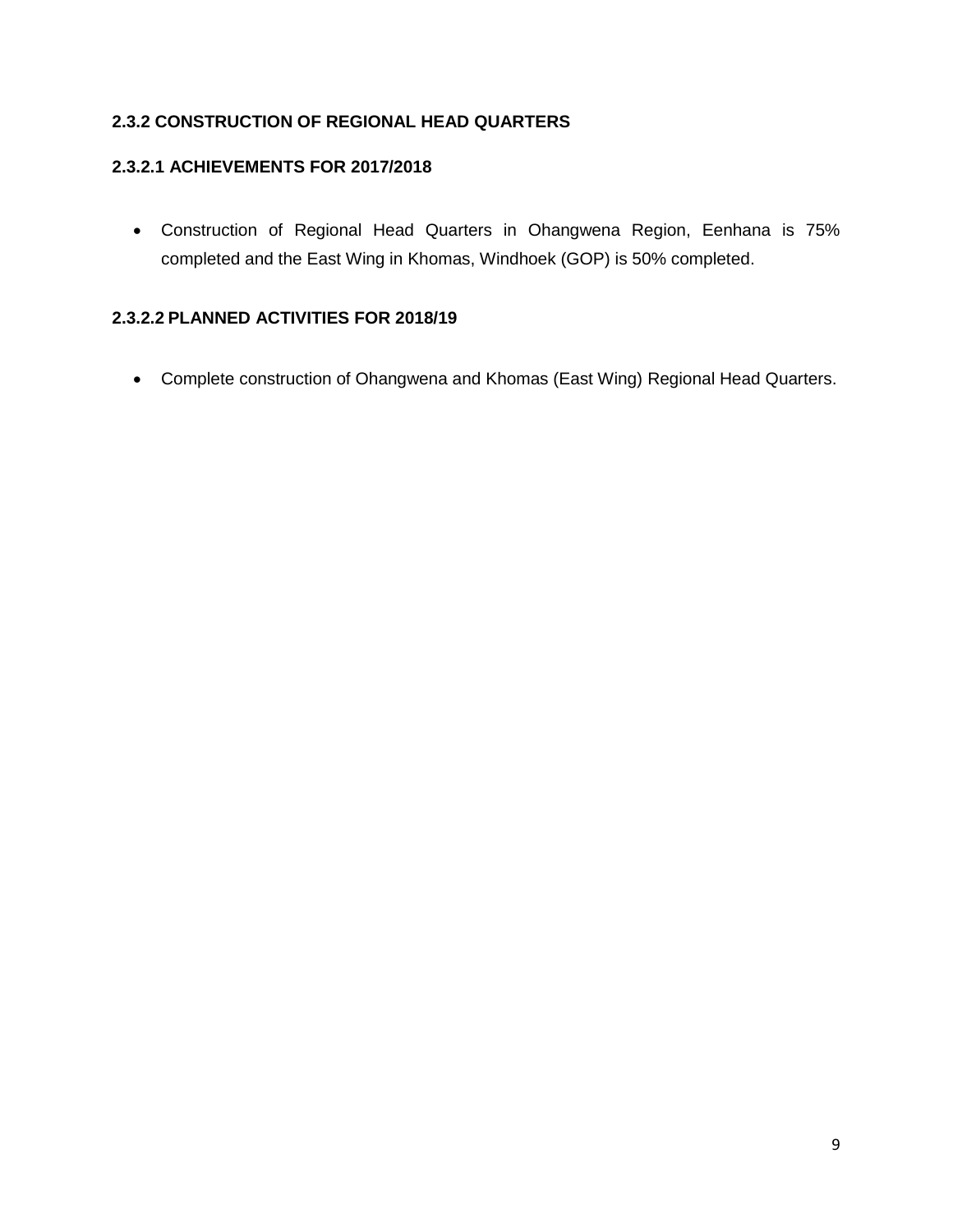#### **3. MAIN DIVISION 03 : VETERINARY SERVICES**

| <b>RECURRENT BUDGET</b> | : N\$ 184 332 135 |
|-------------------------|-------------------|
| <b>CAPITAL BUDGET</b>   | : N\$ 116 517 000 |

#### **3.1 OBJECTIVES**

The objective of the Directorate of Veterinary Services (DVS) is to maintain and promote optimal animal health, production and reproduction and assure the safe and orderly marketing of animals and animal products through animal disease control, epidemiology and extension, diagnostic services and veterinary public health services.

#### **3.2 MAIN FUNCTIONS:**

- Implement both development and regulatory activities in accordance with legislation and directives related to the animal industry;
- Develop structures and physical infrastructures necessary to bring veterinary services to all parts of the country, maintain integrity that the Namibian Veterinary Services enjoys, ensuring continued exports of animals and animal products, as well as regional and international cooperation;
- Ensure that good cooperation with the farming community is maintained so as to benefit the health of the nation's livestock;
- Maintain and improve the diagnostic and supportive role of the Central Veterinary Laboratory.

#### **3.3. RECURRENT ACTIVITIES**

#### **3.3.1 MAJOR ACHIEVEMENTS IN 2017/2018**

#### **3.3.1.1 Disease Surveillance and Control**

Animal disease surveillance is a major activity of DVS. Routine active and passive surveillance activities such as farm inspections, community visits, ante- and post-mortem inspections at abattoirs, supervision of livestock auctions, export certification and inspection of imported animals and animal products were carried out during the year with relatively favorable results as no major events were observed.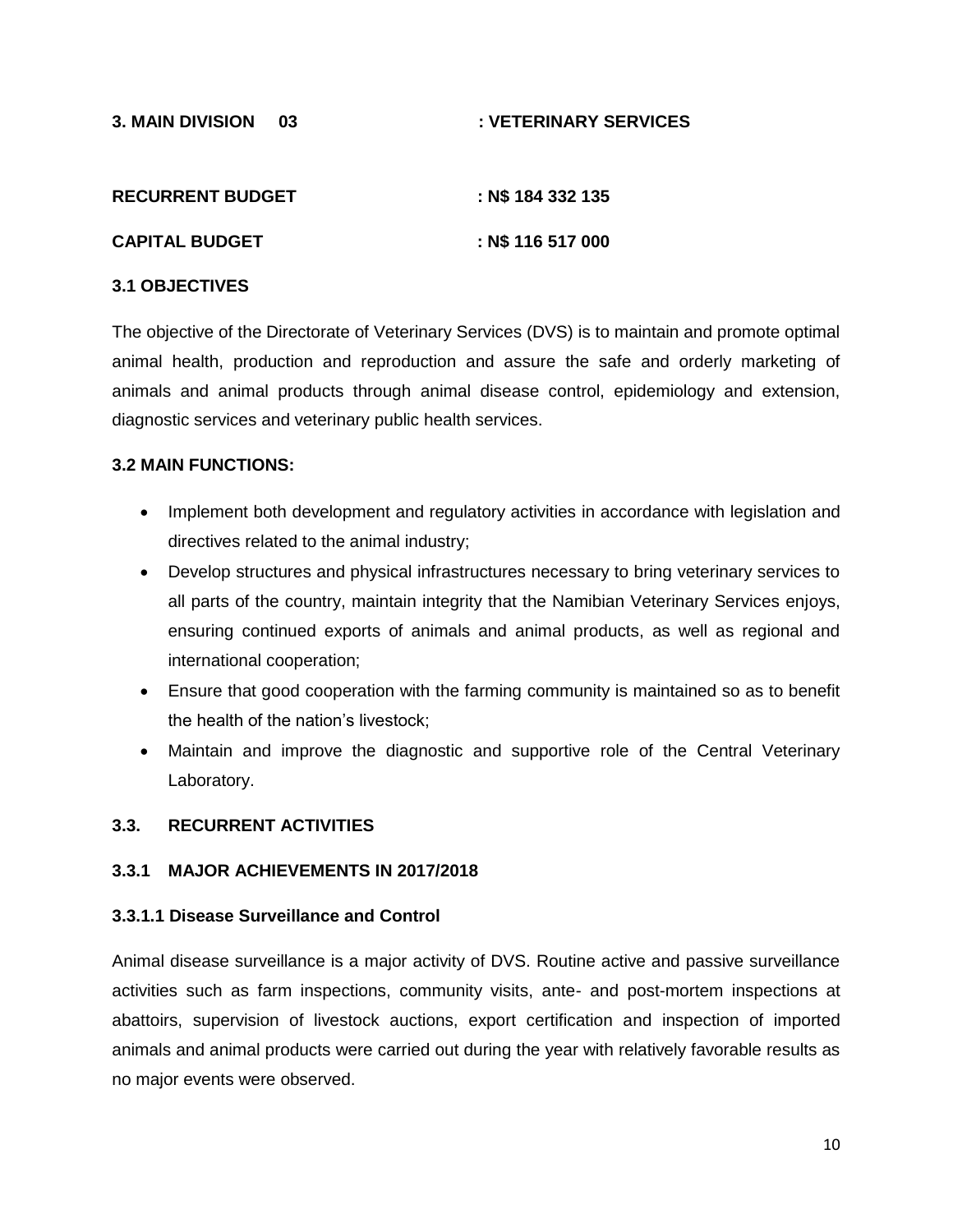Disease surveillance is done in order to provide evidence of the country's animal health status which is constantly under threat by animal diseases that have the potential to disrupt Namibia's access to local, regional and international markets. Animal disease surveillance program ensures that diseases or conditions that may precipitate disease outbreaks are mitigated and that systems are in place for early detection and early effective response.

Animals slaughtered under veterinary supervision:

- Ninety-three thousand eight hundred and twenty-one (93 821) cattle
- Two hundred and fifty thousand four hundred and seven (250 407) sheep
- Three hundred and one (301) springboks

Number of farms and animals inspected:

- Livestock at 2 323 farms were inspected routinely
- Three hundred and sixty-one thousand four hundred and twenty-nine (361 429) cattle inspected at auctions
- One hundred and sixty-eight thousand four hundred and seventeen (168 417) sheep inspected at auctions
- One hundred and twenty-four thousand one hundred and seventy (124 170) goats were inspected at auctions
- Two hundred and twenty-seven thousand two hundred and thirty-nine (227 239) cattle were inspected before export
- Three hundred and thirty-six thousand and seven hundred and sixteen (336 716) sheep were inspected before export
- One hundred and twenty-nine thousand one hundred and fifty-seven (129 157) goats were inspected before export
- During 2017, 3 972 community visits were done and 2 323 farms inspected. Mass vaccinations of animals against diseases such as Foot and Mouth Disease, Lungsickness and Rabies were carried out during the year. A total of 525 475 cattle were vaccinated against FMD in the infected zone and protection zone with coverage of 80.95%. Meanwhile 904 408 cattle were vaccinated in the NCA against Lungsickness with coverage of 74.49%.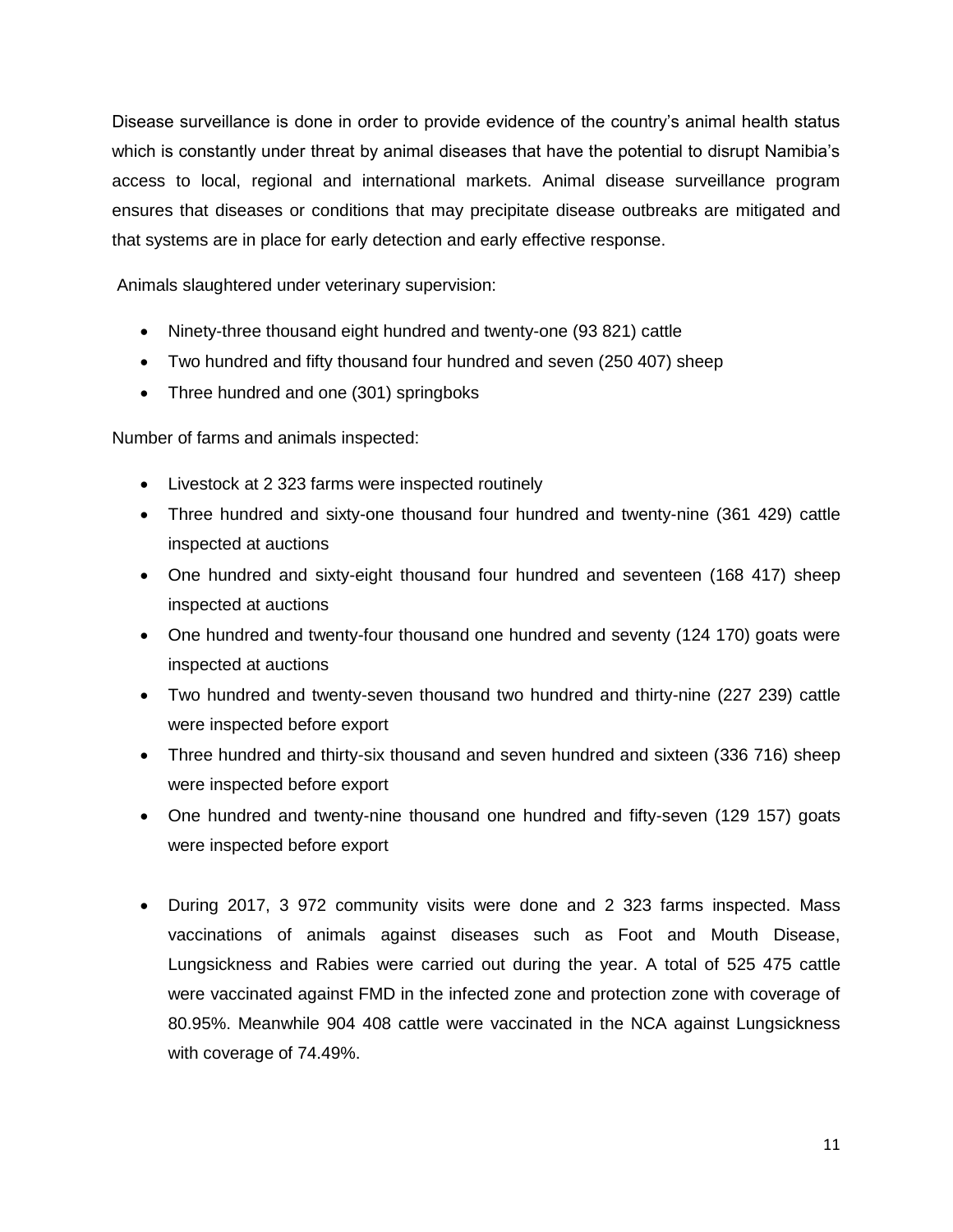- The Namibian Livestock Identification and Traceability System (NamLITS), which is the backbone of animal disease surveillance, has now been extended to cover the whole country. This system enables government to keep accurate records of animal disease surveillance, animal movements and vaccinations. It also allows for monitoring of breeding programs as well as population dynamics and development of future projections. In the 2017/18 financial year, 199 681 additional cattle were tagged in the NCA.
- Livestock identification and traceability, import/export control, extension and regulatory inspections at community level, farms, livestock auctions and abattoirs were carried out.
- Maintenance of veterinary infrastructures such as veterinary clinics, crush pens, quarantine farms, veterinary cordon fences some of which required extensive repair due to old age. Electrification of parts of the border and Veterinary Cordon Fence improved the zoo-sanitary controls of the country.
- The Ministry has developed a Strategy and Implementation plan for the implementation of the Cabinet Committee on Policy and Planning (CCOPP) Action Letter dated 1st April 2014, Resolution 3 which directed MAWF to:

(a) Construct a Veterinary Cordon Fence (VCF) on the Namibian Angolan border;

(b) Establish a trans-boundary animal disease free zone, including Namibia and part of Angola among others

# **3.3.1.2 Export markets**

- Namibia continues to access foreign markets for its animals and animal products. The traditional markets are mainly in Norway, the EU, Angola and South Africa.
- During 2017, Namibia managed to gain acceptance into China, Hong Kong, United States and Russia.
- Namibia has since exported three consignments of beef to Hong Kong and passed tests in that country.
- In September 2017, Namibia was audited by the Food Safety Inspection Service (FSIS) of the United States Department of Agriculture (USDA). With regard to the US market the labels for Namibian beef have been approved by USDA and as such exports to the USA can now commence.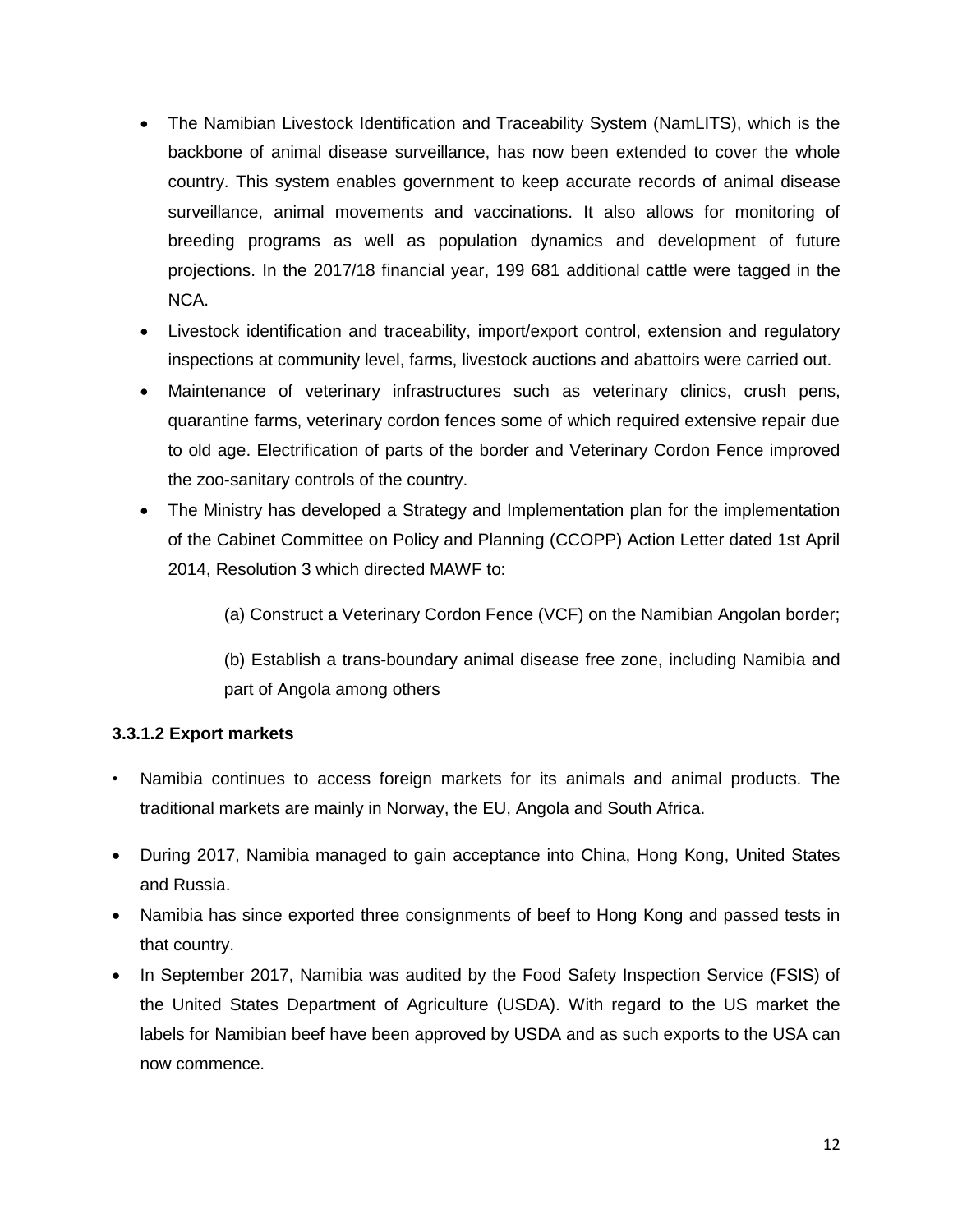# **3.3.1.3 Animal Health Status**

Namibia maintained its Official Disease Status as granted by the World Organisation for Animal Health (OIE) which include the following:

- Freedom from Foot and Mouth Disease south of the Veterinary Cordon Fence (VCF)
- Freedom from Peste Des Petits Ruminants (PPR) south of the Veterinary Cordon Fence (VCF)
- Freedom from Lungsickness (CBPP) to the area south of the Veterinary Cordon Fence (VCF)
- Negligible Risk Status for Mad Cow Disease (BSE) for the whole country
- Namibia continued implementing the Foot and Mouth Disease and Lungsickness Endorsed Control Programmes which are a road map for achieving FMD freedom in the protection zone and CBPP freedom in the entire Northern Communal Areas (NCA).
- Foot and Mouth Disease (FMD) was detected on Musele Island in the Zambezi Region on  $12<sup>th</sup>$  July 2017. The source of the outbreak was believed to be Wild African buffalo (*Syncerus caffer*) resident at Kasika Conservancy and grazing together with cattle. The outbreak was rapidly contained through livestock movement control, vaccination of cattle and public awareness.
- Despite the outbreak, the FMD free zone, which is south of the Veterinary Cordon Fence (VCF) remained unaffected and exports to lucrative markets were also not disrupted.
- Following the launch of the rabies pilot control project March 2016 in the Oshana Region, the project was rolled out to all the eight regions of the NCA. The following activities were implemented: pet vaccination, surveillance and community education. A total of 104 386 pets were vaccinated against rabies in the NCA in 2017. The project has seen a major improvement in pet rabies vaccination coverage and a decline in rabies cases.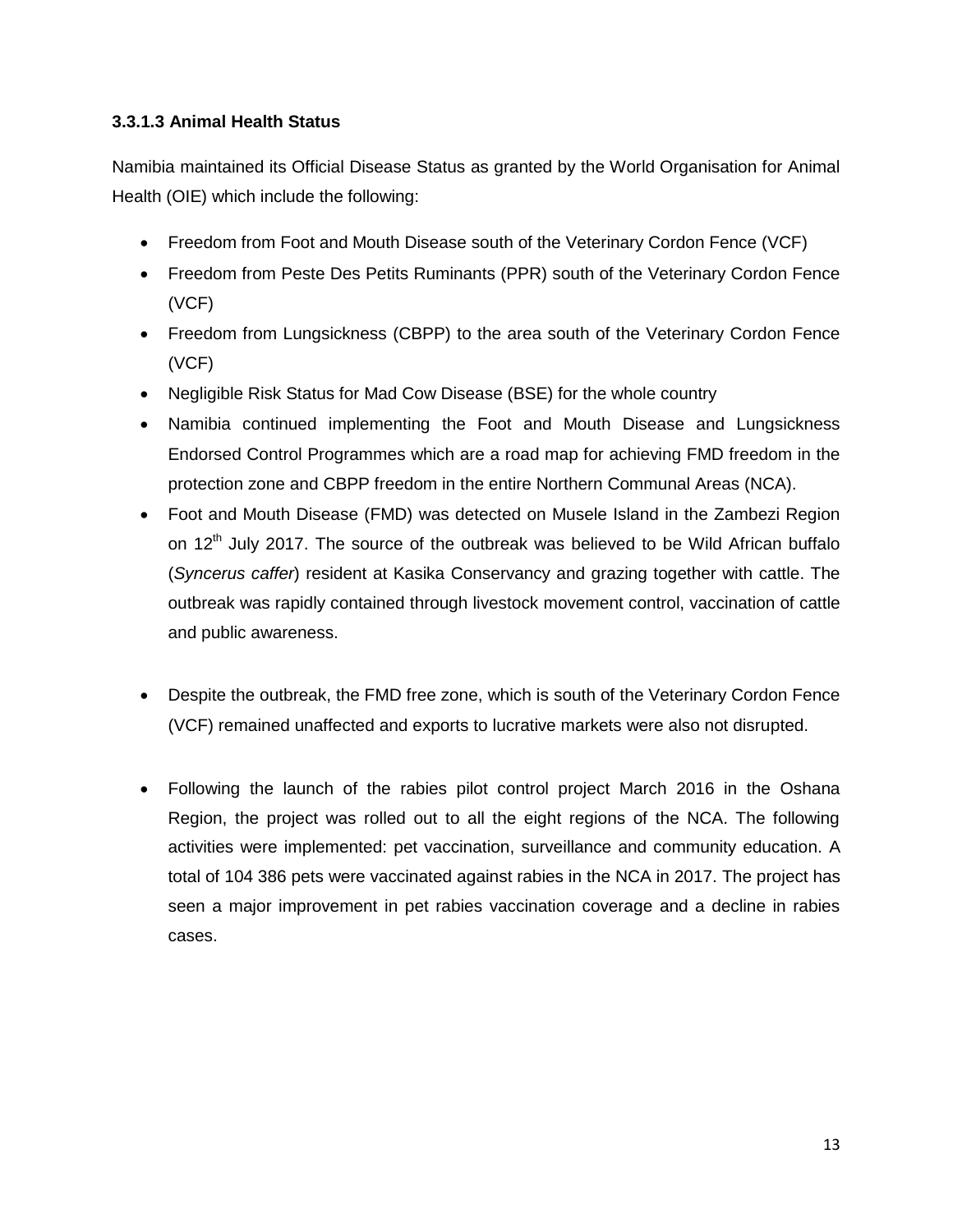#### **3.3.2 PLANNED ACTIVITIES FOR (2018/2019)**

# **3.3.2.1 Improvement of Animal Health and Marketing Services in Northern Communal Areas**

- DVS will continue to implement the policy aimed at creating conditions which will allow farmers in the Northern Communal Area (NCA) to access local, regional and international markets for their animals and animal products.
- DVS will continue to implement the OIE endorsed Official Control Programme for Foot and Mouth Disease and Lungsickness for the Northern Communal Areas for eventual eradication of FMD from Protection Zone and Lungsickness from the entire NCA.
- DVS will increase the number of veterinary offices in the Northern Communal Areas to reduce the distance that farmers have to travel to seek veterinary services
- DVS will increase the number of border infrastructure in the NCA to improve import and export control of animals and animal products
- DVS will develop and implement protocols to facilitate the local marketing of meat by small abattoirs in the Northern Communal Areas;
- DVS will hold border harmonization meetings with neighboring countries particularly Angola.
- DVS will continue to implement the Angola-Namibia MOU on cooperation in the control, prevention and eradication of Foot and Mouth Disease (FMD) and Lungsickness.
- DVS will continue to engage in trade negotiations on sanitary measures for acquiring new markets for animals and animal products.

#### *3.3.2.2 Construction of new veterinary infrastructure*

- Complete the construction and rehabilitation of three government owned abattoirs Outapi, Eenhana and Rundu in the NCA to promote livestock marketing, enhance surveillance and food safety standards in the area;
- Construction of Ondangwa Veterinary Clinic and Laboratory to improve diagnostic services in the NCA.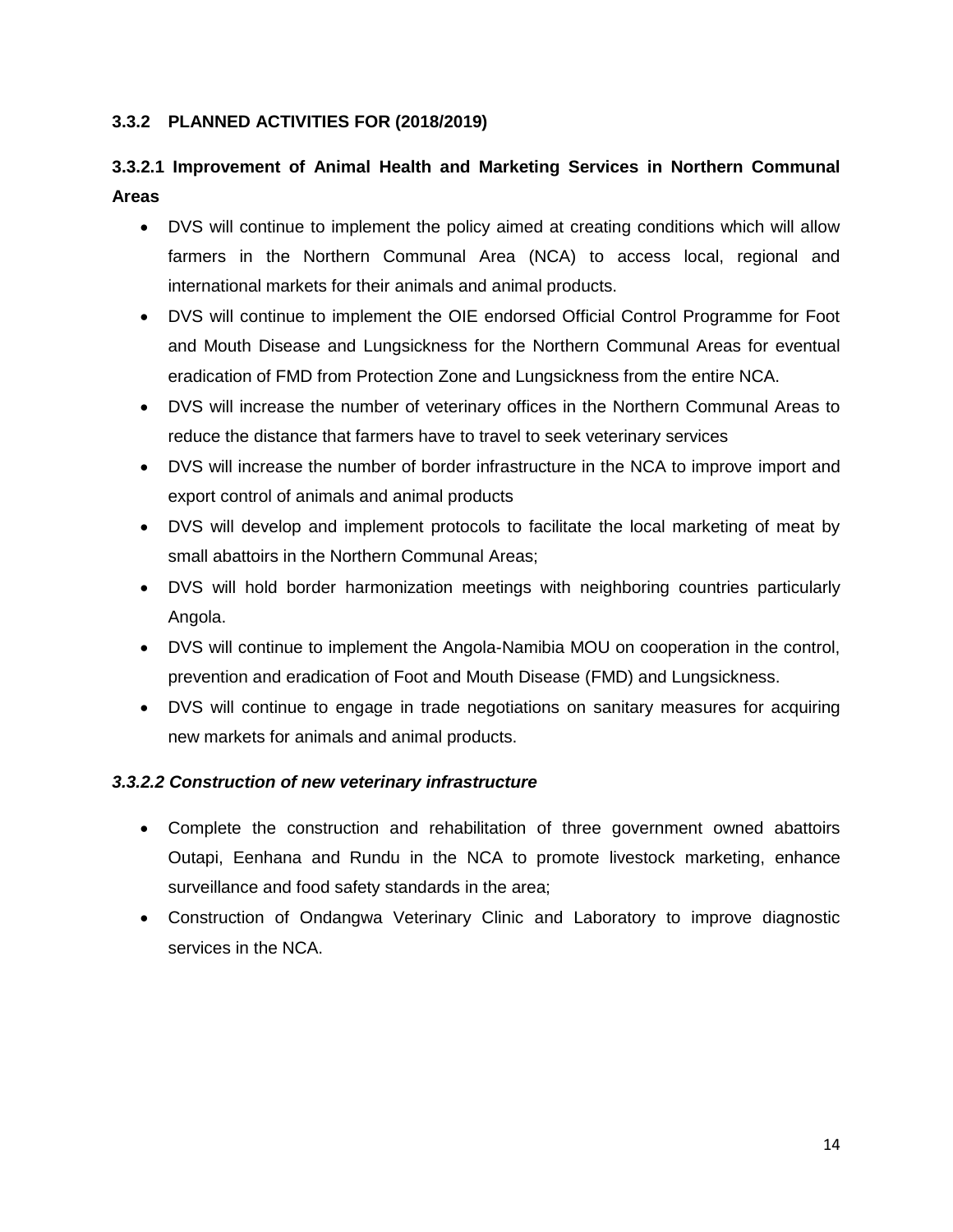# **3.4 CAPITAL PROJECTS**

# **3.4.1 DEVELOPMENT OF ANIMAL AND PLANT INSPECTION CENTRES AT BORDER ENTRY POINTS**

#### **3.4.1.1 MAJOR ACHIEVEMENTS FOR 2017/2018 (N\$ 16 396 000)**

The infrastructure development for sanitary and phyto-sanitary import/export control to prevent the introduction of exotic plant and animal diseases in Namibia has progressed well.

- Construction of sanitary and phyto-sanitary import/export control point at Kasamane, Mahenene and Wenela was completed and handed over.
- Construction of sanitary and phyto-sanitary import/export control points at Oronditi, Swartbooisdrift, Katwitwi and Dobe is at various stages of completion.

#### **3.4.1.2 PLANNED ACTIVITIES FOR 2018/2019**

 Complete construction of sanitary and phyto-sanitary import/export control infrastructure at Oronditi, Swartbooisdrift, Katwitwi and Dobe border posts.

# **3.4.2 CONSTRUCTION OF VETERINARY CLINICS, OFFICES AND ACCOMMODATION**

#### **3.4.2.1 MAJOR ACHIEVEMENTS FOR 2017/2018 (N\$ 5 073 000)**

In order to improve access to veterinary services, the Ministry has continued the construction of offices, accommodation facilities and other infrastructure in various parts of the country.

- Construction of veterinary clinics, offices and accommodation was completed at the following centres: Okahao in Omusati and Omundaungilo in Ohangwena region
- Construction of accommodation and canopies was completed at the following Veterinary Control Gates: Tsintsabis, Oshivelo, Rooidag and Werda.

#### **3.4.2.2 PLANNED ACTIVITIES FOR 2018/2019**

• Continue construction of Traceability Office in Windhoek), Chief Veterinarian Office for Central Regions in Windhoek, veterinary clinic at Ondangwa, offices and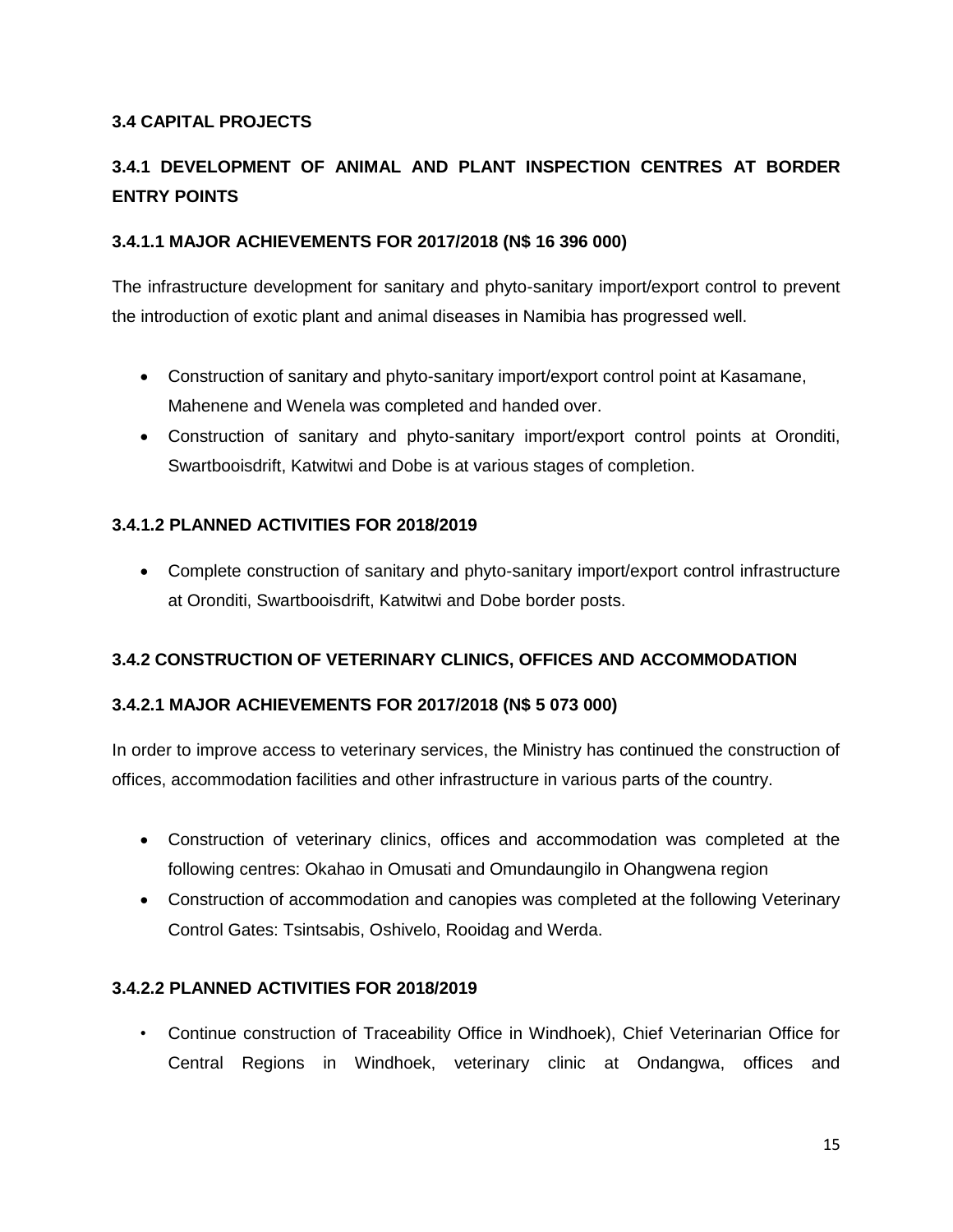accommodation at Tses in //Kharas, Ndiyona in Kavango East, Ncaute in Kavango West and Sangwali in Zambezi.

- Construct a state veterinarian house at Kamanjab State Veterinary Office.
- Renovate State Veterinary Office at Walvis Bay.

# **3.4.3 EXTENSION OF THE CENTRAL VETERINARY LABORATORY**

#### **3.4.3.1 MAJOR ACHIEVEMENT FOR 2017/2018**

Continued the construction of Ondangwa Regional Veterinary Laboratory

# **3.4.3.2 PLANNED ACTIVITIES FOR 2018/2019**

Equipping of the Central Veterinary Laboratory in Windhoek.

# **3.4.4 IMPROVEMENT OF ANIMAL HEALTH AND MARKETING SERVICES IN NORTHERN COMMUNAL AREAS**

#### **3.4.4.1 MAJOR ACHIEVEMENTS 2017/2018 (N\$14 772 000)**

- There were no outbreaks of Lungsickness.
- Continued implementation of the OIE Endorsed Control Programme for eventual eradication of Foot and Mouth Disease and Lungsickness in the NCA.

# **3.4.4.2 PLANNED ACTIVITIES 2018/2019**

- Intensification of clinical and serological surveillance in the Northern Communal Areas.
- Conduct prophylactic vaccinations against Foot and Mouth Disease and Lungsickness.
- Livestock identification and traceability activities will continue throughout the country in order to support animal disease surveillance and marketing of livestock and their products.
- Recruit personnel as per the new approved structure.
- Continue implementation of the OIE Endorsed Control Programme for eventual eradication of Foot and Mouth Disease and Lungsickness.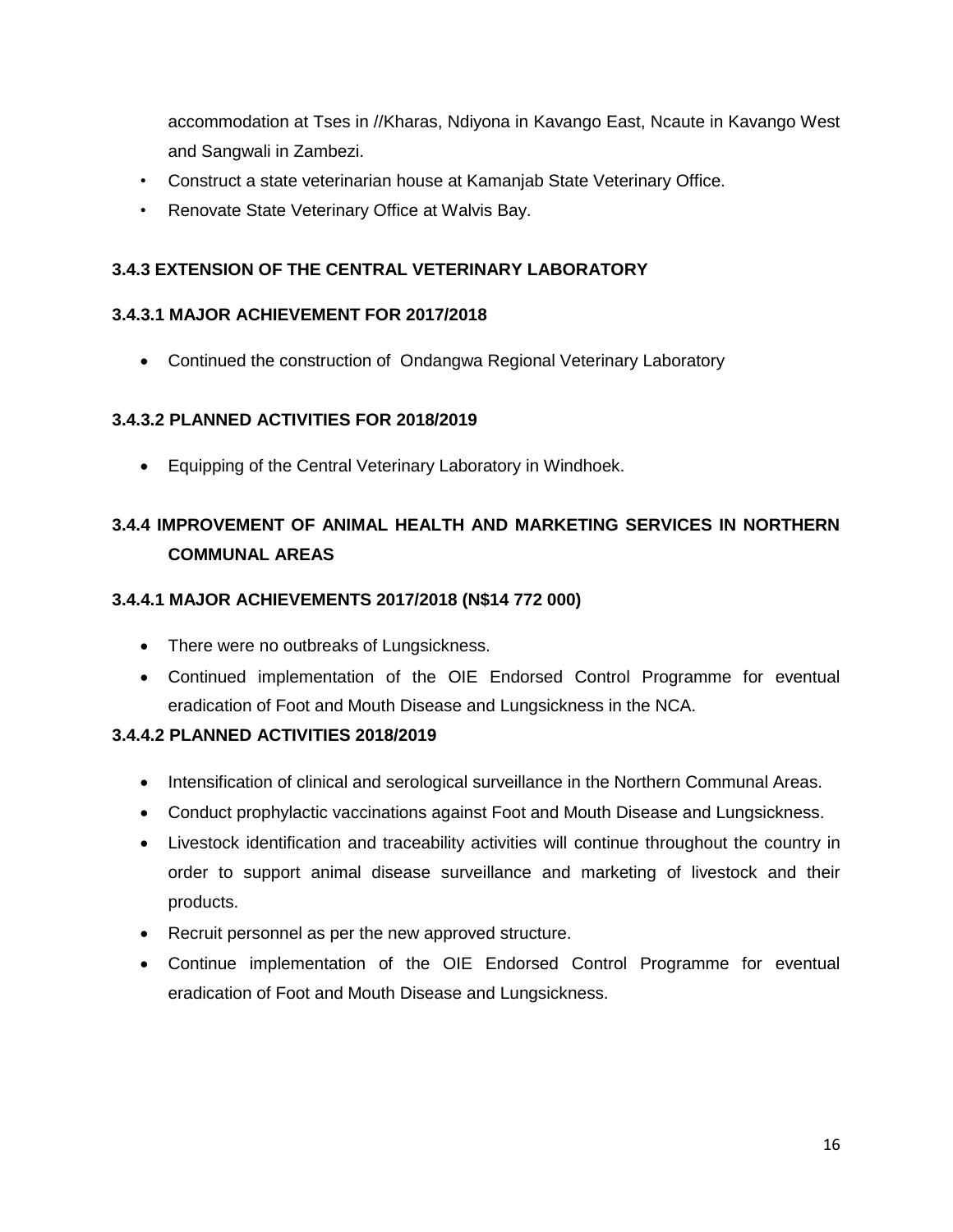# **3.4.5 BEEF VALUE CHAIN DEVELOPMENT IN THE NORTHERN COMMUNAL AREAS (NCA)**

#### **3.4.5.1 MAJOR ACHIEVEMENTS 2017/2018 (N\$31 483 000)**

The objective of the project is to ensure improved marketing of livestock in the NCA and production of value added meat and meat products in order to compete at local, regional and international markets. Cattle and goats in the NCA have limited marketing channels and almost no access to lucrative markets. Appropriate, well-situated slaughter facilities, in the form of abattoirs that conform to best practice standards are therefore needed. In this regard:

- Upgrading of Eenhana and Outapi abattoirs
- Construction of Rundu abattoir and cold storage has continued
- The Zambezi Regional Council availed land to MAWF near Bukalo to erect an abattoir, cold storage and a meat processing/cooking facility for value added products. Project funds and administration were transferred to the Meat Board of Namibia. The land has been surveyed, Deeds of Sale signed by MAWF.
- Construction of Cold storage facility and meat processing at Ongwediva Fresh Produce Hub has continued.

# **3.4.5.2 PLANNED ACTIVITIES 2018/2019**

- Undertake feasibility study for the development of a meat processing facility at Bukalo in Zambezi Region
- Continue with construction of Meat processing facility at Ongwediva Fresh Produce Hub
- Construction of a storm water drainage channel at Outapi Abattoir
- Undertake trial slaughters at Eenhana Abattoir
- Complete and equip Rundu Abattoir
- Complete and equip Ongwediva Meat Processing Facility
- Renovate Oshakati and Katima Mulilo Abattoirs
- Construction of Bukalo Meat Processing Facility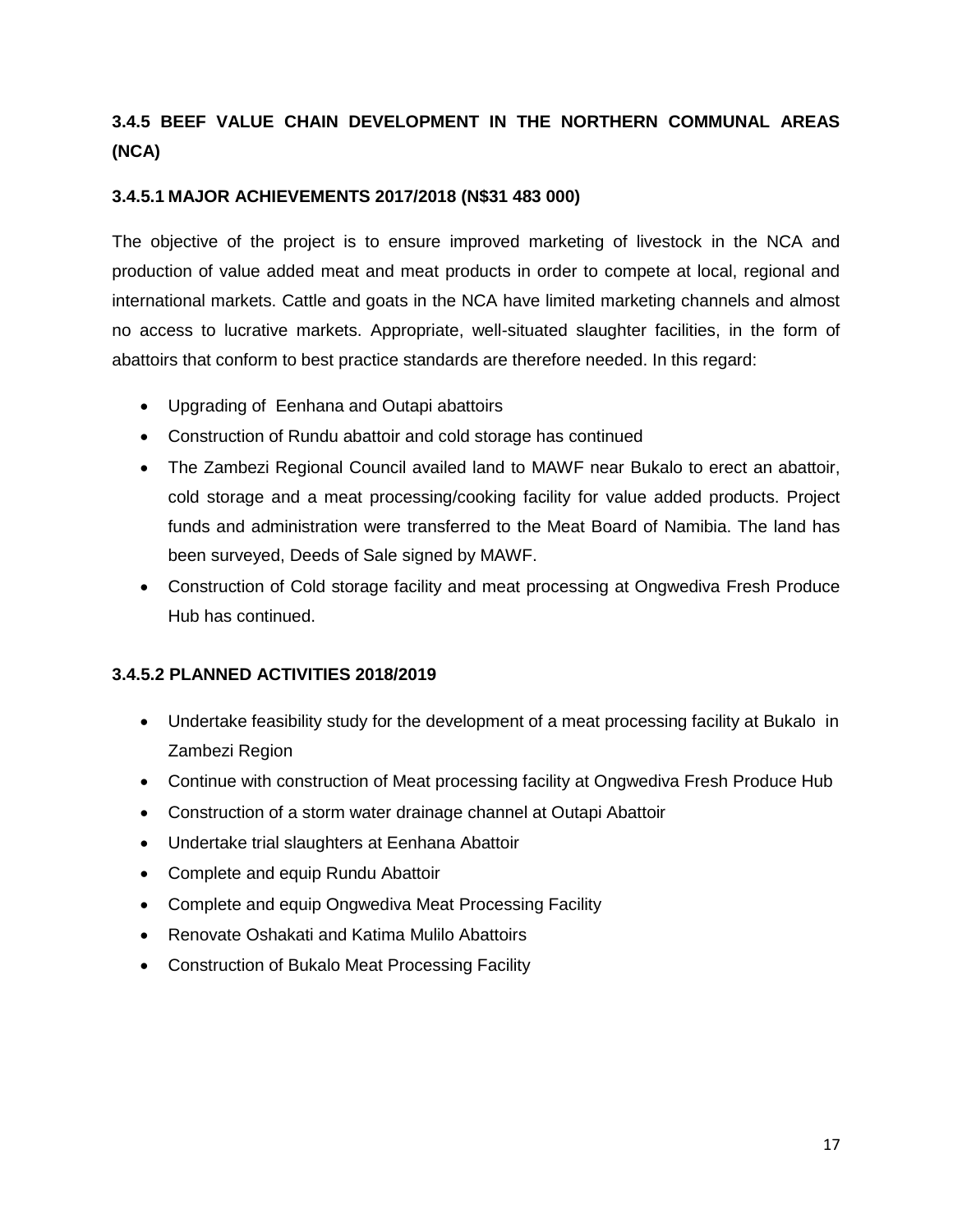| <b>4. MAIN DIVISION 04</b> | : AGRICULTURAL RESEARCH |
|----------------------------|-------------------------|
| <b>RECURRENT BUDGET</b>    | : N\$64 437 633         |
| <b>CAPITAL BUDGET</b>      | : N\$31 099 000         |

# **4.1 OBJECTIVES**

- To conduct agricultural research through need-driven, basic, adaptive and strategic research in the communal and commercial farming areas of Namibia.
- To develop and conserve crop and livestock genetic material for current and future use.

# **4.2 MAIN FUNCTIONS**

- Conduct crop and livestock production, and rangeland research
- Conserve and improve plant and animal genetic material
- Provide livestock performance support services

# **4.3 RECURRENT ACTIVITIES**

# **4.3.1 ACHIEVEMENTS FOR 2017/18**

# **4.3.1.1 Crop Research and Production**

- In total, twenty (20) cowpea varieties were listed of which seven (7) were released while twelve (12) sorghum varieties were listed with a released of four (4).
- Sixteen (16) pearl millet varieties were listed, but no release took place due to contamination. The varieties will be subjected to a purification process.
- Seed production for cowpea, pearl millet, sorghum and maize continued whereby 37.6 tons of foundation seed and 128.2 tons of certified seed for cowpea, pearl millet and sorghum were produced.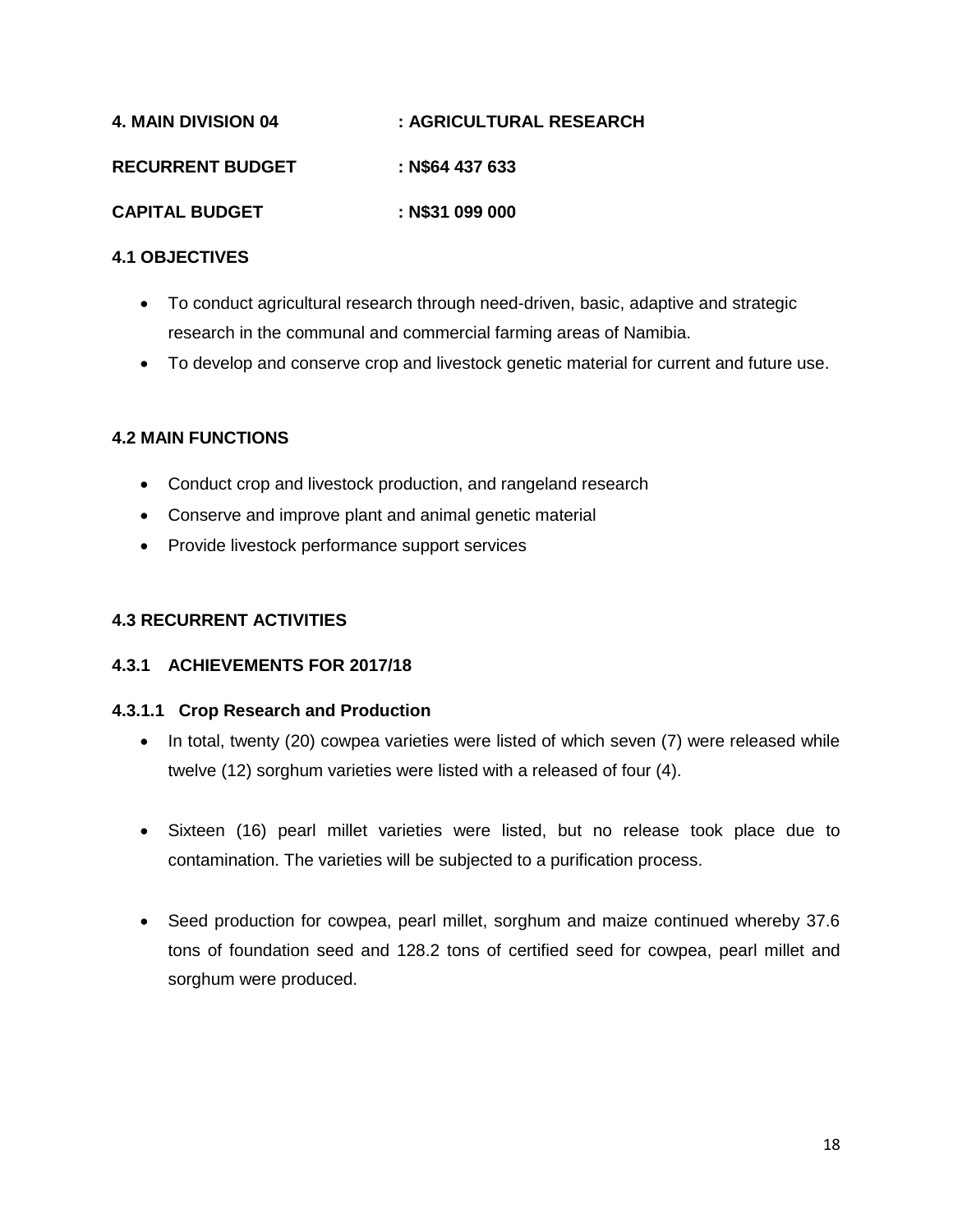# **4.3.1.2 Rangeland Management and Pasture Research**

- Cultivated pastures (1 hectare) at Okapya LDC has been successfully established. Plant density is satisfactory and re-sawing is needed;
- Grazing Index Volume (GIV) was successfully completed for the Dwarf scrub savanna in the Rehoboth area;
- Successfully completed the Bush Density Map for Southern Namibia.

# **4.3.1.3 Large Stock Research**

- Completed DNA analysis phase 1 of the collected hair samples from the indigenous cattle of Kavango East and Kavango West Regions; and
- Maintained the conservation and development of Sanga, Afrikaner, Bonsmara and Simmentaler cattle.
- Completed the project under Simmentaler cattle on "The effect of breeding season on the performance of Simmentaler cattle".

# **4.3.1.4 Small Stock Research**

- The breeding towards the recessive white Swakara and Dorper flocks produced 21 and 590, respectively;
- The project on the "Breeding a Strain of Vital white Swakara Sheep" was aimed at establishing a white Swakara eco-type which does not carry the lethal gene;
- Capacitated 37 Swakara farmers in Swakara sheep husbandry;
- Maintained the conservation and development of Damara, Dorper and the Gellapper sheep, and Namibia indigenous goats

# **4.3.1.5 Livestock Improvement Schemes**

- The Ministry, through public auctions, made 364 registered breeding livestock available to the farming community of which 7 were bulls, 91 cows/heifers, 55 rams, 191 ewes and 20 goat bucks.
- Tested 333 young bulls from 6 stud breeders including stud animals from two research stations under Phase - D Performance Testing Scheme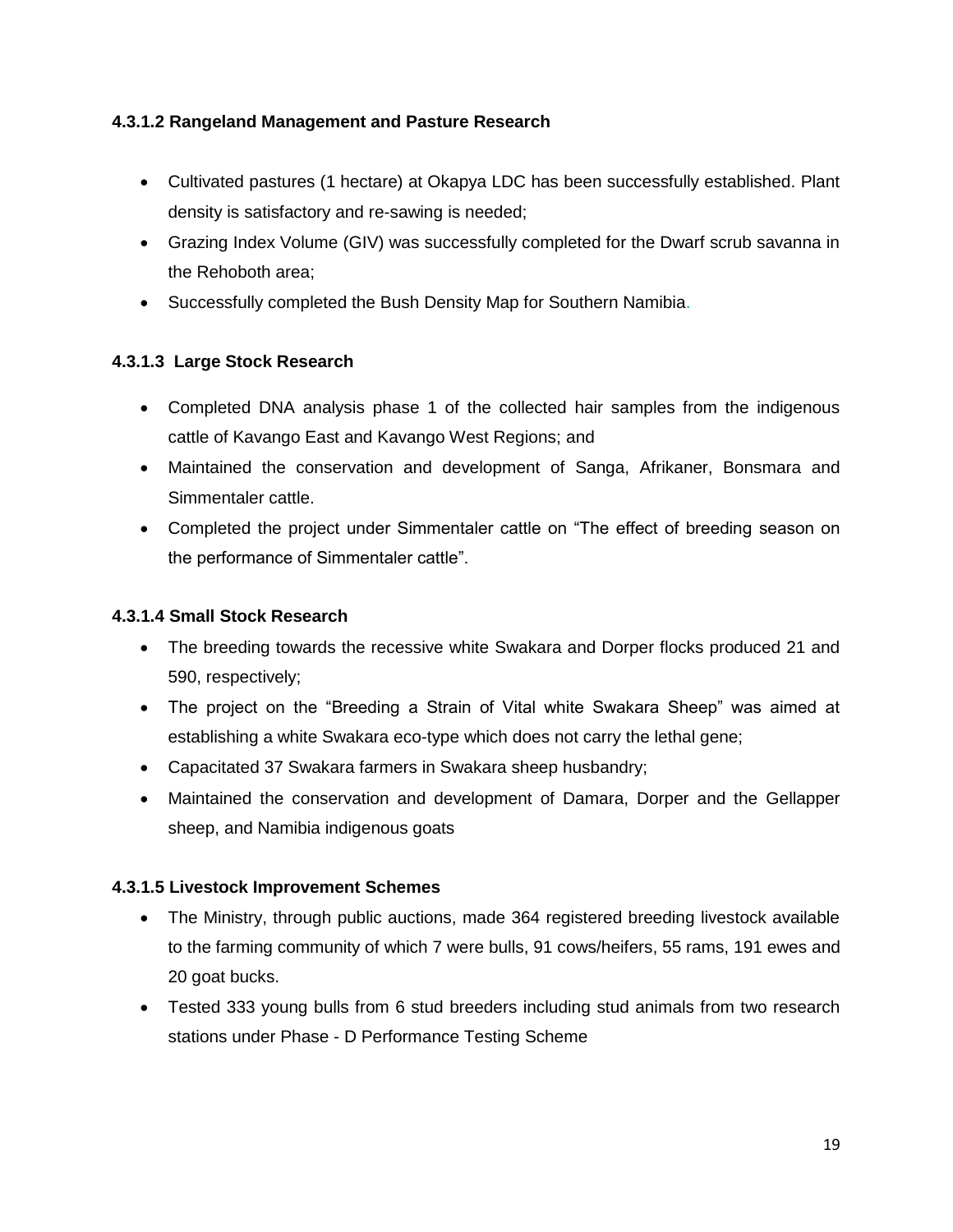- Received eight (8) scientific articles for publication in MAWF Scientific Journal (Agricola) and the Spotlight, but printing did not take place due to limited funds. All these articles will be published as part of the 2018/2019 editions. The articles to be published are:
	- **Ashipala, S. N., 2017**. The usefulness of combined drought index in Namibia, *MAWF Agricola;*
	- **Shiningavamwe, K. L., Deidre D. Januarie, Katjibena R., 2017**. Effects of incorporating sundried and coarsely ground cactus pear (*Opuntia ficus-indica*) and different nitrogen sources in the feedlot diets on the intake and digestibility by Damara wether lambs, *MAWF Agricola*;
	- **Nujoma, T., Thawana, B. S., 2017**. Production and Reproduction performance of the indigenous goats of Namibia, *MAWF Agricola*;
	- **Boys, J. M., Lubbe, L. G., 2017**. Assessing the quantity and quality forage in the dry woodland of the Kavango, MAWF *Agricola*.
	- **Boys, J. M., 2017**. Notes on some nutritional value aspect on the dominant plants of the Kalk Plateau, *MAWF Spotlight*;
	- **Lubbe, L. G., 2017**. Mapping the distribution of *Rhigozum trichotomum* and other encroaching woody species over Southern Namibia, Volume II, *MAWF Spotlight*;
	- **Shikongo, M., Lubbe L. G., 2017**. Applying the BECVOL model in the Mopane tree savanna of Namibia with the aim to determine browsing capacity, *MAWF Spotlight*;
	- **Thiyemo, P. K., 2017**. Conservation of animal genetic resources: An overview, *MAWF Spotlight*;

The following two (2) articles were published in international journals:

 **Lydia Horn, Hussein Shimelis, Fatma Sarsu, Learnmore Mwadzingeni, Mark D. Laing, 2017**. Genotype-by-environment interaction for grain yield among novel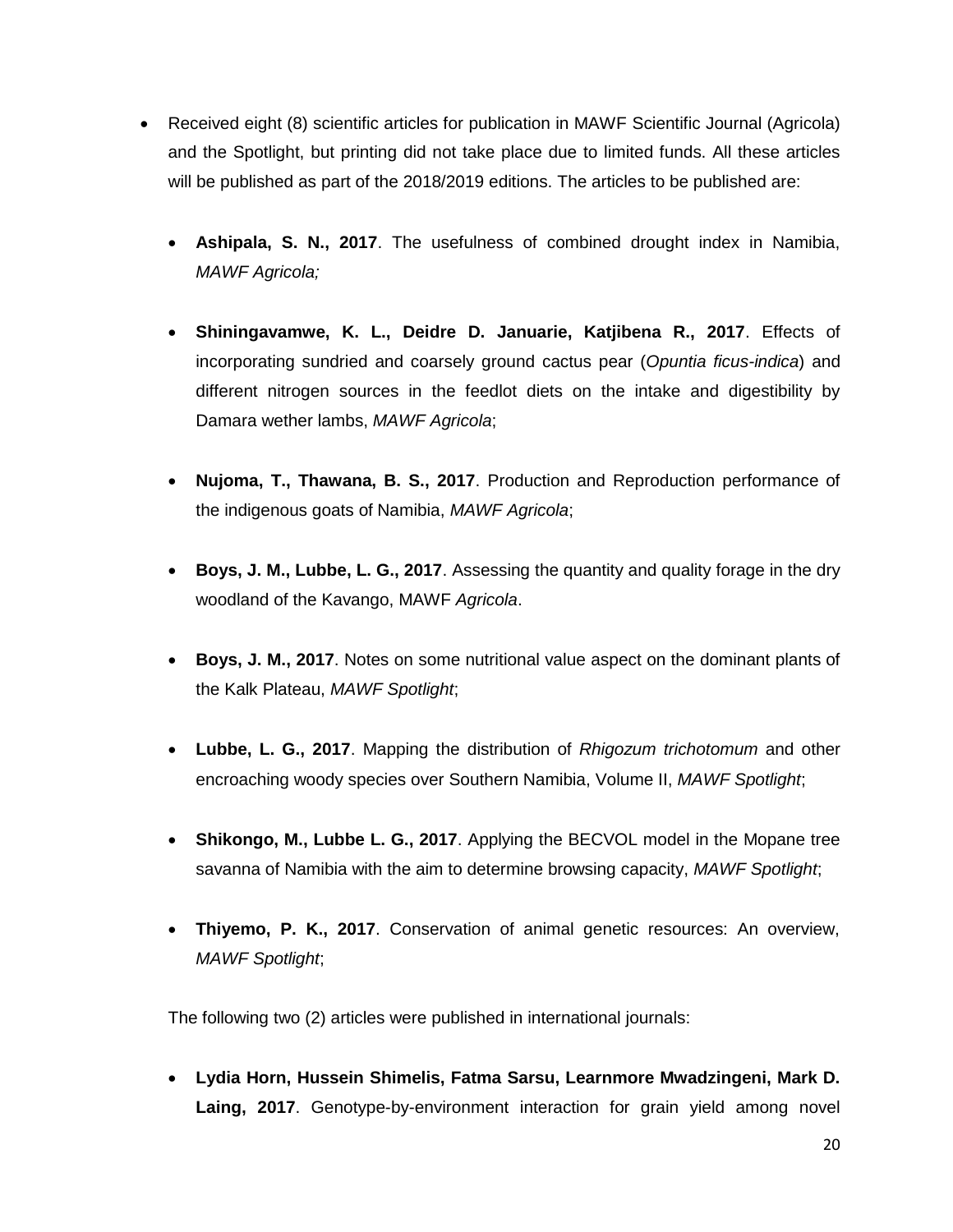cowpea (*Vigna unguiculata* L.) selections derived by gamma irradiation. *The Crop Journal;*

 **Lydia N. Horn**, **Habteab M. Ghebrehiwot, Fatma Sarsu, Hussein A. Shimelis, 2017**. Participatory varietal selection among elite cowpea genotypes in northern Namibia. *Legume Research*;

# **4.3.2 PLANNED ACTIVITIES FOR 2018/19**

- Purify and release the 16 pearl millet varieties;
- Conduct DNA profile analyses with an independent laboratory;
- Continue with thirteen (13) crop research projects on crop improvement, soil fertility improvement, crop diversification and variety evaluation;
- Host farmers' field days at Bagani, Mannheim and Omahenene on assessment of new crop varieties to be released as a result of mutation breeding;
- Establish and conserve a breeding line for the white Swakara eco-type which does not carry the lethal gene;
- Continue with conservation of hardy and strategic livestock breeds/ecotypes on research stations.
- Publish the research project on "Evaluation of the Development of the Gellapper Sheep at Kalahari Research Station"
- Re-implement the Karakul Support Scheme.
- Continue to render services to stud breeders participating in the Performance Testing Scheme.
- Continue with Phase 3 of the bush encroachment mapping project in Northern Namibia.
- Continue surveys to test the influence of the fodder bank grazing system on the herbaceous biomass as well as the botanical composition of the Camelthorn Savanna (at Sandveld Research Station);
- Establish a tested and accepted methodology of local biomass assessment in collaboration with the University of the Free State;
- Continue to gather data on planted cultivated pasture at Okapya Livestock Development Centre.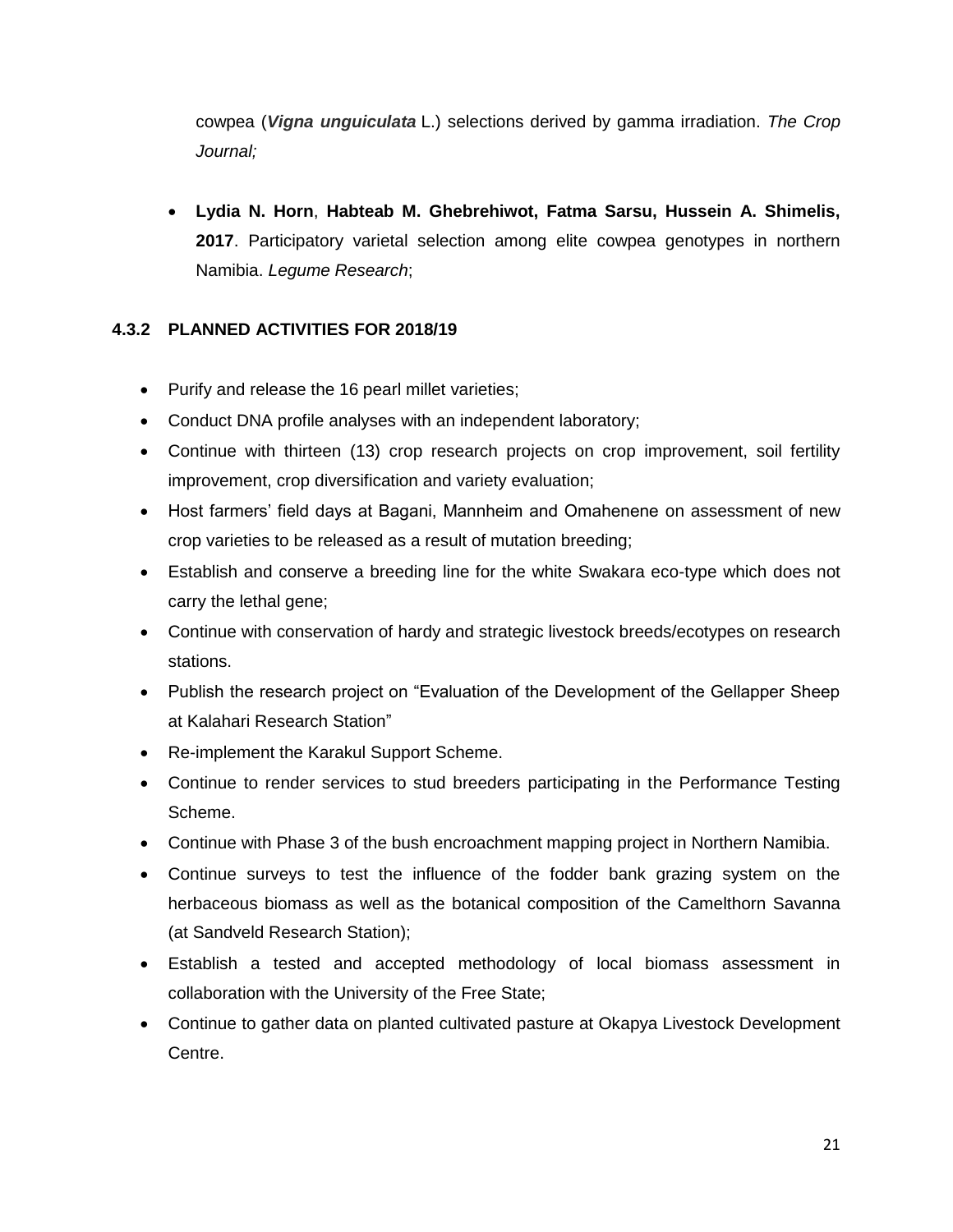- Assist the Namibia Agricultural Union with a National Rangeland Audit as part of the Namibia Rangeland Policy and Strategy implementation strategy.
- Training of Agricultural Scientific Officer on ultra-sound scanning in order to assess carcass characterization on a live animal
- Analyse data on reproductive performance of the Damara sheep lines (Kunene and Omatjene)
- Continue with sampling of phase 2 for DNA analysis and profiling of Namibia indigenous cattle.
- Continue with the multiplication of the Gellaper and the provision of improved animal genetic materials to the farming community through public auctions and Specialized Schemes.
- Analyze the data and compile an article for publication for the project under the Simmentaler cattle

# **4.4 CAPITAL PROJECTS**

# **4.4.1 UPGRADING OF FARM INFRASTRUCTURE AND IMPROVEMENT OF IRRIGATION SYSTEMS AT TRAINING INSTITUTIONS AND RESEARCH STATIONS**

# **MAJOR ACHIEVEMENTS FOR 2017/2018 (N\$3 153 000)**

#### **Kalahari Research Station:**

• Completed the upgrading of the oxidation ponds.

# **Tsumis Arid Zone Agricultural Centre:**

- Completed the upgrading of the oxidation ponds
- Completed the upgrading of the contactor of the standby generator

#### **Planned activities for 2018/19 (N\$ 000)**

 The construction of the new office block at the Bagani Research Station is 90% complete;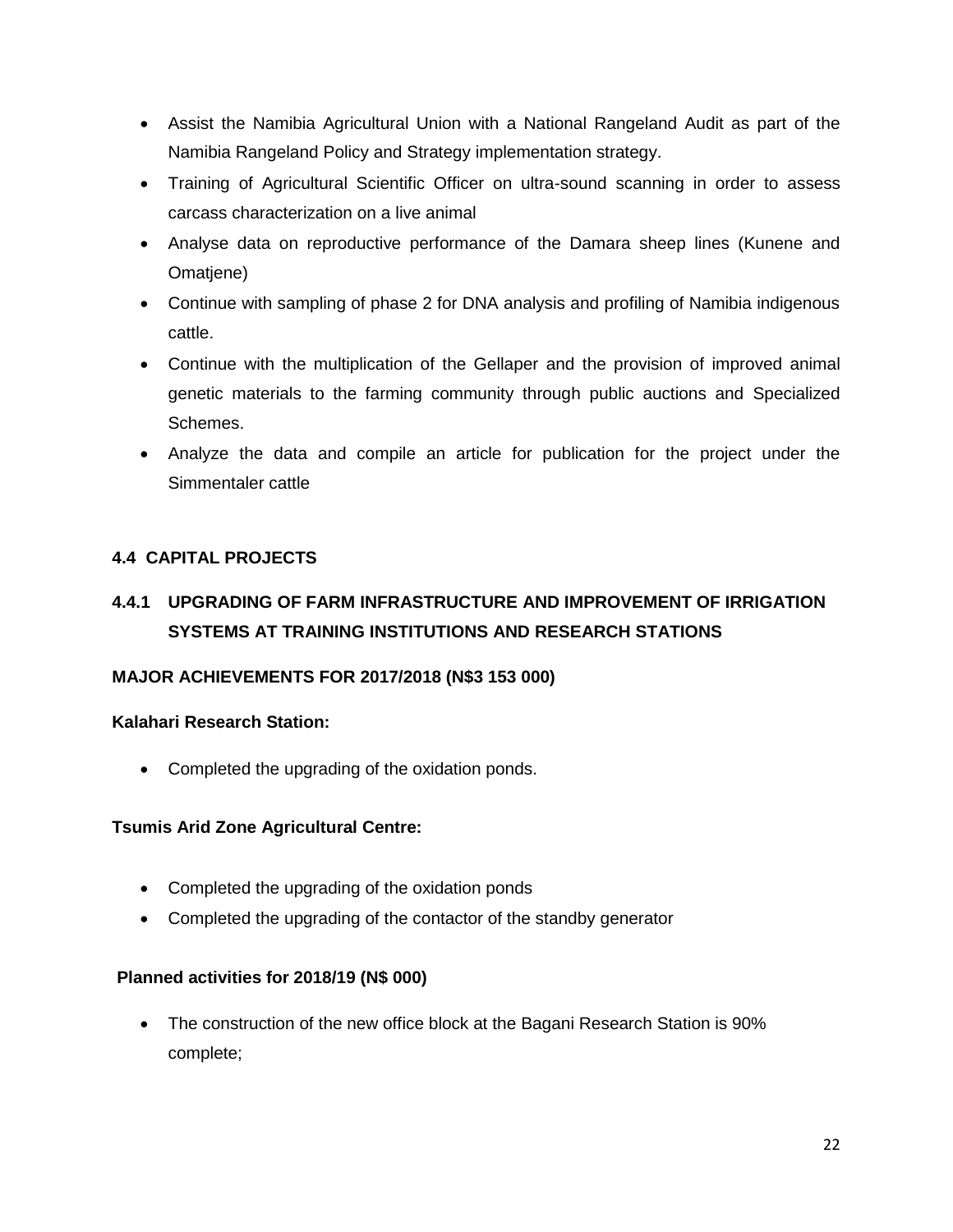# **4.4.2 DEVELOPMENT OF LIVESTOCK BREEDING AND MARKETING INFRASTRUCTURE FOR COMMUNAL AREAS**

#### **Achievements for 2017/18 (N\$5 200 000)**

 The construction of auctions kraal at Anker, Sesfontein Constituency in the Kunene Region is 65% complete.

#### **Planned activities for 2018/19 (N\$)**

- Complete the construction of new auction kraals at Anker in the Kunene Region;
- Construct and upgrade animal handling facilities at Alex Muranda, Okapya, Oshaambelo and Sachinga LDCs.

# **4.4.3 SEED PRODUCTION AT RESEARCH STATIONS**

#### **Achievements for 2017/18 (N\$11 250 000)**

 Commence with production of seeds: 64.171 tons of foundation and 79 tons of certified seeds were produced.

#### **Planned activities for 2018/19 (N\$)**

- Levelling of the land, upgrade existing pump station and install 2 centre pivots on 12 and 15 ha fields at Mashare Agricultural Development Institute; and
- Continue with the production of foundation and certified seed which include procurement of production inputs and deployment of casuals for weeding, bird scaring and harvesting.

# **4.4.4 Extension and renovation of National Botanical Research Institute (NBRI)**

#### **Achievements for 2017/18 (N\$20 603 000)**

Completed the compilation of the Bill of Quantities

#### **Planned activities for 2018/19 (N\$22 000 000)**

Complete documentation for the commencement of the bidding process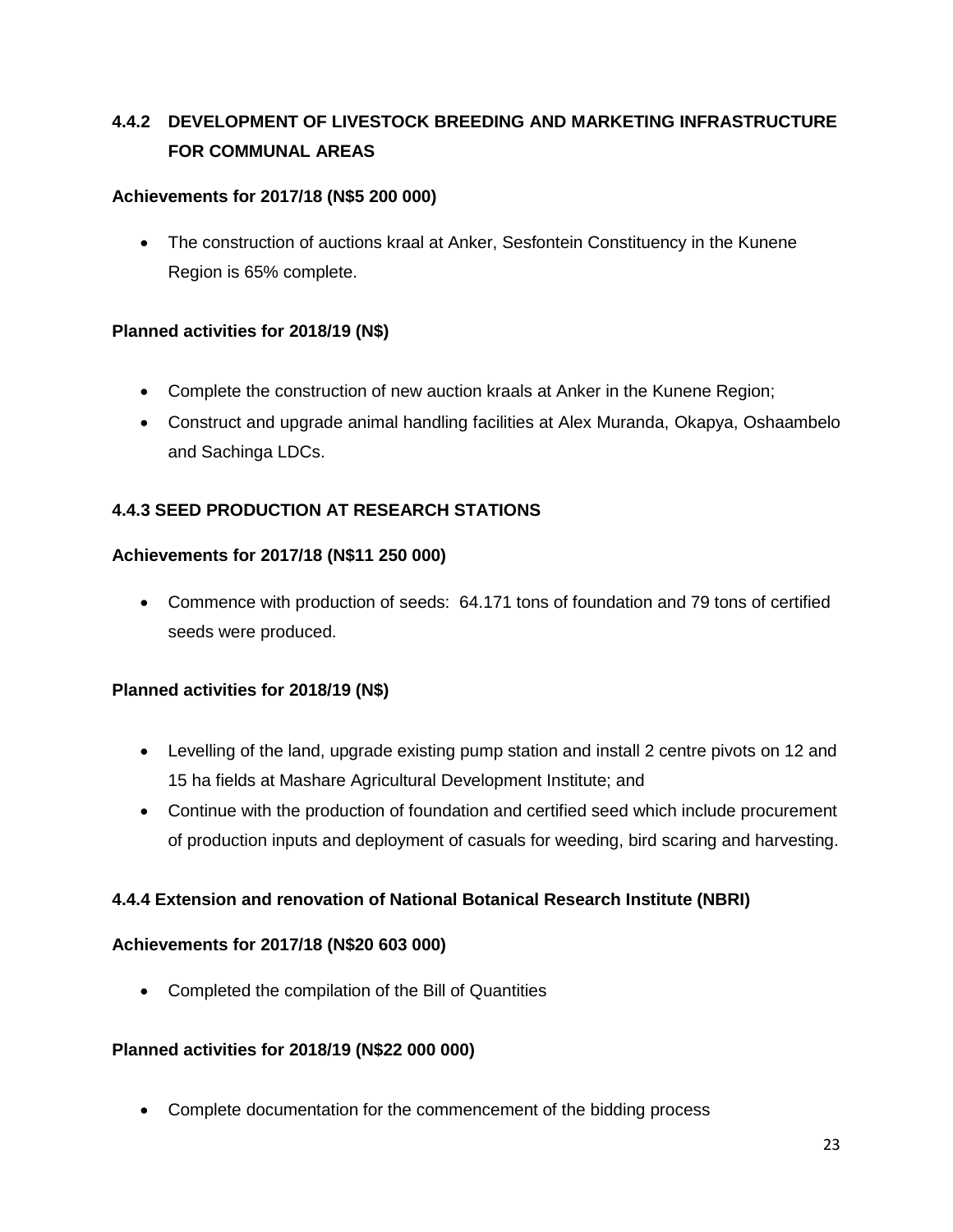**5. MAIN DIVISION 05 : AGRICULTURAL PRODUCTION EXTENSION SERVICES RECURRENT BUDGET : N\$ 165 759 521** 

**CAPITAL BUDGET : N\$ 36 523 000**

# **5.1 OBJECTIVES**

- To contribute to increased food production and household food security.
- To provide extension services in the form of information, advice and training to farmers, agro-based industries and other stakeholders.
- To promote technology development, adaptation and adoption.
- To formulate and implement regulations and policies for the agriculture sector.

# **5.2 MAIN FUNCTIONS**

- Provide Agricultural Extension Services in the form of advice and training to farmers and stakeholders.
- Promote technology development, adaptation, and adoption and information dissemination in the agricultural sector.
- Identify and implement technological needs and requirements in the areas of agronomy, mechanization, animal husbandry, soil conservation and agricultural structures.
- Ensure conformity to regulations and policies on plant health and agro-chemicals quality and safety for the agriculture sector.
- Register agro-chemicals and farm feeds.

# **5.3 RECURRENT ACTIVITIES**

# **5.3.1 ACHIEVEMENTS FOR 2017/2018**

The Ministry provided extension services to the agricultural sector in the form of advisory services and training throughout the country using a participatory approach that allows rural communities to steer their own development agendas.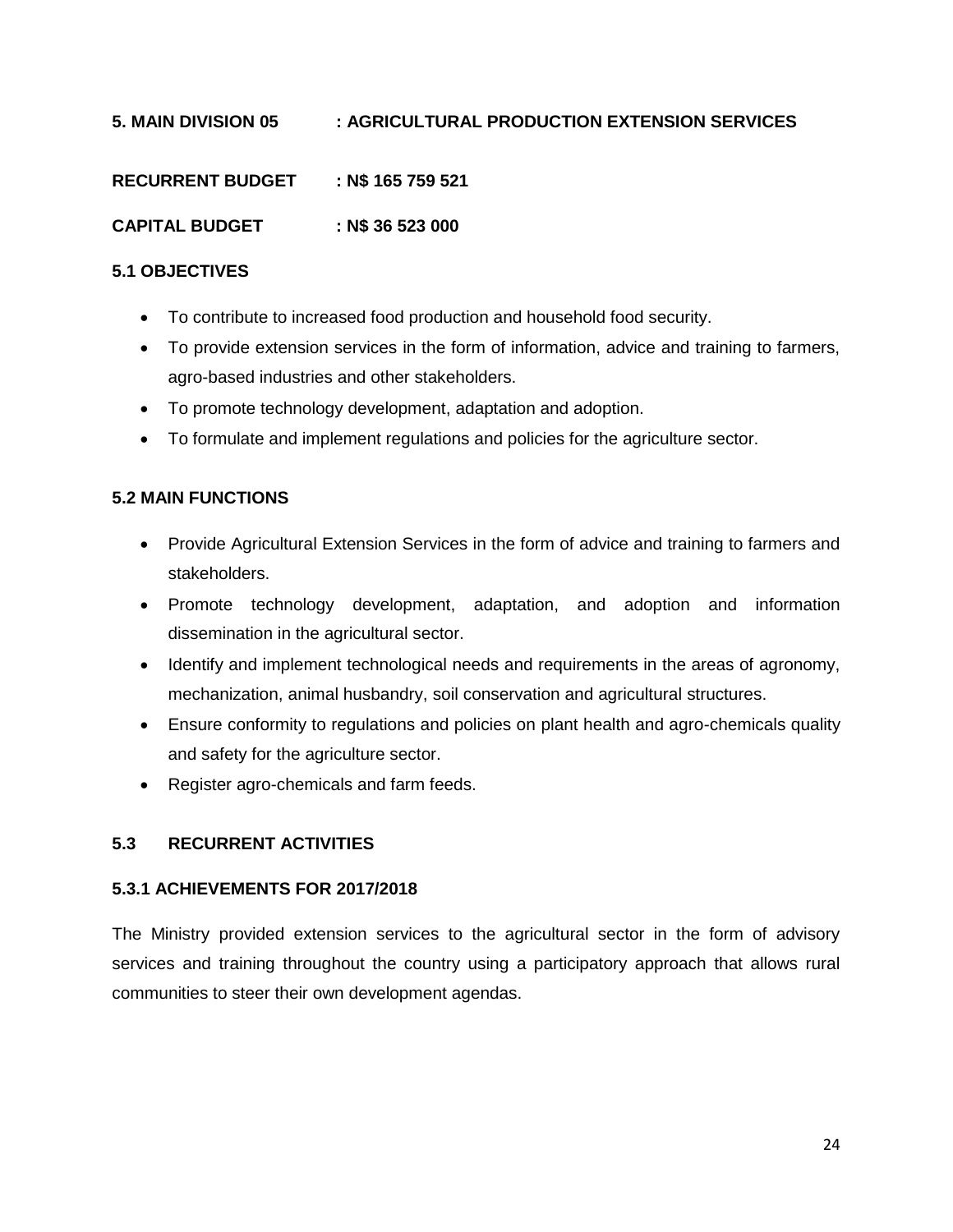# **5.3.1.1 Dry Land Crop Production Programme**

The Dry Land Crop Production Programme was implemented in the following regions: Kavango East, Kavango West, Zambezi, Oshikoto, Oshana, Ohangwena, Omusati, Kunene North and partly in Otjozondjupa and Omaheke to increase food production. Through this programme farmers were assisted with subsidized farm inputs (fertilizers and improved seeds) and agricultural services (ploughing and weeding services). A total number of 44 141 farmers have benefited from the programme during the period under review.

A total number of fifty (50) tractors were procured in addition to the existing 127 MAWF tractor fleet.

#### **5.3.1.1.1 Fertilizers subsidy**

- A total of one hundred and forty one (141) tons of different types of fertilizers [NPK 2:3:2 (37%), MAP (0.7% Zinc), Ammonium Sulphate (21%nitrogen), LAN (28%Nitrogen), UREA (46%Nitrogen), Superphosphate (18-21% Ca)] were procured by MAWF. A total of one hundred and seventy six (176) tons of fertilizers were availed under subsidy during the 2017/2018 cropping season.
- A total of 195 farmers (100 female and 95 male) benefited from the fertilizer subsidy during the 2017/2018 cropping season.

# **5.3.1.1.2 Seed subsidy**

- During the 2017/2018 cropping season, a total of 113 tons of Mahangu seeds, 334 tons of Maize seeds and 20 tons of Cowpeas seeds were availed through the DCPP to the implementing Regions of Kavango East, Kavango West, Zambezi, Omusati, Oshikoto, Oshana, Ohangwena, Kunene North, Omaheke and Otjozondjupa.
- A total of 12 137 farmers (7207 female and 4930 male) benefited from seed subsidy during the period under review.

# **5.3.1.1.3 Ploughing Services**

 During the 2017/18 cropping season, fifteen thousand seven hundred and seven (15 707) ha was ploughed through Government-subsidized services.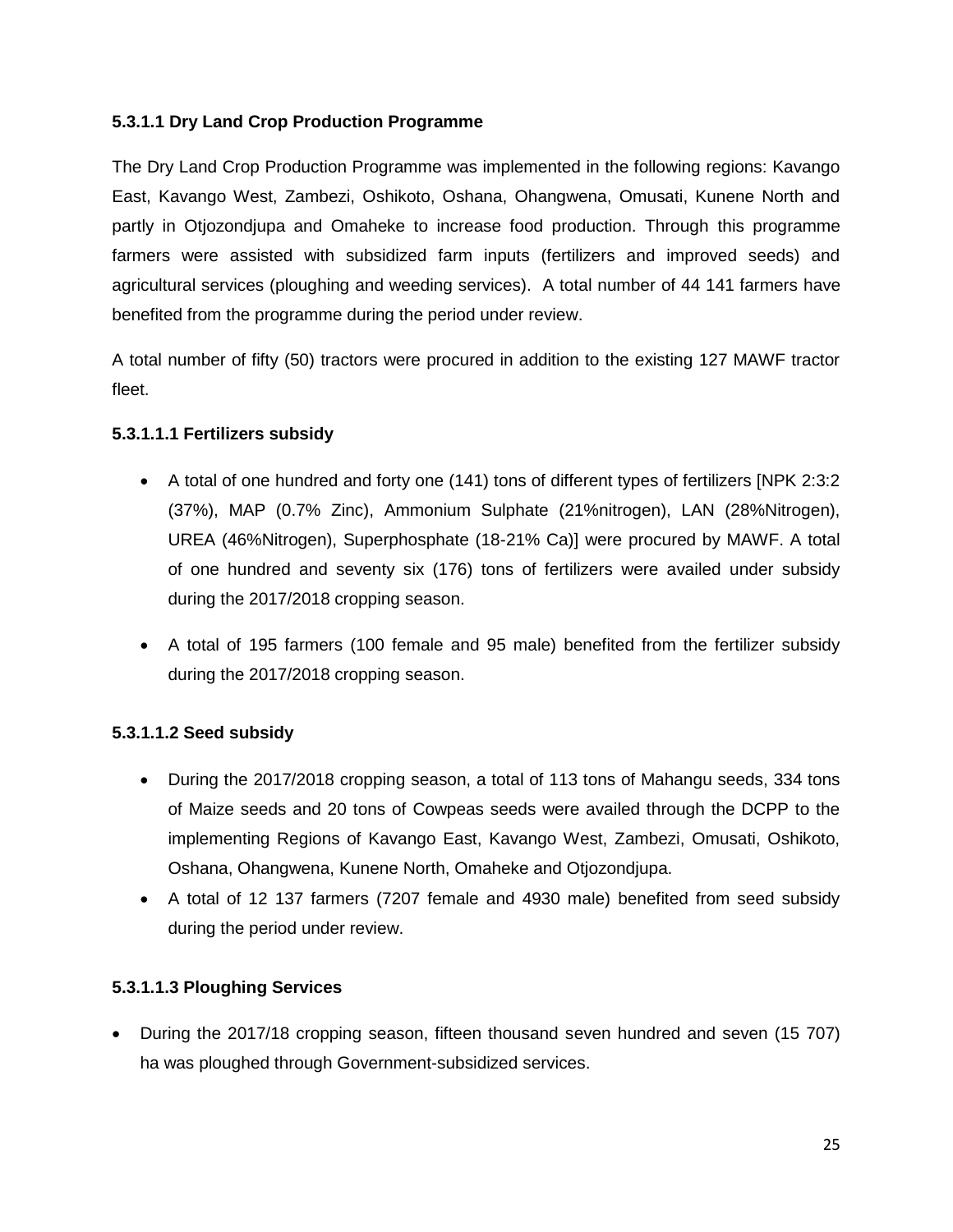- A total of twenty eight thousand one hundred and seventy nine (28 179), (16 907 female and 11 272 male) farmers benefited from the subsidized ploughing services.
- A total of One hundred and fifty six (156) temporal jobs were created through the recruitment of contractual tractor drivers.

#### **5.3.1.1.4 Weeding Services**

- During the 2017/2018 cropping season a total number of two thousand three hundred and fifteen (2 315), (926 male & 1 389 female) farmers benefited from the weeding services.
- In total, four thousand five hundred and thirty one hectares (4 531 ha) of farmers' fields were weeded across the target regions. Through the provision of weeding services to farmers, MAWF created one thousand eight hundred and five 1 805 (male 801 and female 1004) temporal jobs for unemployed youth.

#### **5.3.1.2 Conservation Agriculture Achievements**

- Successfully mobilized external resources amounting to (N\$ 22,5mil) from GIZ, SCORE and FAO to support MAWF in strengthening and enhancing the implementation of CA.
- 10 Regional CA Forums were established in 10 Regions for planning, implementation and monitoring of CA activities;
- 515 Lead farmers were identified and capacitated in CA practices to provide farmer to farmer extension services
- In addition, a total of eight hundred and ninety three (893) farmers were trained in CA practices through workshops, demonstrations and field days.
- A total of 5000 farmers adopted at least one principle of conservation agriculture
- Two (2) training manuals on Conservation Agriculture for extension officers and farmers were developed.
- A total of two (2) tractors with tractor drawn ripper furrowers and eighty one (81) animal drawn rippers were procured for Zambezi, Kavango East and Kavango West by GIZ
- A total of 118 CA on-farm and on-station demonstrations were established and 19 field days were conducted.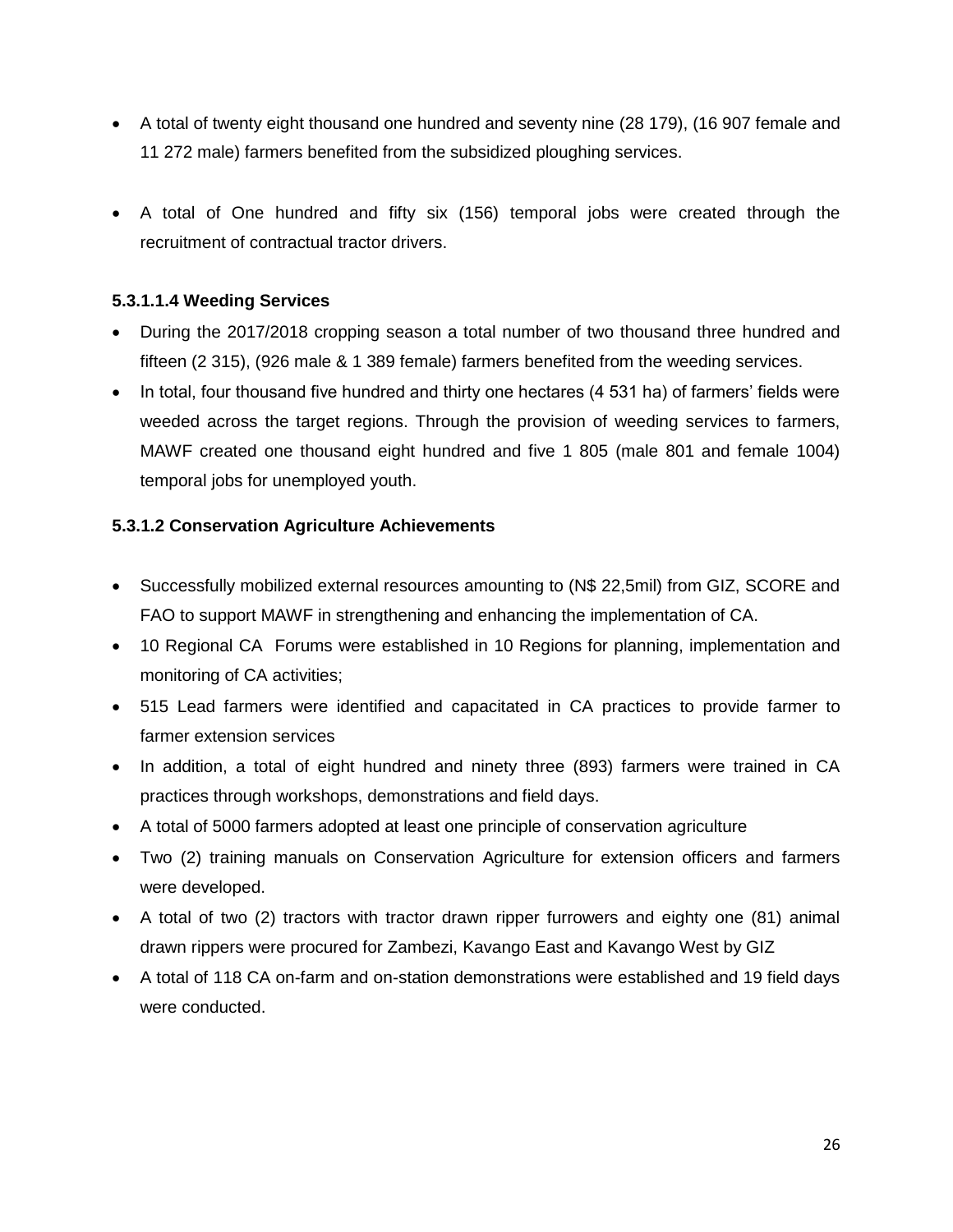#### **5.3.1.3 Horticulture Production**

 MAWF continued to support the existing and newly established gardens by providing training and technical advice to farmers and communities in the regions for enhanced food security and nutrition. A total of two thousand two hundred and fifty five (2255) farmers were trained and advised in horticulture production during the 2017/2018 cropping season, mainly in vegetable production plan, fertilizer application, planting and pest management.

# **5.3.1.4 South-South Cooperation between Namibia and Peoples Republic of China**

 South-South Cooperation between Namibia and China phase 2 Agreement has been signed.

# **5.3.1.5 Migrant Pest Management**

- The MAWF received a total of nine million dollars (N\$ 9 000 000.00) from the Directorate of Disaster Management from the Office of The Prime Minister (OPM) to be used in the control of fall army worm. The funds were used to procure pheromone lures, Spraying Equipment's, pesticides and protecting gears.
- The Division managed to set up 216 pheromone traps in farmers' fields in the ten (10) crop growing area (Zambezi, Kavango east, Kavango West, Ohangwena, Oshana, Oshikoto, Omusati, Kunene, Omaheke and Otjozondjupa regions) as surveillance mechanism for fall army worm.
- The 1500 liters of pesticides, 100 spraying equipment and 300 Pheromone traps were procured by MAWF and distributed to 10 crop growing areas. In addition, 300 Posters, 150 leaflets, 200 Pamphlets were distributed to all regions to create awareness and advocacy on fall army worm identification and management options.
- The Outbreak of fall army worm was reported during the month of February 2018 at Etunda Green Scheme where a total of 10 ha were affected. Pesticides were provided to the affected farmers for spraying and it is on-going.

# **5.3.1.6 PHYTO-SANITARY SERVICES**

 The Division carried out compliance inspections on retailers, farm storage facilities and distributors. This is to ensure that the agricultural inputs are registered and also the safe handling of pesticides and fertilizer as per required standards are effected.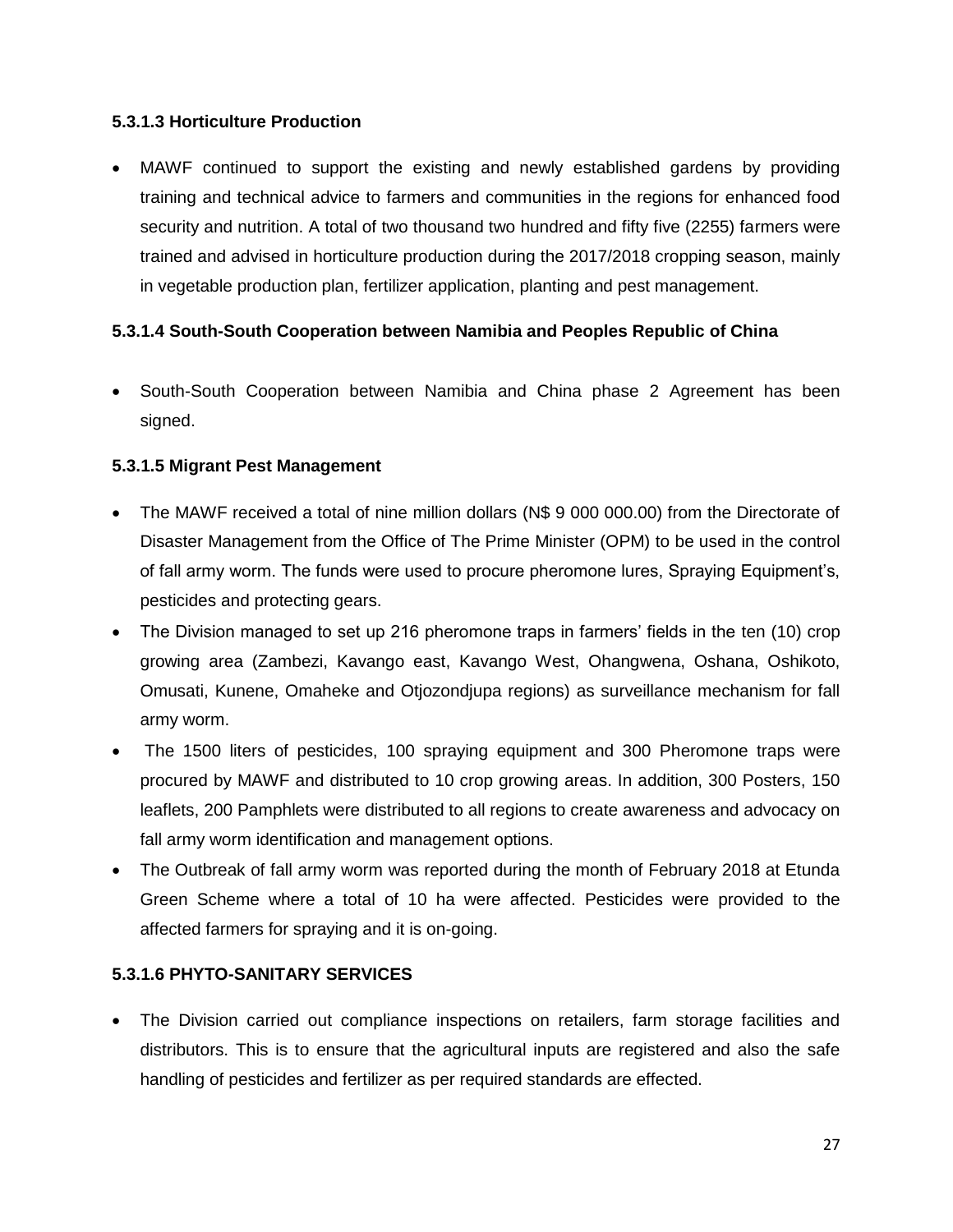- A total of six thousand, six hundred and thirty nine (6639) phytosanitary certificates, import permits and in transit permits were issued on plant and plant products in line with plant quarantine act of 2008 and generated a total amount of one million and fourteen thousand nine hundred Namibian dollars (N\$1,014,900.00).
- Three hundred and fifty nine (359) new registrations were done on farm feeds, fertilizers and pesticides and one thousand six hundred and eight five (1685) renewals. An amount of six hundred and two thousand, two hundred Namibian dollars (N\$602,200.00) was generated from the registration and renewals of agricultural inputs.

# **5.3.1.7 BUSINESS PROCESS RE-ENGINEERING ON IMPORT AND EXPORT PERMITS**

 The Division of plant Health commenced with development of business re-engineering on export, import permits and registration of agricultural inputs (pesticides, farm feeds and fertilizers)

# **5.3.1.8 Cereal Production**

# **5.3.1.8.1 Mahangu Championship**

 Mahangu championship award ceremony was held at Kavango West, Nkurenkuru, where farmers were recognized for their outstanding production of Mahangu. The Mahangu championship was valued at N\$40,000.00.

# **5.3.1.9 Livestock Production**

# **5.3.1.9.1 Poultry distribution to small scale farmers**

 MAWF supported 74 poultry farmers (35 female, 39 male) through facilitation of the payments and transportation of 1430 day old chicks (1239 hens &191 cocks) from South Africa. In addition a total of 150 chicks were also distributed to 18 male farmers in the Rehoboth area. In total 1 580 chicks were distributed.

# **5.3.1.5.10 Livestock Marketing**

#### **5.3.1.5.10.1 Auction Events**

• One hundred (100) livestock auctions took place countrywide, whereby fifty seven thousand four hundred and eighty one (57 481) cattle, thirty three thousand five hundred and eleven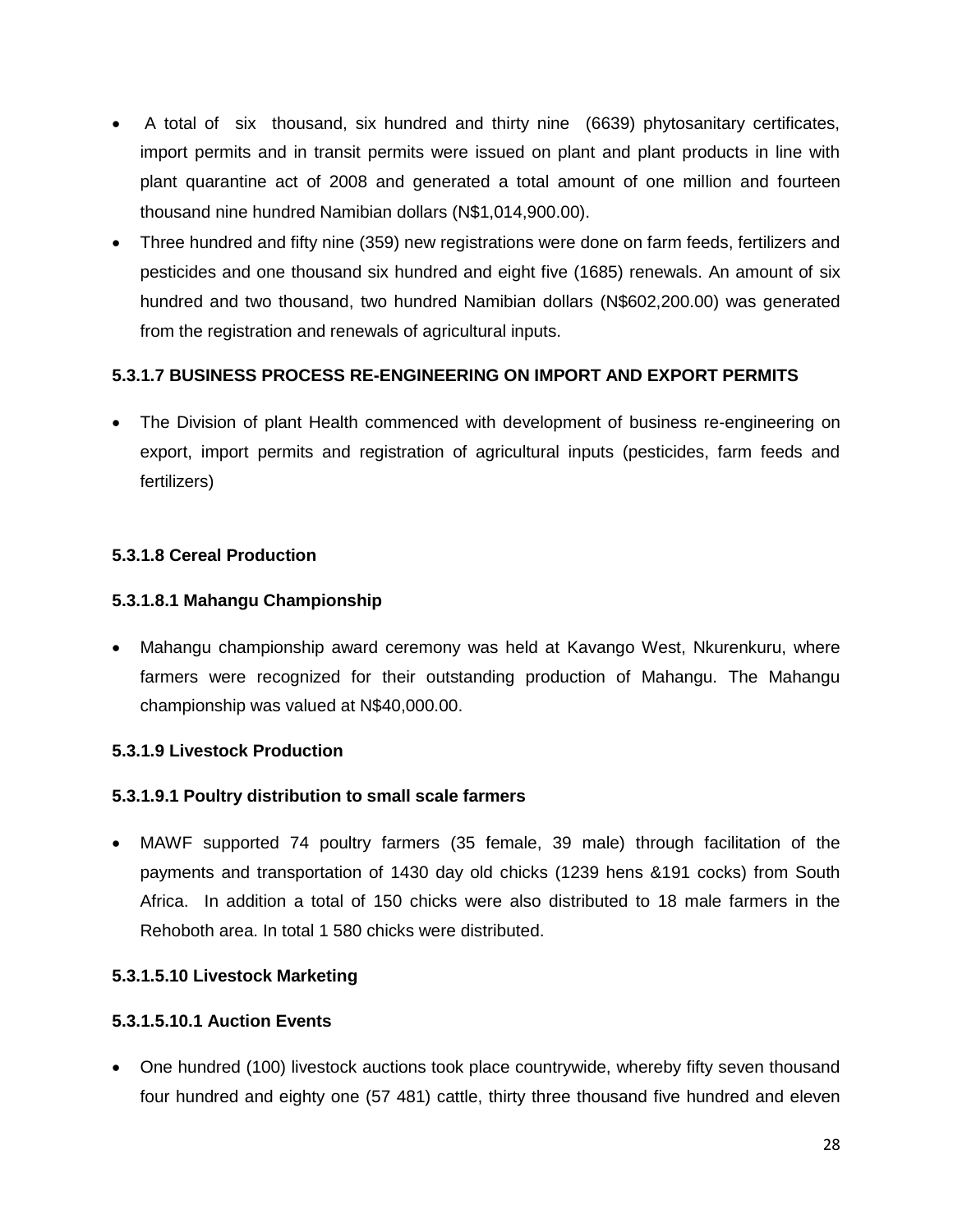(33 511) goats, and twenty nine thousand two hundred and eighty nine (29 289) sheep were sold.

#### **5.3.1.6 Farmers Advice and Training**

- Continuous provision of training and advice to farmers was aimed at enhancing farmer's capacities to sustainably increase livestock and crop production and productivity in order to reduce food imports and also ensure food security. In this regard, A total of 28 748 farmers were capacitated in relevant agricultural production topics including livestock husbandry, animal health, crop production as well as CA and GAP, pest management, horticulture production, land preparation, soil fertility, rangeland management, rabies vaccination, supplementary feeding, record keeping, poultry production, livestock marketing, and livestock management calendar technique among others.
- Farmers were capacitated through training, demonstrations, field days, information days, exposure visits, extension meetings, farm visits, farmers visiting ADCs.

# **5.3.1.7 Training of Directorate of Agriculture Production Extension and Engineering Services (DAPEES) staff in technical and managerial fields**

- DAPEES staff members received in-service training courses nationally and abroad to equip themselves with the necessary skills and knowledge to be able to address the needs of farmers effectively. These training further seek to ensure a well-trained and competent team of field extension staff in the country.
- A total of two hundred and eighty five (285) extension staff received training on Conservation Agriculture Demo layout, Soil sampling, Soil analysis and interpretation, Management of fall armyworm, Sub – receiver of revenue, Data user producer training, Disaster risk management, Plant health on fall armyworm, Determining of carrying capacity, User training on spatial data and Micro irrigation.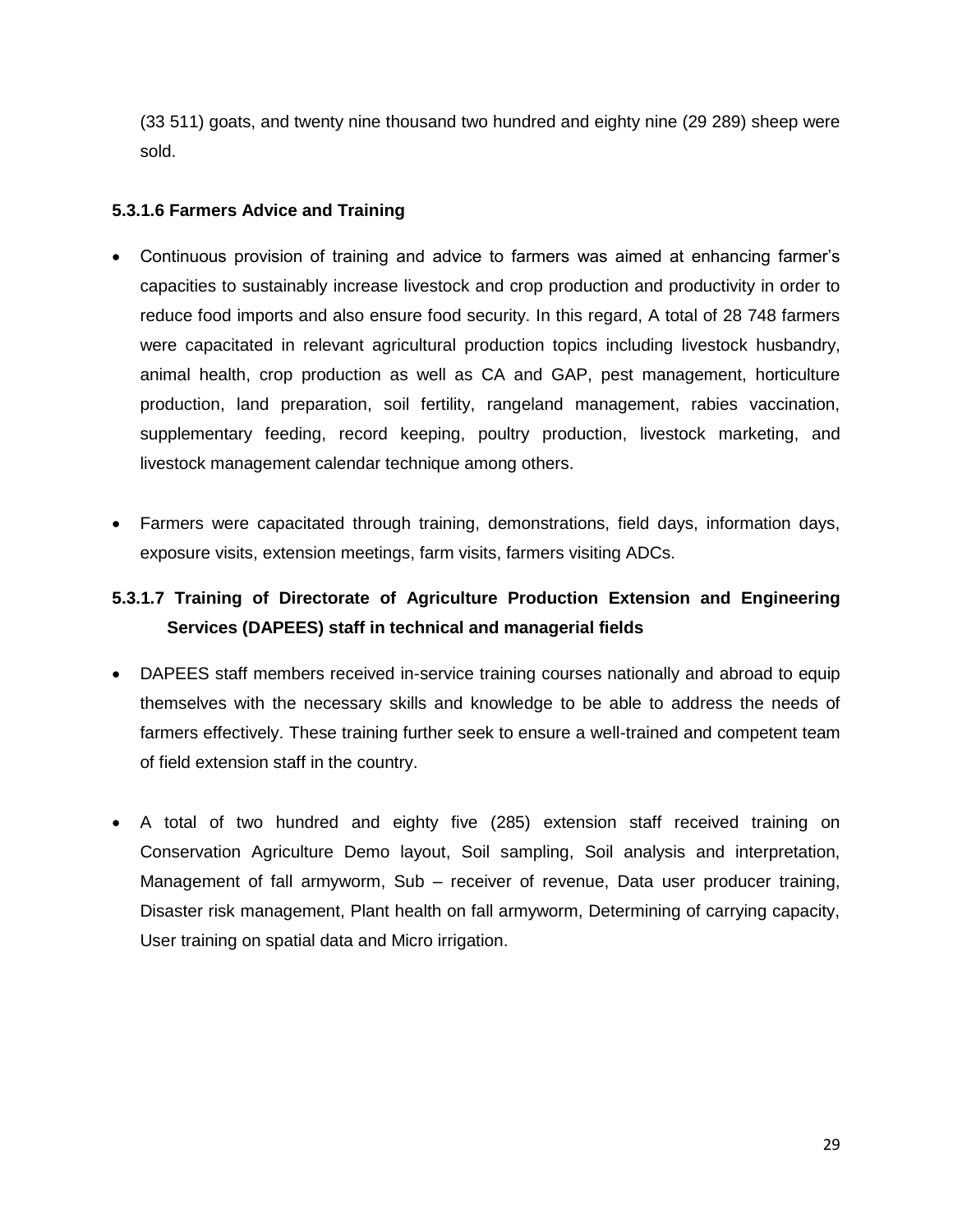#### **5.3.1.8 On-farm Trials and Demonstrations**

- On-farm demonstrations for both livestock and crops serve as one of the most effective extension method to train and show farmers how to perform manipulative operations and getting them to learn by doing.
- In this regard, a total of sixty two (62) on-farm demonstrations for both livestock and crops were conducted in all regions in the country with three thousand and seventy one (3071) farmers attending.
- The demonstrations focused on CA, Planting, Ripping, Fertilizer application, Ear tagging application, Deworming, Vaccination, Soil sampling and vegetable production amongst others.

# **5.3.1.9 Farmer's Information Days**

- One hundred and thirty (130) information days were organized by extension field staff in collaboration with other stakeholders to sensitize farmers on various agricultural practices in the regions.
- Three thousand five hundred and twenty (3520) farmers attended these field days. The topics covered were on drought mitigation, rangeland monitoring, holistic herding, lick supplementation, livestock marketing, livestock diseases and control measures, valuation of crops and livestock products, Conservation Agriculture, GAP, Fall Army worm management and DCPP.

# **5.3.1.10 Farm Visits**

- The main purpose of these visits was to provide advisory services, disseminate information and monitor and assess progress on projects implementation.
- A total of five thousand one hundred and fifty eight (5 158) farmers were visited by DAPEES field staff in the regions.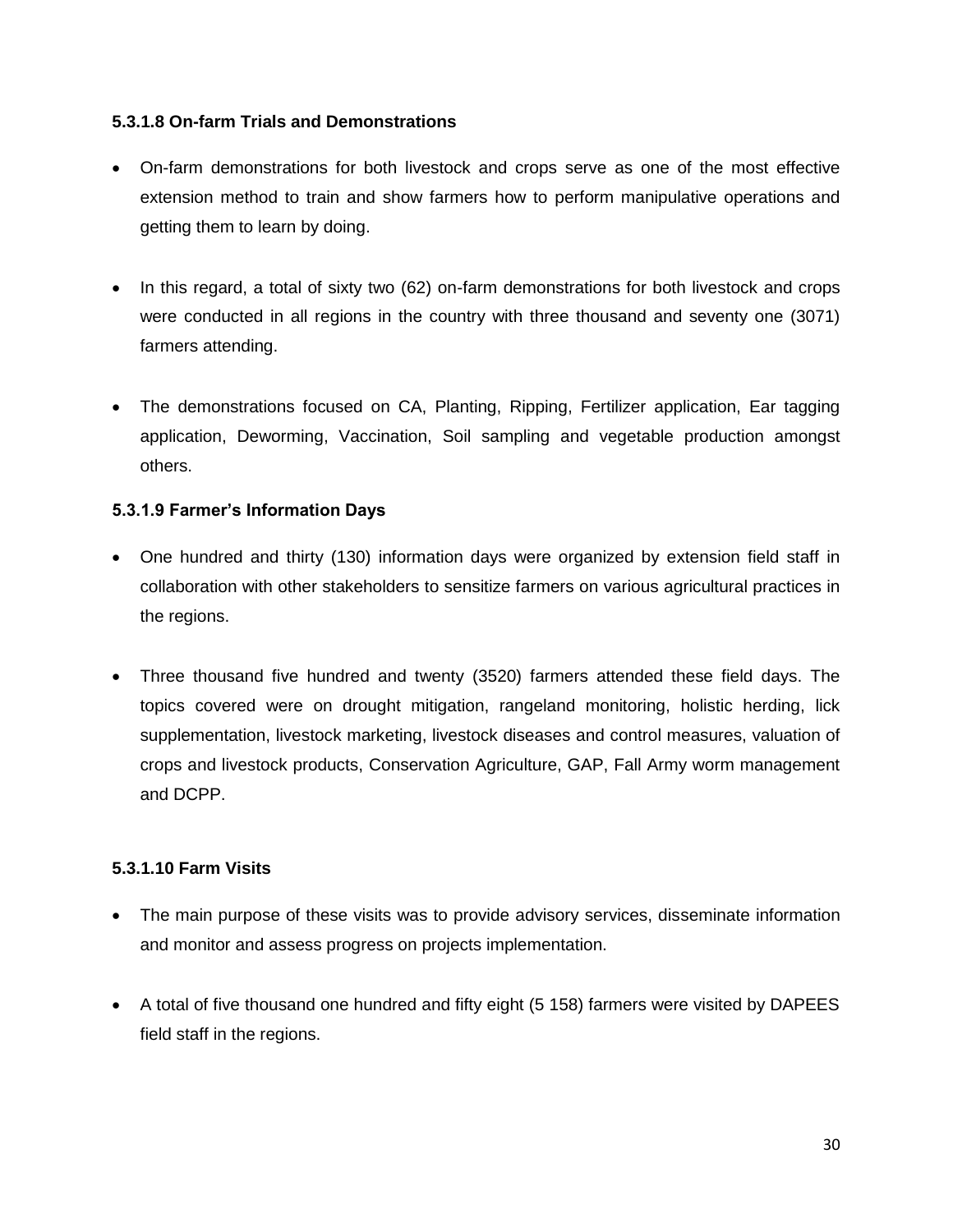Amongst others, information and advice was provided in the following subject matters; field verification, livestock and pasture condition assessment, bush encroachment, crop production, livestock management, planting of sweet potatoes.

#### **5.3.1.11 Farmer visits to Agricultural Development Centers**

 A total of twelve thousand and eighty two (12 082) farmers including emerging and commercial farmers visited the Agricultural Development Centers (ADCs) in the country seeking information on agricultural related services.

#### **5.3.1.12 Emerging Commercial Farmers**

 A total of two hundred and ninety three (293) resettlement farmers were trained and advised on improved agricultural production practices. The type of support rendered included; poultry production, cultivated pasture, rangeland management policy and strategy and local level monitoring.

#### **5.3.1.13 Exposure Trips**

- Three (3) exposure trips were carried out where a total number of eleven (11) farmers were exposed to drip irrigation system.
- In addition one (1) exposure visit to Zimbabwe was carried out where a total number of thirty nine (39) DAPEES staff members were exposed to Conservation Agriculture activities.

#### **5.3.1.14 Mass and Print Media**

- The DAPEES disseminated information through radio, agricultural newsletters, pamphlets and leaflets in the regions. The information disseminated to farmers was on the agricultural activities such as poultry, animal health and walking tractors.
- A total of eight hundred and forty five (844) leaflets on poultry, animal health and walking tractors were developed and distributed to farmers.
- A total of one (1) newsletter was developed and distributed to farmers and various stakeholders.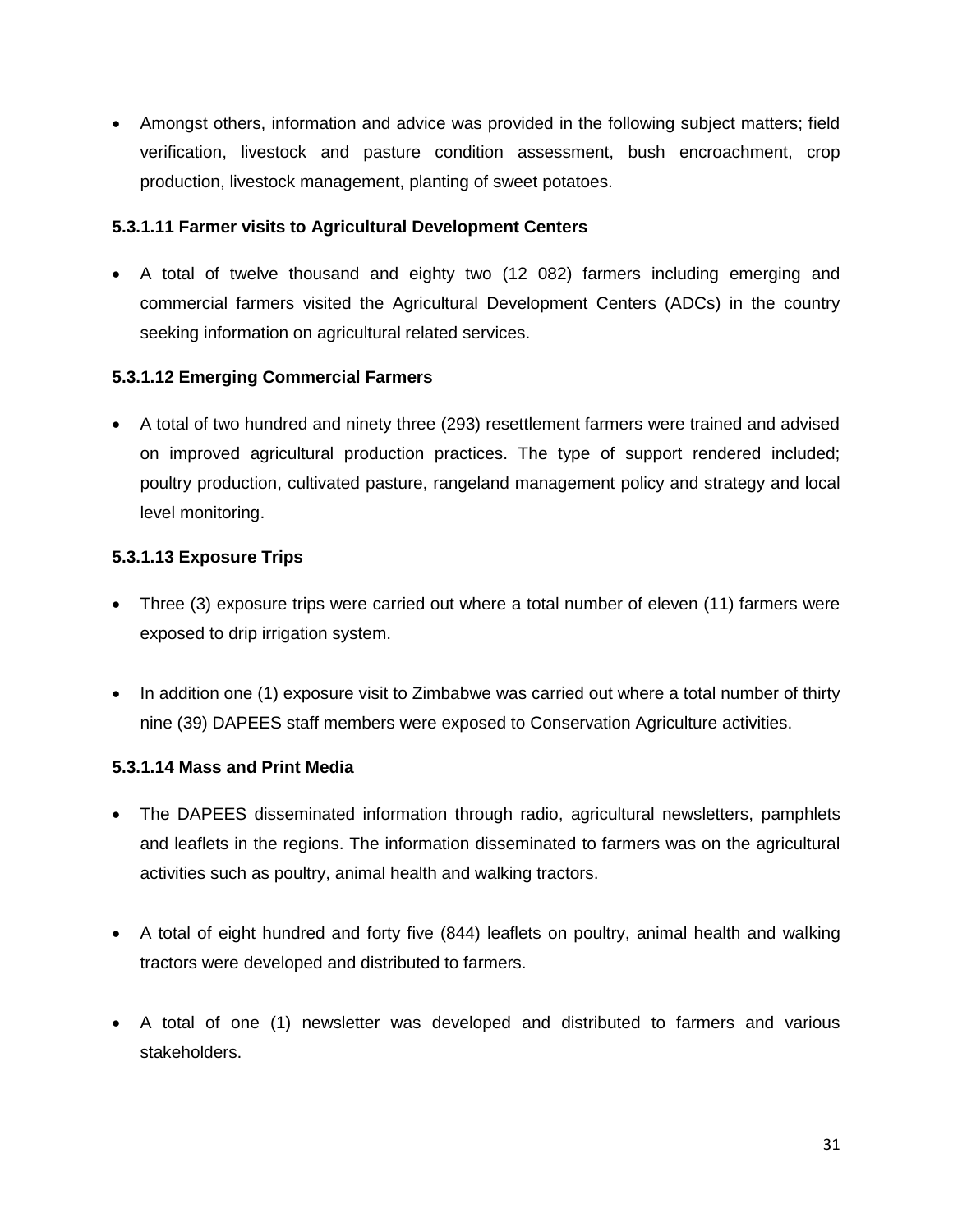#### **5.3.1.15 Community Based Organizations**

 Community Based Organizations (CBOs) play an important role in providing services at a local level and are also an integral part of Governments community service delivery system to improve the livelihood of communities. In this regard twelve (24) CBOs, farmers associations and cooperatives, farmer's leagues, farmers unions and individual farmers were supported with information on the establishment of a farmer's league and how to outsource funding from the Division of Cooperatives. The Sori-soris Farmers Association was assisted on how to develop benefit distribution plan to ensure that all conservancy members benefits equitably from conservancy resources.

#### **5.3.2 PLANNED ACTIVITIES FOR 2018/19**

- DAPEES will continue capacitating livestock producers, crop producers, Horticulture producers and stakeholders in the agricultural sector in the form of advice and training through the Farming System Research and Extension (FSRE) approach which sets responsibility of development in the hands of the farming communities.
- Continue to establish demonstration plots at the Agricultural Development Centers and other identified sites in order to carry out training.
- Continue to disseminate information and advice to emerging, resettlement, and Affirmative Action Loan Scheme farmers.
- Strengthen border control inspection capacity to ensure that all agricultural products entering and leaving the country are in conformity with the acceptable standards and are recorded.
- Procure additional tractors and implements to ensure effective and efficient service provision to farmers in crop growing areas.
- Continue with the implementation and monitoring of the Dry Land Crop Production Programme (DCPP) and Comprehensive Conservation Agriculture Programme (CCAP) aimed at increased crop production and enhanced food security.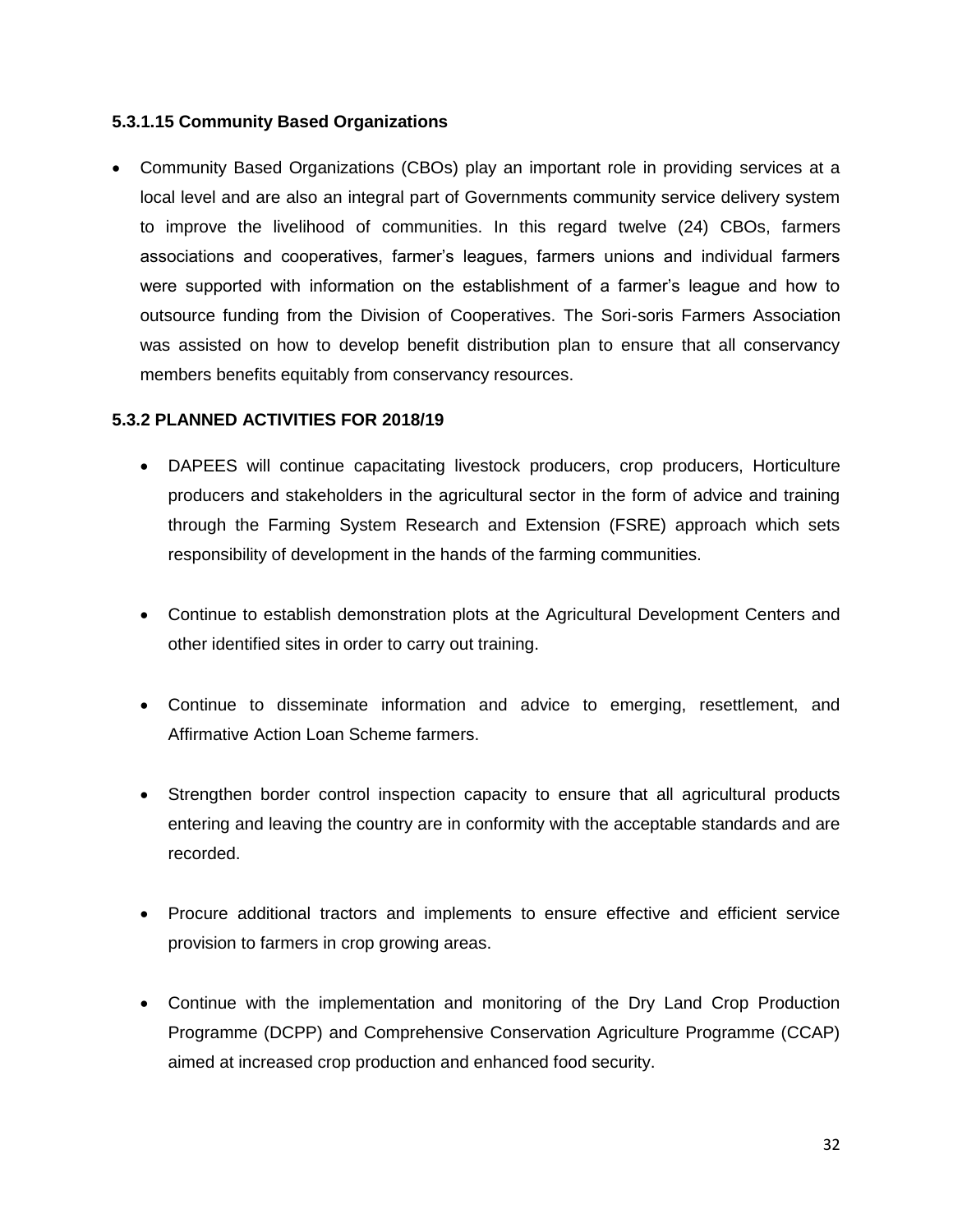- Continue to strengthen control measures to regulate agro-chemicals use as well as trading of pesticides and other remedies especially by street vendors, and concurrently informing the public on the danger that is associated with illegal unlabeled and unregistered pesticides.
- Continue capacitation farmers on the management of fall army worm in the crop growing regions.
- Continue to implement Fruit Fly Surveillance Programme funded by FAO through its technical cooperation programme.

# **5.4 CAPITAL PROJECTS**

# **5.4.1 CONSTRUCTION OF AGRICULTURAL DEVELOPMENT CENTRES (ADCs)**

#### **5.4.1.1 ACHIEVEMENTS FOR 2017/18 (N\$ 10 620 000)**

 Completed the Tubuses ADC in Kunene Region and Onamutayi ADC in Oshana Region. This brings the total number of ADCs to 146, countrywide.

# **5.4.1.2 PLANNED ACTIVITIES FOR 2018/19**

Construction of New ADC at Muparara in Kavango West Region

# **5.4.2 THE SMALL STOCK DEVELOPMENT AND DISTRIBUTION IN COMMUNAL AREAS PROJECT (SSDDCAS)**

#### **5.4.2.1 ACHIEVEMENTS FOR 2017/18 (N\$ 3,460 000)**

- The Small Stock Development and Distribution in Communal Areas Project is a follow up phase of the Small Stock and Bee Production Support Program (SSBPSP) that was implemented in the Southern Division.
- DAPEES continued to provide technical support to beneficiaries of the project. No breeding stock was procured because the whole budget was verimented to the construction of Neckertal Dam.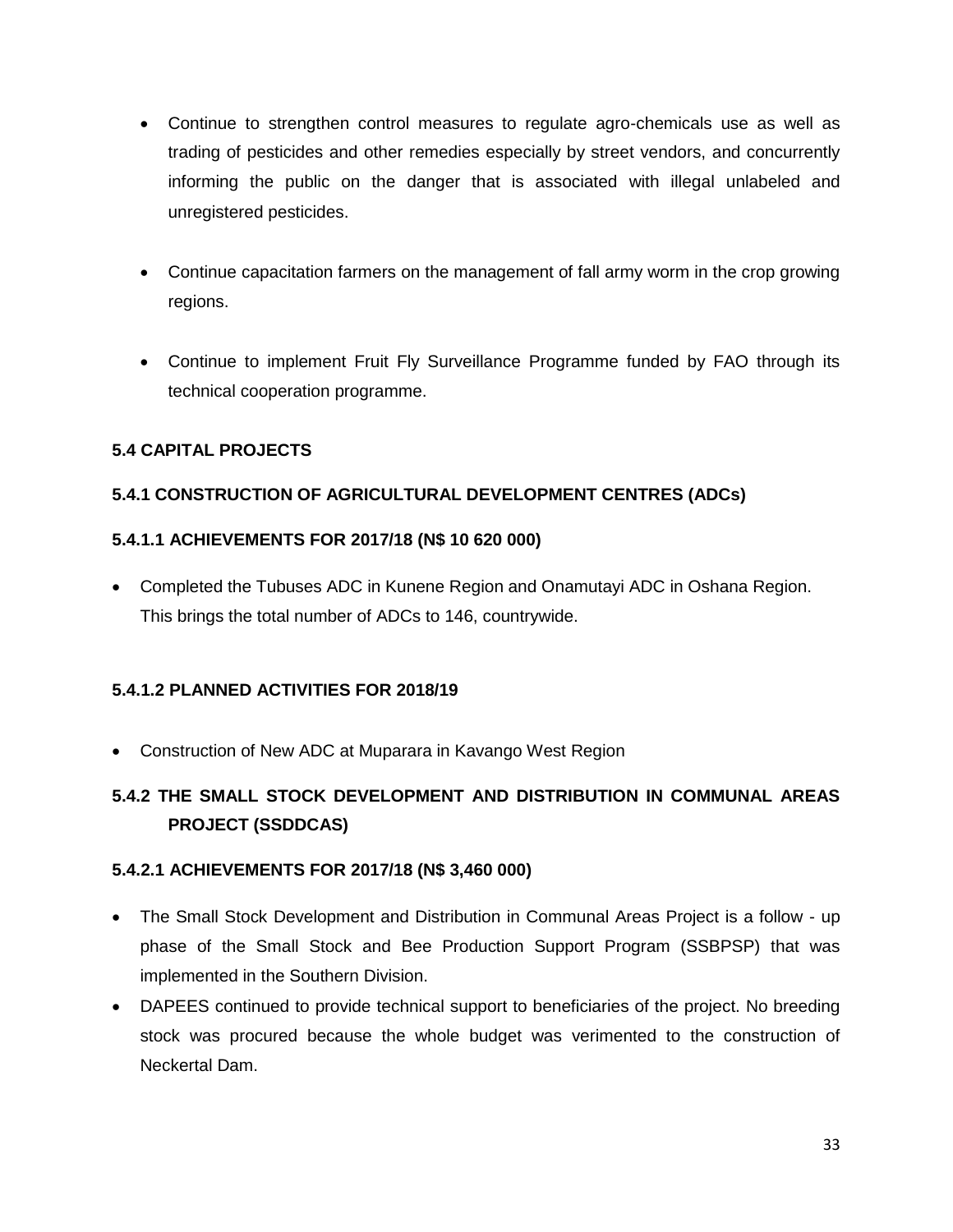# **5.4.2.2 PLANNED ACTIVITIES FOR 2018/19**

• The Ministry will procure 840 goats to be distributed to 40 identified beneficiaries in Zambezi and Kavango East regions.

#### **5.4.3 COMPREHENSIVE CONSERVATION AGRICULTURE PROGRAMME**

#### **5.4.3.1 ACHIEVEMENTS FOR 2017/18 (N\$ 16,176 000)**

MAWF continued capacitating crop producers on the principles of CA.

#### **5.4.3.2 PLANNED ACTIVITIES FOR 2018/19**

- Continue capacitating Lead farmers and follower farmers in CA
- Procure hand, animal and tractor drawn implements which are CA oriented as well as tractors.

#### **5.4.4 ESTABLISHMENT OF PLANT HEALTH AND BIOSECURITY LABORATORY**

#### **5.4.4.1 ACHIEVEMENTS FOR 2017/18 (N\$ 3,202,000)**

The bulk earthworks for the Plant Health and Biosecurity Laboratory is 95% complete.

#### **5.4.4.2 PLANNED ACTIVITIES FOR 2018/19**

 Construction of the project has been postponed to 2019/20 financial year after reprioritization.

# **5.4.5 DEVELOPMENT OF AGRICULTURAL TECHNOLOGY CENTRES (ATCs)**

#### **5.4.5.1 ACHIEVEMENTS FOR 2017/18 (N\$ 57,000,000)**

 Completed the construction of the Agricultural Technology Centre at Ongwediva and procured equipment for the centre.

#### **5.4.5.2 PLANNED ACTIVITIES FOR 2018/19**

 Complete construction of the access road, interlocking, and install workshop equipment at the Ongwediva ATC.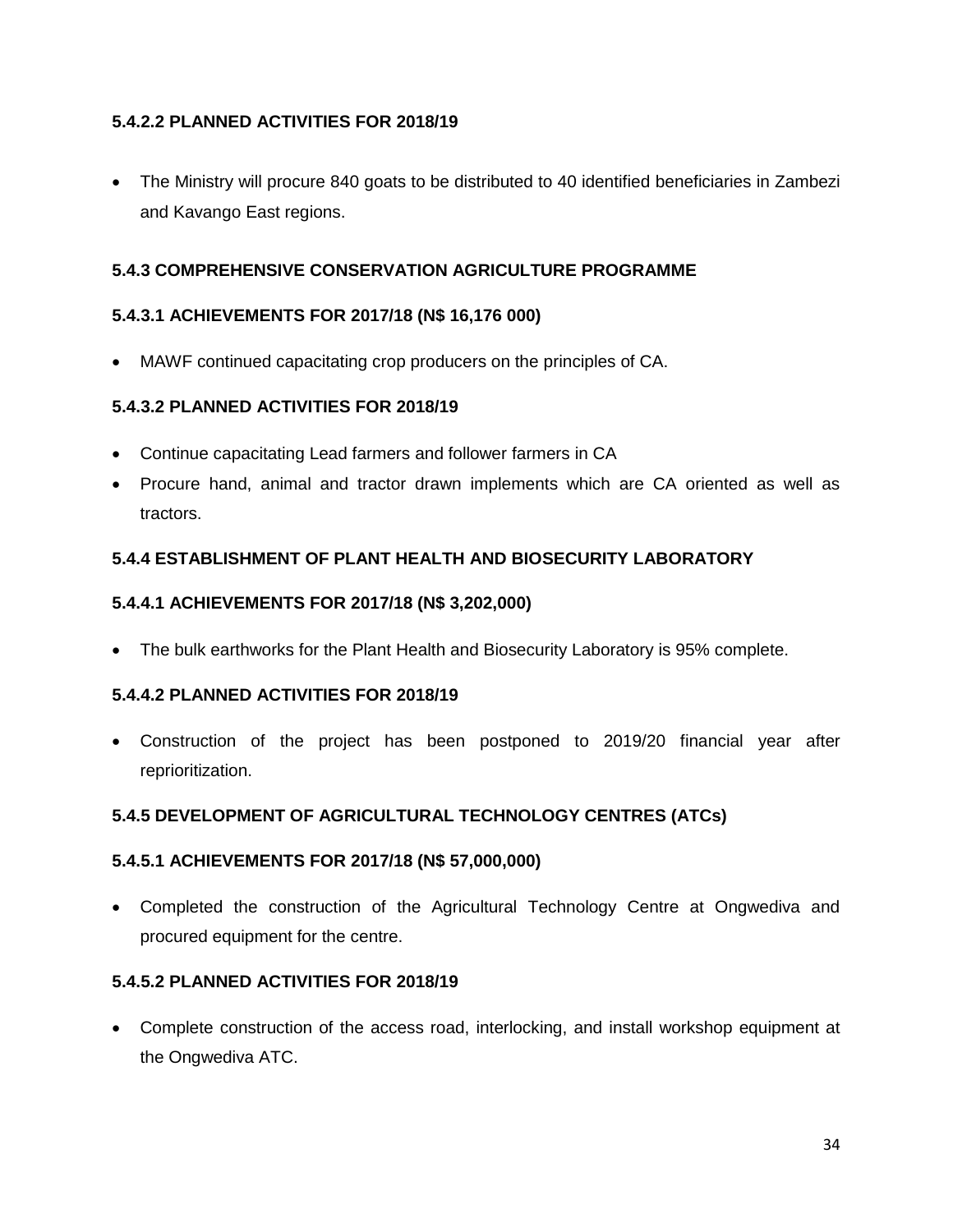| 6. MAIN DIVISION 06       | : AGRICULTURAL ENGINEERING |
|---------------------------|----------------------------|
| <b>RECURRENT BUDGET</b>   | : N\$ 16 713 658           |
| <b>DEVELOPMENT BUDGET</b> | : N\$ 88 136 000           |

#### **6.1 OBJECTIVE**

 To plan, design and develop agricultural, water and forestry infrastructure and equipment for the implementation of programs and projects on irrigation, livestock, agroindustry, rain-fed crop production, horticulture, marketing, and storage of agricultural products.

#### **6.2 MAIN FUNCTIONS**

- Plan, design and develop agricultural, water and forestry infrastructure and equipment for the implementation of the Green Scheme Program.
- Supervise the construction of irrigation projects.
- Provide technical advice on planning of farm dams, pipe lines and soil and water conservation structures to farmers.
- Provide technical advice to line Ministries, NGO's and private organizations on agricultural mechanization, farm buildings, grain storage facilities and agro-industries.

# **6.3 RECURRENT ACTIVITIES**

# **6.3.1 ACHIEVEMENTS FOR 2017/18 (N\$ 33 820 000)**

- Assisted with the management and operation of the Green Scheme Irrigation Projects, namely; Sikondo, Shadikongoro, Uvhungu-vhungu, Ndonga-Linena, Musese, Etunda, Hardap, Tandjieskoppe, Kalimbeza, and Orange River Irrigation Project (ORIP).
- Supervised the construction of water supply infrastructure, new buildings, green houses and Low Voltage and Medium Voltage electrical supply at the Uvhungu-Vhungu Irrigation and Dairy Project.
- Supervised the construction of irrigation system, supply of bulk electricity and debushing at Mashare Irrigation Project.
- Supervised the fencing and upgrading of the pump station at Musese Irrigation Project.
- Supervised the development of the bulk earthworks for Fresh Produce Marketing Hub in Windhoek.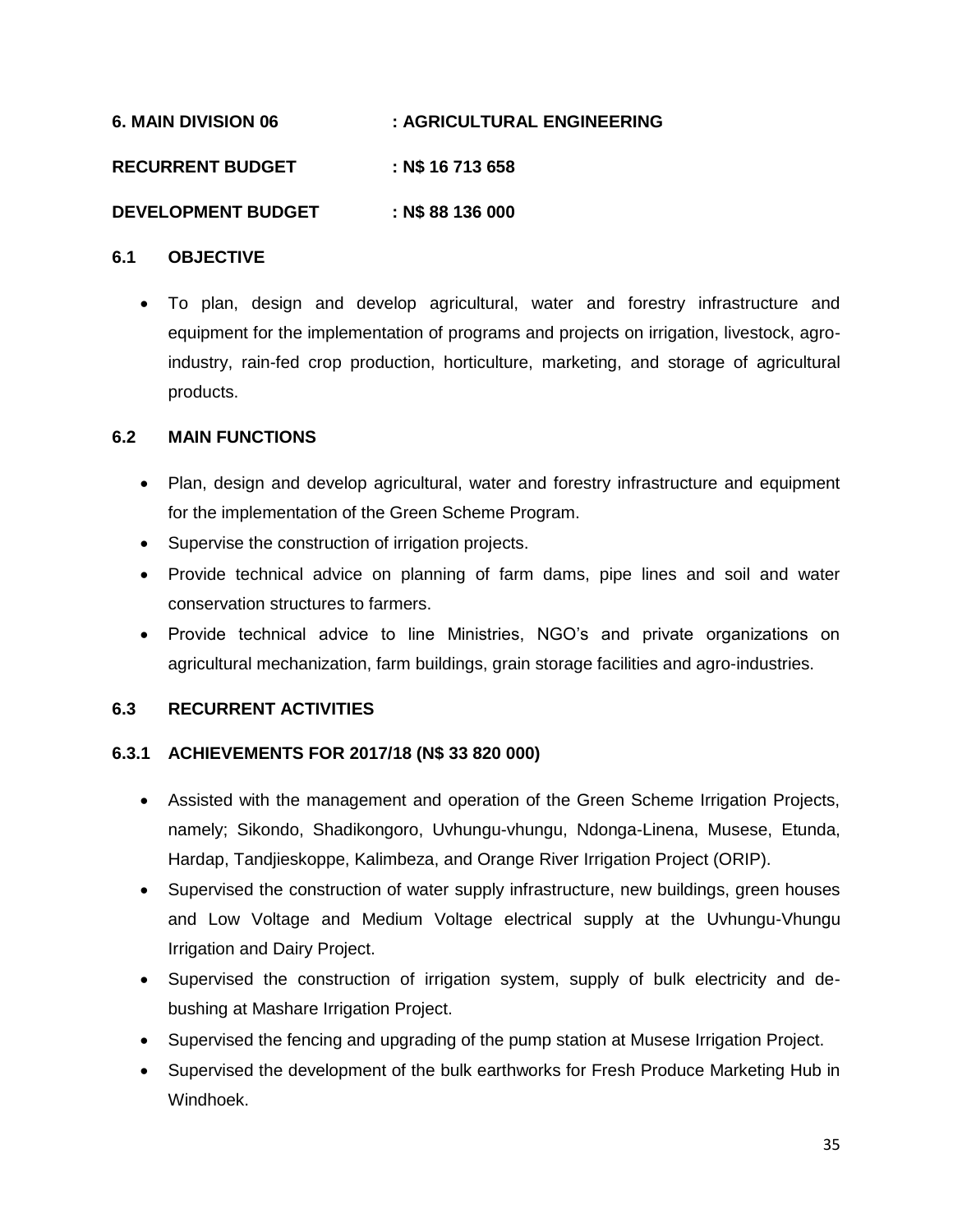- Supervised the construction of accommodation units at the Orange River Irrigation Project (ORIP).
- Supervised the construction of the pump station at Etunda Irrigation Project phase 7 & 8.

# **6.3.2 PLANNED ACTIVITIES FOR 2018/19**

- Complete the construction of the MV and LV Bulk Electrical Supply at Uvhungu-vhungu Dairy Farm.
- Complete remedial work for minor civil work and electrical installations at the Uvhunguvhungu Dairy farm.
- Complete repair and remedial work for the greenhouses at Uvhungu-vhungu Irrigation project.
- Construction of chemical store, cold storage and installation of weighbridge at Uvhunguvhungu Green Scheme Project.
- Continue with supervision of the de-bushing and construction of the perimeter fence for Katima Farm/Liselo Irrigation Project.
- Facilitate the advertisement of Zone Green Scheme Project for development under the build, operate and transfer model in the Kavango West Region.
- Continue to upgrade irrigation and agricultural infrastructures at the Green Scheme **Projects**
- Identify suitable land for irrigation for the development of the Green Scheme Irrigation projects in the country.

# **6.4 CAPITAL PROJECTS**

# **6.4.1. GREEN SCHEME**

# **6.4.1.1 ACHIEVEMENTS FOR 2017/18**

- Completed construction of the pump station at Etunda Irrigation Project phase 7 & 8.
- Completed construction of a pump station and irrigation systems at Musese Irrigation Project.
- Completed construction of the irrigation system, bulk electricity and de-bushing at Mashare Irrigation Project.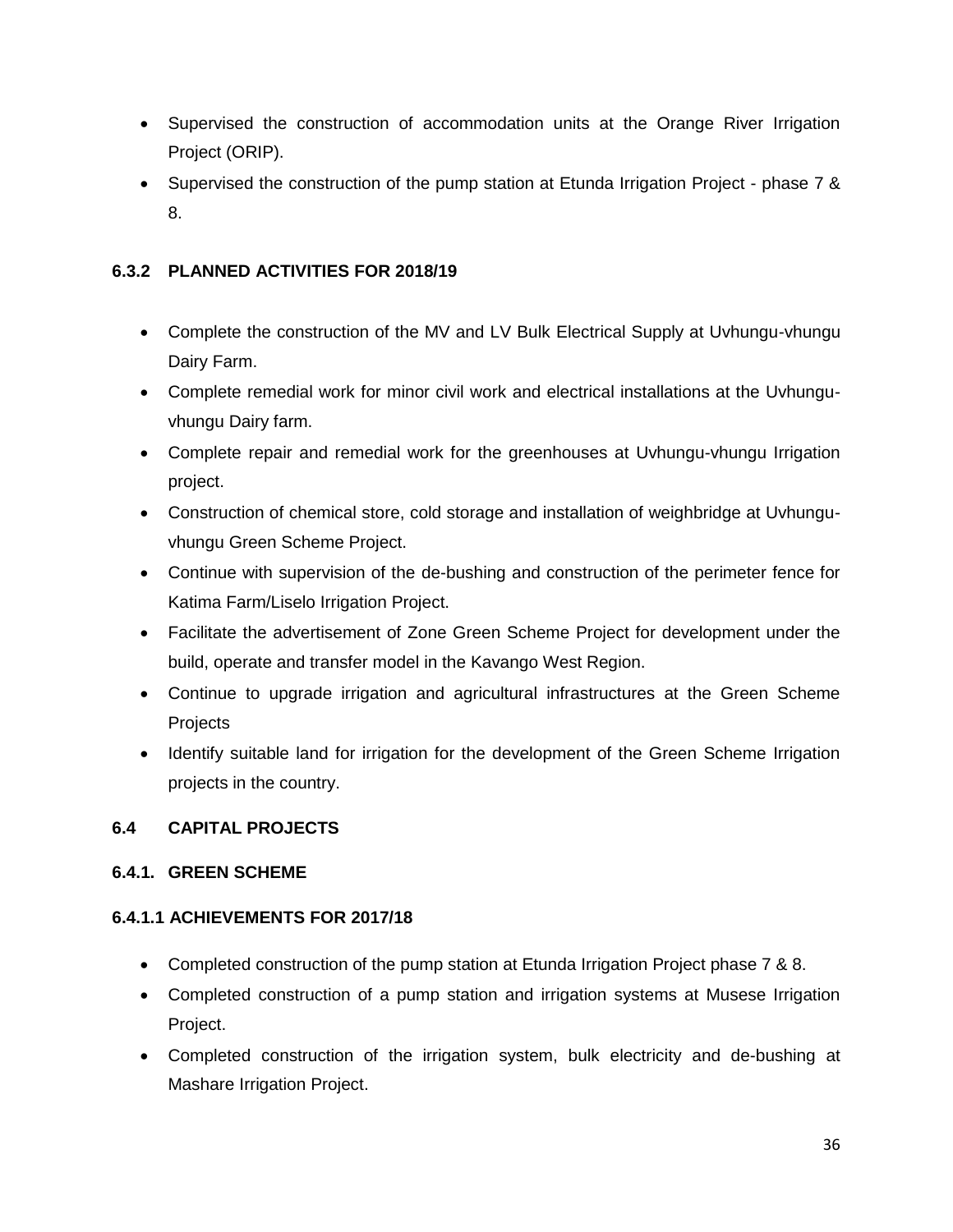- Construction of employee accommodation facilities at Orange River Irrigation Project (ORIP) is 98% completed.
- Completed fencing for the pump station and construction of the irrigation systems at Musese.
- Completed upgrading of water supply infrastructure and new buildings at the Uvhungu-Vhungu Irrigation project.

# **6.4.1.2 PLANNED ACTIVITIES FOR 2018/19**

- Continue with the de-bushing and construction of the perimeter fence for Katima Farm/Liselo Irrigation Project.
- Complete the construction of Medium Voltage (MV) and Low Voltage (LV) bulk electrical Supply at Uvhungu-vhungu Farm.
- Construction of chemical store, cold storage and installation of weighbridge at Uvhunguvhungu Green Scheme Project.
- Complete the construction of the MV and LV Bulk Electrical Supply at Uvhungu-vhungu Dairy Farm.
- Complete remedial work for the greenhouses, i.e civil work and electrical installation at Uvhungu-vhungu Project.
- Upgrade and construction of the perimeter fence at Musese Irrigation Project.
- Facilitate feasibility studies and Environmental Impact Assessment (EIA) for Zone Irrigation Project in the Kavango West Region.
- Finalize the feasibility study and Environmental Impact Assessment (EIA) and advertisement of Zone Irrigation Project for development.
- Identify suitable land for irrigation for the development of the Green Scheme Irrigation projects in the country.
- Continue to upgrade irrigation and agricultural infrastructures at the Green Scheme projects.

# **6.4.2 INTEGRATED GRAIN STORAGE FACILITY**

# **6.4.2.1 ACHIEVEMENTS FOR 2017/18**

No activities were carried in this financial year.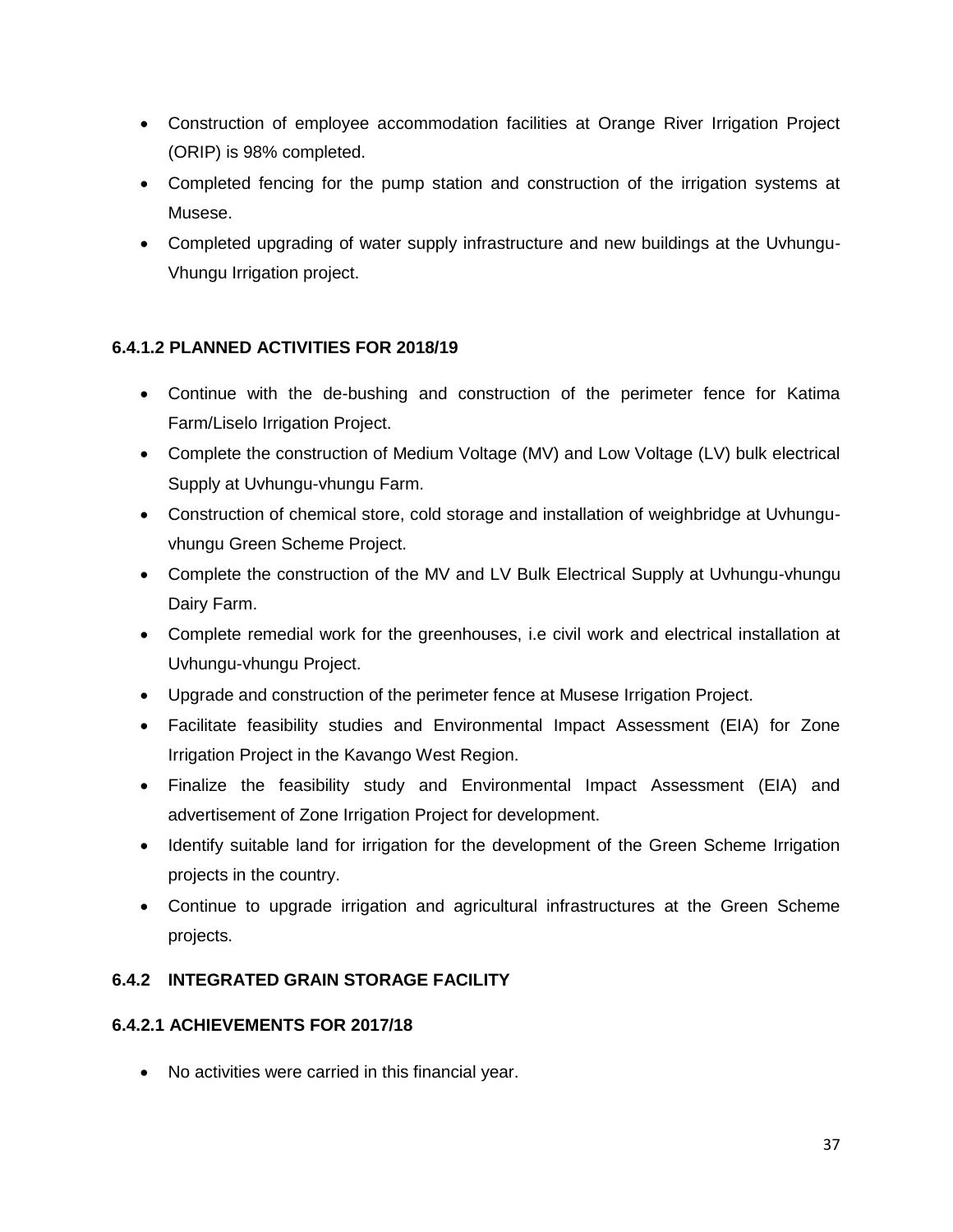# **6.4.2.2 PLANNED ACTIVITIES FOR 2018/19**

Fencing of the site for the Integrated Grain Storage Facility at Rundu.

# **6.4.3 NATIONAL HORTICULTURE DEVELOPMENT INITIATIVE**

# **6.4.3.1 ACHIEVEMENTS FOR THE YEAR 2017/18**

 The construction of the bulk earthworks for the Windhoek, Wanaheda Fresh Produce Hub is 85% complete.

# **6.4.3.2 PLANNED ACTIVITIES FOR THE YEAR 2018/19**

 Complete with the construction of the bulk earthworks for the Windhoek, Wanaheda Fresh Produce Hub.

# **6.4.4 KALIMBEZA RICE IRRIGATION PROJECT**

# **6.4.4.1 ACHIEVEMENTS FOR 2017/18**

No infrastructure development activities were carried out in this financial year

# **6.4.4.2 PLANNED ACTIVITIES FOR 2018/19**

Routine maintenance and repair of existing infrastructure.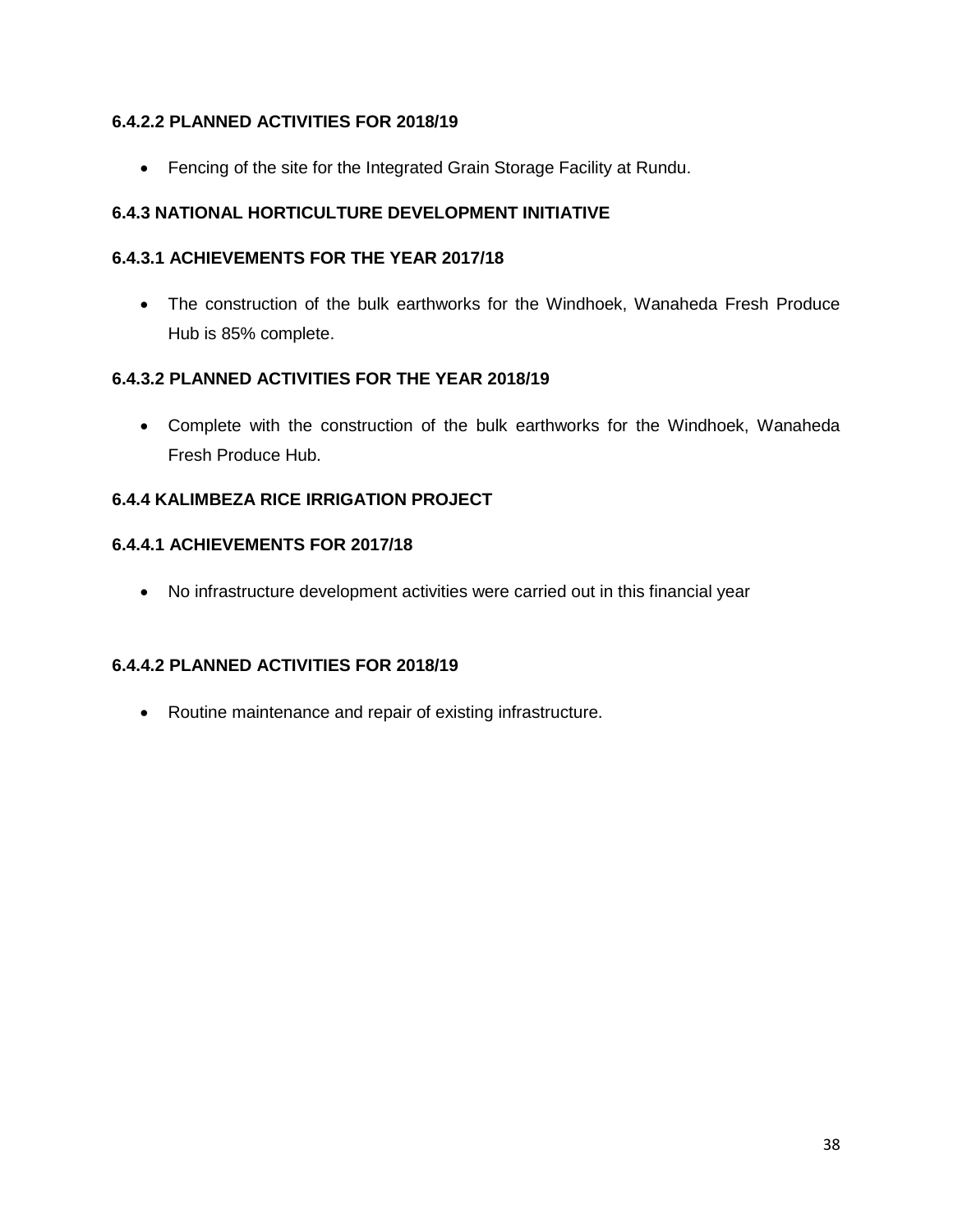# **7. MAIN DIVISION 07** : PLANNING AND BUSINESS DEVELOPMENT

# **RECURRENT BUDGET : N\$ 44 024 472**

# **7.1 OBJECTIVES**

- To provide strategic management support services to the Ministry and related Public Enterprises.
- To promote effective marketing and trade of Namibia's agricultural and processed agricultural products.
- To provide information and advice to decision makers on issues related to trade in agriculture produce and agro-industry development.
- To promote and regulate the development of cooperatives in the country.

# **7.2 MAIN FUNCTIONS**

- Contribute to the creation of a conducive policy and legal environment for the agriculture, water, forestry sub-sectors through development and regular review of policies and legislation.
- Create conducive domestic market conditions for an increased market share of Namibia's primary and processed agricultural products.
- Secure new export markets and improve market access conditions for Namibia's primary and processed agricultural products by participating in bilateral, regional and multilateral trade negotiations.
- Create conducive conditions for value addition to Namibia's primary agricultural products
- Conduct project appraisals, monitoring and evaluation of the Ministry's programs as well as impact assessments.
- Maintain a database of agricultural production, processing and market data, and provide statistics and information on agriculture, water and forestry sectors to decision maker and other stakeholders.
- Promote international cooperation in the field of agriculture, water and forestry.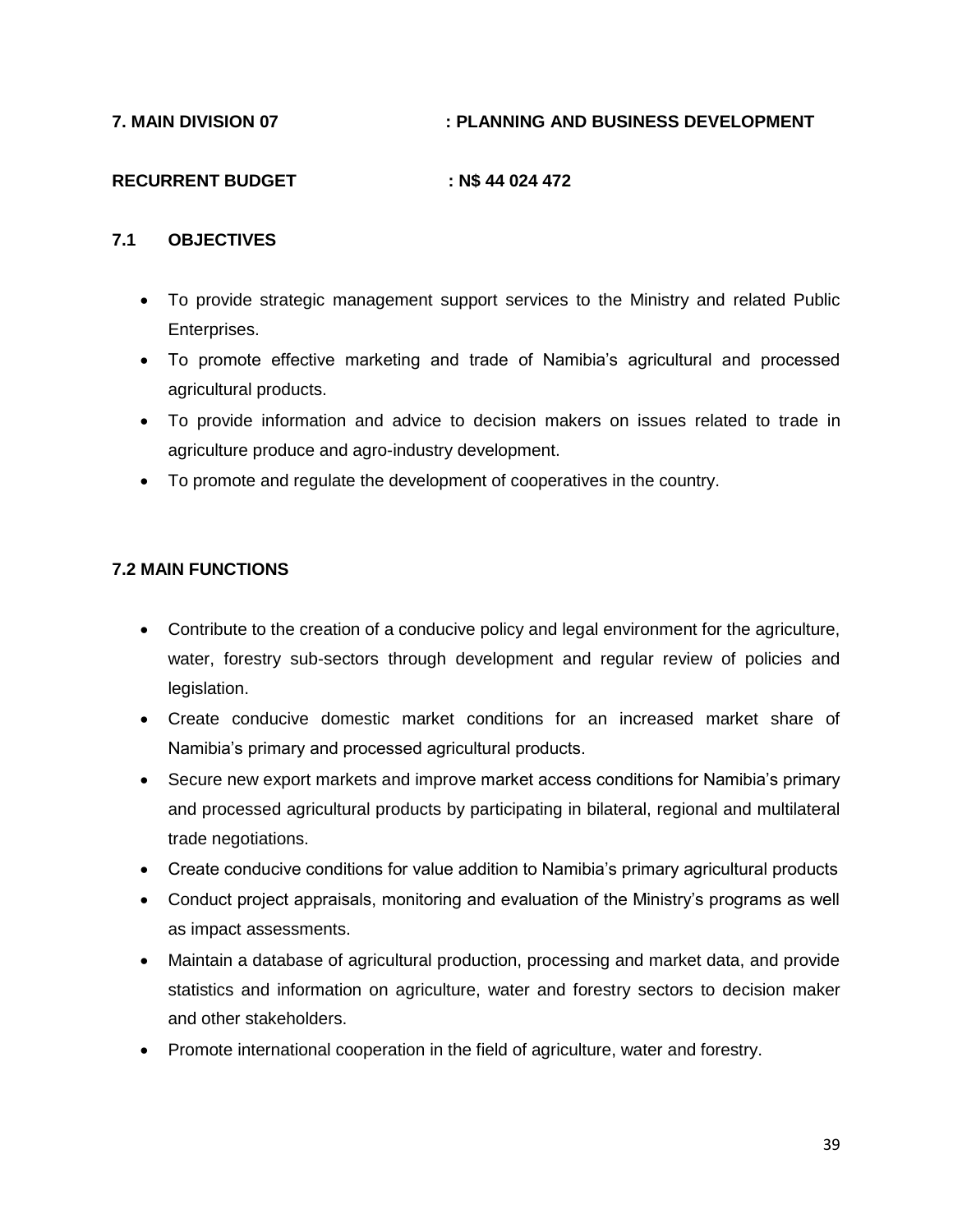• Improve local communities' livelihoods by empowering them through the development of co-operatives and to facilitate rural development through introduction of incomegenerating activities, agro business development and value addition.

### **7.3 RECURRENT ACTIVITIES**

### **7.3.1 ACHIEVEMENTS 2017/2018**

# **7.3.1.1 Regulatory Framework and Policy Development for Agriculture Marketing and Trade**

- The Agronomic Industry Amendment Bill is under consideration by the Legal Drafters. The promulgation of the Amendment Bill will provide for the establishment of the Agro Marketing and Trade Agency (AMTA) and Agricultural Business Development Agency (AGRIBUSDEV) as Statutory Agencies to implement the decisions taken by the Minister on advice of the Namibian Agronomic Board (NAB) on production, marketing, processing and trade of agronomic products. Under this law, the role of the NAB will solely be confined to advisory services. The Legal Advisors requested for clarification from the Ministry on some clauses in the bill. The response will be provided accordingly.
- The Meat Company of Namibia Bill is under consideration by the Legal Drafters in consultation with the technical officials of the Ministry. The Meat Company Bill clarifies the mandate and shareholding structure of Meatco. The Legal Advisors requested for direction from the Ministry on how the producers will acquire shares in the envisaged Meat Company of Namibia including the sharing of operational costs. The response will be provided accordingly.
- The amendment to the Control of the Importation and Exportation of Dairy Products and Dairy Substitutes Act, 1986 (Act 5 of 1986) is under consideration by the Legal Drafters. The Ministry organized a validation workshop that took place on 26 July 2018 and 21 August 2017. As a result, the regulations were also drafted and currently being considered by the Ministry.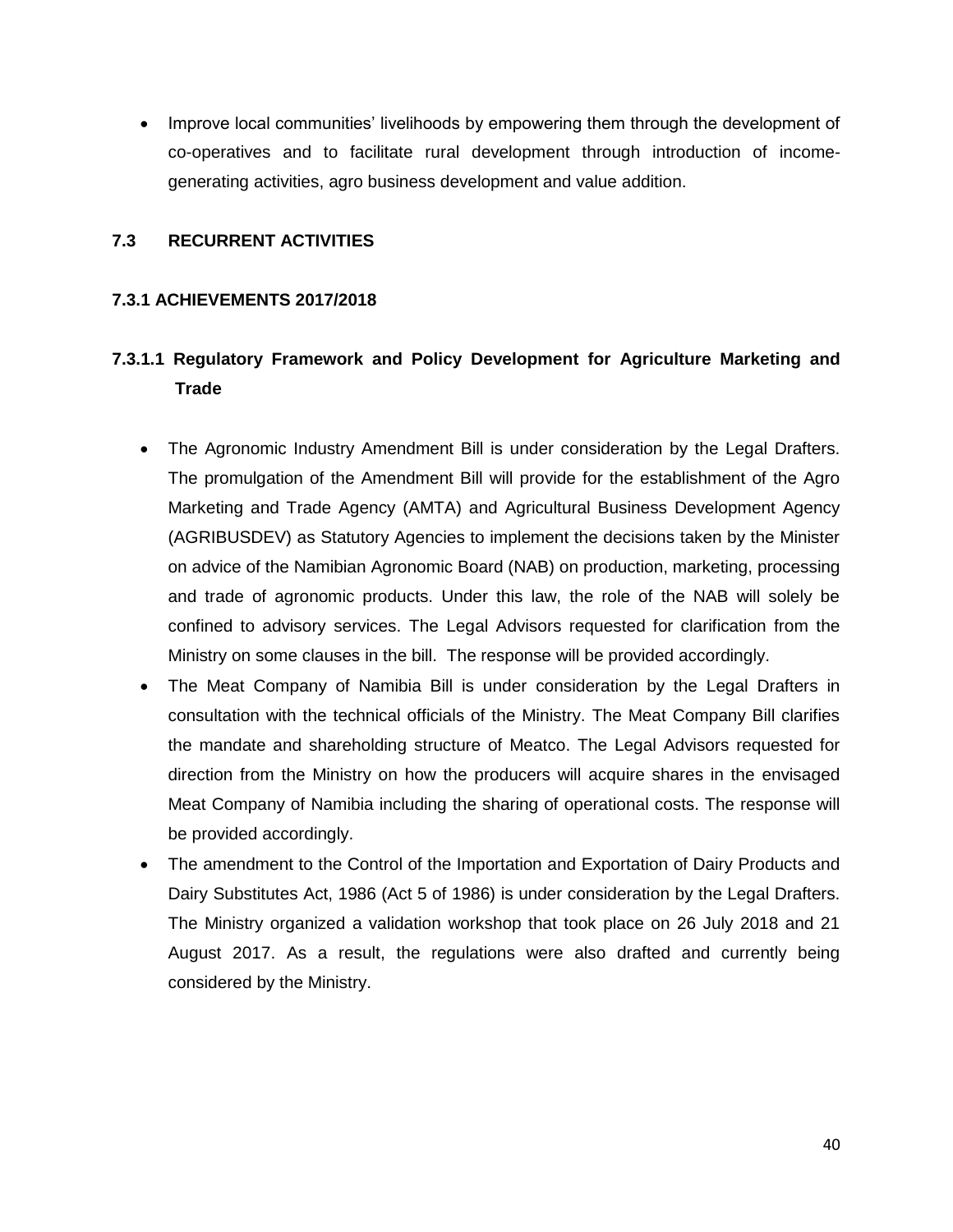#### **7.3.1.2 Domestic Agro Industry and Agribusiness Development**

- Facilitated the formulation of the Harambee Comprehensively Coordinated and Intergrated Agricultural Development Programme (HACCIADEP). HACCIADEP aims at facilitating market access for the local agricultural products in the Government institution in order to reinvigorate agricultural production and productivity in Namibia as envisaged in the Harambee Prosperity Plan.
- Provided budgetary and technical support to the Meat Board of Namibia, Namibian Agronomic Board, Karakul Board of Namibia as well as AMTA and AGRIBUSDEV.
- Continued to implement the Southern African Customs Union (SACU) rebate quota facility through issuance of rebate permits for the duty-free importation of wheat, cheese, butter, skimmed and whole milk powder.
- Facilitated the allocation of the rebate quotas under the SADC EU Economic Partnership Agreement on pork, pig fat, butter, cheese, wheat, barley, cereal based food preparations, ice cream and mortadella bologna.
- Facilitated the launching of the "Support to the Livestock Sector in the Northern Communal Areas (NCAs) of Namibia" with the EU Delegation funded under the  $11<sup>th</sup>$ European Development Fund to the tune of 20 Million Euro for a five year period. This programme will realise improvement of the entire value chain, starting from livestock production, processing, marketing and consumption of meat and other animal products in the NCAs, thereby creating job opportunities and income generation. By improving the quality of animals and animal products, the programme will boost opportunities for NCA farmers to sell their animals and animal products to local, national, regional and international markets. The programme will also promote better and more sustainable use of natural resources, such as water and rangeland in particular.
- Facilitated the appointment of Operators for Oshakati and Katima Mulilo abattoirs, following the withdrawal of Meatco from operating in the said abattoirs on 4 March 2016.
- Facilitated the operationalization of Eenhana and Oshakati Abattoirs. A trial slaughter process has been undertaken to test the slaughterline and equipment in the two abattoirs. The abattoirs will be commissioned as soon as the minor repairs and adjustments are done.
- Attended the industry meetings of the National Horticulture Task Team, National Mahangu Advisory Committee, National Maize and Wheat Advisory Committee, Animal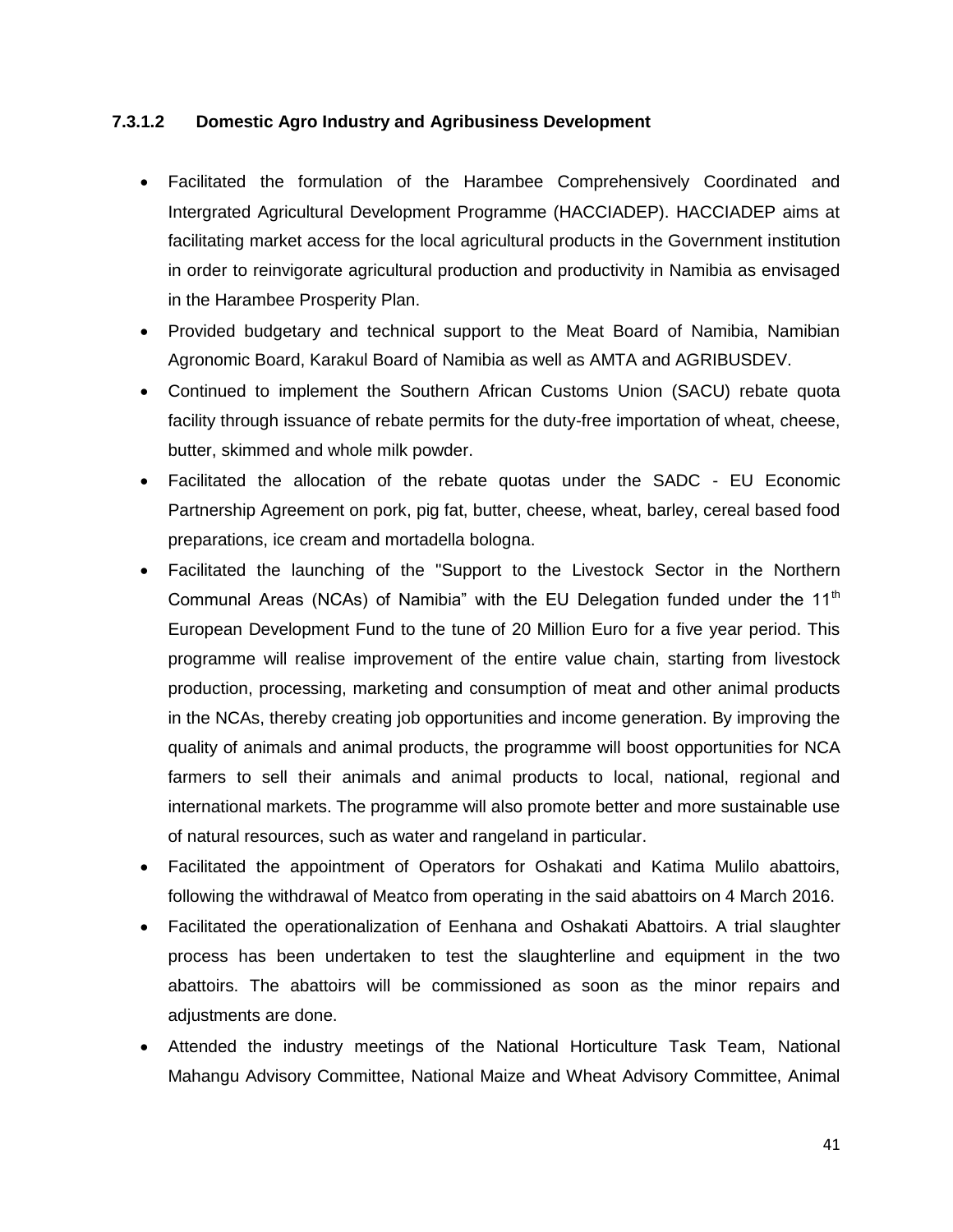Health Consultative Forum, National Livestock Marketing Committee, Sheep Marketing Technical Committee, Pork Steering Committee as well as the Swakara Industry Forum.

- Attended the board meetings of the Karakul Board of Namibia.
- Continued to support the implementation of the Market Share Promotion (MSP) initiative for horticulture produce. The MSP aims at increasing the domestic market share for locally produced horticultural products. However, the MSP could only be maintained at 44% during 2017 due to climatic and technical factors that affected production adversely.

# **7.3.1.3 Agriculture Trade Negotiations**

- Provided the agriculture positions for the Southern African Development Community (SADC) Meetings, Southern African Customs Union (SACU) Meetings, SADC-Eastern African Community (EAC)-Common Market for Eastern and Southern Africa (COMESA) Tripartite Trade Negotiations as well as the SACU-European Free Trade Area (EFTA) meetings. The Tripartite Trade Negotiations are on-going between 26 Member States of the three Regional Economic Communities of SADC, EAC and COMESA.
- Participated in the discussions under the Trade and Development Committee for the implementation of the Economic Partnership Agreement between the European Union and the SADC-EPA States.
- Participated in the SACU-UK-Mozambique trade negotiations following the decision by UK to withdraw from the European Union configuration.

# **7.3.1.4 Agricultural Trade Attaché Office (Counsellor – Agriculture), Brussels, Belgium**

 The Counsellor (Agriculture) is currently stationed at the Embassy of Namibia in Brussels, on secondment from the Ministry of Agriculture, Water and Forestry. The Councellor is primarily responsible for advancing Namibia's interests in agriculture, in particular as it relates to agricultural trade, marketing, as well as Sanitary and Phytosanitary (SPS) measures. The office responsibilities thus include analysing or writing and advising on these matters, as well as representing Namibia in meetings or discussions on the same issues.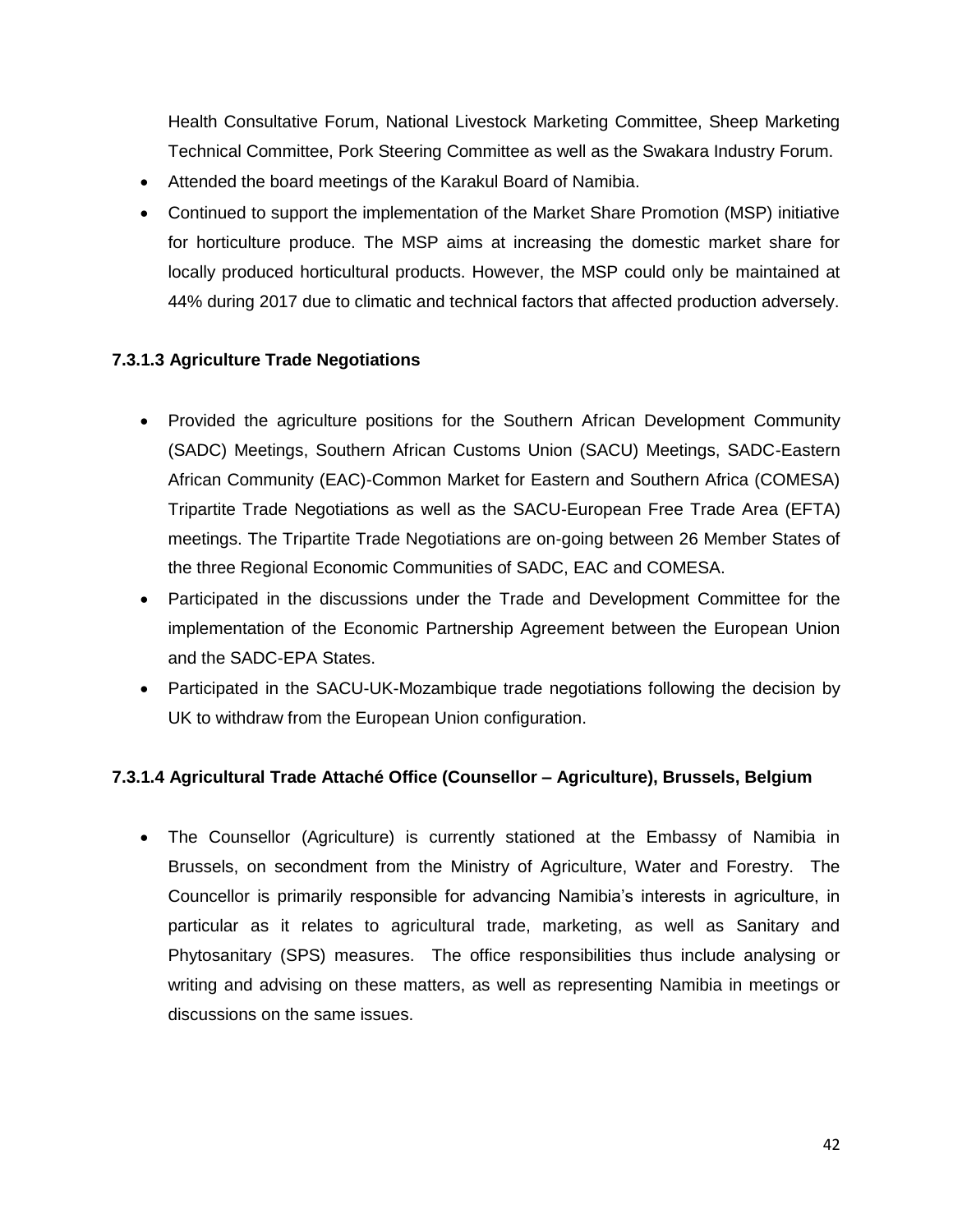# **7.3.1.5 Agricultural Planning**

- Coordinated and compiled the 2017/2018 to 2021/2022 MAWF Strategic Plan which was approved by the Office of the Prime Minister;
- Coordinated and compiled the development budget for the 2018/19-2020/21 Medium Term Expenditure Framework period;
- Coordinated the development and review of the 2017/18 MAWF annual work plan;
- Compiled the NDP5 interim report and submitted to the National Planning Commission (NPC) Secretariat;
- Assessed the implementation of Rain-Fed Crop Production Programme in all the crop growing regions;

# **7.3.1.6 Statistics and business information**

- Conducted three agro-assessments in the seven major communal crop growing regions of the country and monitored the food security, drought situation and availability of agricultural inputs at household and regional levels;
- Produced and disseminated the following publications:
	- Crop and Household Food Security Assessment Reports (two reports, i.e. preliminary in March 2017 and post-harvest in June 2017).
	- 2017 Agricultural Input and Household Food Security Report (December 2017).
	- Crop and Household Food Security Monitoring Assessment Report March 2018
- Collected and updated Statistics on the 2017/18 Agriculture, Water and Forestry AMIS portal;
- Produced the Annual Agricultural Statistics Bulletin;
- Produced the Price Watch Bulletins;
- Coordinated the Fall Army Worm (FAW) Impact Assessment

# **7.3.1.7 Co-operative Development and Regulation**

 Continued to administer the Co-operatives Act, 1996 (No. 23 of 1996) and implement the National Co-operative Policy that creates the legal and enabling environment for cooperative development in Namibia;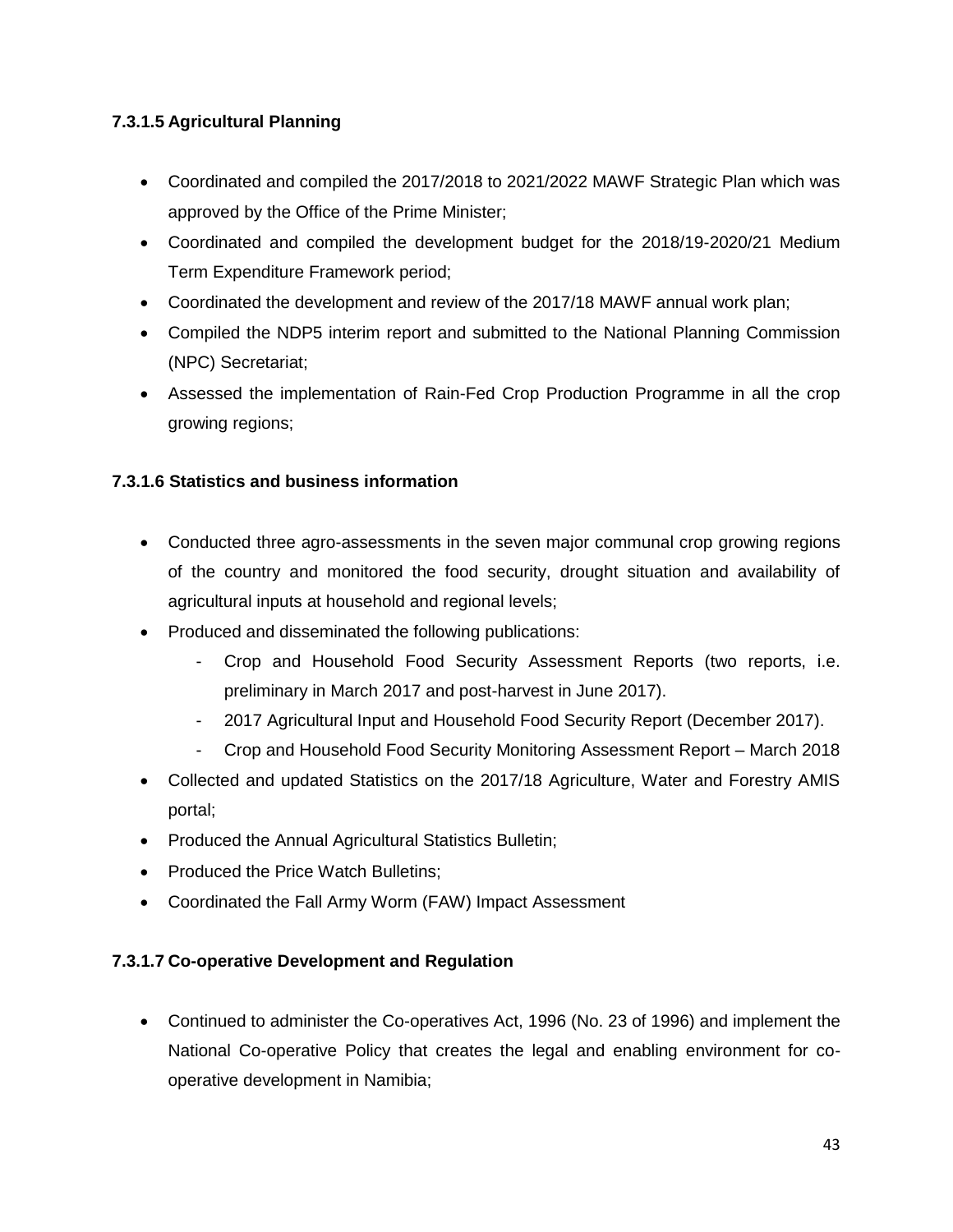- National Co-operative Policy reviewed and approved by Cabinet;
- Provisionally registered six (6) new co-operatives;
- Co-operative Business Development Support Services;
- Reviewed business plans for five (5) co-operatives namely; Aminus Farmers' Cooperative Ltd, Amarika Farmers' Co-operative Ltd, Ohangwena Livestock Marketing Cooperative Ltd, Otjovahonge Co-operative Ltd, Oshikoto Livestock Marketing Cooperative Ltd.
- Conducted the completion of books and audit sessions in the Omaheke, Khomas, Omusati, Oshana, Oshikoto and Ohangwena Regions;
- Continued with the management of the Co-operative Loan Guarantee Fund. One (1) agricultural co-operative with a total membership of 119 members received a guaranteed loan totaling N\$2 597 200.00 from the Agribank. The guarantee amount of N\$ 2 077 760.00 was provided through the fund;
- Launched the Namibia Co-operative Policy on the 17th of August 2017.

# **7.3.1.8 International Co-operation**

- Facilitated ongoing negotiations for a tripartite Agreement on South- South Cooperation between Namibia, China and Food and Agriculture organization of the United Nations.
- Facilitated conclusion and signing of the Memorandum of Understanding between Namibia and China on strengthening South-South Cooperation

# **7.4 PLANNED ACTIVITIES 2018/19**

- Finalize the review of the 1997 National Drought Policy and Strategy.
- Conduct Monitoring and Evaluation of Ministerial development projects and programmes.
- Compile the Ministry's Development Budget.
- Coordinate the development and review of the 2018/19 Ministerial Annual Work Plan.
- Conduct three agro-production assessments to monitor the crop and household food security situation at the household level;
- Continue to collect both primary and secondary data on agriculture, water and forestry sectors and populate these on AMIS portal;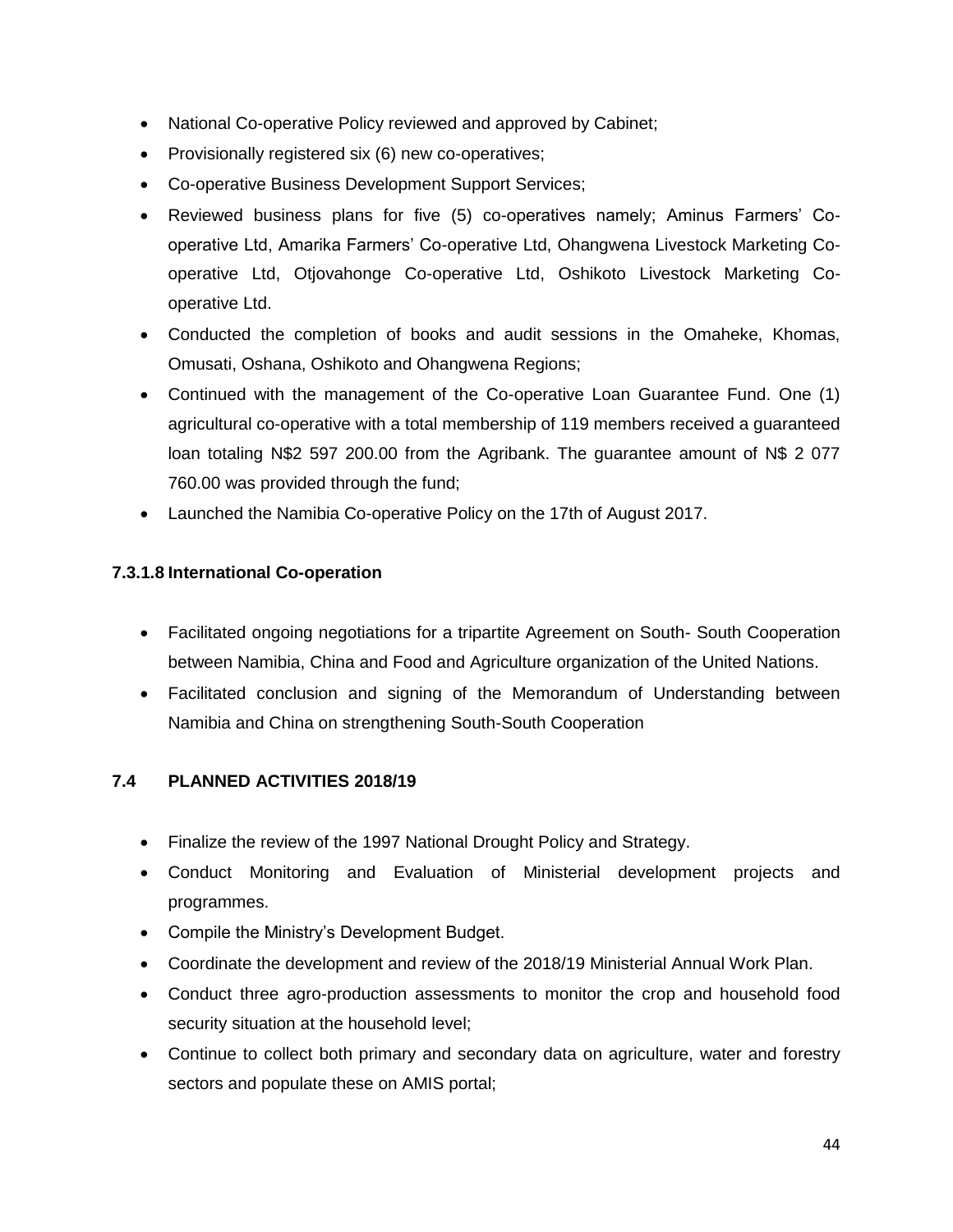- Produce the Annual Statistics Bulletin;
- Produce the Price Watch Bulletin;
- Maintain the DPBD Information room:
- Facilitate implementation of HACCIADEP.
- Facilitate implementation of the Livestock Programme under EDF 11.
- Develop the Framework for the Domestic Agriculture Marketing System.
- Develop the Framework for Agriculture Trade Negotiations.
- Revive the National Sanitary and Phyto-Sanitary Committee.
- Promote the implementation of the Namibia Agriculture Policy, 2015
- Promote the implementation of the Namibia Food Safety Policy, 2015.
- Promote the implementation of the Namibian Agriculture Marketing and Trade Policy and Strategy, 2011.
- Develop the Regulatory Framework for Animal and Animal Products.
- Participate in agriculture trade negotiations.
- Participate in domestic agro-industry meetings.
- Develop the Regulatory Framework for Plant and Agronomic Products.
- Promote and support investment opportunities in the downstream agro-industries.
- Provide budgetary support to the implementation of the revised Livestock Marketing Incentive Scheme for the Northern Communal Areas (NCAs).
- Develop the domestic market for the livestock and livestock products originating from the NCAs.
- Liaise with the Agricultural Counsellor's Office in Brussels on trade matters.
- Continue to promote and enhance bilateral, regional and multilateral cooperation in agriculture, water and forestry sectors.
- Finalize the Memorandum of Understanding with Senegal and Belarus in fields of Agriculture, Water and Forestry.
- Facilitate conclusion and signing of the tripartite Agreement on phase II of the South-South Cooperation between Namibia, China and the Food and Agriculture Organization of the United Nations.
- Facilitate the implementation of the second phase of the South-South Cooperation project with the Food and Agriculture Organisation and the People's Republic of China.
- Facilitate signing of Memorandum of Understanding Memorandum of Understanding with Senegal and Mali, in fields of Agriculture, Water and Forestry.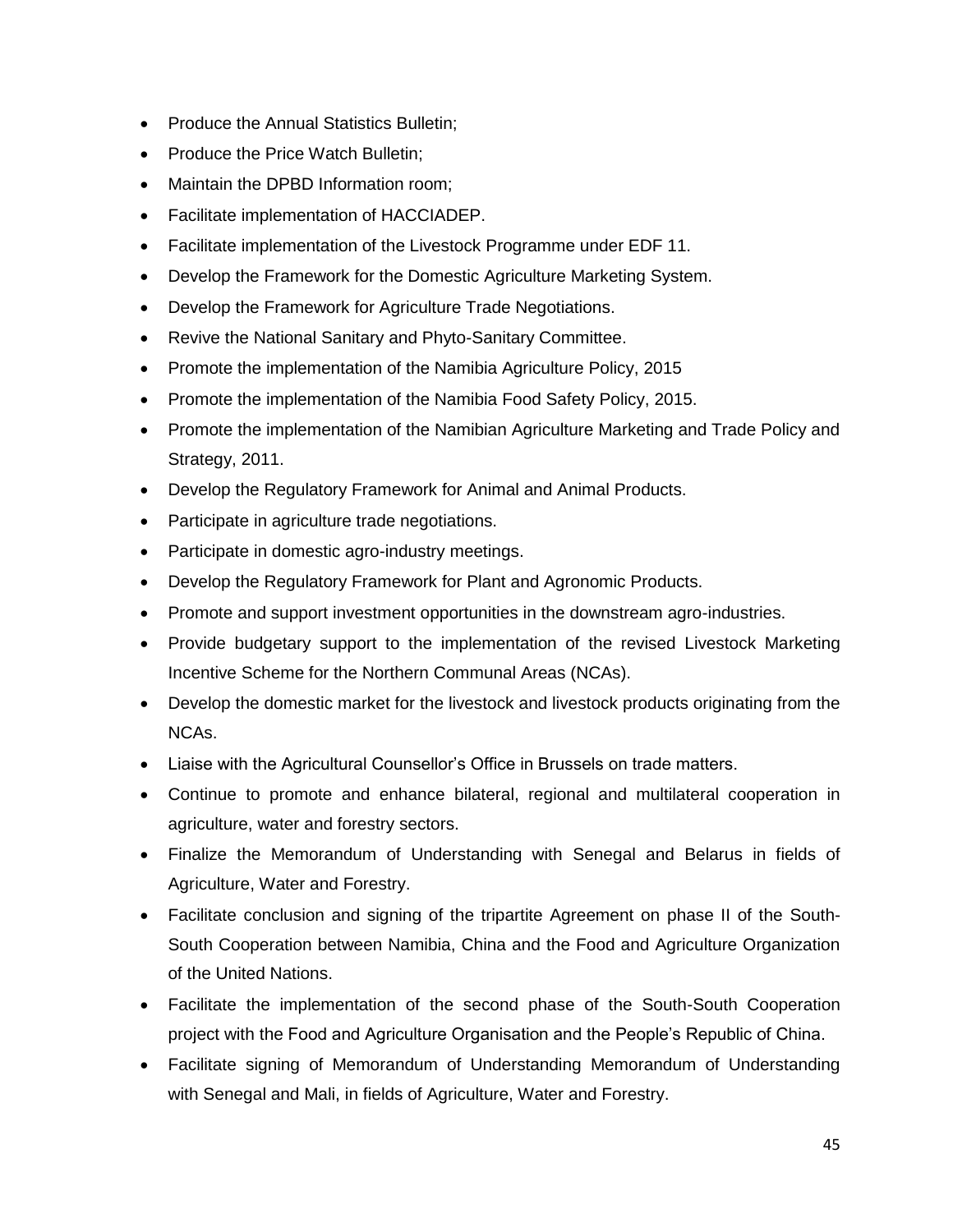- Facilitate conclusion and signing of Memorandum of Understanding Memorandum of Understanding with Angola on the export of livestock from Namibia to Angola.
- Commence preparation for the establishment of agro-processing facilities in all regions.
- Continue to promote and enhance bilateral, regional and multilateral cooperation in agriculture, water and forestry sectors.
- Finalize the Co-operative Communication Strategy;
- Conduct monitoring and data collection visits to co-operatives;
- Facilitate and assist selected co-operatives to participate at Co-operative Trade Expos, trade fairs and industrial shows;
- Continue to promote and provide business development support to co-operatives;
- Continue to administer the Co-operatives Act, 1996 (No. 23 of 1996);
- Review co-operatives business plans;
- Continue to provide information on the formation of co-operatives;
- Provide completion of books and audit services; and
- Conduct Co-operative College courses.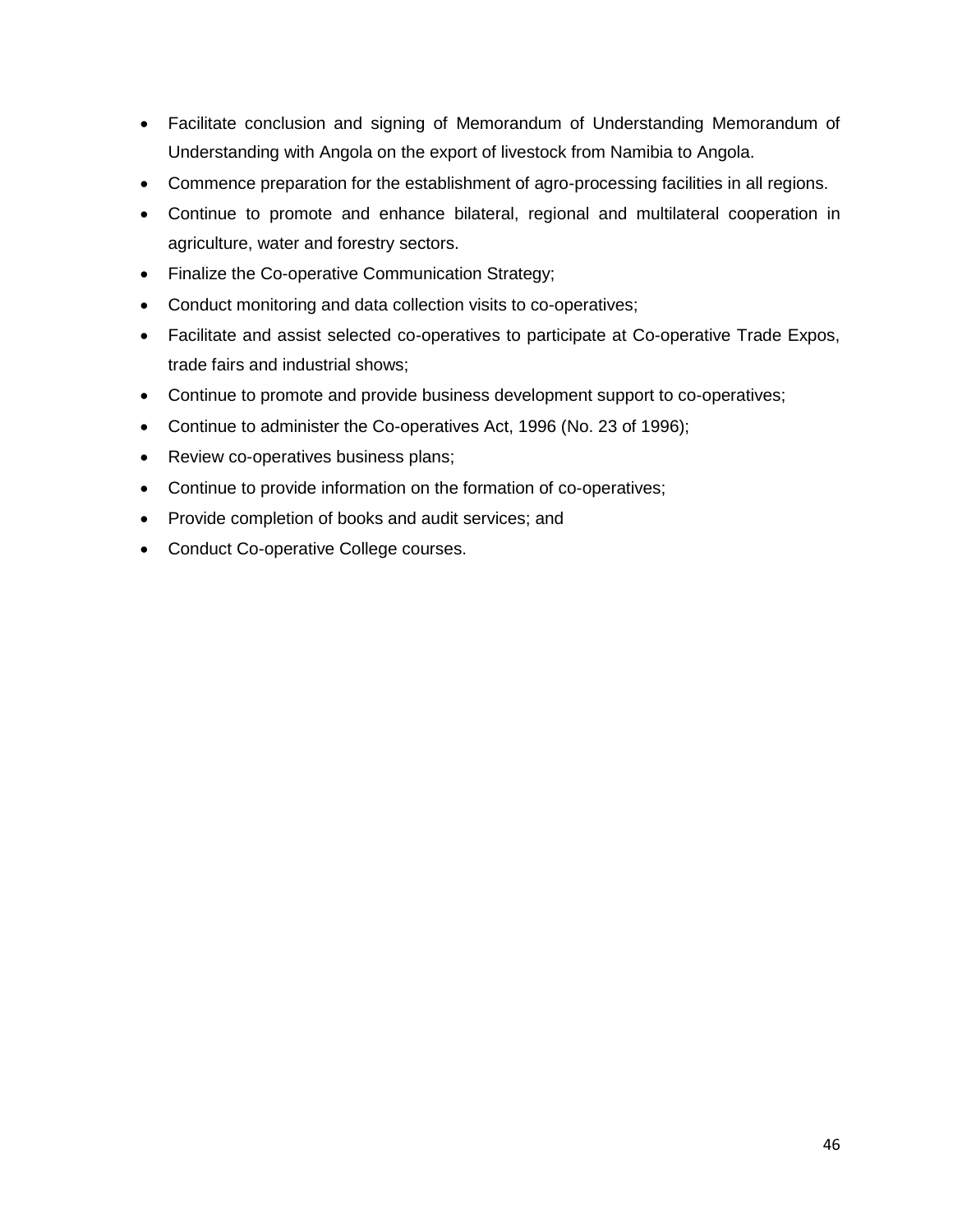# **8. MAIN DIVISION 08 : PRODUCT DEVELOPMENT, TRAINING AND QUALITY ASSURANCE**

# **RECURRENT BUDGET : N\$25 834 685**

# **8.1 OBJECTIVE**

 To support the development of adequate, well-trained human resources required for the sustainable development of the agricultural, water and forestry sectors in Namibia.

# **8.2 MAIN FUNCTIONS**

- Improve managerial, professional and technical skills and competence of staff in delivering the results in line with the strategic plan through in-service training;
- Continue with provision of training to the farming communities through short courses;
- Continues with provision of analytical services;
- Continue with product development and value addition for indigenous plants and Mahangu
- Continue with practical and skills oriented training in irrigation farming to potential smallscale irrigation farmers at the Mashare Irrigation training Centre (MITC);
- Support qualifying training to Ministerial staff and general public in fields critical to agricultural, water and forestry sectors;
- Provide career guidance in agriculture, water and forestry to secondary school learners.

### **8.3 RECURRENT ACTIVITIES**

### **8.3.1 ACHIEVEMENTS FOR 2017/18**

- MAWF funded 57 bursary beneficiaries in qualifying training of scarce fields I.e. Veterinary Medicine, Horticulture, Forestry, Engineering, Animal Physiology, Geohydrology, Environmental Health, etc. and other areas funded by MAWF as per new Job Evaluation and Grading (JEG) requirements.
- A total of thirty-one (31) trainees (16 females and 15 males) in small-scale irrigation farming at Mashare Irrigation Training Centre (MITC) and Tsumis Arid Zone Agricultural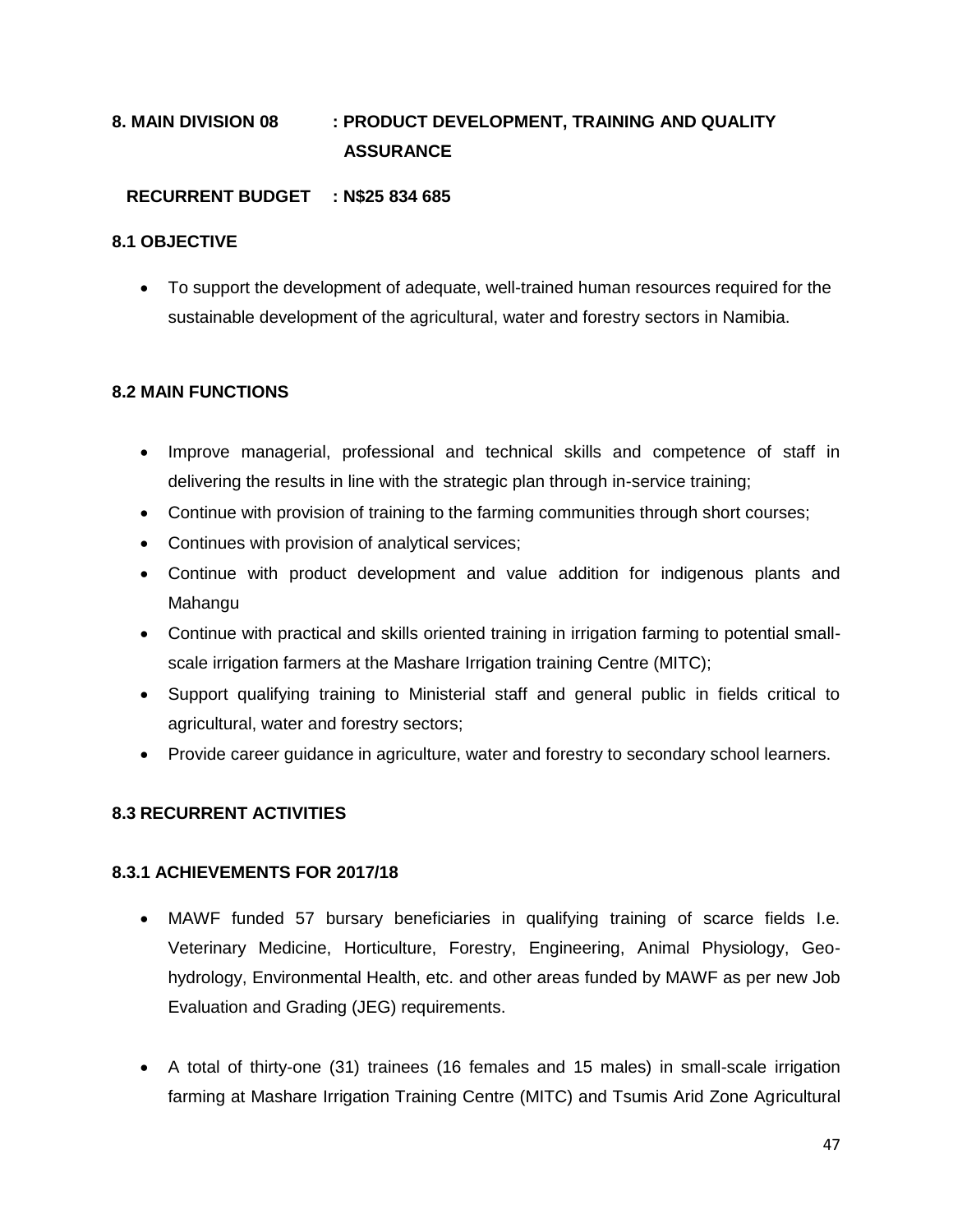Centre (TAZAC) successfully completed the training and are eligible for possible placement at GRN irrigation projects.

- In line with Harambee Prosperity Plan (HPP), the first intake of 15 learners (5 Females; 10 Males) for the Vocational Education and Training in agriculture at TAZAC underwent an assessment exercise under the auspices of Namibia Training Authority (NTA) while the first intake of 19 learners (10 males and 9 females) commenced a Certificate in Crop Husbandry and Horticulture NQF Level 2 at MADI in November 2017.
- Submitted the business plan of TAZAC to Namibia Qualifications Authority (NQA) for accreditation as a training provider.

| <b>Name of field</b>                       | No. of bursary<br>holders | Level of study          | <b>Status</b>     |  |
|--------------------------------------------|---------------------------|-------------------------|-------------------|--|
|                                            |                           |                         |                   |  |
| <b>Accounting and Finance</b>              | 1                         | Bachelor degree         | In progress       |  |
| Agriculture                                | 1                         | Bachelor degree         | In progress       |  |
| Animal Breeding                            | 1                         | PhD                     | In progress       |  |
| <b>Applied Mathematics and Statistics</b>  | 1                         | Bachelor degree         | In progress       |  |
| Rangeland Management                       | 4                         | <b>Master</b>           | In progress       |  |
| <b>Business Administration: Management</b> | 1                         | <b>Master</b>           | Completed         |  |
| Strategy                                   |                           |                         |                   |  |
| Food Safety and Quality Engineering        | 1                         | <b>Master</b>           | In progress       |  |
| <b>Business Management</b>                 | $\overline{2}$            | <b>Bachelor Degree:</b> | In progress       |  |
|                                            |                           | Hons                    |                   |  |
| <b>Civil Engineering</b>                   | 3                         | <b>Master</b>           | Thesis writing    |  |
|                                            |                           |                         | completed         |  |
| <b>Environmental Health</b>                | 3                         | <b>Bachelor Degree</b>  | 1 completed, 2 in |  |
|                                            |                           |                         | progress          |  |
| <b>Environmental Management</b>            | $\overline{2}$            | <b>Master</b>           | In progress       |  |
| <b>Financial Management</b>                | 1                         | <b>Bachelor Degree</b>  | In progress       |  |
| Forestry                                   | 3                         | <b>Master</b>           | In progress       |  |
| Horticulture,                              | 1                         | Master                  | Completed         |  |

**Table 1: Field of Study and Status of Bursaries during 2017/18 Financial Year.**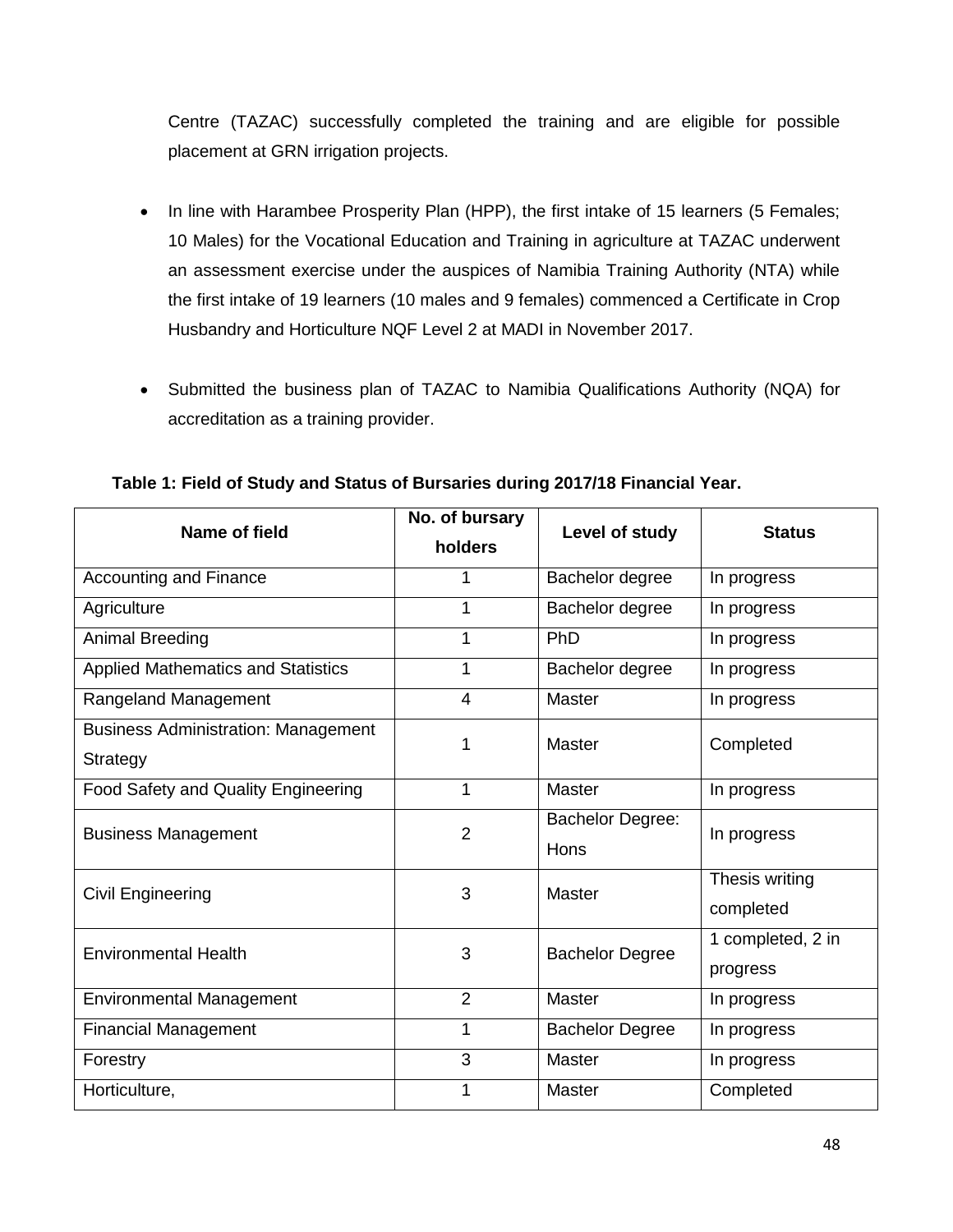| <b>Name of field</b>               | No. of bursary | Level of study         | <b>Status</b>      |  |
|------------------------------------|----------------|------------------------|--------------------|--|
|                                    | holders        |                        |                    |  |
| Human Resources Management         | $\overline{2}$ | Diploma                | In progress        |  |
| Human Resources Management         | 1              | Bachelor: Hons         | Completed          |  |
| <b>Humanity and Social Studies</b> | 1              | Bachelor degree        | In progress        |  |
| <b>Industrial Biochemistry</b>     | 3              | Master                 | 1 completed, 2 in  |  |
|                                    |                |                        | progress           |  |
| <b>Integrated Water Resource</b>   |                |                        | One thesis writing |  |
| Management                         | 8              |                        | completed, 7 in    |  |
|                                    |                |                        | progress           |  |
| Microbiology                       | 1              | <b>Master</b>          | Completed          |  |
| Natural Resources Management       | 1              | Diploma                | In progress        |  |
| <b>Office Management</b>           | $\overline{2}$ | Certificate            | One completed, one |  |
|                                    |                |                        | in progress        |  |
| <b>Office Management</b>           | $\overline{2}$ | Diploma                | In progress        |  |
| <b>Total Quality Management</b>    | 1              | Master                 | In progress        |  |
| <b>Veterinary Medicine</b>         | 8              | <b>Bachelor Degree</b> | 5 completed, 3 in  |  |
|                                    |                |                        | progress           |  |
| Biotechnology                      | 1              | <b>Master</b>          | Completed          |  |
| <b>Business Administration</b>     | 1              | <b>Bachelor</b>        | In progress        |  |
| <b>Total</b>                       |                |                        |                    |  |

The Ministry processed the following courses that were offered through bilateral agreements held with several countries.

# **Table 2. Courses offered through bilateral agreements**

|    |                                                                            | No.<br>Gender      |               | <b>Amount</b> |        |
|----|----------------------------------------------------------------------------|--------------------|---------------|---------------|--------|
|    | <b>Courses Attended</b>                                                    | <b>of</b><br>staff | <b>Female</b> | <b>Male</b>   | (N\$)  |
| 1. | Market-oriented Agricultural promotion for<br>Executive Officers in Africa | 2                  | 2             | 0             | 20,448 |
| 2. | Online course on Laboratory Quality Control<br>System                      | 2                  | 2             |               | 0.00   |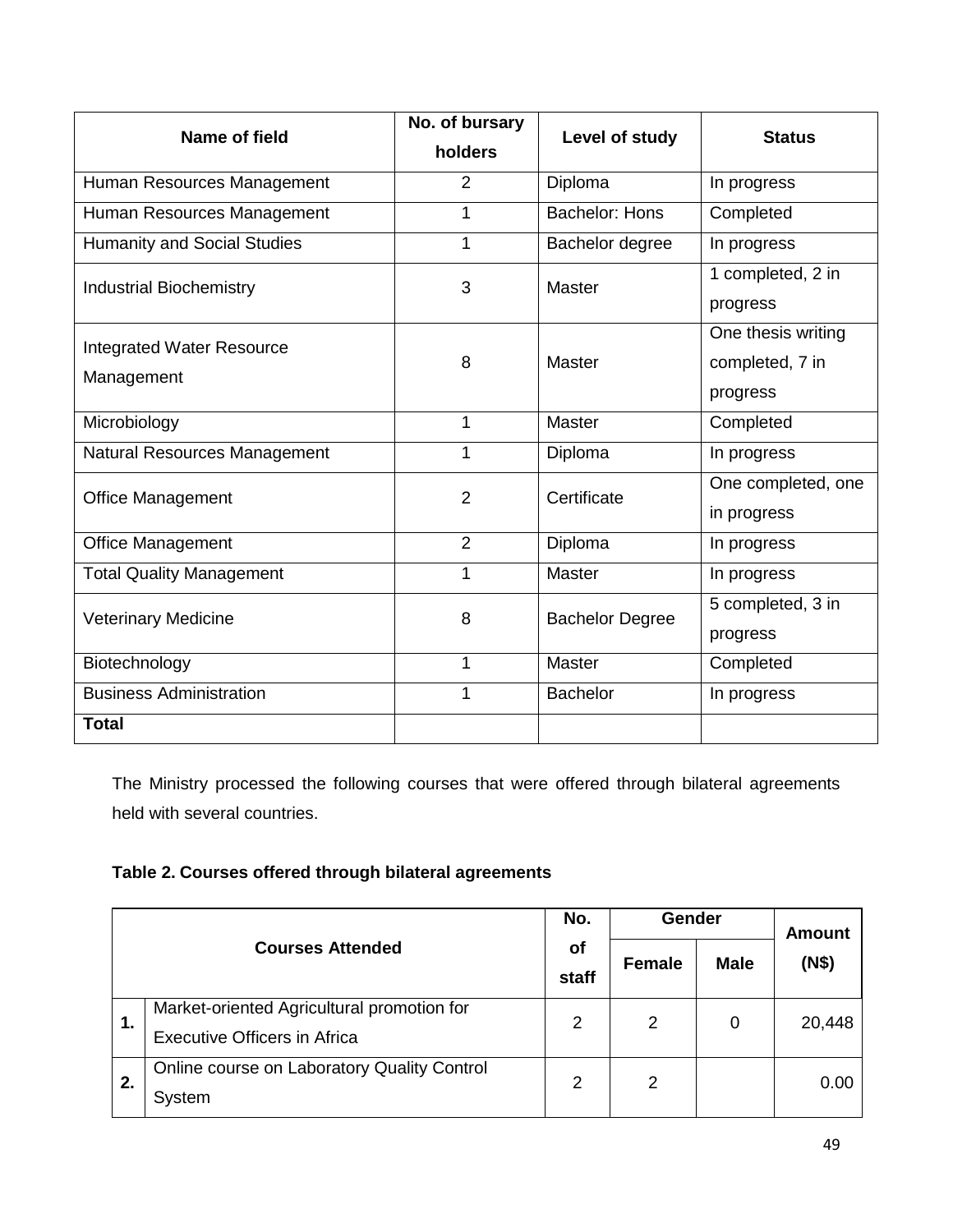|     |                                                                                                                                                                          | No.            | Gender         |                | <b>Amount</b> |
|-----|--------------------------------------------------------------------------------------------------------------------------------------------------------------------------|----------------|----------------|----------------|---------------|
|     | <b>Courses Attended</b>                                                                                                                                                  | of<br>staff    | <b>Female</b>  | <b>Male</b>    | (N\$)         |
| 3.  | Liquid-phase blocking Elisa for confirmatory<br>diagnosis for Foot-and-Mouth Disease serotypes                                                                           | $\overline{2}$ | 2              | 0              | 63,297        |
| 4.  | Good Animal Husbandry Practice: Inspection and<br><b>Certification Services</b>                                                                                          | 1              | 1              | 0              | 0.00          |
| 5.  | <b>Seed Conservation Techniques</b>                                                                                                                                      | 1              | $\overline{0}$ | 1              | 600           |
| 6.  | Genebank Management, Standards and<br>Procedures                                                                                                                         | 1              | 1              | 0              | 600           |
| 7.  | Plant Health System Analysis                                                                                                                                             | 1              | 0              | 1              | 700           |
| 8.  | South-South Sanitation Learning Forum                                                                                                                                    | 1              | 1              | 0              | 3,120         |
| 9.  | Geoinformatics                                                                                                                                                           | 1              | $\overline{0}$ | 1              | 0.00          |
| 10. | Regional (AFRA) Training on Methodologies and<br>Mechanisms for Screening of Mutants against<br><b>Biotic Stresses</b>                                                   | 1              | 0              | 1              | 2,701         |
| 11. | Inter-regional course on the use of Sterile Insects<br>and related techniques for the area Wide<br>Integrated Pest Management of Native and Exotic<br><b>Insect Pest</b> | 1              | 1              | 0              | 700           |
| 12. | Capacity Building on Information and<br><b>Communication for developing Countries</b>                                                                                    | $\overline{2}$ | $\overline{2}$ | $\Omega$       | 0.00          |
| 13. | <b>Revenue Collection</b>                                                                                                                                                | $\overline{2}$ | $\mathbf 0$    | $\overline{2}$ | 4,060         |
| 14. | Research and Development in Post-harvest and<br>Processing for Food                                                                                                      | 1              | 1              | $\mathbf 0$    | 4,484         |
| 15. | Environmental Impact Assessment (EIA) for Water<br>Projects                                                                                                              | 1              | 1              | 0              | 0.00          |
| 16. | <b>Business Plan Training for Member State-National</b><br>Laboratory Association (MS-NLA)                                                                               | 1              | $\mathbf 0$    | 1              | 0.00          |
| 17. | Remote Sensing with emphasis on Digital Image<br>Processing                                                                                                              | 1              | $\mathbf 0$    | 1              | 0.00          |
| 18. | Sanitary/Phytosanitary (SPS) Regulation and Risk<br>Assessment                                                                                                           | 1              | 1              | 0              | 21,102        |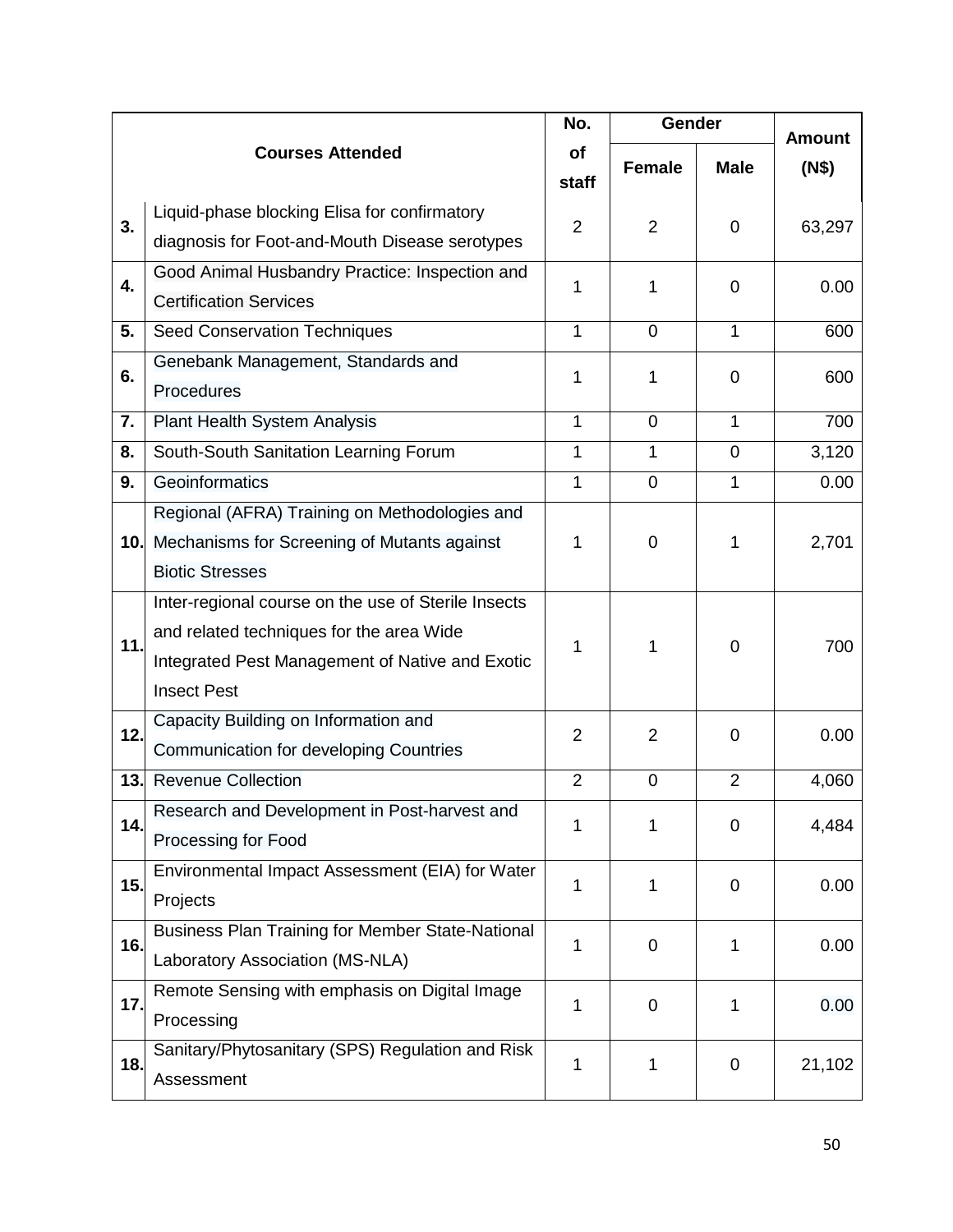|      |                                                   | No.<br>Gender      |               | <b>Amount</b> |       |
|------|---------------------------------------------------|--------------------|---------------|---------------|-------|
|      | <b>Courses Attended</b>                           | <b>of</b><br>staff | <b>Female</b> | <b>Male</b>   | (N\$) |
|      | <b>19.</b> Seed Production and Quality Evaluation |                    |               |               | 1,090 |
|      | Advance Certificate in Information and            |                    |               |               |       |
| 20.1 | Communication Technology in Education and         |                    |               |               | 0.00  |
|      | Training                                          |                    |               |               |       |

# **8.3.1.1 Analytical Services and Product Development (ASPD)**

- Developed a quality management manual draft according to ISO 17025 for laboratory quality assurance.
- Increased efficiency by reducing the number of days to analyse samples from 30 days to 15 days.
- Increased production of culturing of mushroom spawns to 1760
- Developed four prototypes; Mahangu and Sorghum Eembe muffins; Cowpeas and Red beans crackers.
- Developed juice and jam prototype from monkey orange (Strychnos spinose)

# **8.3.2 Planned Activities for 2018/2019**

- Continue to promote and support the development of products from indigenous plants for value addition.
- Submit the business plan to NQA for MADI for accreditation as a training provider.
- Continue with the Competency-based Education and Training (CBET) certificate training programmes in Livestock and Crop Production at TAZAC and MADI.
- Complete the quality management manual documentation in line with ISO 17025 standards for the laboratory.
- Commence with the training on the VET in agriculture of the first intake at MADI.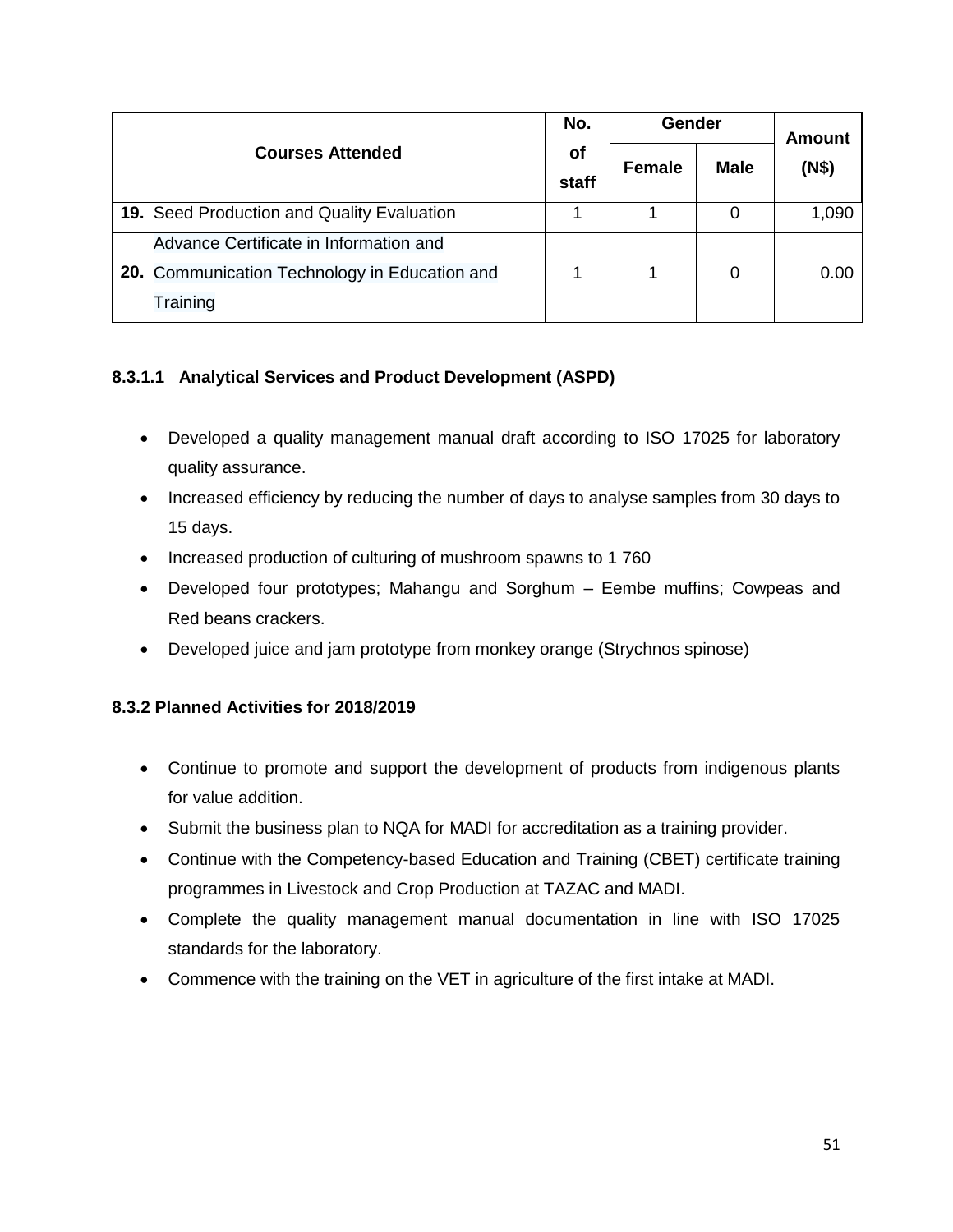| <b>9. MAIN DIVISION 09</b> | : Emergency Relief |
|----------------------------|--------------------|
| <b>RECURRENT BUDGET</b>    | : N\$ 989 000      |

# **9.1 Achievements for 2017/18**

No emergency activities where undertaken during 2017/18.

# **9.2 Planned Activities for 2018/19**

 Assist farmers in emergency situations that might arise due to floods, drought, and pest outbreak in 2018/19.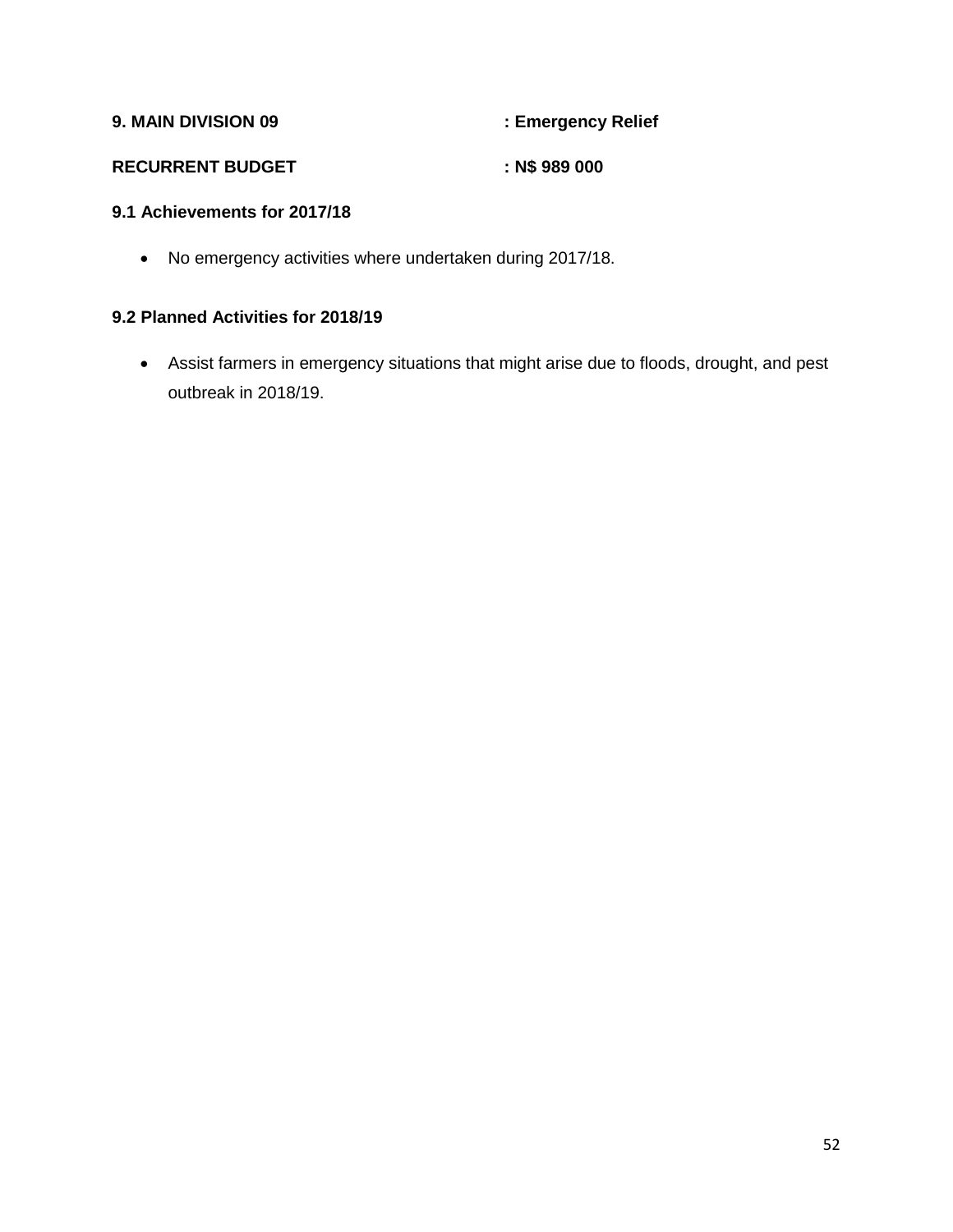# **10. MAIN DIVISION: DIRECTORATE OF WATER RESOURCE MANAGEMENT**

**RECURRENT BUDGET : N\$ 41 938 000**

**DEVELOPMENT BUDGET : N\$ 15 771 000**

#### **10.1 OBJECTIVES**

- Ensure sustainable development, management and optimal utilization of water resources.
- Ensure adequate readiness, warning, response, mitigation and prevention measures for impacts of natural disasters related to water.

#### **10.2 MAIN FUNCTIONS**

- Implement the national water policy and legislation for the management of the water resources.
- Co-ordinate, manage and monitor developments in the water sector.
- Develop regulations, procedures and practices to control the equitable allocation of water, the abstraction of water, water quality and other regulatory functions.
- Ensure equitable and reasonable access to the water from the shared perennial border rivers.
- Issue of various permits (abstraction, effluent disposal, sand mining, drilling of boreholes and building of dams) and do compliance monitoring inspections to ensure that permit conditions are adhere to.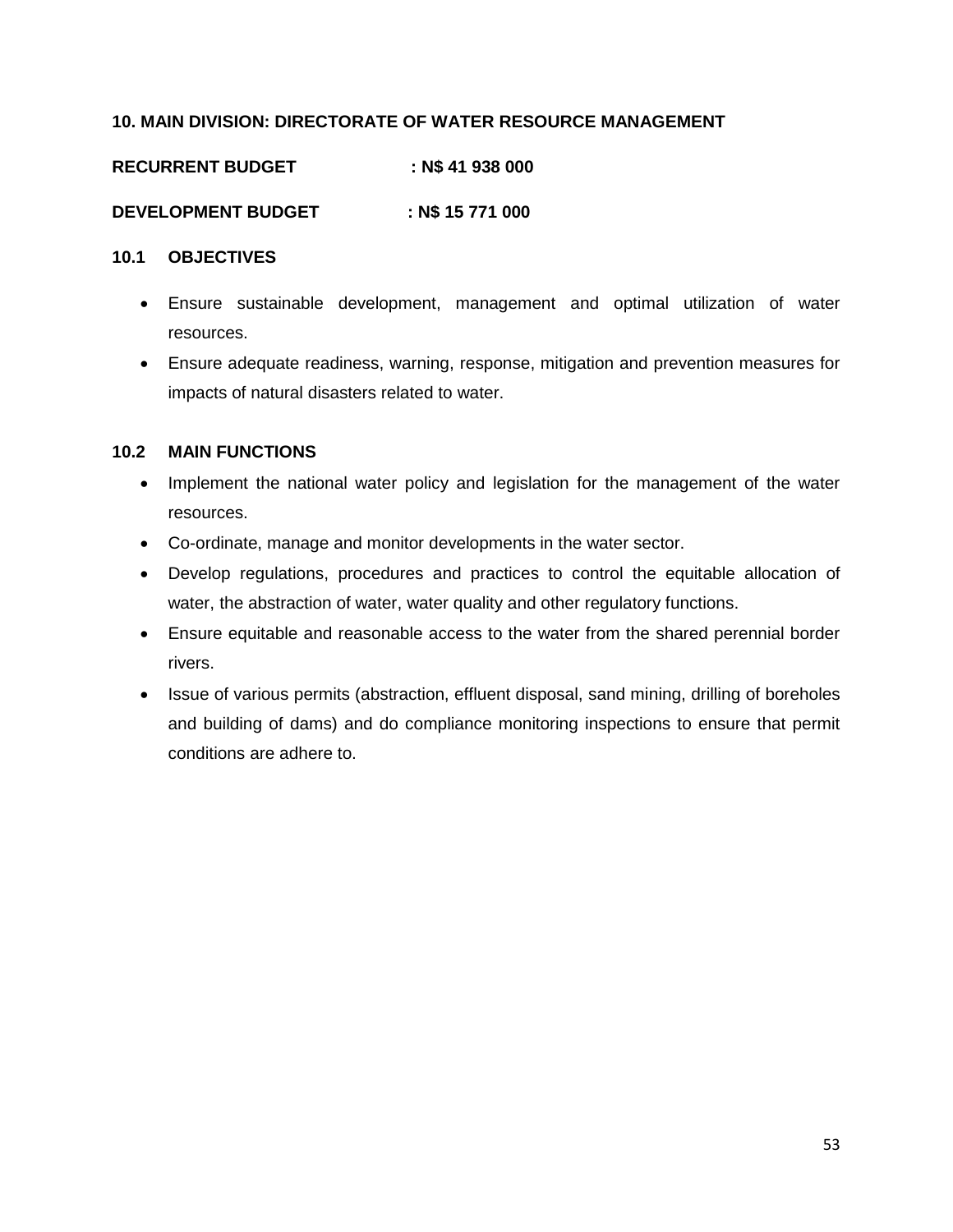# **10.3 RECURRENT ACTIVITIES**

# **10.3.1 ACHIEVEMENTS FOR 2017/2018**

# **10.3.1.1 PROGRAM:INTEGRATED WATER RESOURCES MANAGEMENT**

# **10.3.1.1.1 Project: WATER RESOURCES MANAGEMENT**

### **10.3.1.1.1.1 Sub-Project: WATER GOVERNANCE**

# **10.3.1.1.1.1.1 Development & implementation of water policies and legislation (operational)**

- The Water Resources Management Act Regulations draft was submitted to the Ministry of Justice; meetings (2) were held with the Legal Drafter in November and December for the finalization of the Regulations
- The Honorable Minister of Agriculture, Water & Forestry appointed the first Water Regulator of Namibia (WRN) on the 1st June 2017 as per Section 11 of Part 4 of the Water Act. The Water Regulator consists of five members and is to serve for five years. To-date, six meetings were held.

### **10.3.1.1.1.1.2 Administration of policies and legislation (operational)**

- The permits were issued as follows: forty two (42) for drilling, eighteen (18) for irrigation water abstraction, four (4) for bulk water supply, eleven (11) for industrial and sea water and five (5) for effluent disposals.
- Compliance monitoring was done in the following areas: Orange River farms, Erongo Uranium mines, Stampriet and Karst groundwater control area.
- Carried out compliance monitoring investigations for Water abstraction, Sand mining, Waste-water discharge and drilling of boreholes.

# **10.3.1.1.1.2 Sub-Project: WATER RESOURCES ASSESSMENT, PLANNING AND ANALYSIS**

### **10.3.1.1.1.2.1. Water Resources Data Collection and Analysis**

*(i) Water resource (groundwater, surface water, water quality) monitoring network is functional*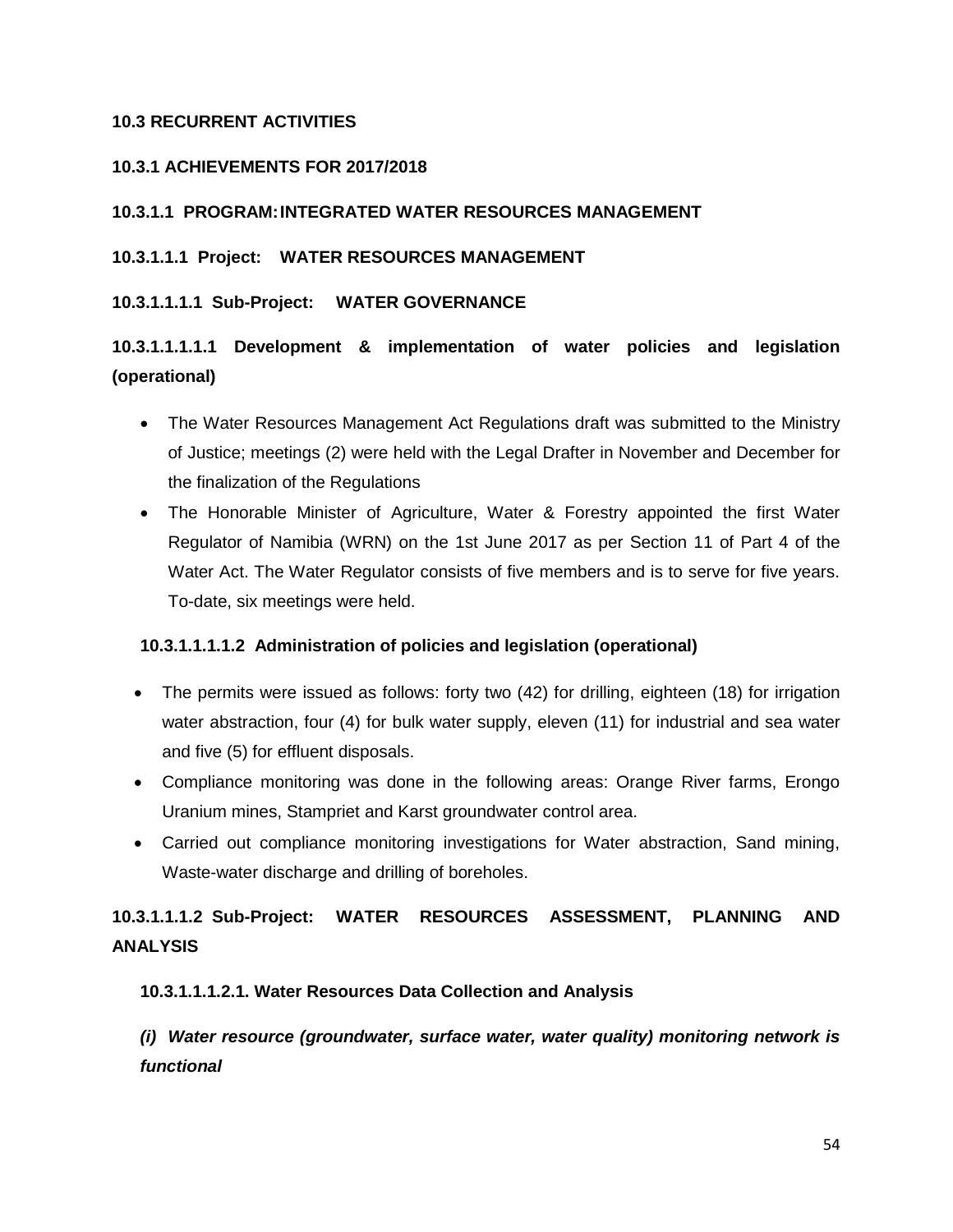- Civil works for four (4) additional hydrological monitoring stations were done in the Cuvelai-Etosha at Engombe, Onyele, Omafo & Akati and installation of 3 CELOs and one (1) Mini-Orpheus was done at these stations respectively. The dilapidated infrastructure was rehabilitated at Shanalumono monitoring station. A gauge plate was also installed at Amanzi Trail in the Orange River for flood monitoring. A total of 86 monitoring stations were maintained countrywide.
- Two (2) Master Monitoring Stations, namely Ai-Ais and Seeheim were successfully surveyed in order to correct/upgrade the rating equations as most of the stations rating are theoretical. This activity is very important as the volume of flow calculated is done through a rating formulae or equation.
- Telemetry equipment for groundwater monitoring were installed at 13 sites in the Ohangwena and Karst groundwater control areas to improve water resources data and information collection.
- Emergency water supply for the central areas of Namibia (CAN) was achieved through the prompt assessment, evaluation and permitting of the available groundwater resource in the Karst area and central coastal aquifers Omdel and Kuiseb aquifer.
- Seventeen (17) technical reports were sent to Policy and Water Law Administration Division to issue Wastewater and Effluent Disposal Permits.
- Pollution Control and Compliance Monitoring was carried out at Oshikoto, Omusati, Oshana, Hardap, Karas, Ohangwena, Otjozondjupa, Erongo, and Khomas.
- Water Quality monitoring was conducted in Okavango River.
- Provided information on sustainable water use management and utilization to the relevant stakeholders.
- Seventy percent (70%) of station data was edited and archived up to the latest hydrological season; approximately 55 data requests were received from a range of institutions such as Engineering Consulting companies, Schools, Students, UNAM and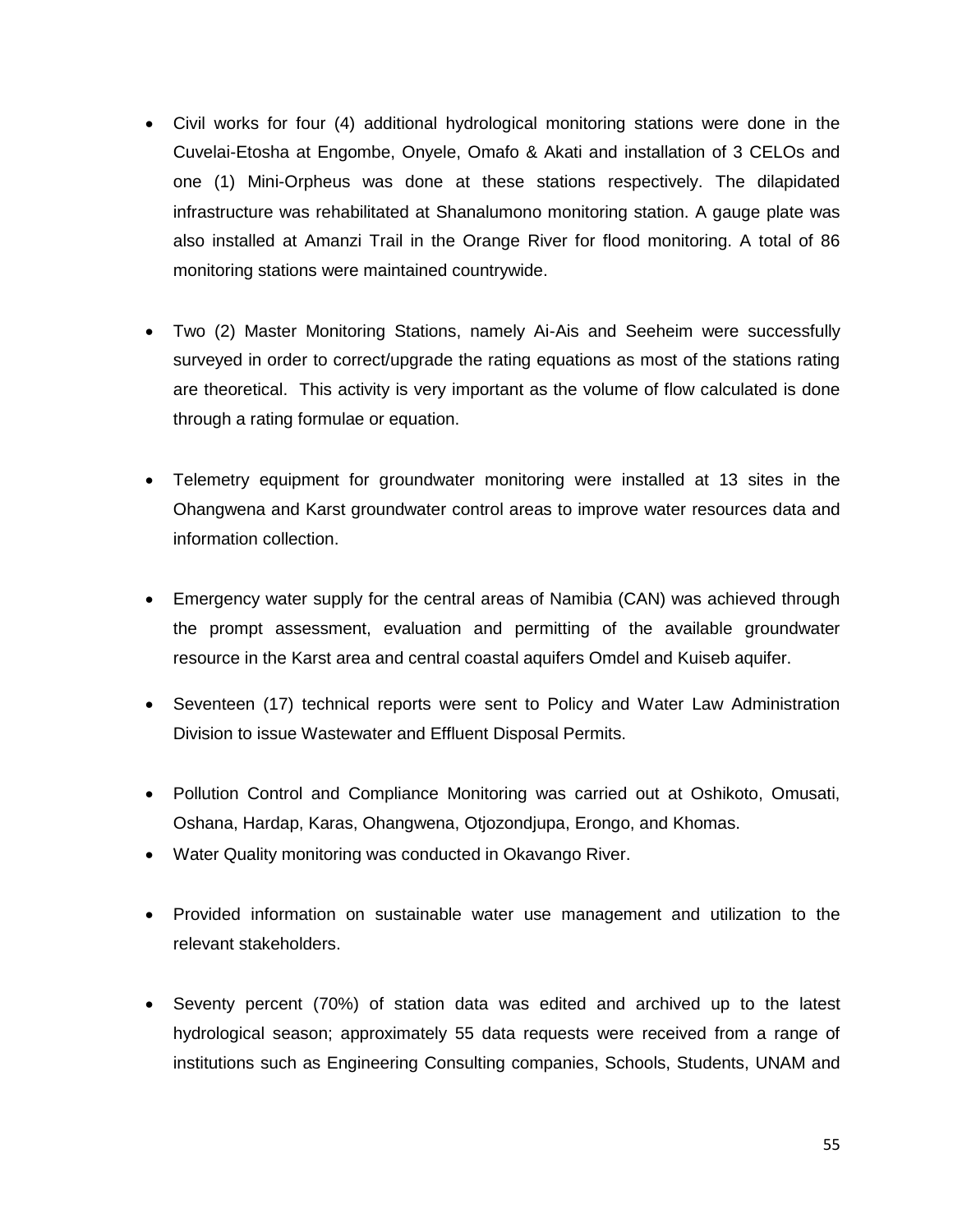NUST for the following purposes: feasibility studies, EIA for upgrading of roads & railways, research projects, fish projects and hydraulic designs

# *(ii) Water resources data collection and database systems (WAQIS, HYDSTRA, and GROWAS) operational*

- Six of the seven hydrology service areas were visited for data collection
- National State of the Water Resources report was drafted
- **HYDSTRA**: database administration and software license upgrade was completed

# **10.3.1.1.1.2.2. National water planning and coordination**

# (i) **Implementation of National Integrated Water Resources Management (IWRM):**

- Implementation of National Integrated Water Resources Management (IWRM) Plan continued
- Annual Wetlands and Water awareness raising campaign carried out through the commemoration of World Wetlands Day and World Water Day.
- National Water Saving Campaign to promote water use efficiency in public institutions (OMAS) was launched, water marshals trained.
- Continued to provide technical, administrative and financial support to the already established water management institutions (basin management committees). To date ten (10) basin management committees have been established for the following basins and sub-basins; Kuiseb, Iishana, Omaruru, Okavango, Orange-Fish, Olushandja, Tsumeb, Niipele, Upper-Swakop and Zambezi.

# (ii) **Flood & Drought Management Plans:**

 Made a requested for NAMWATER to release water from Hardap dam via Fish River for Neckartal Dam. In this regard, a total of 4 releases were done for an amount of 7.882Mm3 on 31 July, 11 August, 11 September and 28 September respectively.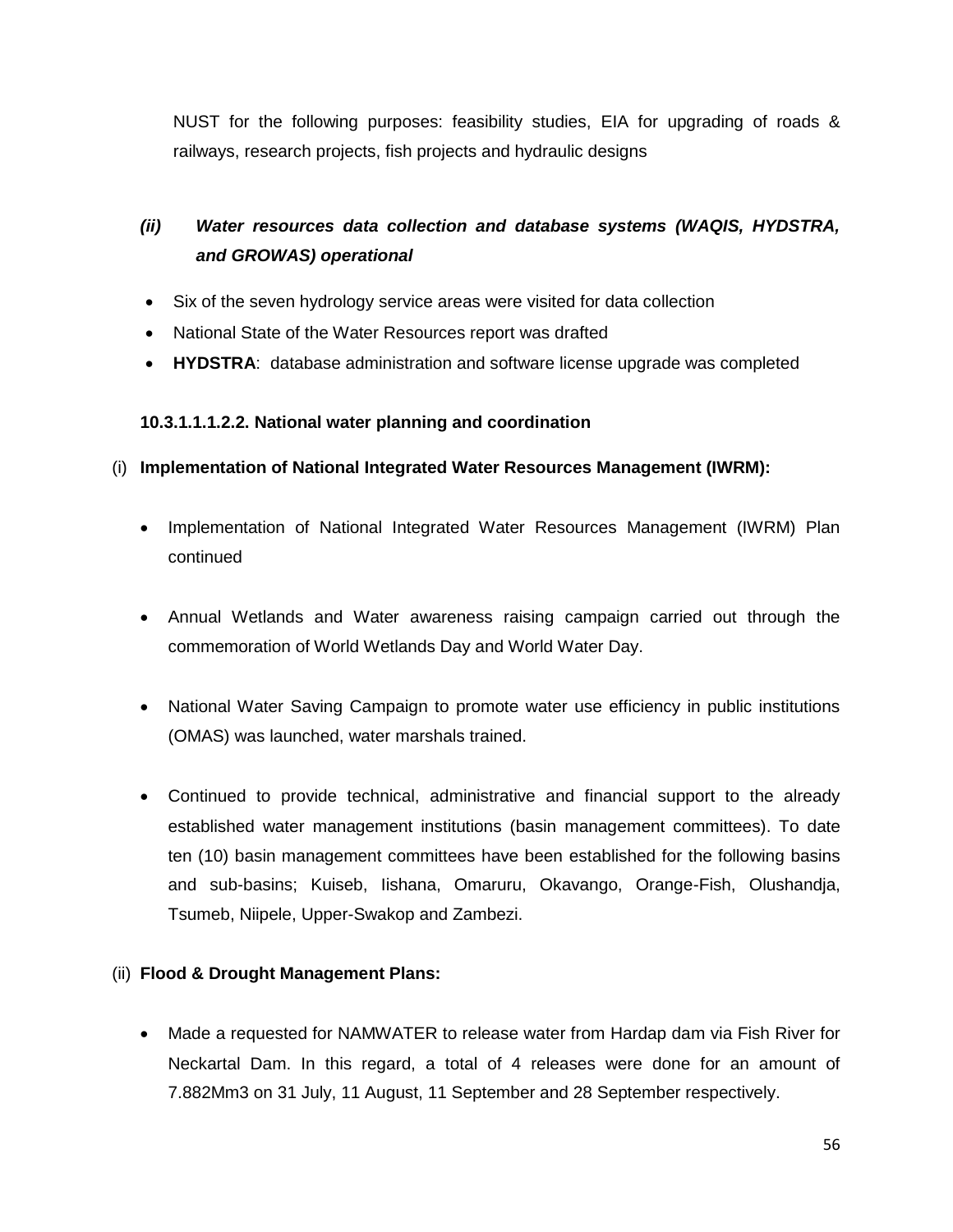- Repaired the Sendlingsdrift and the Blouputs gauging monitoring stations to ensure real time receiving of data for prompt response/early warning.
- Ndonga Linena Investigation: Conducted investigations on regarding the unusual presence of water on Omatako-Omuramba stream.

### (iii) **Basin Management Plans**

- Conducted a stakeholders' consultations towards the development of the Upper-Swakop Basin Management plan
- **1. International Water Planning and Co-ordination (previously: Promotion of Namibia's interest in shared river basins and international organizations)**
- Coordinated the implementation of transboundary basin management projects at national levels in Orange-Senqu, Okavango, Zambezi, Cuvelai and Kunene Basins. This included projects on national stakeholders' engagements and consultations, climate resilience, water demand management, flood/drought early warning, data sharing, etc.
- Continued to honor international cooperation agreements and various meetings were organized and attended; i.e. Okavango Permanent Water Commission (OKACOM), Orange-SenquRiver Commission (ORASECOM), Zambezi Watercourse Commission (ZAMCOM), Cuvelai- Commission (CUVECOM), Permanent Joint Technical Committee on Kunene River Basin (PJTC), Permanent Water Commission on Lower Orange River Basin (PWC), African Minister Council on Water (AMCOW)], UNESCO-International Hydrology programme (IHP), WaterNet/Water Research Fund for Southern Africa/Global Water Partnership.
- Fanalized the framework for a Water Allocation Strategy for the Okavango-Cubango
- Made annual payment contributions to the operations of the river basin commissions to which Namibia is a party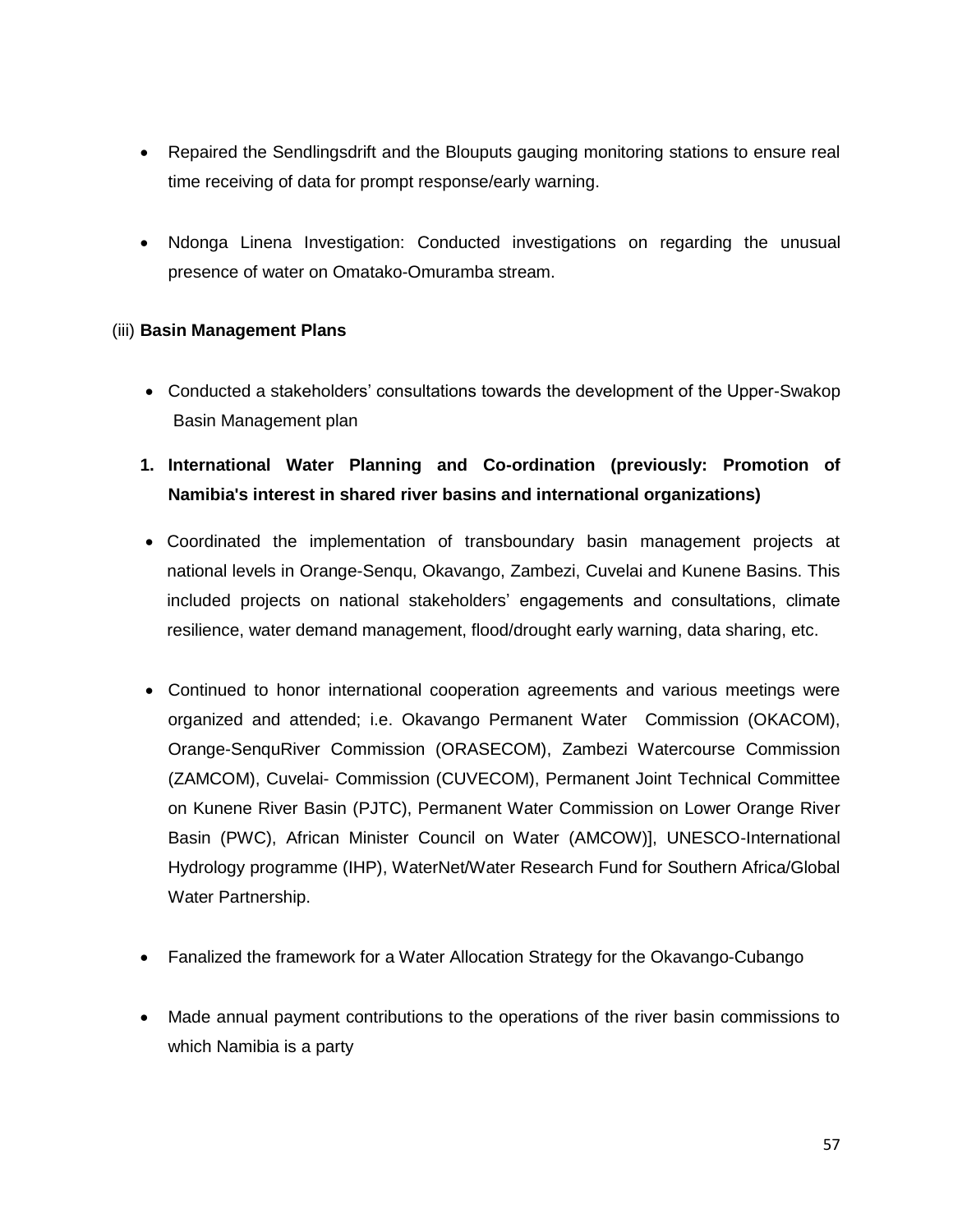- **PWC** held its regular meetings to discuss progress on the Noordoewer/Vioolsdrift Dam Feasibility Study. The project was anticipated to complete in September 2017. Extension request has been received to allow completion of the Environmental Impact Assessment. The MoU on the principles of cooperation along the Lower Orange River is expected to be signed by Ministers of Water in the next financial year, to pave the way for joint development and water sharing.
- Permanent Joint Technical Committee (PJTC) the Nambia Task Force Calueque (TFC) and Committee on Bilateral Agreements (CBA) drafted the Interim Joint Operating Rules for the Calueque Scheme operations. After discussion with Namibia PJTC they will be forwarded to Angola counterparts.
- **WaterNet/Water Research Fund for Southern Africa (WARFSA)/Global Water Partnership Southern Africa (GWP-SA):** The Ministry successfully hosted the 18<sup>th</sup> WaterNet/WARFSA/GWP-SA Symposium from 25 to 27 October 2017. A total of 320 participants attended the symposium from 25 different countries around the world.
- **International Hydrological Program (IHP)**: Continues to participate in UNESCO IHP initiatives and work on modalities in setting up the National IHP committee in collaboration with National Commission for UNESCO (NATCOM). Namibia continue to serve on the IHP intergovernmental council as Chairperson of the UNESCO IHP Finance Committee.
- The Southern Africa Science Service Centre for Climate Change and Adaptive Land-Use (SASSCAL) task on Hydrology flood risk mapping in Zambezi and Cuvelai-Etosha Basins are ongoing with the process of acquiring real time monitoring instrumentation, research as part of Master's thesis and field trips in collaboration with UNAM

### **2. Flood & Drought early warning/forecasting system**

- About 67 daily flood and drought bulletins were compiled and disseminated to stakeholders.
- Actively participated in the climate change issues through platforms such as National Climate Change Committee (NCCC), Technical Working Group of the Migration,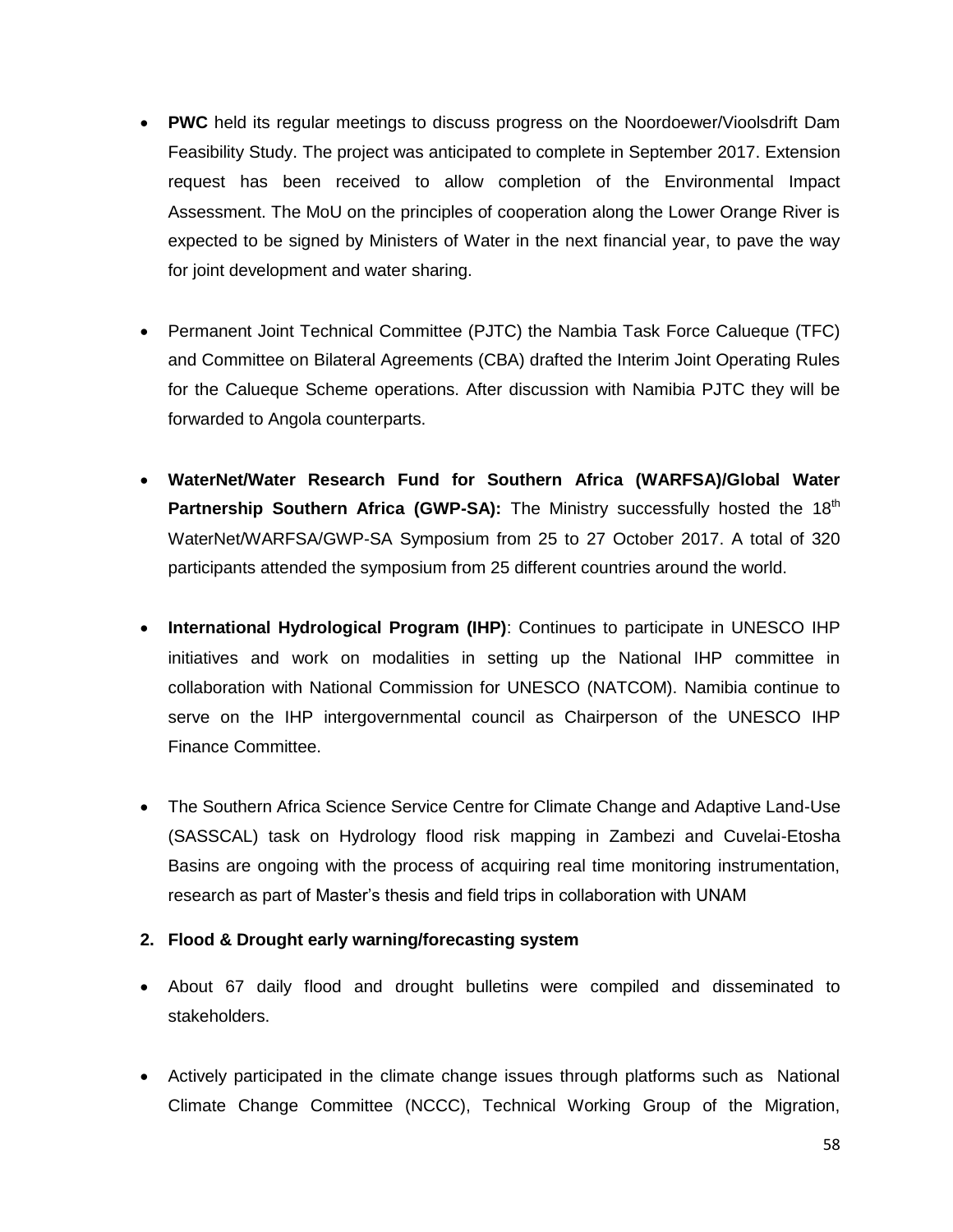Environment and Climate Change (MECC), the Sustainable Land-Use Committee and FAO-funded involvement in the Nationally Determined Contributions Technical Working Group on Agriculture (which includes: crops, livestock, forestry, fisheries, aquaculture, and cross-cutting areas such as water).

# **10.4 CAPITAL PROJECTS**

# **10.4.1 PROJECT 1: UPGRADING & EQUIPPING OF WATER ANALYSIS LABORATORY**

# **10.4.1.1 ACHIEVEMENTS 2017/18**

- Cleaned up the Laboratory and disposed off expired consumables
- Completed inventory exercise
- Renovation of the Water Analysis Laboratory ongoing
- Upgraded, installed and calibrated equipment
- Developed the concept for risk based drinking water quality management

# **10.4.1.2 PLANNED ACTIVITIES 2018/19 (N\$367 000)**

- Integration of lab analysis data in WAQIS
- Operationalizing of the laboratory
- Training of the laboratory staff and sample takers
- Acquire Additional Equipment
- Operationalize the Laboratory
- Running routine analyses, reducing necessity to send out samples
- Setup of cost-effective scheme for necessary regular external maintenance and validation
- Validation of Analyses
- Capacitate and select staff for routine lab analysis work by continuous regular training program
- Sample taking training program and standardization of sampling
- Starting with routine risk based drinking water monitoring as per preface of New Water Act
- Preparation of laboratory for certification according to SABS/SANS and ISO 17025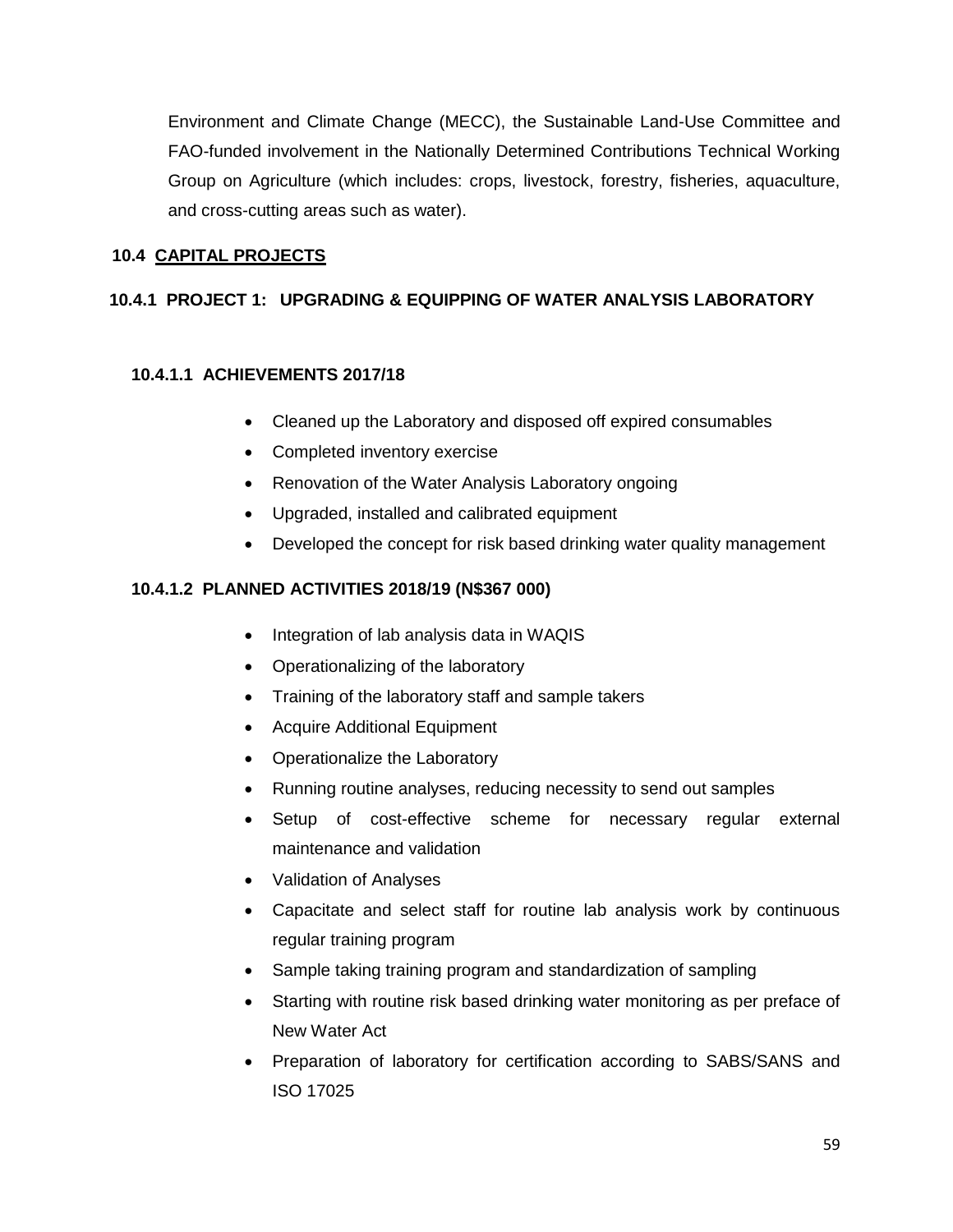# **10.4.2 PROJECT 2: INVESTIGATIONS AND FEASIBILITY STUDIES AND INITIATION OF THE DEVELOPMENT OF WATER INFRASTRUCTURE**

# **10.4.2.1 Noordoewer/Vioolsdrift Dam Feasibility Study (Capital 2.1)**

# **10.4.2.1.1 ACHIEVEMENTS 2017/18**

 Co-ordinated the feasibility study for Noordoewer/Vioolsdrift Dam (the following tasks have been completed: Water Resources Planning Model, Water Quality Modeling, Environmental Screening, Water Requirements Assessments, Sedimentation Assessment, Dam Design and Optimization, drilling for geotechnical assessment).

# **10.4.2.1.2 PLANNED ACTIVITIES 2018/19**

 Continue coordinating and overseeing the work of the consultant on the feasibility study for Noordoewer/Vioolsdrift Dam

# **10.4.2.2 Quantification of Water Resources of Namibia (Capital 2.2)**

# **10.4.2.2.1 ACHIEVEMENTS 2017/18**

- Assessed data for re-modeling and re-quantifying of the Karst and Stampriet Aquifer's
- Undertook in-house modelling of the Karst Area A & B2 and Stampriet High Production Area's

### **10.4.2.2.2 PLANNED ACTIVITIES 2018/19 (N\$2 364 000)**

- Continue reviewing and calibrating the Karst Area A & B2 model
- Replicate the pilot modelling in other strategic groundwater resources

# **10.4.2.3 Recharge & Quantification of the Stampriet Artesian Aquifer (Capital 2.3)**

### **10.4.2.3.1 ACHIEVEMENTS 2017/18**

 Conducted regional training on groundwater modelling, national training on legal, institutional and gender related issues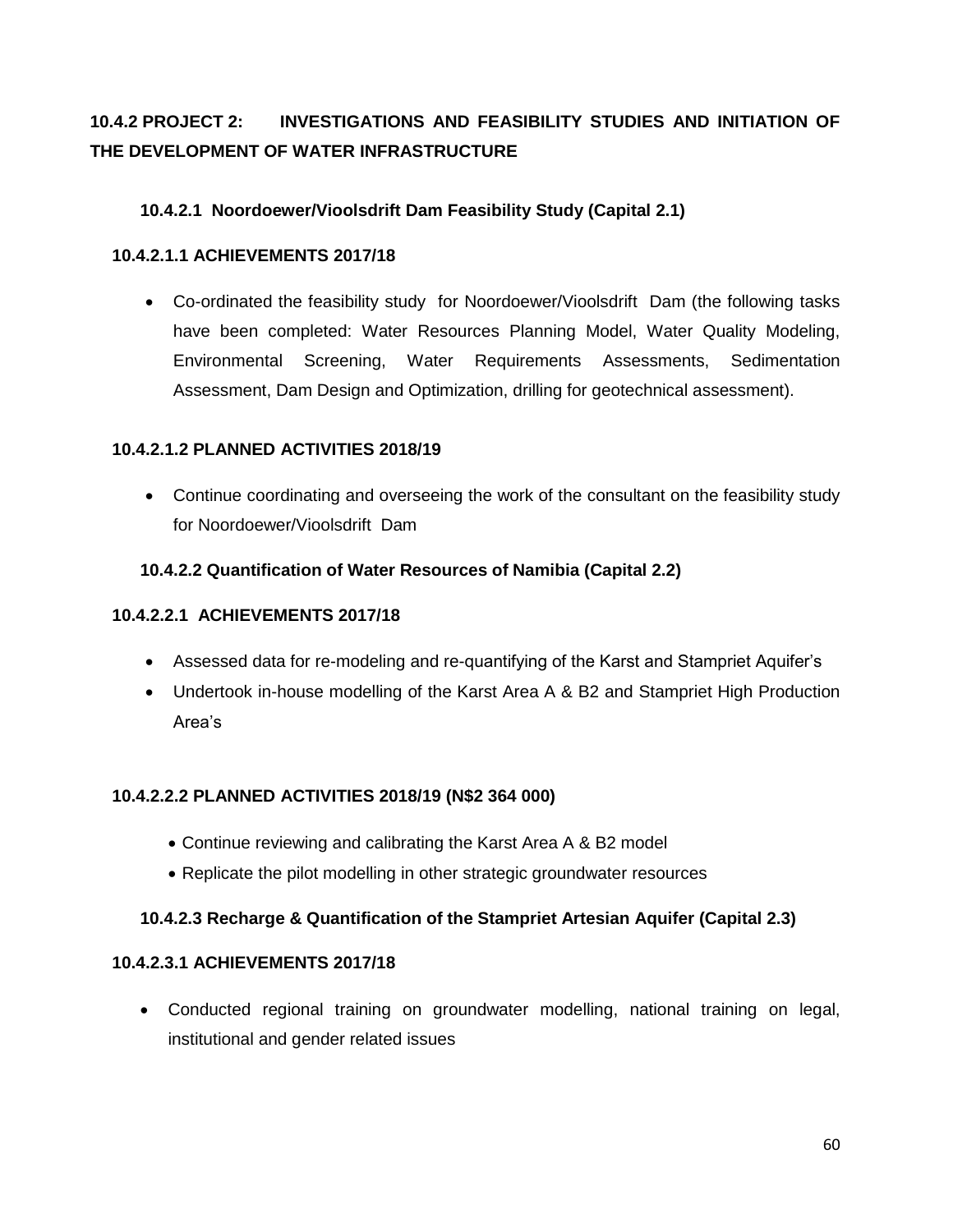- Strengthened cooperation amongst riparian states sharing the aquifer through the establishment of a Multi-Country Cooperation Mechanism (MCCM) housed within the **ORASECOM**
- Developed the STAS (Stampriet Transboundary Aquifer System)

# **10.4.2.3.2 PLANNED ACTIVITIES 2018/19**

 Review groundwater model on the layer thickness, calibration of the model and simulation of various scenarios

# **10.4.2.4 Geohydrological Investigation in the Cuvelai-Etosha Basin (Capital 2.4)**

# **10.4.2.4.1 ACHIEVEMENTS 2017/18**

- Three production boreholes were drilled in the Ohangwena II Aquifer to improve water supply to Eenhana in the Cuvelai-Etosha basin
- Signed the Project Implementation Agreement between MAWF and BGR
- Finalized drafting of a financing agreement for the de-fluoridization plant

# **10.4.2.4.2 PLANNED ACTIVITIES 2018/19**

- Tendering and procurement of the de-fluoridization plant
- Upgrading of the groundwater monitoring network

# **10.4.2.5 Review and Upgrading of the National Water Resources Monitoring Systems (Capital 2.6)**

### **10.4.2.5.1 ACHIEVEMENTS 2017/18**

### **10.4.2.5.1.1 Namibia UNESCO Water Sector Support: (NUWSSP)**

- **Joint Management Committee (JMC) Meetings**: Three meeting (3) took place on 26 June 2017, 22 August 2017 and 5 October 2017 respectively.
- **Capacity building component**: The Ministry contributed to the development of two (2) Masters Programs: A MSc Programme at NUST in Environmental Engineering and a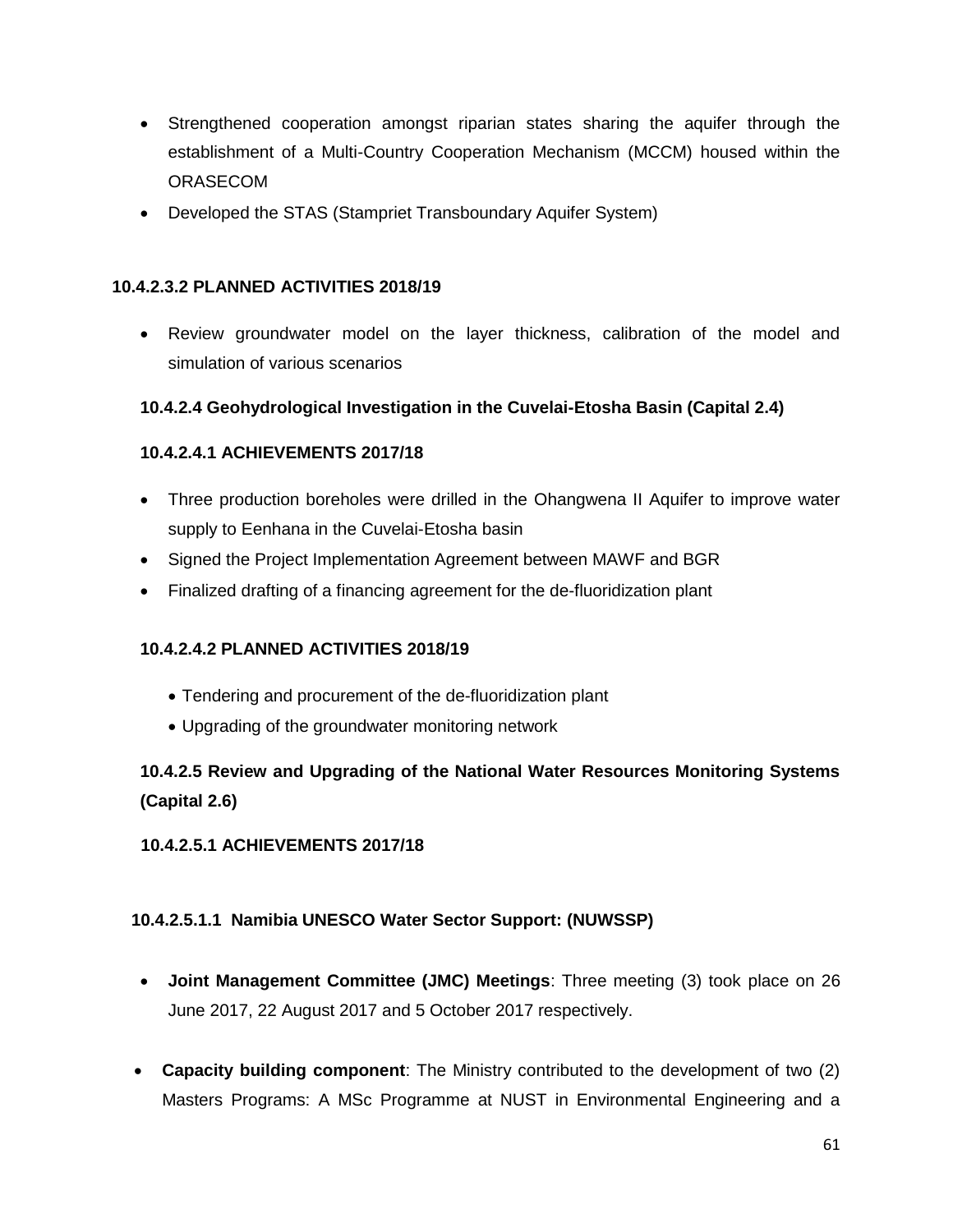MSc Programme in Water Resources Management at UNAM. These programs are aimed at developing human resources capacity in the water sector. To date 11 students have been enrolled at NUST and 25 students at UNAM (7 of these are MAWF staff).

- MAWF identified four (4) short courses that are critical and cross-cutting between the Directorate of Water Resources Management (DWRM) and Directorate of Water Supply and Sanitation Co-ordination (DWSSC).
- Integrated Drought and Flood Management Plan (IFDMP): A key stakeholders' consultation meeting towards the development of the IDFMP for the Cuvelai-Etosha Basin took place on Thursday, 24 August 2017 at UNAM's José Eduardo dos Santos Campus at Ongwediva
- Civil works was done in Cuvelai for 3 stations for the hydrology monitoring network, however installation pending.

# **10.4.2.5.2 PLANNED ACTIVITIES 2018/19**

### **10.4.2.5.2.1 Namibia UNESCO Water Sector Support**

- Joint Management Committee Meeting (JMC): Secretariat and Project Co-ordinator for meetings/project; finalizing ToR for Scientific Advisory Council (SAC); M&E of project
- Capacity Building Component (UNAM, NUST & UNESCO): Follow-up on Master's Program and implement development of short courses and on-going Professional training
- Development of Integrated Drought and Flood Management Plan for CEB: ToR for expert, commission development of plan, stakeholder consultations
- Construction, Expansion, Maintenance and Upgrading of Water Resources Monitoring Network (Surface Water)
- Carry out Civil works at Noordoewer,
- installation of Chobe Water villa station
- Installations of 3 stations in the Cuvelai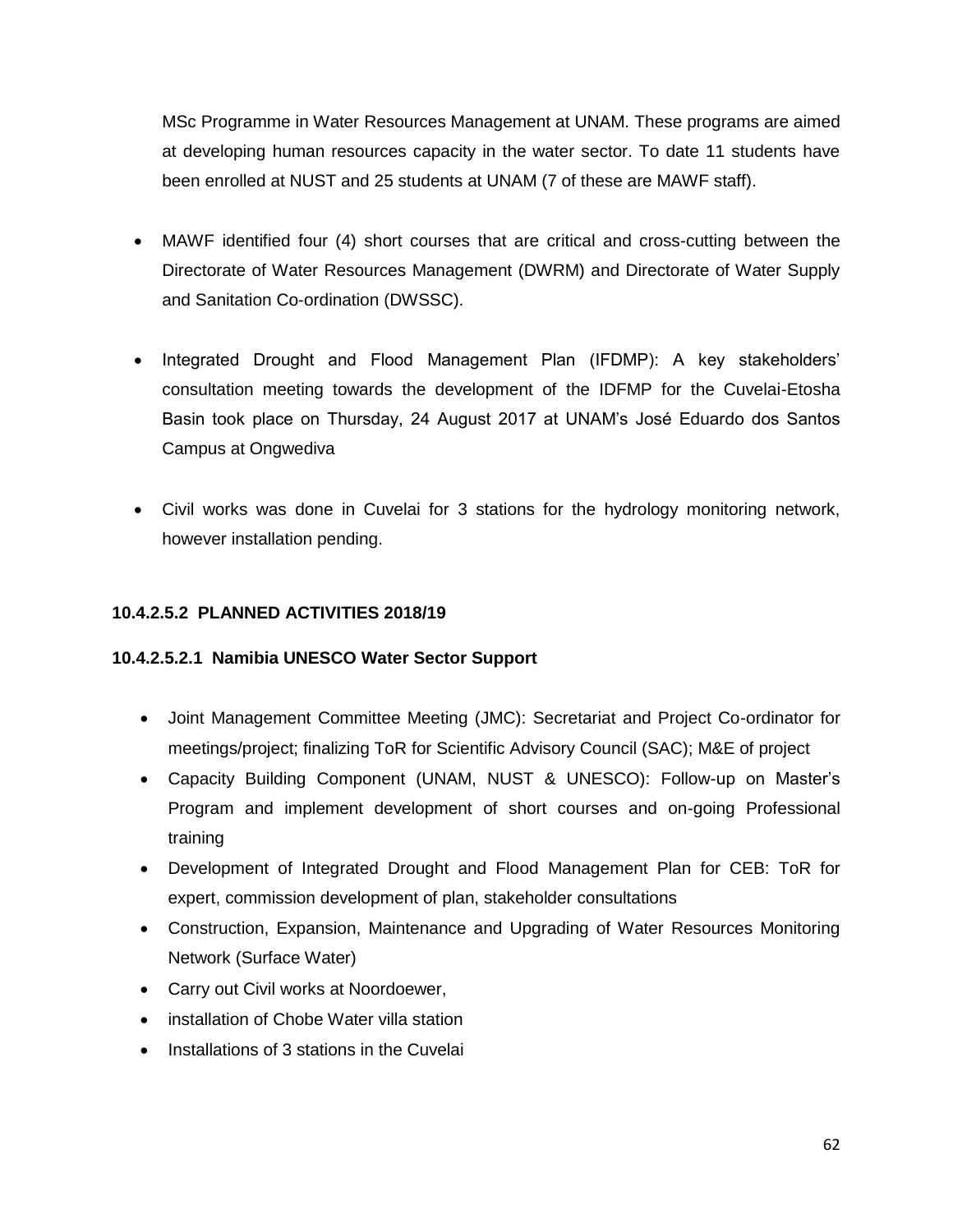### **10.4.2.5.3 PLANNED ACTIVITIES FOR 2018/19**

# **10.4.2.5.3.1 PROJECT 1: WATER RESOURCES MANAGEMENT (MONITORING)**

#### **10.4.2.5.3.1.1 Subprojects 1: Water resource monitoring network**

i) Water Quality, pollution control and data collection

- Carry out wetlands and water resources awareness raising
- Conduct water resources quality monitoring country-wide
- Carry out water quality, pollution control and compliance monitoring country-wide

ii) Hydrological network and data collection

- Survey river gauging stations and dams
- Expand hydrological monitoring network (Cuvelai, Omaruru, South, Northeast).
- Continue with maintenance and servicing of monitoring stations
- Continue with the administration and maintenance of databases, editing and analysis of data; dissemination of data upon request.
- Build capacity in fieldwork, editing & analysis of data, basic surveying and updating/reviewing of rating formulas of key master stations.

iii) Geohydrological network and data collection

- Water quantity and quality monitoring
- Carry out compliance monitoring

iv) Water use licensing and compliance

• Carry out compliance monitoring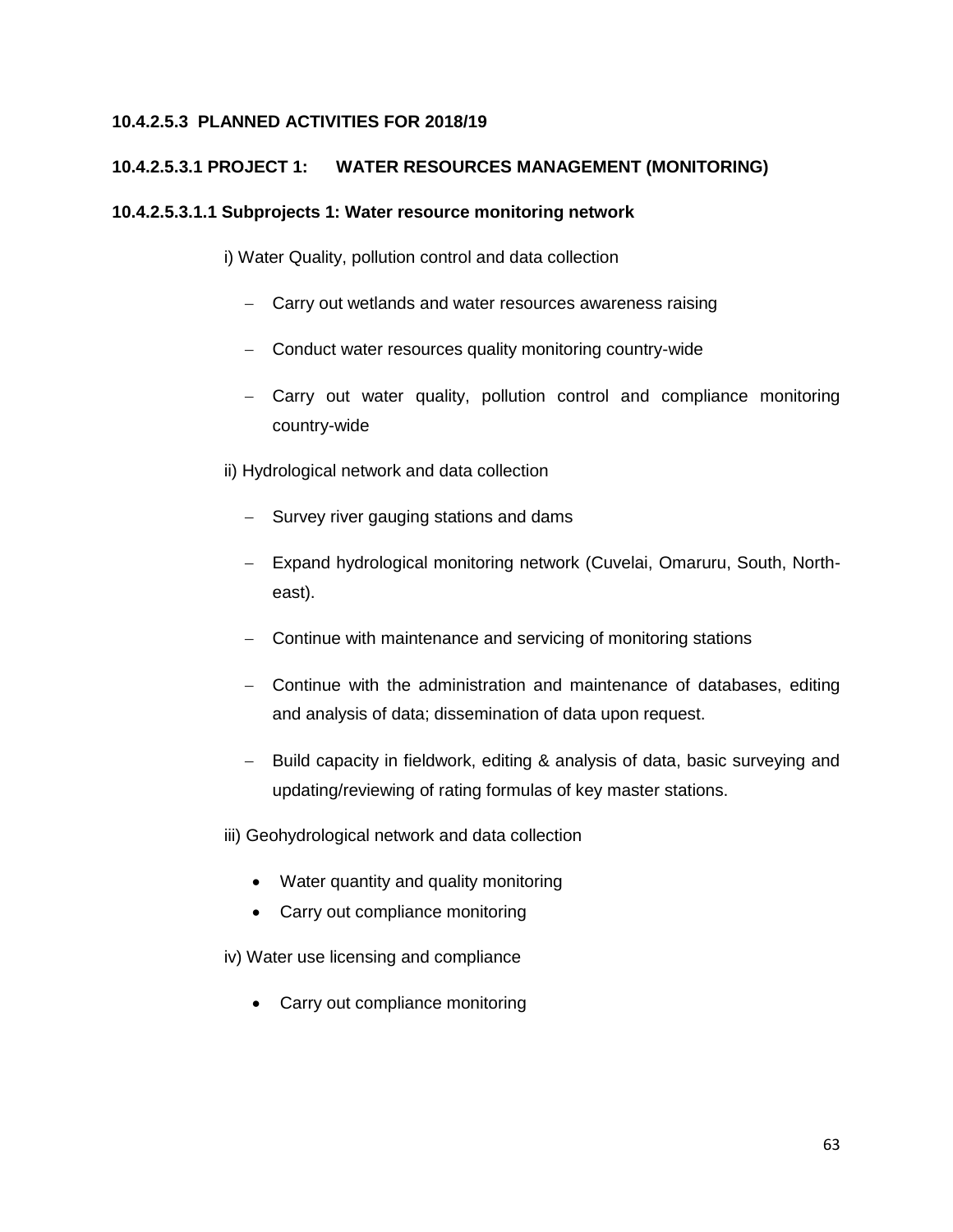# **10.4.2.5.3.1.2 Subprojects 2: Water resources investigations and feasibility studies**

- i) Basin studies and status reports
	- Compile basin status reports
- ii) Water Resources information assessment and data management
	- (a) Flood and Drought Early Warning Systems
		- Capacity building through UN-SPIDER (United Nations Disaster Platform for Space-based Technologies for Disaster Management and Emergency Response)
		- Maintain SADC-MESA early warning system.
		- Keep improving the Namibia Flood Dashboard with NASA.
		- Strengthen research and investigations by extended field work especially through the SASSCAL project's flood risk monitoring and assessments
		- Continue with the generation and dissemination of daily flood and hydrological drought bulletins
		- Continue to participate in Climate and Disaster Risk Initiatives
	- (b) Flood management Plans and Investigations
		- Flood risk mapping
		- Flood Studies, Investigation and Report: Follow-up on implementation of recommendations
	- (c) HYDSTRA database and Administration
		- Administration of and maintenance of databases,
		- Editing and analysis of data;
		- Dissemination of data upon request.
		- Develop capacity
- iii) Water analysis
	- Expand the water quality network
	- Develop capacity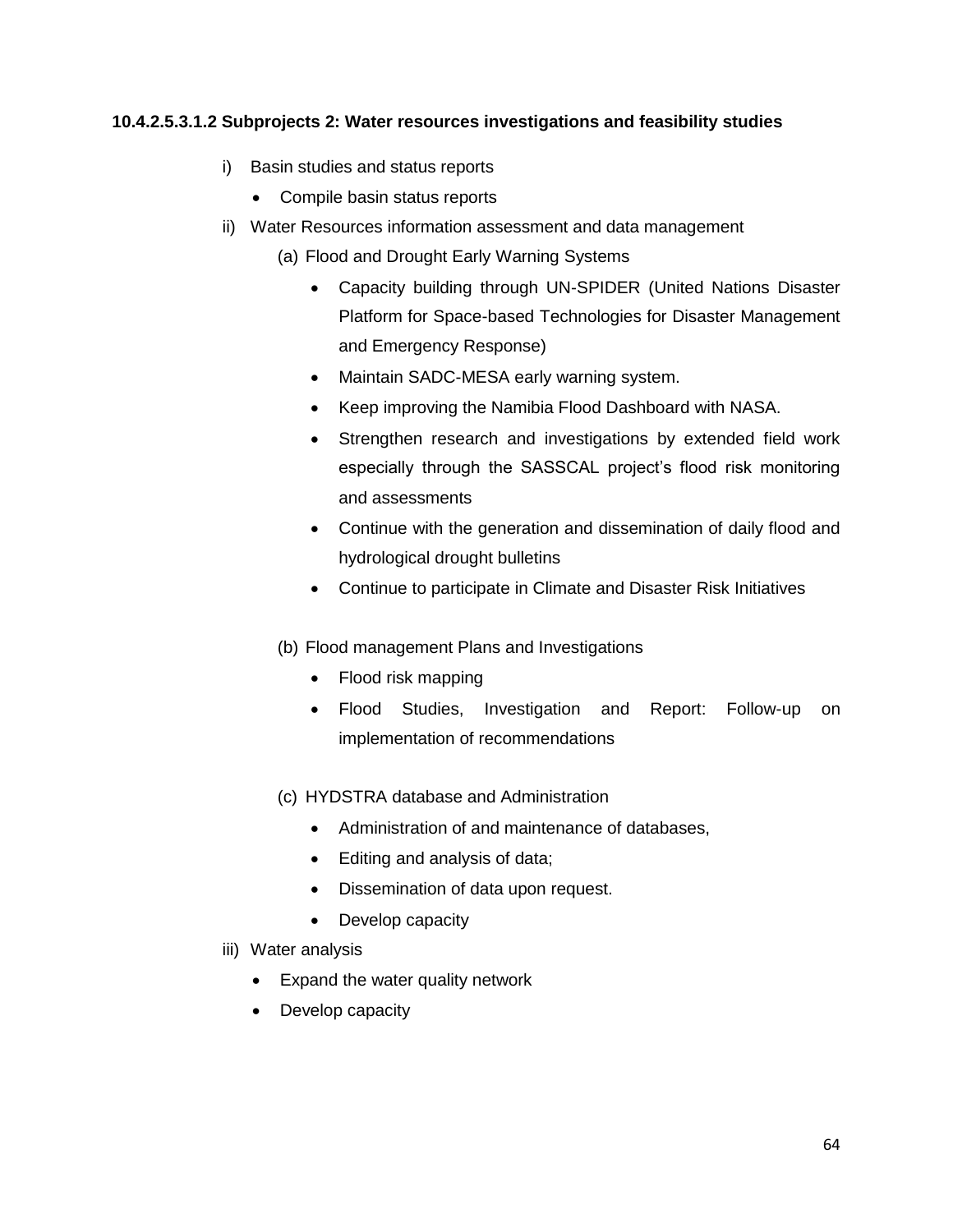# **10.4.2.5.3.1.3 Subprojects 3: Basin management plans developed**

### **i) Stakeholder engagement and water awareness**

- Continue with the implementation of the National Integrated Water Resources Management Plan activities.
- Continued support (both technical and financial) towards the operations of the water basin management committees, mainly the implementation of their water resources management plans.
- Upscale the National Water Saving Campaign to other parts of the country
- The ten (10) basin offices will continue to organize and support stakeholders' engagement and water awareness platforms such as radio/TV shows, meetings, workshops, talks, targeted campaigns, etc.

# **ii) Information sharing**

 Coordinate activities/information between MAWF, relevant stakeholders and general public.

# **iii) Basin Plan Development**

 Commissioning processes and procedures towards the development of Upper-Swakop basin management plan

### **iv) Basin Plans monitoring and evaluation**

 Develop and execute the M&E plan to measure the progressive implementation of basin management plans country-wide

# **10.4.2.5.3.1.4 Subprojects 4: Transboundary water resources management (previously International Water Planning and Coordination**

i) Namibia inputs and interest in shared rivers plans

- Contribute to transboundary water management through (OKACOM, ORASECOM PJTC, CUVECOM, PWC and ZAMCOM by reviewing and providing inputs into reports/documents, contribute to data and information sharing, contribute to the development and implementation of Strategic Action Plans, contribute to capacity building by hosting international conference and symposia.
- PJTC, negotiations on the Interim Operating Rules for Calueque Scheme will continue including power for the pump operations.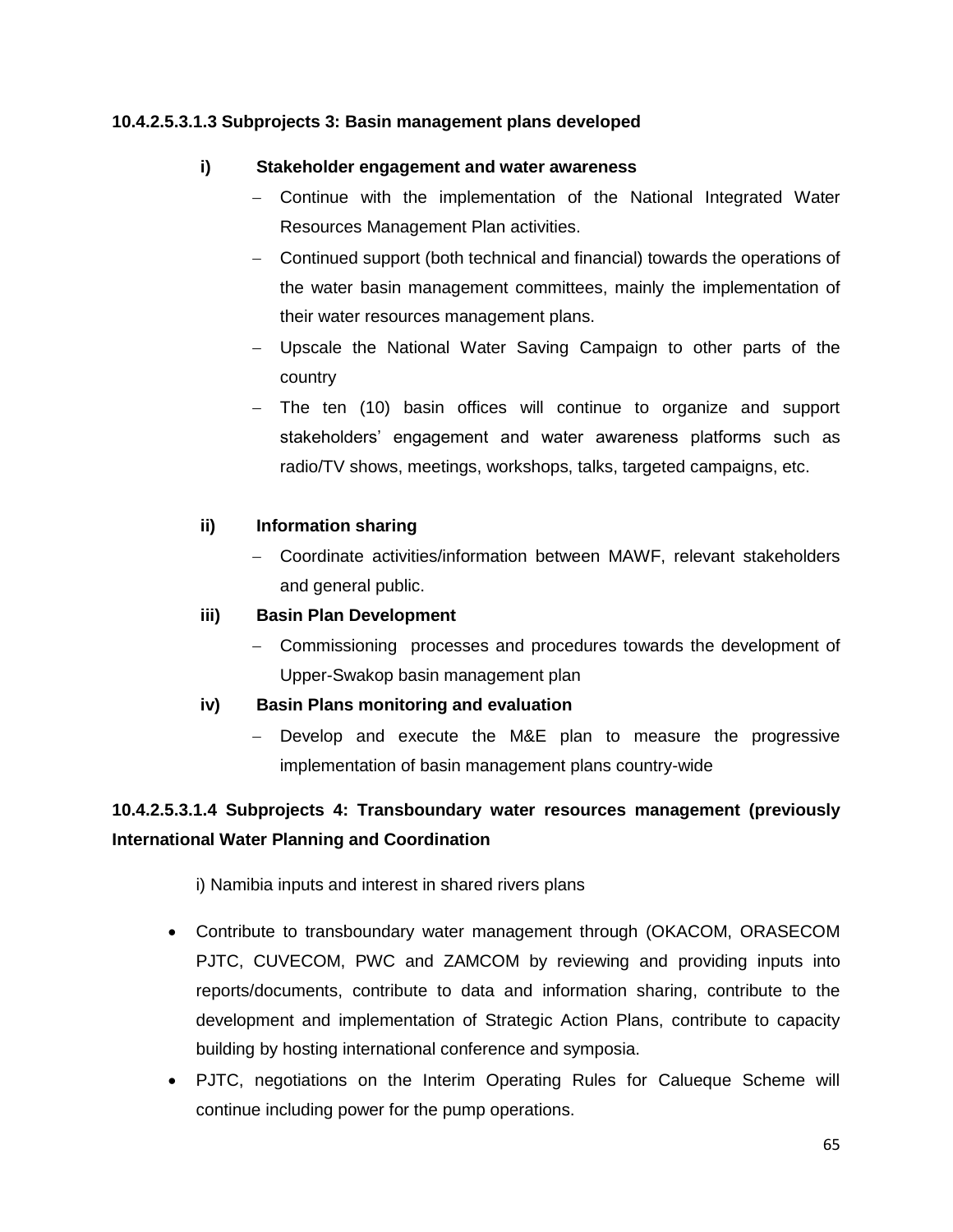ii) Implementation of shared rivers basin plan activities

- Review and assess project progress/activities
- Implement National Action Plan/Strategic Action Plan
	- iii) River Basin Commissions and international cooperation
- Host and attend meetings
- Review and assess project progress/activities
- Establishing the Secretariat for the CUVECOM,

iv) Compliance to agreement provisions on shared rivers by other riparian countries

- Ensure equitable access to shared watercourses
- Notification on planned development
	- v) International Co-operating Partners
- **International Hydrological Program** (IHP): Continue to participate in UNESCO IHP initiatives and establish a Namibian National IHP committee

# **10.5 SASSCAL Project**

- Procurement of real time water level, weather station, sedimentation & water quality sensors, rainfall data collection equipment and flow monitoring instrumentation to be used for flood monitoring and forecasting analysis in the Cuvelai and Zambezi floodplains
- Flood monitoring assessments for the Cuvelai and Zambezi Basins
- Student to finalize thesis
- Procurement of GPS, plotter, scanner, adaptors and extension cables for the lab GIS Lab
- Acquire satellite images, process images, develop maps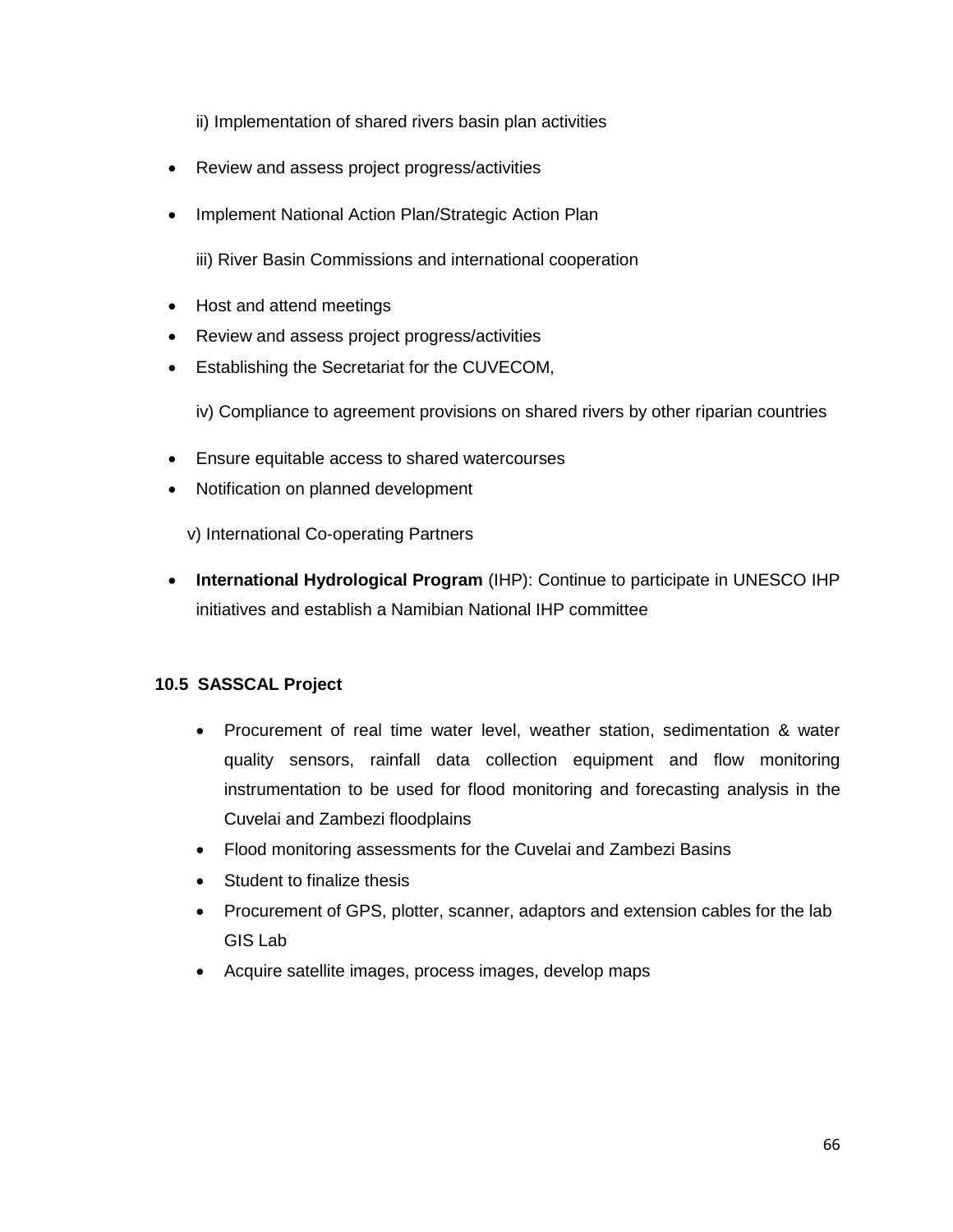# **10.5.1 PROJECT2: REGULATORY FRAMEWORK (DEVELOPMENT & REVIEW) MONITORING & COMPLIANCE**

# **10.5.1.1 Subproject 1: Water Resources Management Act and administration**

- i) Facilitate finalization of the Water Act Regulations
	- Gazetting of regulations
- ii) Facilitate the commencement of the Water Act
	- Commencement of the Act
	- Review National Water Policy White paper
	- $-$  Issue permits as per the new WRMA Regulations
- iii) Carry out stakeholder engagement
	- Promotion and popularization of Water Act Regulations

### **10.5.1.2 Subproject 2: Negotiation Strategy Development**

- Review existing agreements
- Facilitate strategy development
- Draft strategies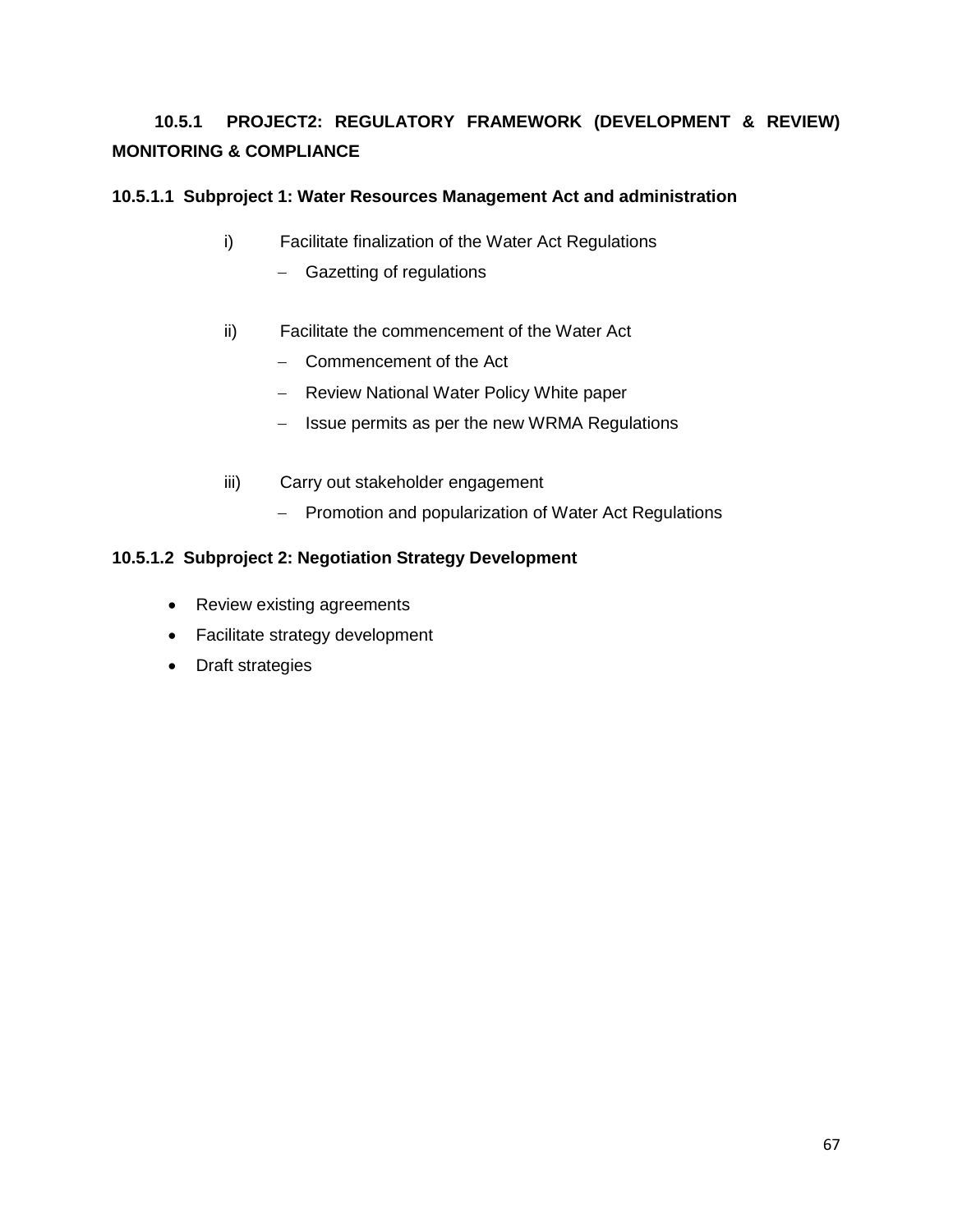# **11. MAIN DIVISION 11 : RURAL WATER SUPPLY & SANITATION CO-ORDINATION**

| <b>RECURRENT BUDGET</b> | : N\$ 156 868 352 |
|-------------------------|-------------------|
| <b>CAPITAL BUDGET</b>   | : N\$ 777 116 000 |

#### **11.1 OBJECTIVE**

- To improve the quality of life of communities living in rural communal areas.
- To coordinate regionally and nationally all water supply and sanitation services

#### **11.2 MAIN FUNCTIONS**

- Provide access to potable rural water supply.
- Improve rural sanitation services.
- Coordinate urban and rural water supply and sanitation services.

### **11.3 RECURRENT BUDGET**

### **11.3.1 ACHIEVEMENTS FOR 2017/2018 (N\$ 10 350 000)**

- Stakeholder consultative workshop on Supply Subsidy Policy and Community Based Management (CBM) Strategy was held in all clustered regions.
- Stakeholder consultations to identify the criteria for the poor households in accordance with the Water Supply Subsidy Policy
- Maintenance and rehabilitation of more than 5 000 communal water points countrywide.
- Convened National and Regional WATSAN meetings.
- Community awareness-raising on sanitation health and hygiene education

### **11.3.2 PLANNED ACTIVITIES FOR 2018/2019**

- Review and update the 5 year National Sanitation Strategy.
- Launching and implementation of the Open Defecation Free Namibia Communication Strategy Public awareness in terms of health and hygiene education through animations shall continue to be broadcast on the National broadcaster and other media.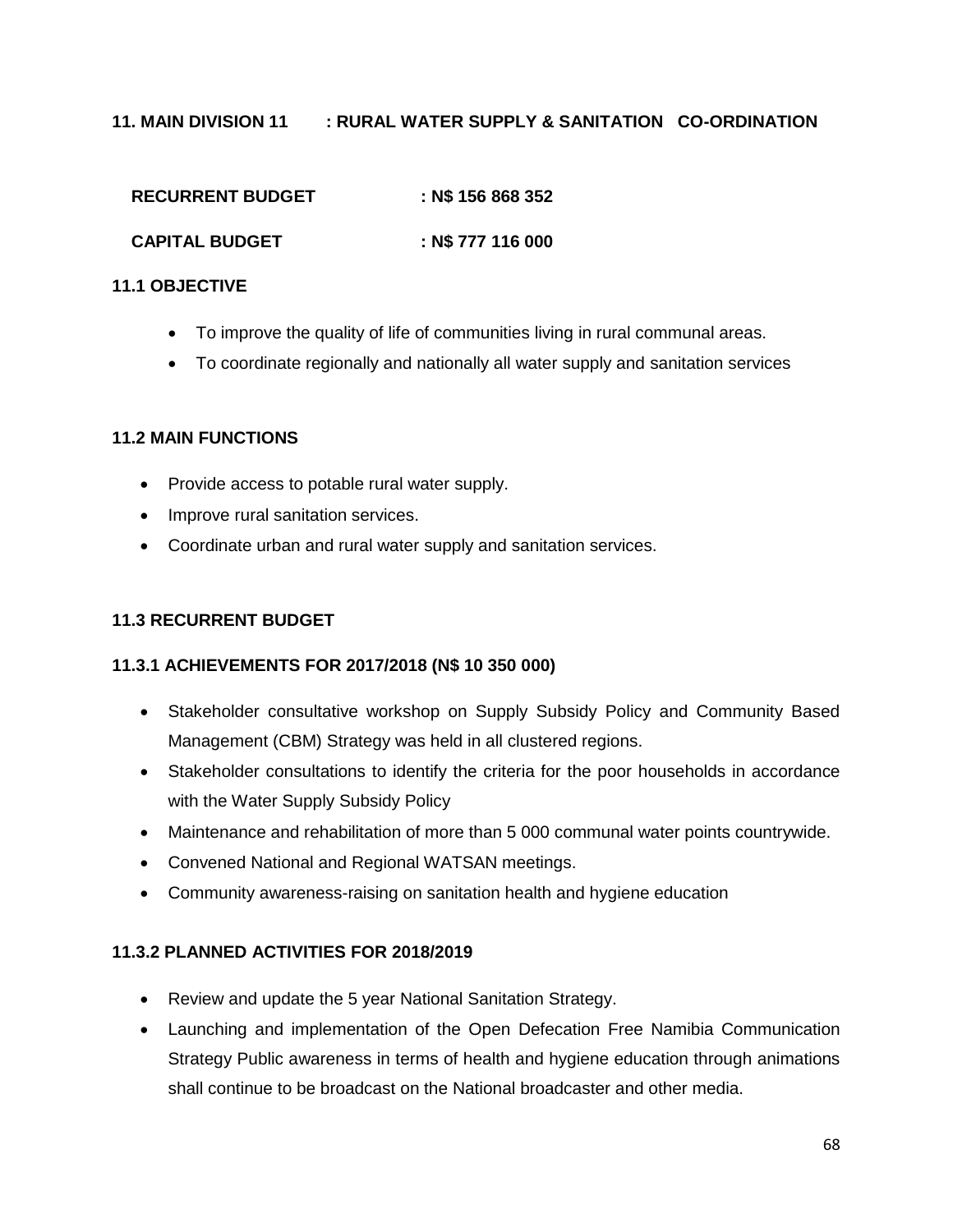- Capacity building for the Management and Staff of the Directorate of Water Supply and Sanitation Coordination will continue.
- Maintaining existing water supply infrastructure countrywide.
- Coordinate and convene National and Regional WATSAN meetings.
- Training of Water Point Committees.
- Conduct awareness-raising on sanitation health and hygiene education in 13 regions and at National Level.
- Continue strengthening planning and coordination activities at National and at Regional Levels.
- Providing technical support to other programs, projects and Ministries on water supply and sanitation aspects to fulfil the advisory aspects of the national coordinating role of DWSSC mandated by Cabinet.

# **11.4 CAPITAL PROJECTS**

# **11.4.1 RURAL WATER SUPPLY COVERAGE**

The project aims at providing clean, piped water to rural communities living in areas where the groundwater quality is not suitable for human consumption. Pipe water schemes are playing a major role in contributing to the achievement of the Millennium Development Goals (MDGs) and the reduction of poverty.

# **11.4.1.1 ACHIEVEMENTS FOR 2017/2018 (N\$ 26 915 000)**

- Completion of the construction of Katima Mulilo Kongola Phase 2 Water Supply Scheme in Zambezi Region
- Completion of construction of the Iitapa Okeeholongo Water Supply Scheme in Omusati Region
- Construction of extension of Ondangwa Omuntele Pipeline in Oshikoto Region is 94% complete.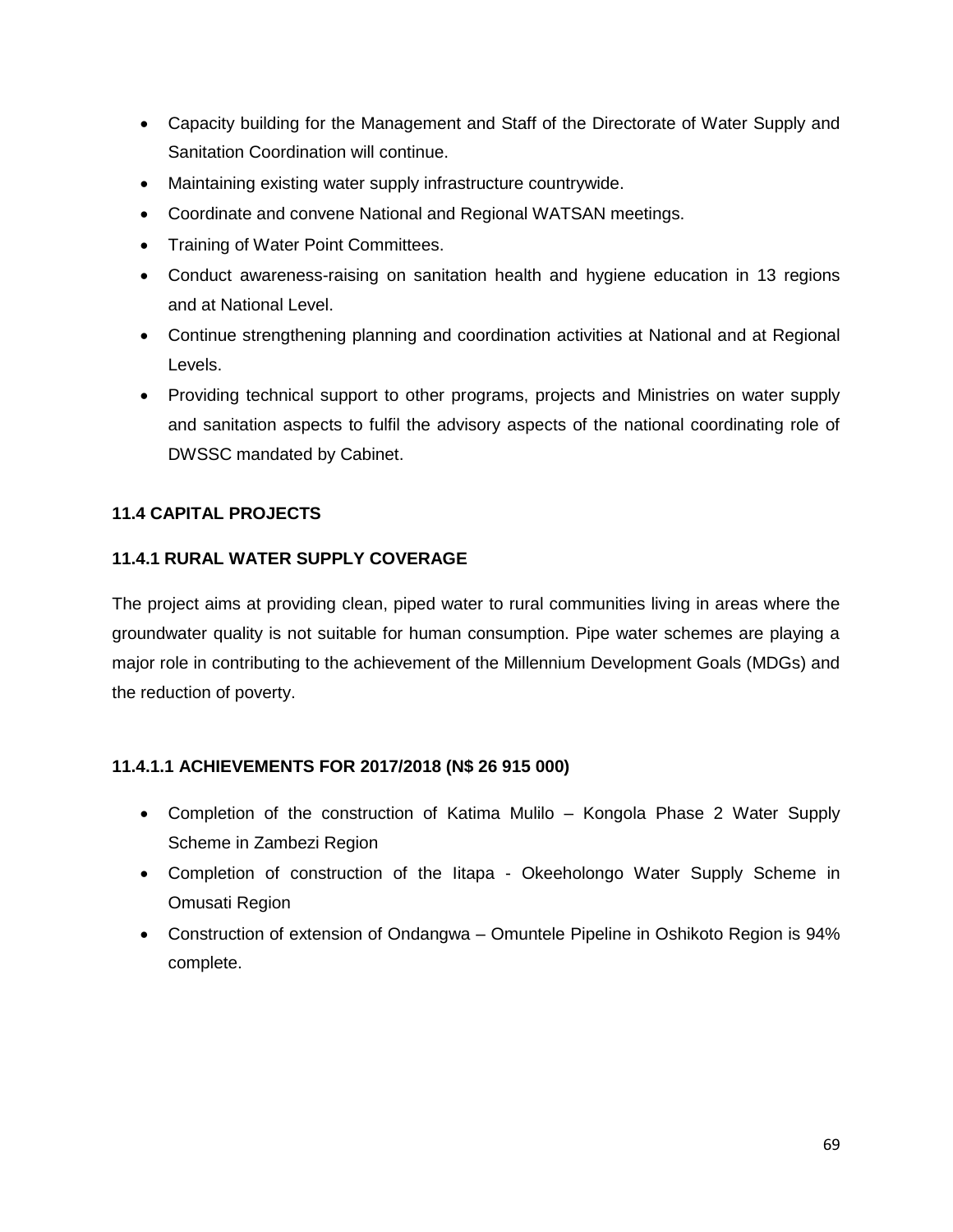# **11.4.1.2 PLANNED ACTIVITIES FOR 2018/2019 (N\$ 30 273 000)**

- Continuation with the construction of Ondangwa Omuntele Pipeline extension in Oshikoto Region
- Construction of the water reservoir for Katima Mulilo Ngoma Phase 2, Zambezi Region
- Construction of the King Kauluma Omutsegwonime Water Supply Scheme Phase 2 in Oshikoto Region
- Construction of the Ruacana South Water Supply Scheme Phase 1 in Kunene Region
- Construction of the Katima Mulilo Kongola Water Supply Pipeline Phase 3 in Zambezi Region
- Commence with the construction of water supply scheme (Shamvhura to Shamangorwa) for the displaced communities of Kavango East.

# **11.4.2 IMPLEMENTATION OF COMMUNITY BASED MANAGEMENT**

The overall objective of the project is to ensure functioning of all water points in the country. The project will ensure that water points are upgraded to acceptable working standard so that they could be handed over for management and operation and maintenance to communities. The project is implemented with the full involvement of the communities who are expected to manage, operate and carry out minor maintenance on their infrastructure. A number of water infrastructures have been rehabilitated with some new points being newly developed.

# **11.4.2.1 ACHIEVEMENTS FOR 2017/2018 (N\$ 0)**

- Nine (9) Boreholes were Installed
- Twenty (20) Short pipelines were constructed

# **11.4.2.2 PLANNED ACTIVITIES FOR 2018/2019 (N\$10 215 000)**

- Water points installations and rehabilitation
- Drilling, installation and rehabilitation of boreholes.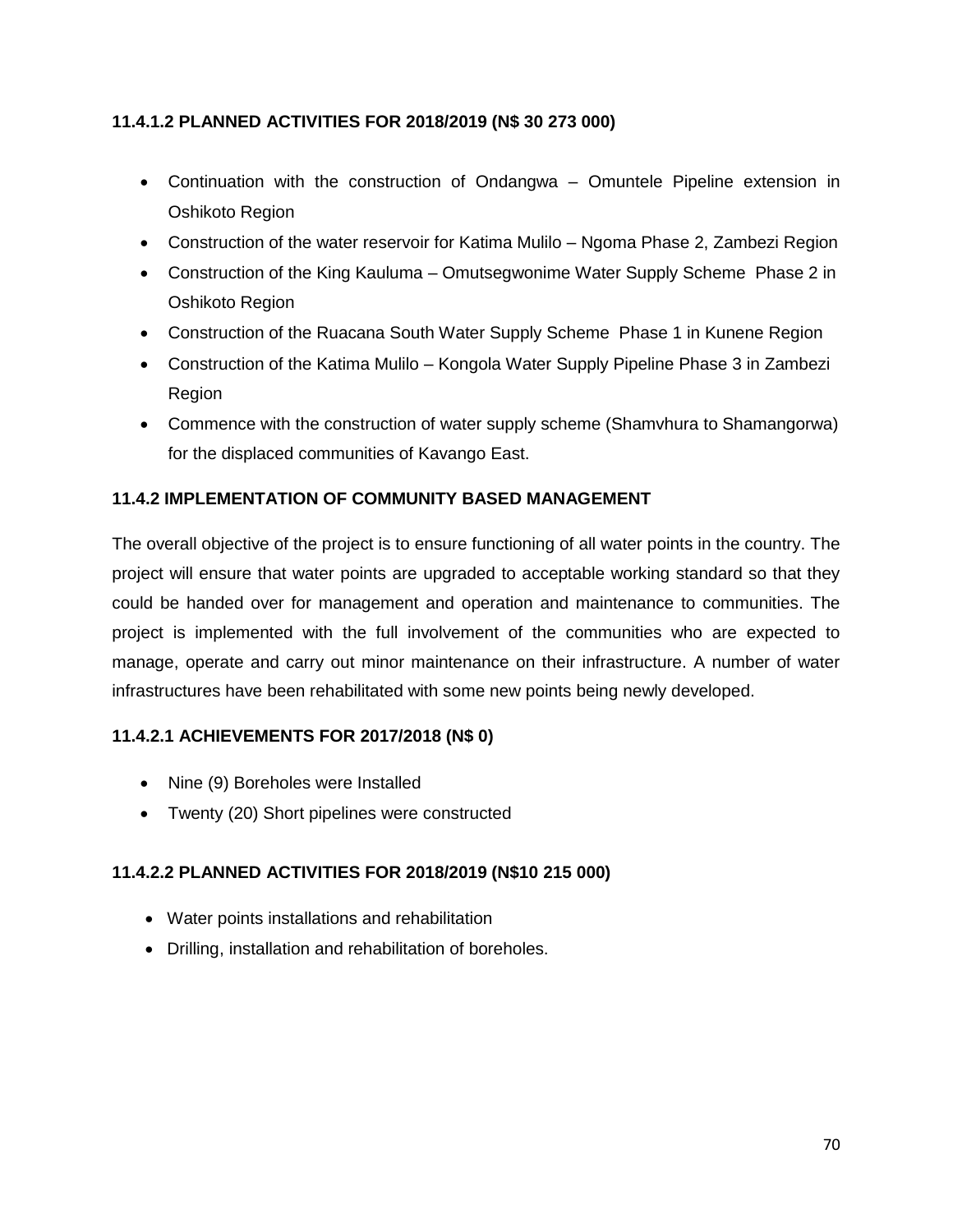# **11.4.3 IMPLEMENTATION OF DECENTRALISATION, CONSTITUENCY OFFICE CONSTRUCTION**

This project enhances the process of decentralizing the rural water supply functions to constituency level and creates a framework for efficient service provision even closer to the rural people. Although the project name covers decentralization, the focus is more on the construction of rural water supply and sanitation area/constituencies offices and staff accommodation.

### **11.4.3.1 ACHIEVEMENTS FOR 2017/2018**

• Nothing was done due to zero budgetary allocation.

# **11.4.3.2 PLANNED ACTIVITIES FOR 2018/2019**

No allocation has been made for this Financial Year.

# **11.4.4 CONSTRUCTION OF DAMS, TRADITIONAL WELLS AND PANS FOR LIVESTOCK DRINKING**

This project aims to build traditional wells, pans and dams for livestock drinking. These new dams and pans infrastructure ensure that water is impounded during rainy seasons for continuous use during both the rainy and dry seasons.

### **11.4.4.1 ACHIEVEMENTS FOR 2017/2018**

No allocation was made for the 2017/18 period, hence no activities were undertaken

### **11.4.4.2 PLANNED ACTIVITIES FOR 2018/2019**

No allocation has been made for the 2018/19 period, hence no activities are planned

# **11.4.5 CONSTRUCTION OF LARGE DAMS, DESALINATION AND PROVISION OF WATER TO LARGE SETTLEMENTS**

The project aims to ensure that adequate surface water is captured to ensure water security and promote reliable water supply for human, industrial and agricultural use. Furthermore, the project aims to augment existing water resources with desalinated sea water or brackish ground water.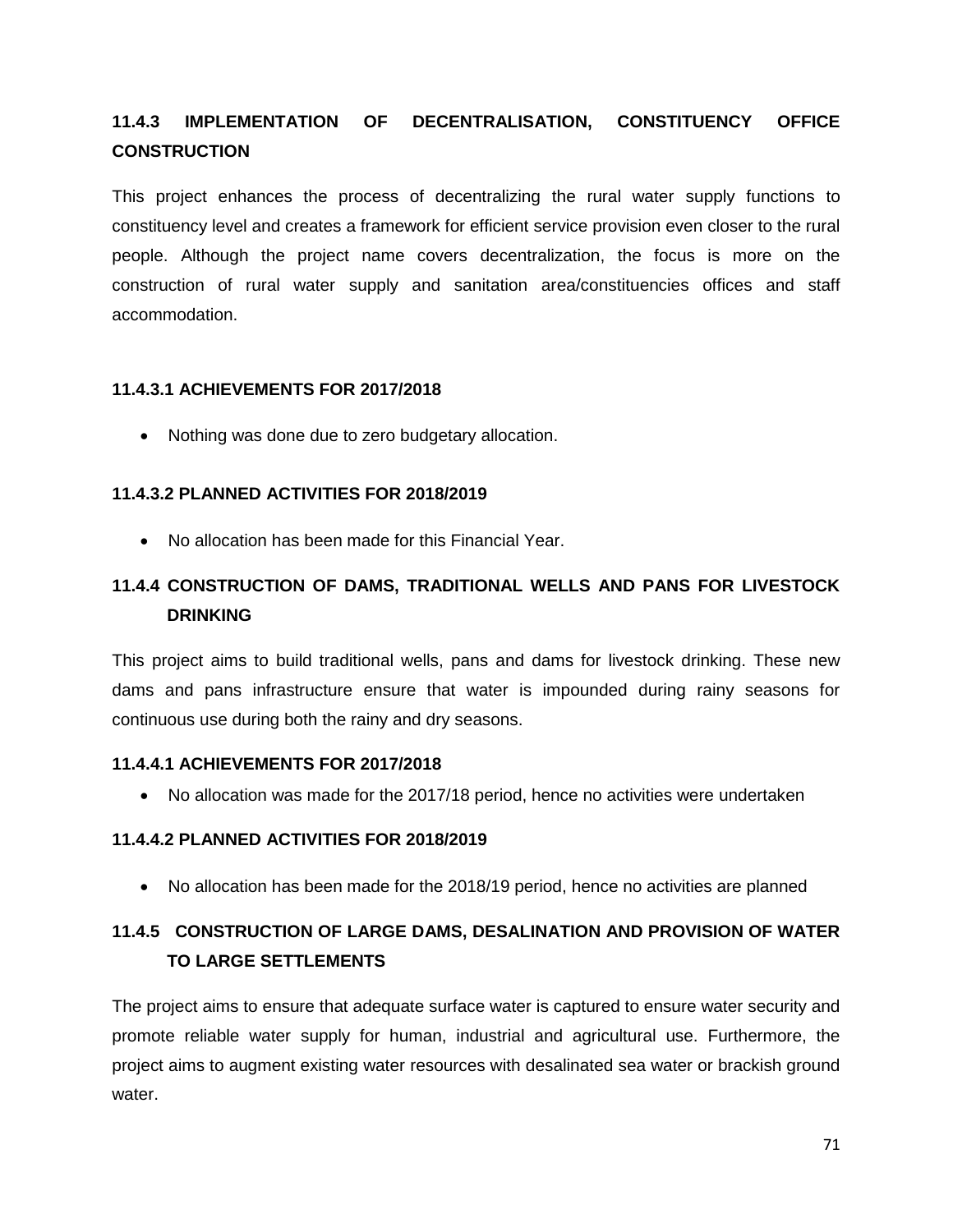## **11.4.5.1 ACHIEVEMENTS FOR 2017/2018 (N\$ 582 375 569)**

#### **Engineering and construction at the Neckartal Dam Project**

The following has been achieved at the three main sections of the project, namely: the Main dam, Quarry, Abstraction Works and Pipeline.

#### **MAIN DAM**

- Reinforcement concrete in Inlet Outlet structure
- RCC Works for entire length of Dam completed from El. 778.40m till El. 781.7m
- Hydro mechanical installation in Intake Tower in progress.
- Rip rap placement
- Drilling & flushing of curtain grouting on primary & secondary holes were done.
- CVC works for Turbine room
- Drilling of drainage holes
- Concrete Repairs are done continuously at the Apron sills, Intake tower and in the cone holes of the Upstream side of the Main Dam and in at entrance of the upper gallery
- Installation of Air & Water Pipes is ongoing in the lower gallery
- Electrical works in the Lower Gallery

#### **PIPELINE AND BALANCING DAM**

- Installation of bypass line is completed
- Installation of the pipe on CH2840
- Installation of DN300 outlet pipe valve and flanges

#### **ABSTRACTION WORKS: SEDIMENT TRAP, WEIR & PUMP STATION**

- CVC casting works for Electrical room
- CVC Casting for Sand Trap walls, gravel Trap walls, Trash Screen walls & Jet Pump
- CVC Works for Ogee Spillway Crest at Abstraction Weir
- Rip Rap works in progress
- Brick works at Pump station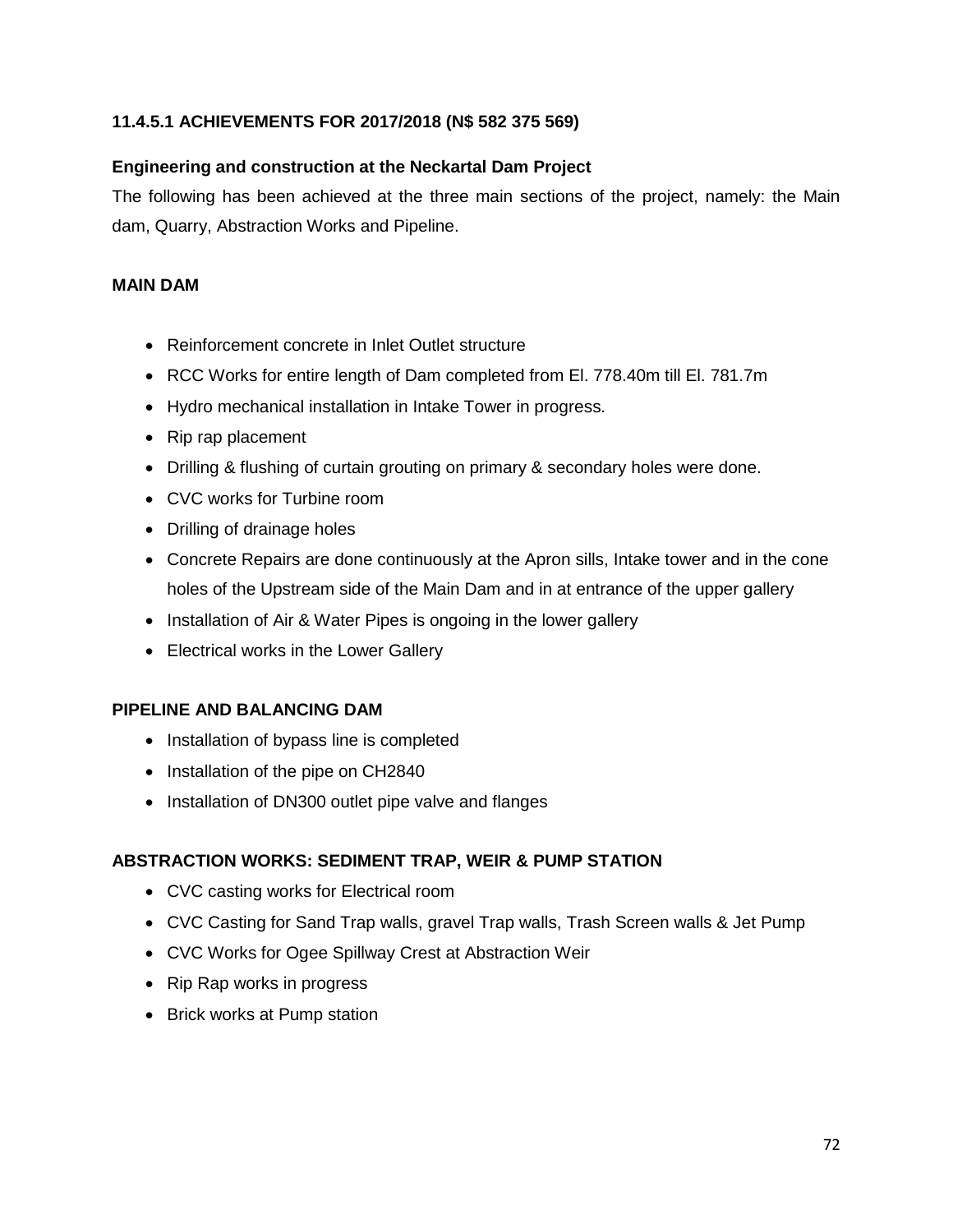## **LABORATORY**

- Test on RCC Placement, fresh and hard CVC pours
- Test on backfill in Valve Chambers along the pipeline.
- Test on materials in Pump Station and Deflector wall.
- Equipment Calibration.

## **INSTALLATION / PLANTS:**

- CVC & RCC Batching Plant in operation.
- CVC batching plant operational
- RCC batching plant operational
- Ice plant operational
- All electrical/water distribution is operational
- All tower cranes operational
- Removal and disassembly of RCC conveyor system
- Removal of the crushing plant

## **11.4.5.2 PLANNED ACTIVITIES FOR 2018/2019 (N\$ 403 628 000)**

Completion of all works on the Construction of the Neckartal Dam Construction Project

## **11.4.6 RURAL AND URBAN SANITATION INFRASTRUCTURE DEVELOPMENT**

The objective of this project is to develop sanitation infrastructure in rural areas and coordinate the implementation of sanitation policy in rural and urban areas.

## **11.4.6.1 ACHIEVEMENTS FOR 2017/2018**

There was no allocation for 2017/18 period hence no activities were undertaken.

## **11.4.6.2 PLANNED ACTIVITIES FOR 2018/2019**

No allocation has been made for 2018/19. No activities have been planned.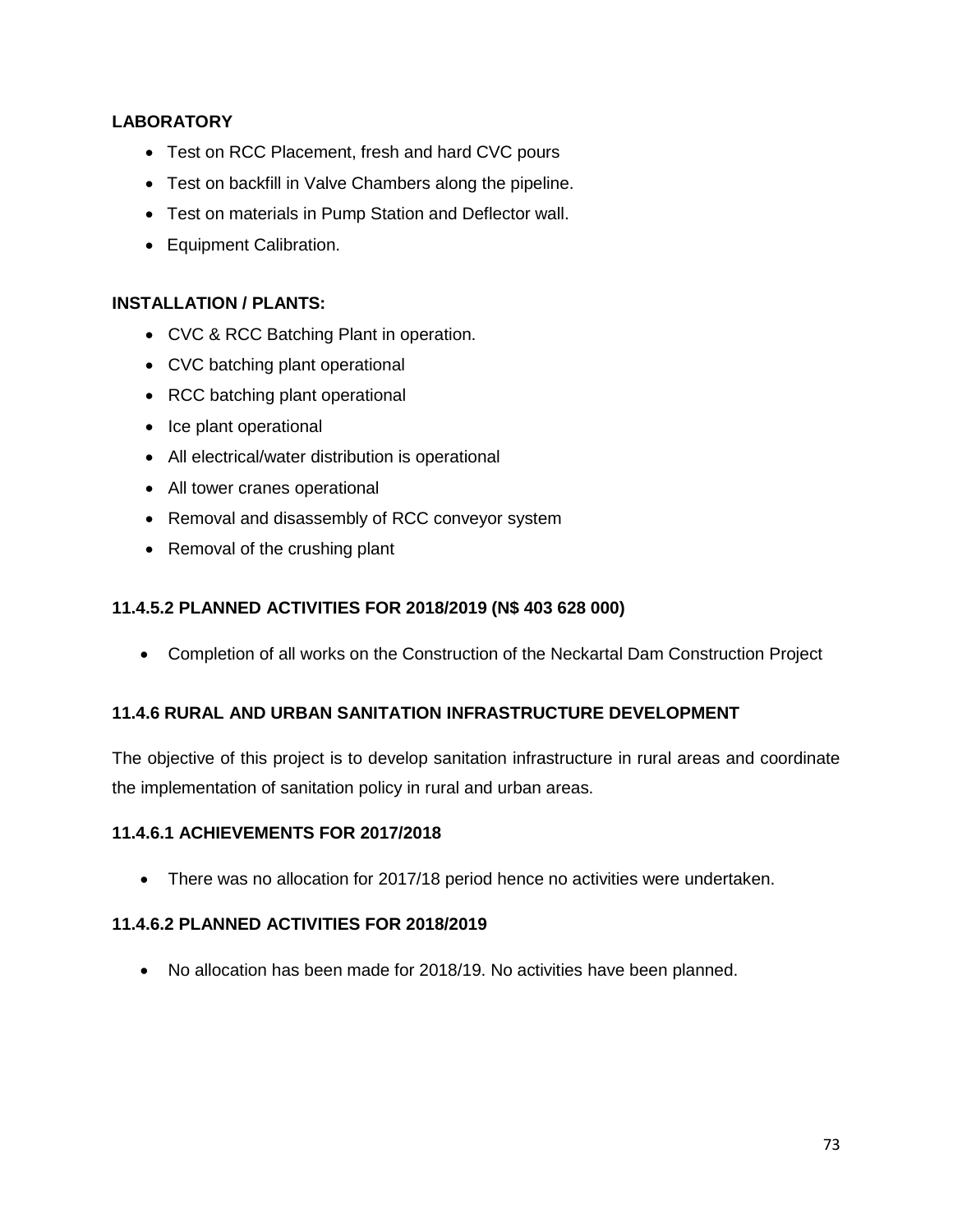#### **11.4.7 DEVELOPMENT PARTNER FUNDED PROJECTS**

#### **11.4.7. 1 EUROPEAN COMMISSION**

#### **• NAWASA**

The EU Support to Namibian Water Supply and Sanitation Sector Programme (NAWASA) has been funded under the  $10<sup>th</sup>$  European Development Fund. A Financing Agreement between the Government of the Republic of Namibia and the European Union was signed in 2011.

Total funding disbursed for the programme is  $\epsilon$  7,840,000.00. This has been subdivided into three institutions of which  $\epsilon$  5.284,178 is for activities under the Ministry of Agriculture, Water and Forestry.

Some of the activities planned by the Ministry of Agriculture, Water and Forestry under the Programme are;

- Water and Sanitation Survey
- Support towards advocating of Community Led Total Sanitation (CLTS)
- Development of the Water Supply and Sanitation Information System (WSSIS)
- Review of the 5-Year Sanitation Strategy
- Procurement of emergency material for water infrastructure maintenance
- Drilling and installation of water supply boreholes
- Support to bulk water supply infrastructure, including water treatment facilities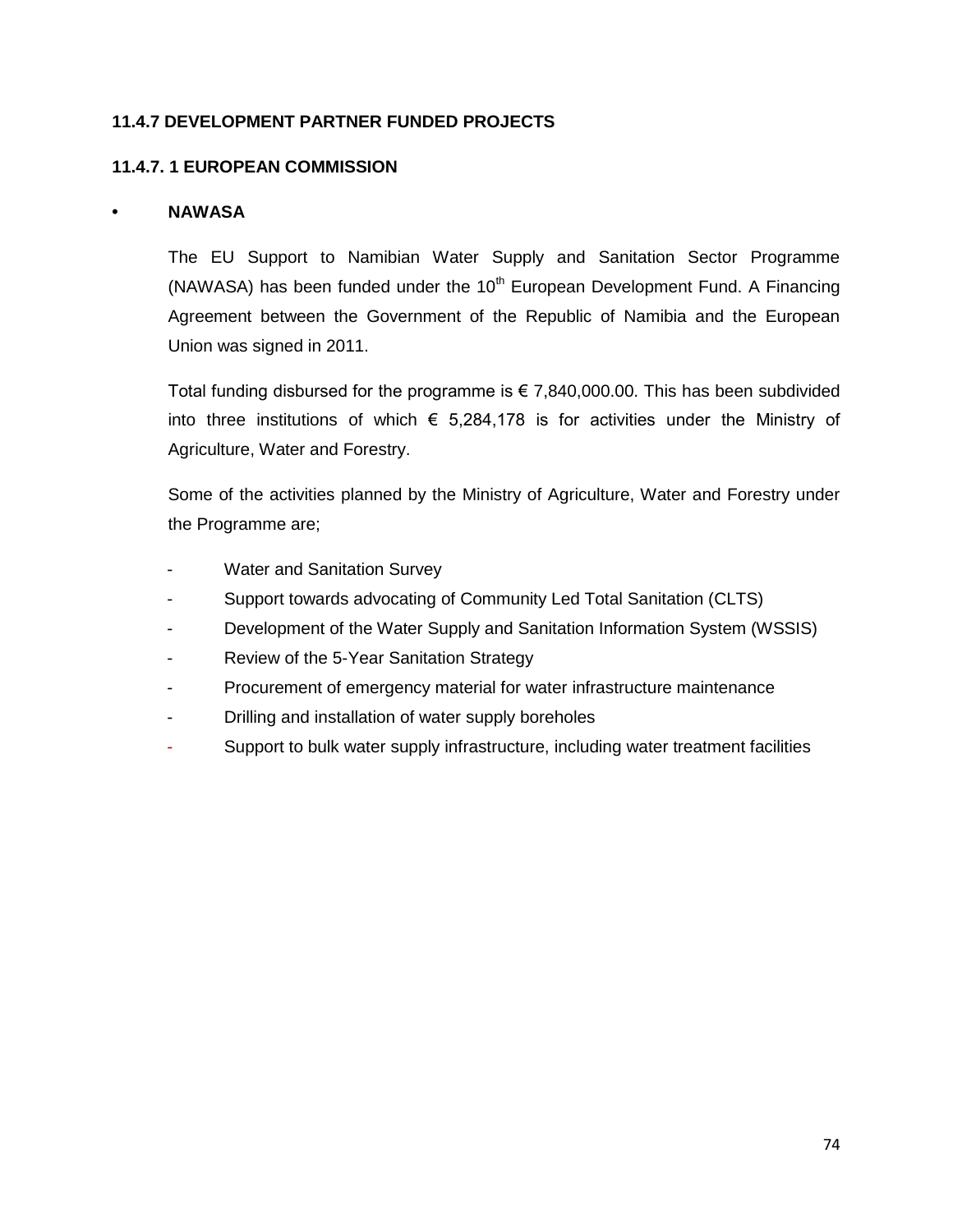| <b>12. MAIN DIVISION 12</b> | t in | <b>FORESTRY</b> |
|-----------------------------|------|-----------------|
| <b>RECURRENT BUDGET</b>     |      | N\$ 82 327 632  |
| <b>CAPITAL BUDGET</b>       |      | N\$ 68 763 000  |

#### **12.1 OBJECTIVE**

 To practice and promote the sustainable and participatory management of forest resources and other woody vegetation, and to enhance socio-economic development and environmental stability.

#### **12.2 MAIN FUNCTIONS**

- Develop, maintain and improve forest resources including their contribution to global carbon cycles.
- Manage, maintain and enhance the productive and protective functions of forest and other wooded lands.
- Conserve and maintain the biological diversity of forests and other wooded lands.
- Maintain and enhance the socio-economic benefits of forests and other wooded lands.
- Utilize undesirable bushes for sustainable land-use management in order to restore the desirable rangeland and wildlife habitats.
- Promote bush value chain
- Improve and develop the wood industry.
- Develop and promote tree planting for a sustainable environment and economy.
- Conduct forest and botanical research and provide information to responsible decisionmaking in the forestry sector.

#### **12.3 RECURRENT ACTIVITIES**

#### **12.3.1. ACHIEVEMENTS FOR 2017/18**

#### **12.3.1.1 FOREST POLICY, PLANNING, LEGISLATION AND INFORMATION**

The intervention was to develop or review Forestry Policy and Legislation and communicate key issues to the public, spearhead co-ordination in forestry development and enforce the laws.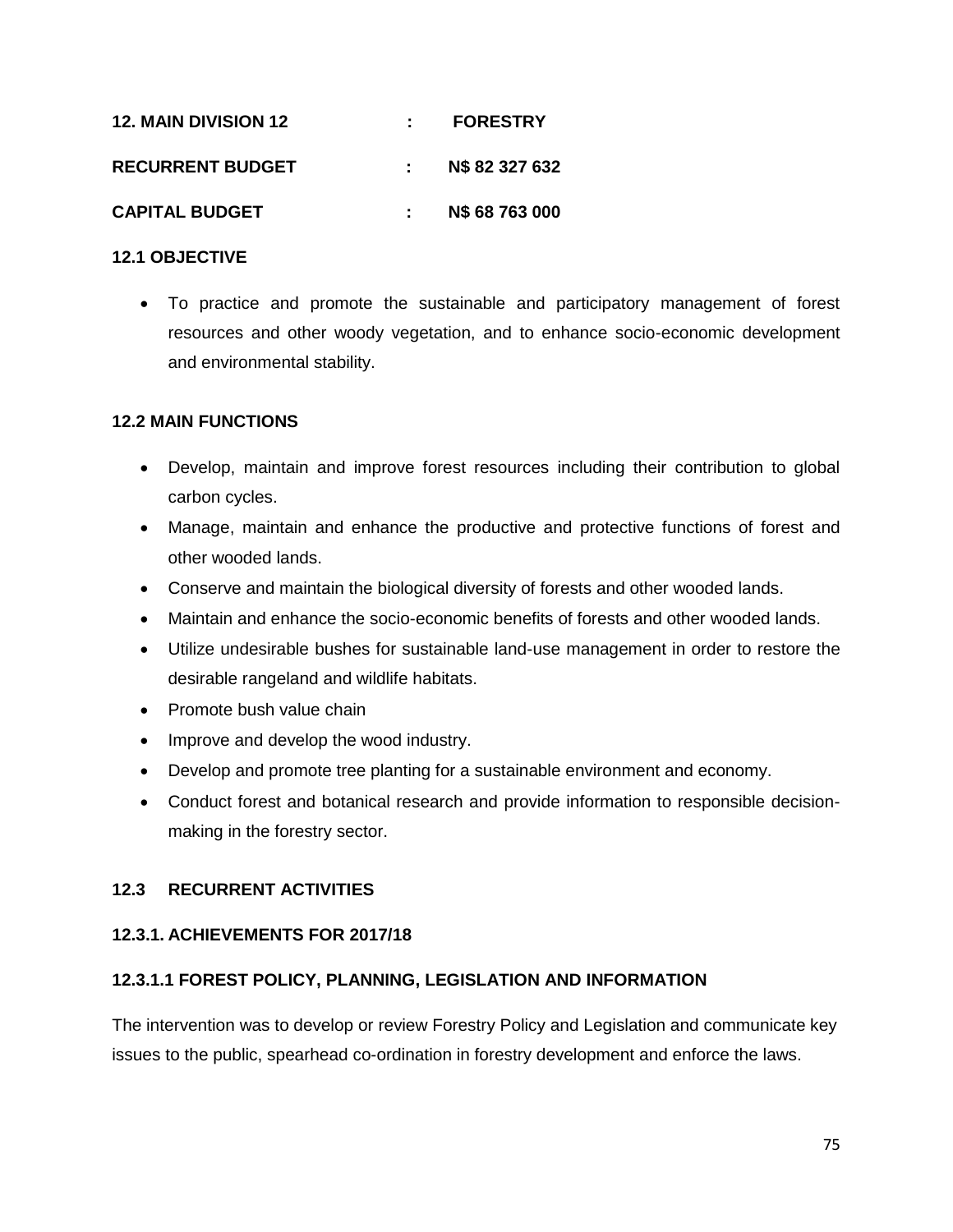Forest / Veld Fires Policy development was initiated and the first draft was produced with the objectives of managing Forest / Veld Fires in Namibia.

- The Forest resource use have been regulated through issuing various forest permits to the public; namely harvesting, transporting, marketing, exporting, importing, Transit permits, totalling 26 548 permits.
- A large quantity of illegally harvested forest produce were confiscated and impounded at Forestry Offices in Kavango West, Kavango East, Zambezi, Kunene, Otjozondjupa, Omaheka, Omusati, Oshikoto, Ohangwena and Oshana regions waiting for auctioning.
- Treasury authorization was granted to donate 20 000 seedlings valued N\$160 000 to various stakeholders for planting purposes during the 2017-2018.
- Strategic planning for organizational management and operations is being implemented at both headquarters and regional level, and guidelines and other technical support are given to the field-based officials.
- Extension information were produced, printed and distributed: Arbor Day posters and pamphlets, Posters on fire prevention and how to fight fire and posters on how to plant tree and care of trees.
- Radio talks on fire prevention conducted on the National Broadcasting Corporation in 9 local languages.
- Information on the importance of forests disseminated to the public during the annual events such as Trade Fairs, Arbor Day, World Environment Day and World Food Day.
- The implementation of Forestry key processes re-engineered (BPR), the Permit issuing process was rolled out in the regions that reduced the time of issuing permits.
- The forestry permit system online application was demonstrated to DoF staff by the online developer / consultant

 $\bullet$ 

## **12.3.1.2 COMMUNITY-BASED FOREST MANAGEMENT**

The intervention focuses on activities carried out in collaboration with rural based people and organisations on communal lands focusing on devolution of, and sustainable management and utilisation of forest resources in community forests to enable communities to generate income from those areas.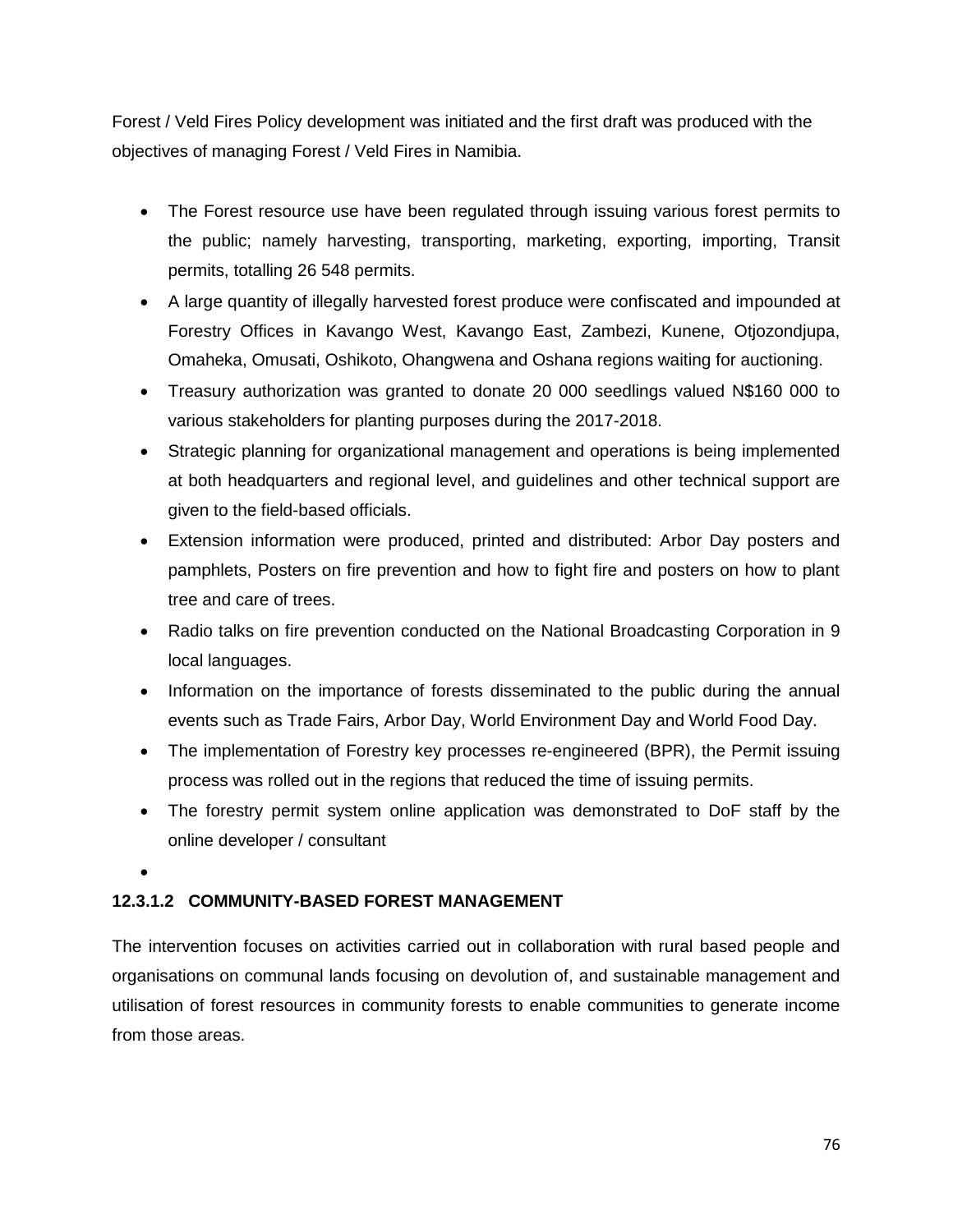- Infrastructure development is progressing well in the following community forests: Salambala, Masida, Lubuta, Kwandu, Sikanjambuka and Sachona offices in Zambezi region, Likwaterera office and Ncumucara craftshop in Kavango
- East and Katope office in Kavango West, Nyae Nyae store and Ondjou office in Otjozondupa regionThis construction is co-financed by the Federal Republic of Germany through KFW.
- The dossier of the following Community forests: Otjituuo, N#ajagna, Oshikutshiithilonde, Omundaungilo, Izimwe, Sibulamunda, Ngoma, Muyako, Ondjou and Ehi-rovipuka, Eiseb, Omuramba uambinda and Otjombinde covering about 1,889 665 ha were forwarded to the Chief Legal Adviser (Attorney General Office) and 8 of the community forests dossier received back which are now ready to be submitted to the Minister for gazettment.
- Harvesting contracts were signed between FMBs of Okongo, M'kata, Katope, Kwandu, Cuma and Lubuta Community Forests in Ohangwena, Otjozodjupa, Kavango West and Zambezi regions respectively and harvesters to harvest timber trees (Kiaat Tree) and fire wood.
- Staff members facilitated the establishment of Brick making project at Otshikushiithilonde and Uukolonkadhi Community Forests. In total N\$1 297 051 was collected in all community forests participating in income generation activities such as timber concession, camping sites, issuing permits and bee honey production.

## **12.3.1.3 FOREST PROTECTION AND CONSERVATION**

The intervention covers the priority functions of Directorate of Forestry to ensure that the Environmental and socio-economic values of forests are adequately protected and conserved both inside and outside of communal forest areas.

- A total of 86 fire breaks of 1 518 km have been identified in most of fire prone areas to be constructed in order to control the spreading of forest fires. Five communities were trained on fire management. Unfortunately, fire breaks construction and maintenance could not be carried out due to implementation of the new Public Procurement Act.
- A total of 37 apiaries sites established and 170 litres of bee honey was harvested from existing apiaries.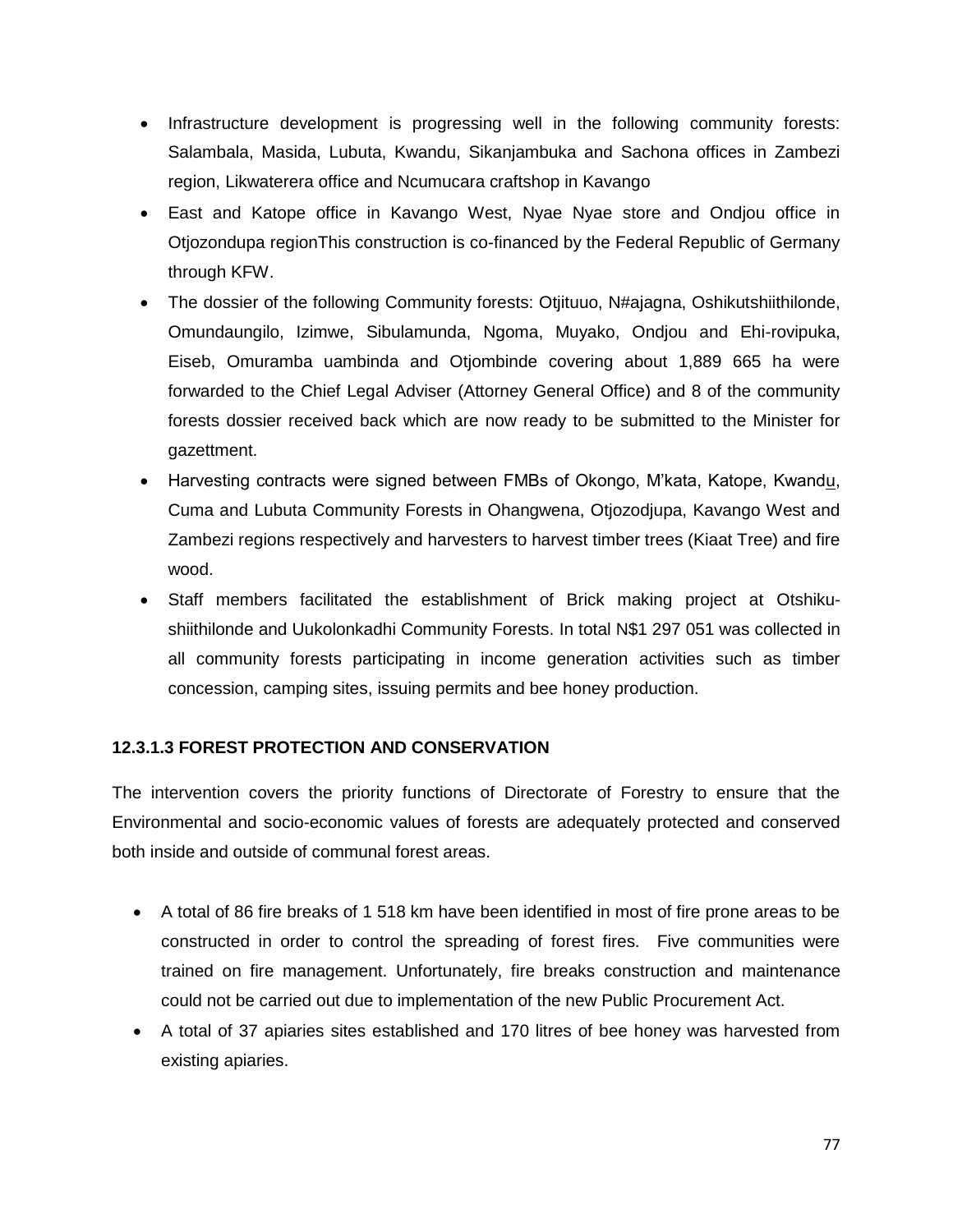#### **12.3.1.4 TREE PLANTING AND ORCHARD DEVELOPMENT**

The intervention covers seedlings production and support tree planting and other on-farm forestry activities on private farms; on land allocated to individual households; in community forests; and woodlots and orchards on communal lands with the aim to increase forest cover and income-generating activities.

- Technical support provided to 150 farmers on tree planting and orchards development
- 511 ha of orchard maintained through watering, pruning, applying manure and fertilizers, weeding and apply chemical for insects and disease while 2 330 seedlings planted in 11 orchards. The lower hectares planted is due to drought and dry spell experienced in the country.
- A total of 72 529 seedlings were produced, while 7 483 seedlings donated and 48 702 sold to the public. A total of 16 tons of fruits (mangoes, lemons, natjies and guavas) were harvested and sold to the public
- Staff attended training on nursery management at Development Aid People to People (DAPP) in Omusati region.

#### **12.3.1.5. WOOD INDUSTRY AND DEBUSHING**

• De-bushing programme is currently being implemented in removing unwanted bushes from Government farms with the aim to increase agricultural land productivity and accessibility to the Ministry's infrastructure and contribute to employment creation opportunities especially for the youth. A Tender on de-bushing was advertised but could not be awarded because the season is not favourable for de-bushing operations.

The intervention aims at creating an enabling environment whereby wood based entrepreneurs can access wood resources for commercial purposes.

- The Ministry facilitated the harvesting of wood for the production of charcoal, poles, droppers, timber, roots, arts and craft and firewood through issuing of permits.
- The tender for leasing the wood marketing facilities was awarded but the bidder turned off the offer.
- The construction of offices were completed namely Mukwe and Onankali. While staff accommodations were also completed at Hamoye, Epukiro and Karasburg.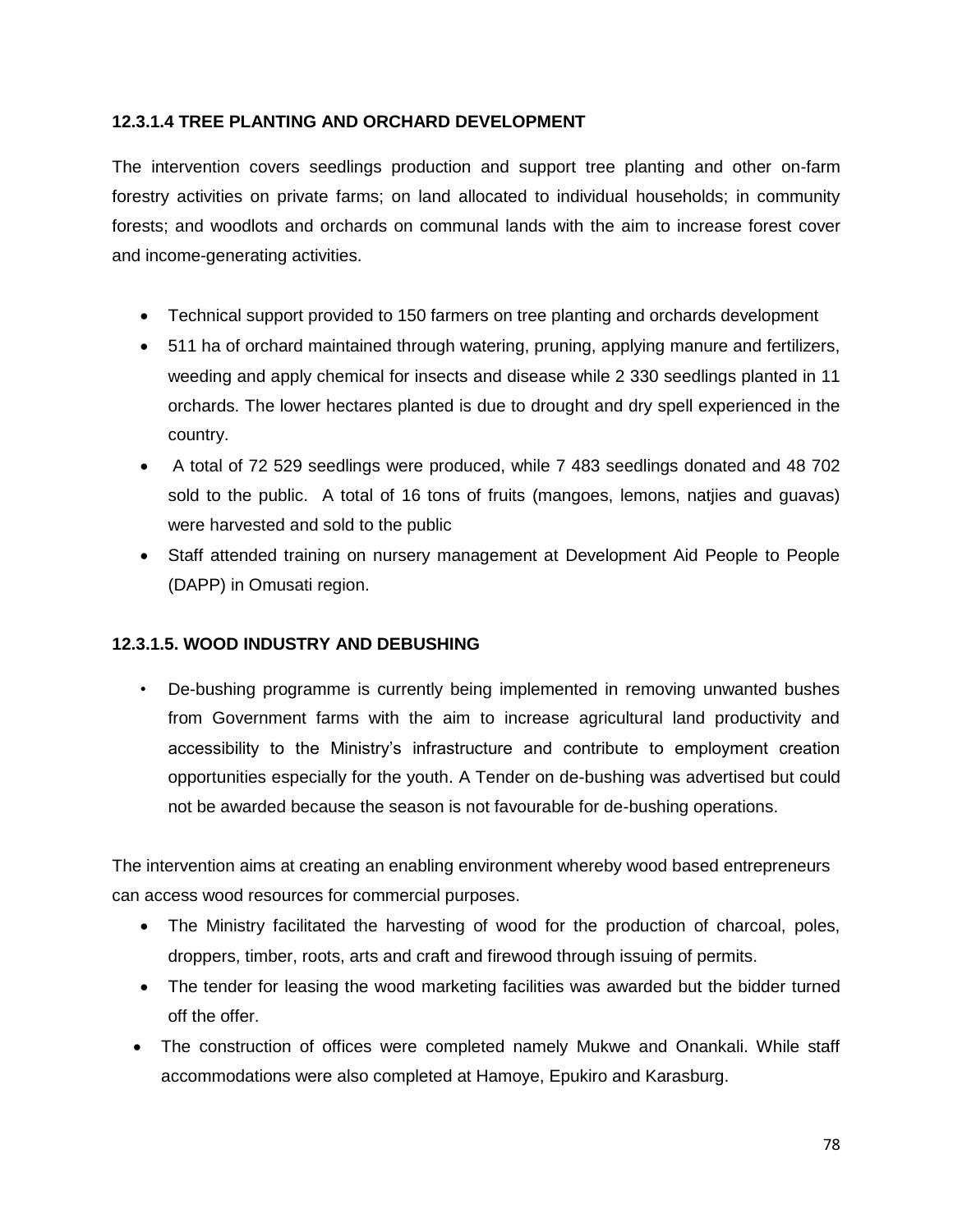#### **12.3.1.6 FOREST AND BOTANICAL RESEARCH**

The intervention aims to develop and implement forest research projects and provide technical/scientific services to the forestry sector.

- As part of the revision of the plant family Acanthaceae (plant family with the centre of endemism in Namibia) the following scientific articles are in first draft form and coauthored by staff from the National Herbarium of Namibia: The genus Barleria in Namibia and Angola, The genus Rhinacanthus in Namibia and Angola, The family Poaceae (grasses) of Namibia. NBRI has completed one articles that was submitted to journal for review and waiting for the feedback.
- Upgrading of wild fire service monitoring system. The service is primarily developed to receive real time data on wild fire for the purpose of monitoring and inform forestry regional staffs, farmers and other relevant stakeholder to take necessary actions to manage and control wild fire. The service is based on the Monitoring for Environment and Security in Africa (MESA) Wildfire Station, which features the AFIS Fire Terminal application developed by CSIR-Meraka institute in South Africa. European Union donated satellite dish computers through MESA to upgrade the current wild fire monitoring station
- Collected field data on vegetation cover at Caprivi and Hamoye State Forests to produce vegetation maps and change.
- Produced fire cutline priority maps for Omaheke and Kunene regions.
- Continued to manage all field based research trials and other infrastructures

## **12.3.1.7. HUMAN RESOURCE DEVELOPMENT**

The intervention focus on capacity build and support to the implementation of forestry programme and projects.

 Human resources management and services delivery has significant improved due to the appointment of staff at various levels namely: two Labourers, one workhand, one cleaner Mururani gate, twenty-five (25) new staff members were recruited and assumed duties: four Forestry Technicians for Aminuis, Epembe, Tsumeb and Okatjali, three Forest Rangers for Epembe, Onamishu and Tsumeb; seven labourers, and eight (8)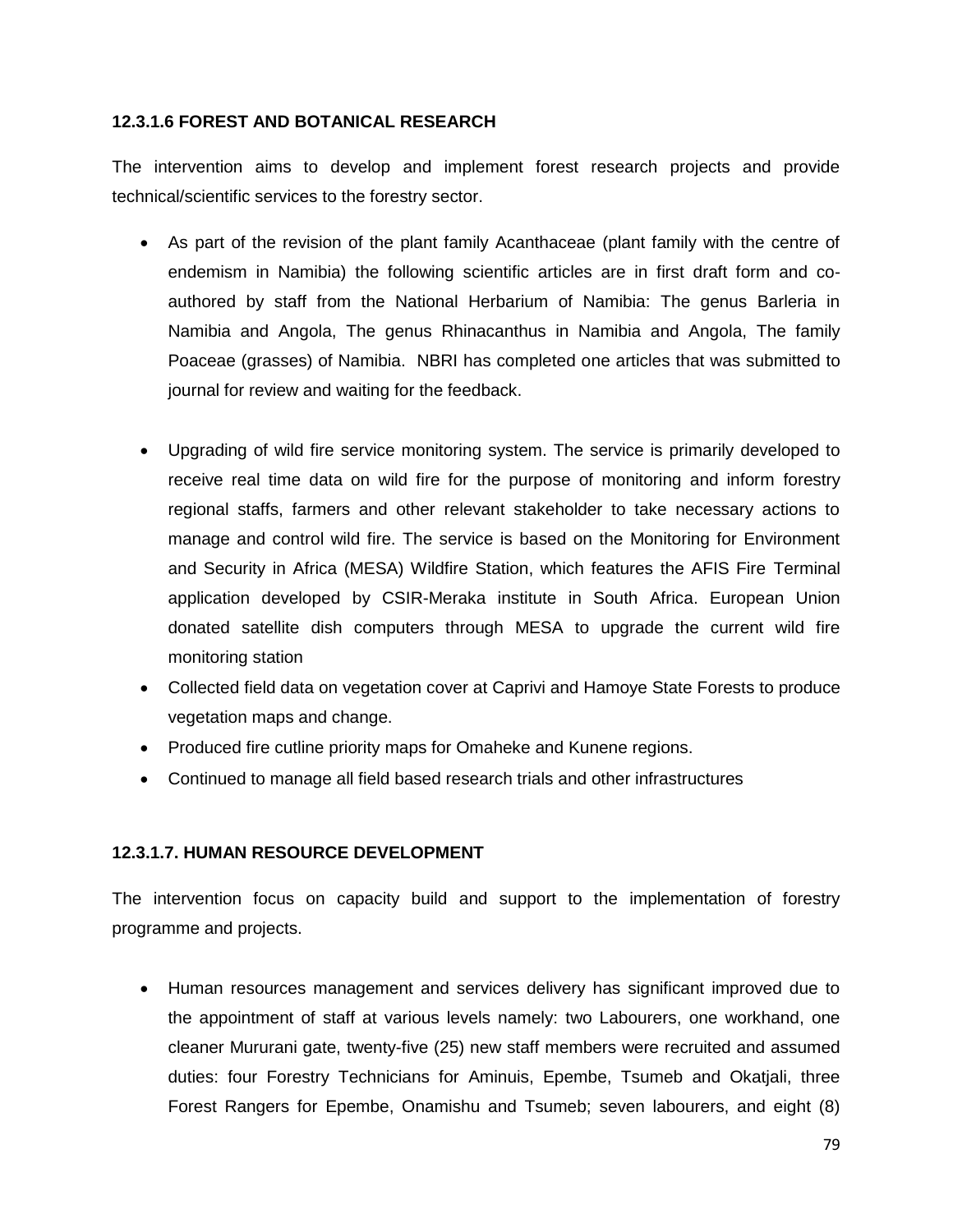Administrative officers for Karasburg, Onayena, Okongo, Omafo, Ongenga, Ongha, Engombe and Okatjali forestry offices; one Senior Forester for Onankali, one workhand for Ongwediva and one operator driver for Karasburg.

- Six (6) staff members who were additional to the structure were transferred to the Directorate of Rural Water Supply and Sanitation Cordination.
- Ten Administrative Officers vacant positions for Otjituo, Otavi, Okakarara, Tsumkwe, Mukwe, Ndiyona, Mpungu, Siya, Sibbinda and Kongola offices were advertised and candidates were interviewed but appointment letters have not yet released. .
- Eight staff members furthering their studies in Diploma in Natural Resources Management. BSc Honours degrees and MSc.
- One staff member completed his BSc studies.
- The following staff members were promoted: Mr Fillemon Kayofa to Deputy Director Forest Management, Mrs Cynthia Sinvula to Senior Forestry Technician, Ms Monika Amutenya and Ms Helmi Auala to Senior Forester, Mr Gervasius Uunona and Mr M. Ndara translated from Forestry Technician to Forester
- Administrative Officers and their supervisors were trained on revenue handling.
- Two staff members attended fire training in South Africa, prescribed fire burning. Several meetings were held in the NEFR when the Deputy Director for Forest Management paid courtesy calls to forestry offices in the region.
- Staff members attended the following training / workshops/ conferences:  $6<sup>th</sup>$  National Fire Management Conference in Botswana, Bee Health Project Dissemination and Close Out Meeting in Kenya, Fire information management in Botswana, Adaptation to Climate change through social forestry in Kenya and Digital Image Processing in India.

#### **12.3.2. PLANNED ACTIVITIES FOR 2018/19**

#### **12.3.2.1 FOREST POLICY, PLANNING, LEGISLATION AND INFORMATION**

The mission of the Directorate of Forestry is to practice and promote the sustainable and participatory management of forest resources and other woody vegetation, to enhance socioeconomic development and environmental stability.

In order to achieve on the above, the following activities will be undertaken during the 2018/2019 Financial Year.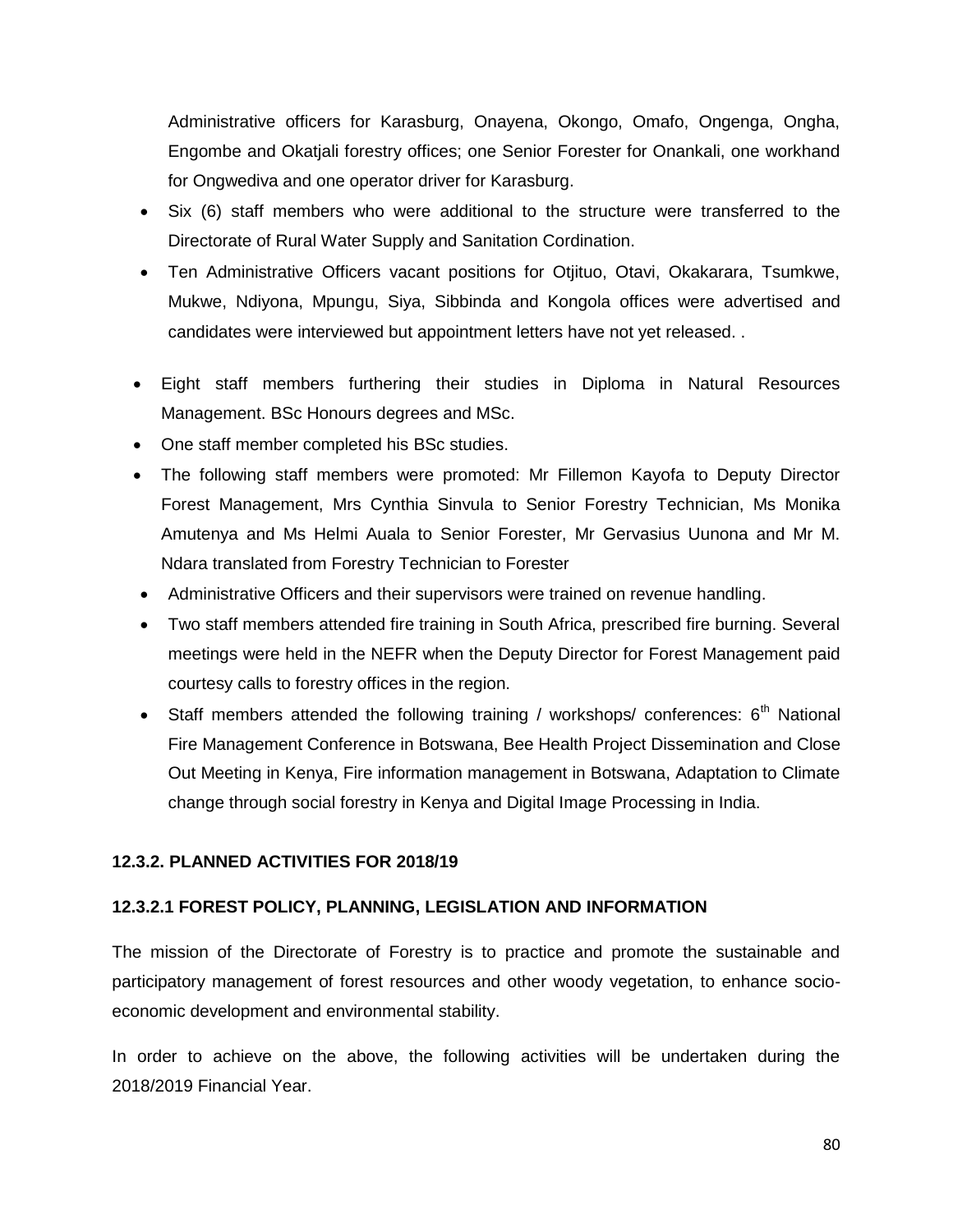## **1. Development of Policy and Legislation**

• Finalization the development and approval of the National Forest /Veld Fire Policy

## **2. Community Forestry**

- Complete the construction of community forests facilities at Ncumucara community forest, Katope community forest, Sikajabuka community forest, Nyae-nyae community forest and Ondjou community forest and equipped with appropriate equipment and tools for wood work.
- All the community forests with carpentry machine, and firewood machine will be supported to produce more and quality products and marketing thereof.
- Monitoring the brick making projects at Oshikushithilonde and Uukolonkadhi Community Forests.
- Facilitating the gazetement of the 13 community Forests with completed dossiers
- Conduct 10 community forest inventories in ten community forests and develop management plans.

## **3. Tree Planting and orchard development**

- Continue to maintain 511ha of existing orchard and woodlots across the country.
- Produce 230 000 seedlings from government nurseries for sale, planting and donations for extension services
- Increase quality plant production for planting and sale to the public. Establishment of new fruit trees areas (orchards) of 100 ha both in green scheme and outside green scheme. The orchards in the green scheme will be fitted with irrigation system to reduce workload.
- In collaboration with Namibia University of Science and Technology to establish Moringa tree research plot at Siya (5ha) forestry station.
- Carry out inventory in orchards and Eucalyptus plantations and produce orchard maps.
- Organize International Forest Day and National Arbor Day celebrations

## **4. Forest Protection and Conservation**

• Intensify awareness/information sharing/campaign on forest protection against fire and illegal forest operations by patrolling the forests and construct fire cut-lines to reduce the speed of forest fires.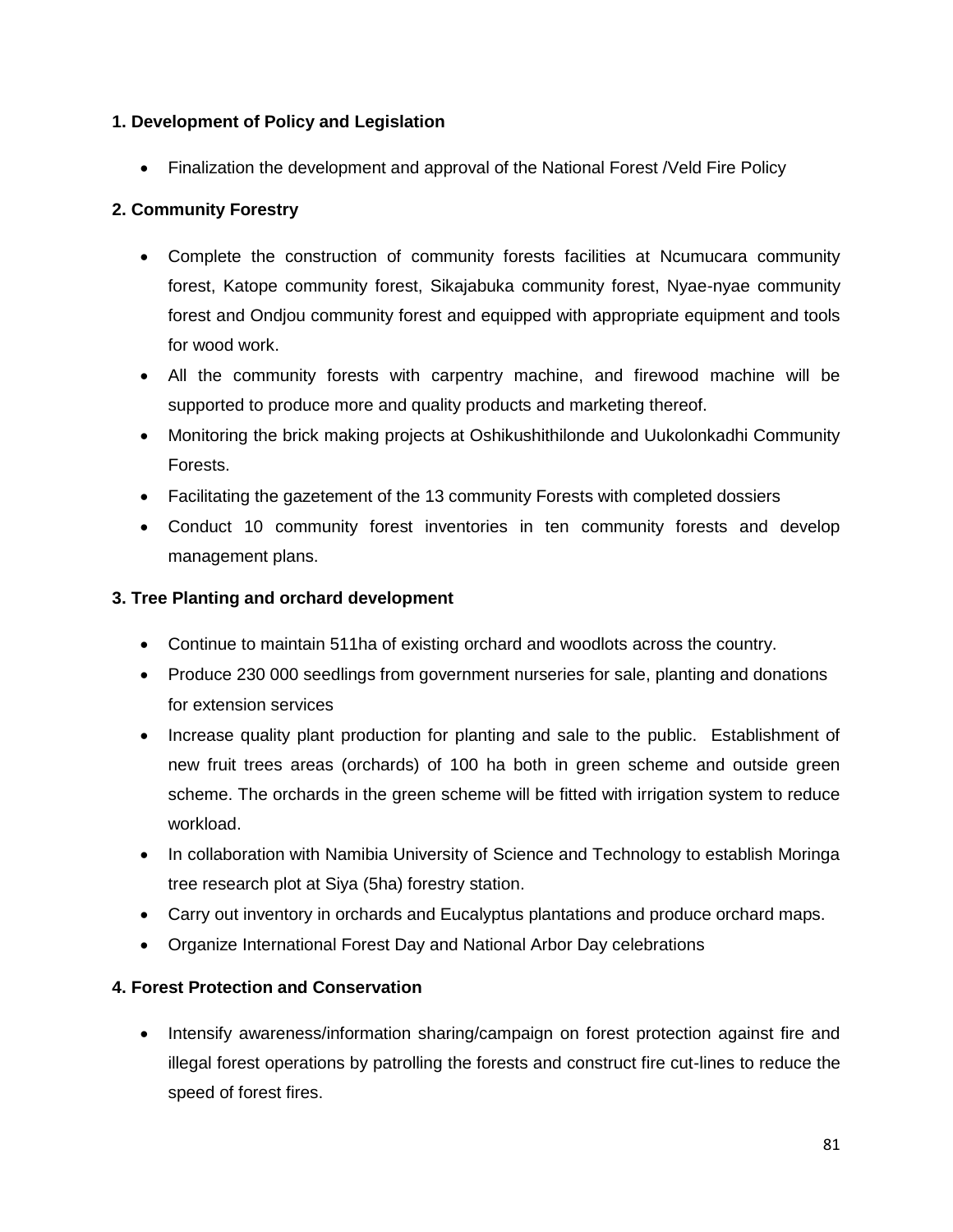Construct and maintain 7 000 km of fire cut lines in fire prone areas.

## **5. De-bushing programme**

- Monitoring of Animal Feed production being implemented at Okondjatu in Okakarara Constituency Otjozondjupa region and Dordabis in Windhoek Rural Constituency, Khomas region.
- Advertising Debushing activities and facilitate direct de-bushing in government farms.
- To supply biomass, transfer technology and capacity building to enhance bush value chain for the use of energy and animal feed.

## **6. Forest and Botanical Research**

- Continue monitoring of wild fires and generate maps and report, upgrading software and hardware.
- Continue maintaining research trials infrastructure
- To establish two field based research trials
- Establish research trials on value addition of non-wood forest products (Ximenia, marula and Aloe Zebrine)
- Assess and monitor land use and land cover change at national level
- Publish research findings on: 1. management of the mopane shrubland, 2. The use of earth observation on vegetation monitoring in all three state forests, 3. Taxonomic revision of Genera Barleria, Rhinacantus, Thunbergia within the Acanthaceae family
- Revision of Flora of Namibia with emphasis on the following families Acanthaceae (herbs), Poaceae (Grasses), Asphodelaceae (Aloes)

## **7. Infrastructure development**

- Upgrade and equip tissue culture laboratory at Okahandja
- Install irrigation system in green scheme orchards and four nurseries
- Establishing new nurseries at Okangwati, Epembe, Aranos, Aminuis and Epukiro.
- Complete the construction of 9 community facilities supported by KfW and NAFOLA development partner (Ondjou, Katope; Ncumcara, Sachona, Lubuta; Sikanjabuka, Likwaterera, Kwando, Otjiu-west and Oshaampula Community Forests)
- To acquire a plot at Omaruru Town for the construction of the Ministry office.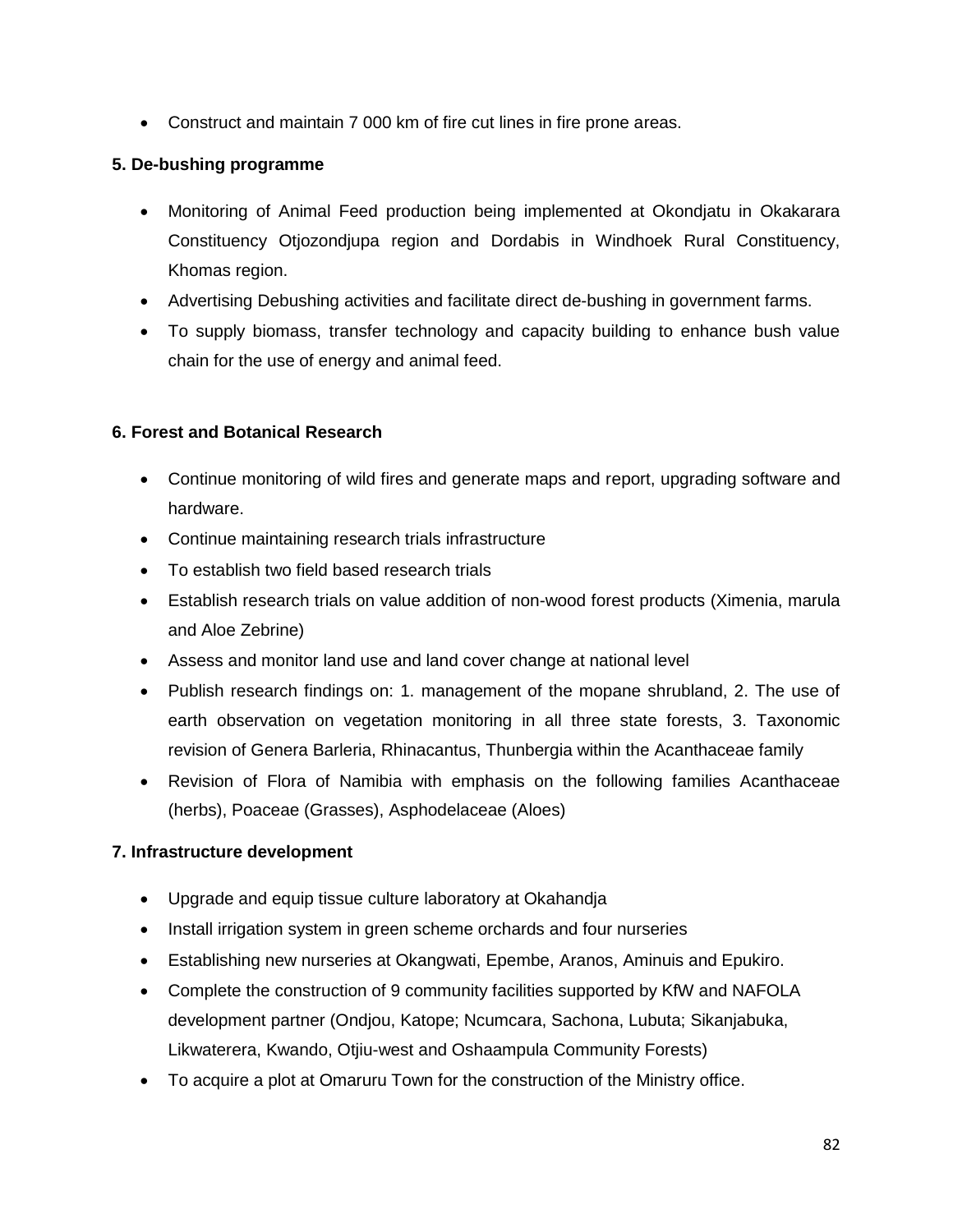#### **12.4 CAPITAL PROJECTS**

#### **12.4.1 INTEGRATED FOREST RESOURCES MANAGEMENT AND DEBUSHING PROJECT**

#### **12.4.1.1 ACHIEVEMENTS FOR 2017/2018 (N\$ 13 823 805)**

- Continue to maintain all field based research trials to ensure that crucial information is collected to assist with the management of forest resources.
- Fire bulletins were produced daily and monthly fire maps.
- Implemented and curate (NBRI) botanical garden, herbarium, National Plant Genetic Resources Centre (NPGRC), Economic Botany and threatened plants.
- Local communities trained on forest fire management
- Forest fire awareness campaign will continue to make the people aware of fire management and clearing of fire cut-lines, extension messages will be developed in local languages and broadcasted through Namibia Broadcasting Cooperation during fire season.
- The Ministry continues to support farmers who want to farm with bees so as to diversify income-generating activities.
- Produce 72 529 seedlings from Government nursery for sale, donations, extension services, woodlots and orchard development.
- Plant 50 ha of orchard and woodlots with 50 000 seedlings.
- Maintain and management of 490 ha of woodlots and orchards.
- Supported community on sustainable management and utilisation of forest resources through community forestry concept in the following regions: Otjozondjupa, Omaheke, Kunene, Omusati, Oshana, Oshikoto, Ohangwena, Kavango East and Kavango West and Zambezi region.
- Firewood business, timber harvesting business, beekeeping, Guinea fowls farming, wood carving and carpentry have been supported.
- The construction of Onankali office and Karasburg, staff accommodation completed.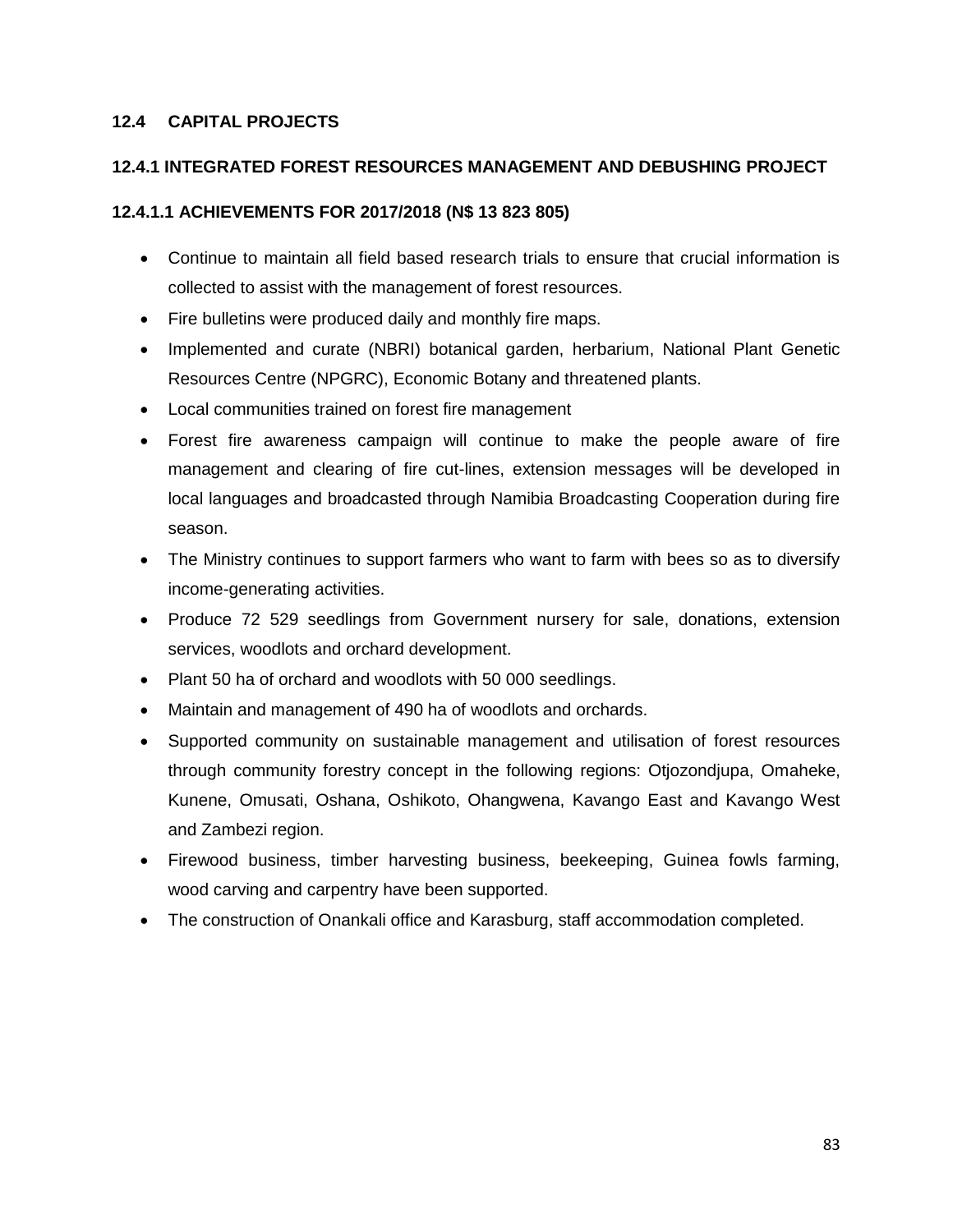## **12.4.1.2 PLANNED ACTIVITIES FOR 2018/2019**

The Ministry will continue with the implementation of different projects and programs.

- Tree Nurseries management install irrigation system in four (4) nurseries.
- Establish eleven (9) tree nurseries at new forestry offices at Kongola, Ndiyona, Mpungu, Karibib, Epukiro, Ben-Hur, Aminius, Okatyali, Okangwati, Khorixas and Epembe.
- Raise 230 000 seedlings from government nursery for sale, donations for extension services,
- Plant 100 ha of woodlots and orchard development.
- Seed collection and processing
- Maintain and management of 511 ha of woodlots and orchards
- **EXT** Carry out awareness campaigns on permits issuing, tree planting, fire management activities in various communities.
- Provide technical assistance to the Green scheme on the establishment of orchards
- Establish link with the AMTAs fresh hub for marketing of fruits from orchards
- Equip tissue culture laboratory and train staff and start operations of seedling production through tissue culture
- **Produce maps for woodlots and orchards.**
- Construct and mantain 7 000 km of fire breaks
- De-bush 3,000 ha in commercial and communal areas.
- **Conduct ten (10) forest inventory in community forests**
- **•** Declare thirteen (13) community forests
- **-** Apply for a plot at Omaruru Town for the construction of Ministry
- Supervise and monitor the construction of 9 community facilities financially supported by KFW development partner and two community facilities financed by NAFOLA
- Renovate and upgrade the current Eenhana Forestry office into a storeroom, Outapi bachelor flats and a house.
- Maintain research plots in all regions and collect research data as per set protocols.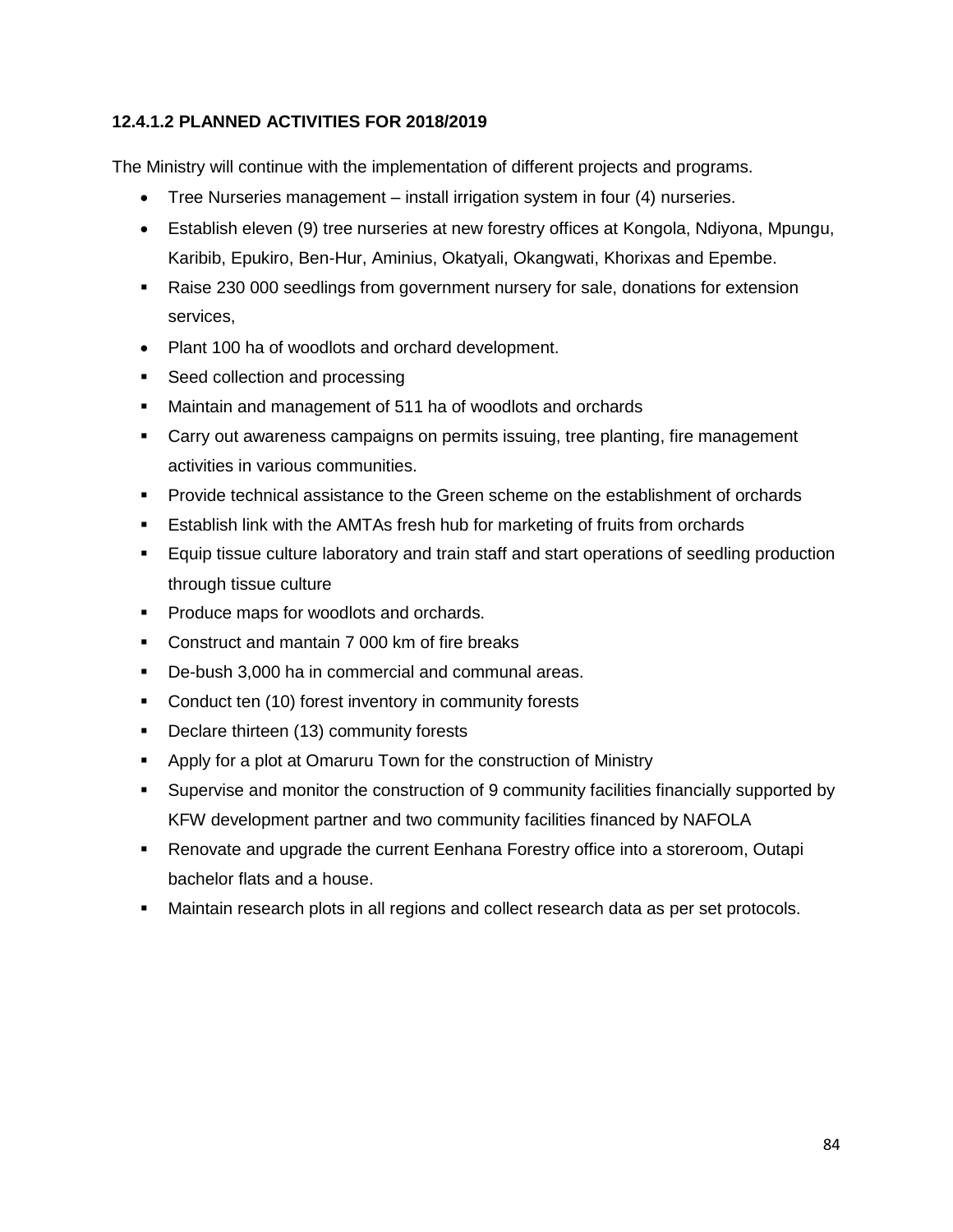# NOTES: